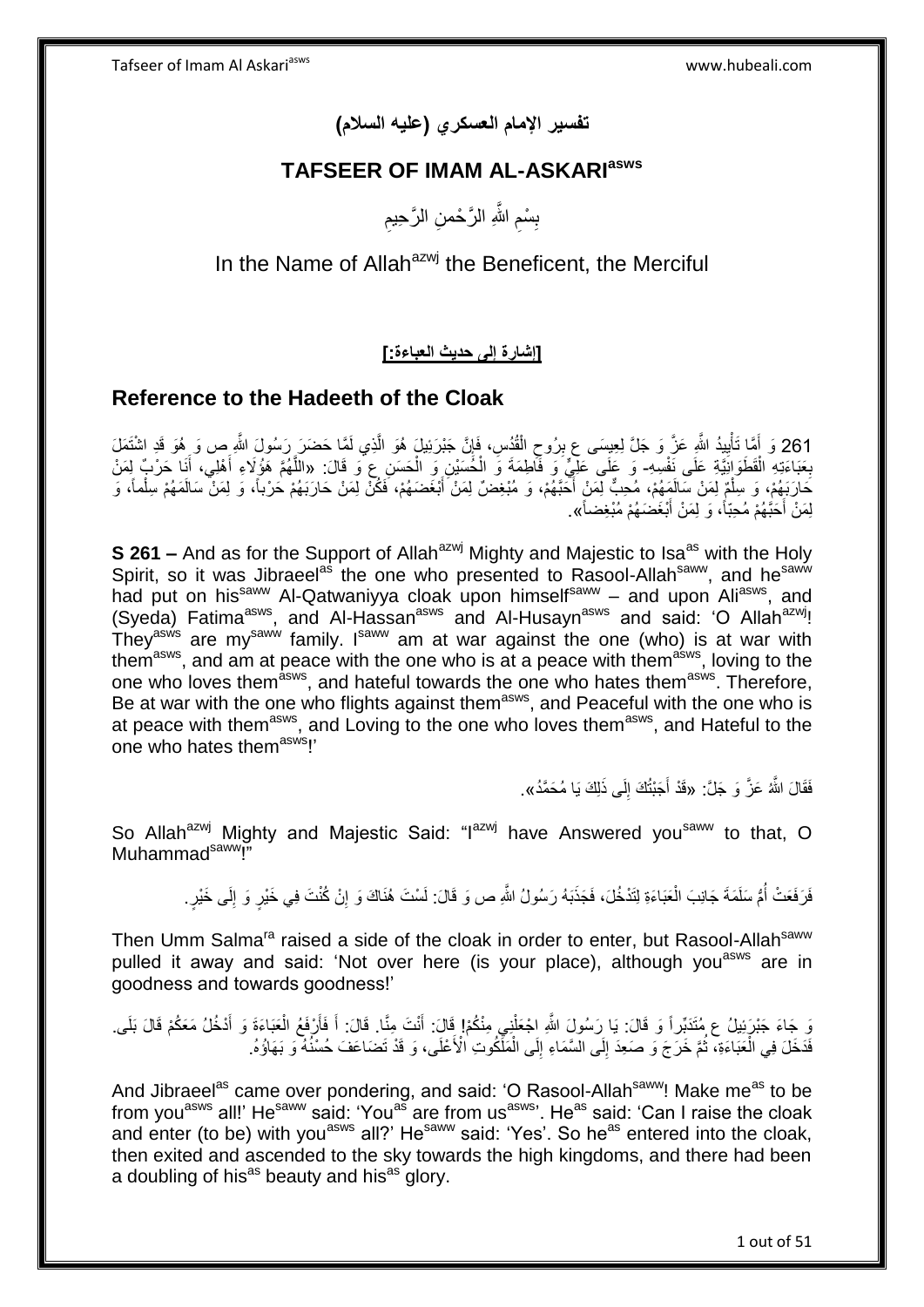وَ قَالَتِ الْمَلَائِكَةُ: قَدْ رَجَعْتَ بِجَمَالٍ خِلَافَ مَا ذَهَبْتَ بِهِ مِنْ عِنْدِنَا! قَالَ: وَ كَيْفَ لَإِ أَكُونُ كَذَلِكَ وَ قَدْ شُرٌّفْتُ- بِأَنْ جُعِلْتُ مِنْ َ ِ ِ ْ ْ َ ِ الِّ مُحَمَّدٍ صٍ وَ أَهْلِ بَيْتِهِ! قَالَتِ الْأَمْلَاكُ فِي مَلَكُوتِ السَّمَاوَاتِ- وَ الْحُجْبِ وَ الْكُرْسِيِّ وَ الْعَرْشِ: حَقٌّ لَكَ هَذَا الشَّرَفُ أَنَّ َ َ ْ ْ تَكُونَ كَمَا قُلْتَ. ْ

And the (other) Angels said: 'You<sup>as</sup> have returned different to what you<sup>as</sup> had gone with from our presence!' He<sup>as</sup> said: 'And how can l<sup>as</sup> not happen to the like that and l<sup>as</sup> have been ennobled with being made to be from the Progeny<sup>asws</sup> of Muhammad<sup>saww</sup> and the People<sup>asws</sup> of his<sup>saww</sup> Household?' The Angels in the kingdoms of the skies, and the Veils, and the Chair said: 'It is a right for you<sup>as</sup>, this nobility, that you<sup>as</sup> should become as you<sup>as</sup> saying'.

وَ كَانَ عَلِيٌّ ع مَعَهُ جَبْرَئِيلُ عَنْ يَمِينِهِ فِي الْحُرُوبِ، وَ مِيكَائِيلُ عَنْ يَسَارِهِ وَ إِسْرَافِيلُ خَلْفَهُ، وَ مَلَكُ الْمَوْتِ أَمَامَهُ. ْ ِ ِ ْ ْ َ

And Ali<sup>asws</sup> was such that Jibraeel<sup>as</sup> was with him<sup>asws</sup> on his<sup>asws</sup> right during the wars, and Mikaeel<sup>as</sup> on his<sup>asws</sup> left, and Israfeel<sup>as</sup> behind him<sup>asws</sup>, and the Angel of death in front of him<sup>asws</sup>.

262 وَ أَمَّا إِبْرَاءُ الْأَكْمَهِ وَ الْأَبْرَصِ، وَ الْإِنْبَاءُ بِمَا يَأْكُلُونَ وَ مَا يَذَّخِرُونَ فِي بُيُوتِهِمْ، فَإِنَّ رَسُولَ اللَّهِ ص لَمَّا كَانَ بِمَكَّةَ<br>262 وَ أَمَّا إِبْرَاءُ الْأَكْمَهِ وَ الْأَبْرَص ِْ ֦֦֧֦֧֦֧֦֦֧֦֦֦֧֦֦֧֦֧֦֧֦֦֦֧֦֧֦֧֦֧֦֚֚֚֚֚֝֝֝֜֡֜֡֟֓֡ َ ِ ِ ِ قَالُوا: يَا مُحَمَّذُ إِنَّ رَبَّنَا هُبَلُ، الَّذِي يَشْفِي مَرْضَانَا، وَ يُنْقِذُ هَلْكَانَا، وَ يُعَالِجُ جَرْحَانَا. ْ ه ِ

**S 262 –** And as for curing the blind and the leper, and the informing with what they had eaten and what they were hoarding in their houses, so when Rasool-Allah<sup>saww</sup> was in Makkah, they said, 'O Muhammad<sup>saww</sup>! Our lord is '*Hobal*' (name of an idol) who heals our sick one, and rescues our destroyed ones, and treats our wounded'.

> قَالَ ص: كَذَبْتُمْ، مَا يَفْعَلُ هُبَلُ مِنْ ذَلِكَ شَيْئاً، بَلِ اللَّهُ تَعَالَى يَفْعَلُ بِكُمْ مَا يَشَاءُ مِنْ ذَلِكَ. ِ

He<sup>saww</sup> said: 'You are lying! *Hobal* didn't do anything from that. But it is Allah<sup>azwj</sup> the Exalted Who Does with you all whatever He $^{a}$ zwj so Desires to from that'.

قَالَ ع: فَكَبُرَ هَذَا عَلَى مَرَدَتِهِمْ، فَقَالُوا: يَا مُحَمَّدُ مَا أُخْوَفَنَا عَلَيْكَ مِنْ هُبَلَ أَنْ يَضْرِبَكَ بِاللَّقْوَةِ وَ الْفَالِج وَ الْجُذَامِ وَ الْعَمَى، وَ ِ ِ اُ َ ِ ْ ِ ْ  $\zeta$ ْ ضُرُوَبِ الْعَاهَاتِ لِدُعَائِكَ إِلَى خِلَافِهِ  $\frac{1}{2}$ ْ

He<sup>asws</sup> said: 'So this was grievous upon their renegades, and they said, 'O Muhammad<sup>saww</sup>! We fear upon you<sup>saww</sup> from (the wrath of) *Hobal* that he would hit you with the facial paralysis, and the stroke, and the leprosy, and the blindness, and the hits of disabilities for your<sup>saww</sup> calling to his opposition'.

قَالَ ص: لَنْ يَقْدِرَ عَلَى شَيْءٍ مِمَّا ذَكَرْتُمُوهُ- إِلَّا اللَّهُ عَزَّ وَ جَلَّ ۚ قَالُوا: يَا مُحَمَّدُ فَإِنْ كَانَ لَكَ رَبٌّ تَعْبُدُهُ لَا رَبَّ سِوَاهُ، فَاسْأَلْهُ ِ ْ َ ِ أَنْ يَضْرِبَنَا بِهَذِهِ الْآفَاتِ- أَلَّتِي ذَكَرْنَاهَا لَكَ خَتَّى نَسْأَلَ نَحْنُ هُبَلَ أَنْ يَبْرَأَنَا مِنْهَا، لِتَعْلَمَ أَنَّ هُبَلَ هُوَ شَرِيكُ رَبِّكَ الَّذِي إِلَيْهِ  $\overline{\phantom{a}}$ ِ اً ِ َ َ َ َ لَ ِ ه تُومِئُ وَ تُشْبِيرُ.

He<sup>saww</sup> said: 'He will never be able upon anything from what you are mentioning  $$ only Allah<sup>azwj</sup> Mighty and Majestic (can do that)'. They said, 'O Muhammad<sup>saww</sup>! So if there was a Lord<sup>azwj</sup> for you<sup>saww</sup> that you<sup>saww</sup> worship, there being no (other) Lord<sup>azwj</sup> besides Him<sup>azwj</sup>, then ask Him<sup>azwj</sup> that He<sup>azwj</sup> should Strike us with these disabilities – which we are mentioning to you, until we ask *Hobal* that he cures us from these, in order for you<sup>saww</sup> to know that *Hobal*, he is an associate of your<sup>saww</sup> Lord<sup>azwj</sup> whom yousaww are indicating and gesturing towards'.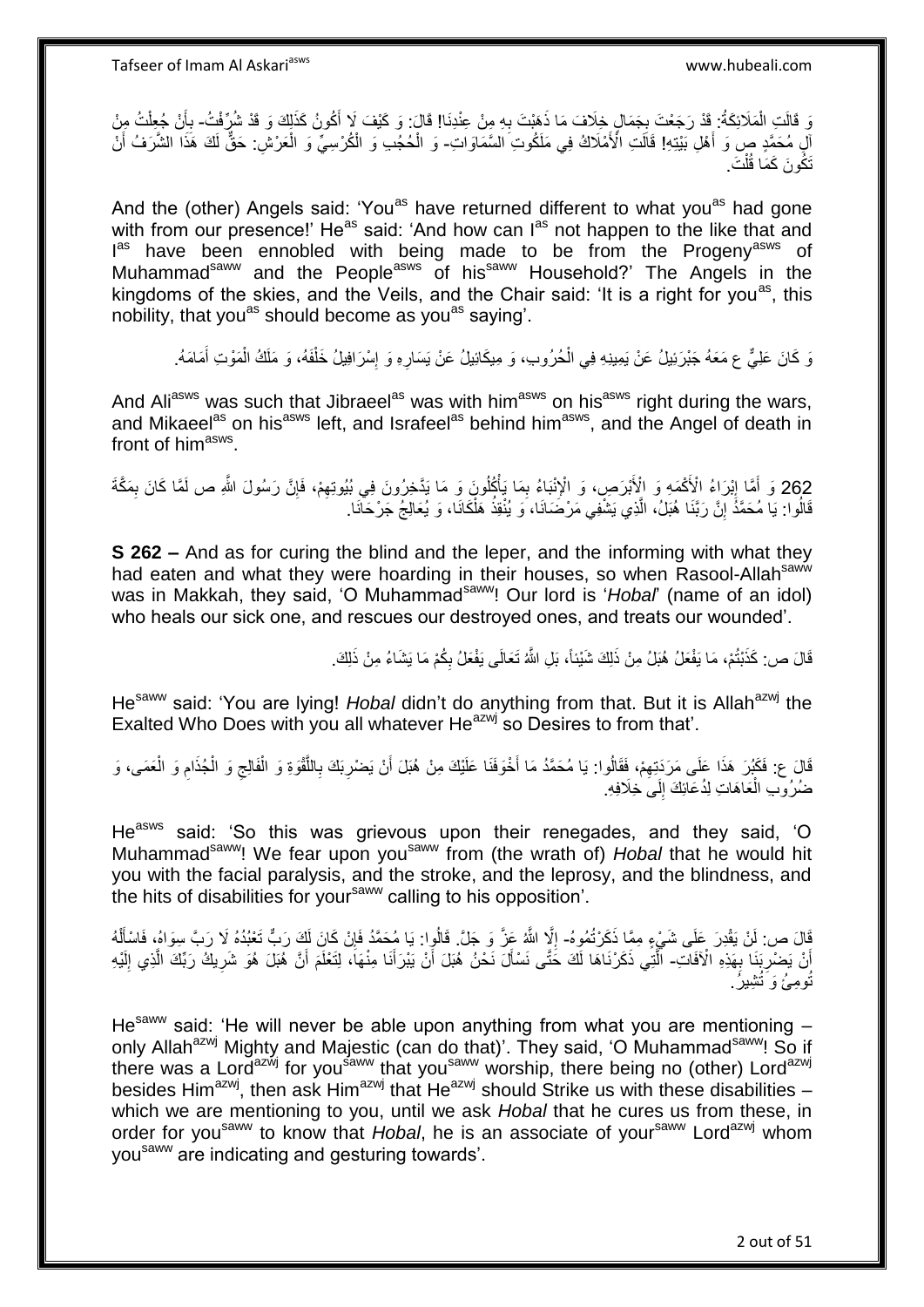فَجَاءَهُ جَبْرَئِيلُ ع فَقَالَ: ادْعُ أَنْتَ عَلَى بَعْضِهِمْ، وَ لْيَدْعُ عَلِيٌّ عَلَى بَعْضٍ فَدَعَا رَسُولُ اللّهِ ص عَلَى عِشْرِينَ مِنْهُمْ، وَ دَعَا ْ ِ َ ِ عَلِيٌّ ص عَلَى عَشَرَةٍ.

So Jibraeel<sup>as</sup> came and he<sup>as</sup> said: 'You<sup>saww</sup> should supplicate against some of them and let Aliasws supplicate against some'. So Rasool-Allah<sup>saww supplicated against</sup> twenty of them, and Ali<sup>asws</sup> supplicated against ten.

فَلَمْ يَرِيمُوا ِمَوَاضِعَهُمْ- حَتَّى بَرِصُوٍا وَ جَذِمُوا وَ فُلِجُوا وَ لْقُوا وَ عَمُوا، وَ انْفَصَلَتْ عَنْهُمُ الْأَيْدِي وَ الْأَرْجُلُ، وَ لَمْ يَبْقَ فِي ِ ُ ِ نْبَيْءٍ مِنْ أَبْدَانِهِمْ عُضْنُوٌ صَحِيحٌ- إِلَّا أَلْسِنَتُهُمْ وَ آذَاتُهُمْ، فَلَمَّا أَصَابَهُمْ ذَلِكَ صِبِرَ بِهِمْ إِلَى هُبَلَ وَ دَعَوْهُ لِيَشْفِيَهُمْ، وَ قَالُوا: دَعَا ِ َ ْ َ ِ اُ ِ ِ عَلَى هَؤُلَاءِ مُحَمَّدٌ وَ عَلِيٌّ، فَفُعِلٓ بِهِمْ مَا ثَرَىٰ فَاشْفِهِمْ. ِ ِ

So they had not budged from their places – until they (were struck by) vitiligo, and leprosy, and stroke, and facial paralysis, and blindness, and the joints of their hands and legs disjointed from them, and there did not remain any healthy part from their bodies – except for their tongues and their ears. So when that hit them, they (their relatives) came with them to *Hobal* and supplicated to him to heal them, and they said, 'Muhammad<sup>saww</sup> and Ali<sup>asws</sup> supplicated against them, and did with them what you can see, therefore heal them'.

فَادَاهُمْ هُبَلُ: يَا أَعْدَاءَ اللَّهِ- وَ أَيُّ قُدْرَةٍ لِي عَلَى شَيْءٍ مِنَ الْأَسْيَاءِ وَ الَّذِي بَعَثَهُ إِلَى الْخَلْقِ أَجْمَعِينَ، وَ جَعَلَهُ أَفْضَلَ النَّبِيِّينَ وَ<br>فَقَادَاهُمْ هُبَلُ: يَا أَعْدَاءَ اللَ اً<br>ا ِ َ َ ْ ْ ِ َ ه الْمُرْسَلِينَ، لَوْ دَعَا عَلِيٌّ لَنَهَافَتَتْ أَعْضَائِي وَ تَفَاصَلْتُ أَجْزَائِي، وَ احْتَمَلْتُنِي الرِّيَاحُ وَ تَذْرُو إِيَّايَ- حَتَّى لَا يُرَى لِشَيْءٍ مِنِّي **ٔ:** َ َ ון<br>≀ عَيْنٌ وَ لَا أَثَرٌ، يَفْعَلُ اللَّهُ ذَلِكَ بِي- حَتَّى يَكُونَ أَكْبَرُ جُزْءٍ مِنِّي دُونَ عُشْرِ عَثْمِيرِ خَرْدَلَةٍ. ة<br>ا َ **∶** ِ َ

So *Hobal* called out to them, 'O enemies of Allah<sup>azwj</sup>! And which power is there for me upon anything from the things? By the One<sup>azwj</sup> Who Sent him<sup>saww</sup> to the creatures altogether, and Made him<sup>saww</sup> as the most superior of the Prophets<sup>as</sup> and the Mursils<sup>as</sup>! Had they<sup>asws</sup> supplicated against me, my organs would become incoherent and my limbs disjointed, and the winds would carry me off scatter me as particles – until nothing from me would be seen by an eye, nor any traces. Allah<sup>azwj</sup> would Do that with me to the extent that a large part of me would be less than a tenth of a tenth of a mustard seed'.

فَلَمَّا سَمِعُوا ذَلِكَ مِنْ هُِبَلَ ضَجُوا إِلَى رَسُولِ اللَّهِ ص وَ قَالُوا: قَدِ انْقَطَعَ الرَّجَاءُ عَمَّنْ سِوَاكَ، فَأَغِثْنَا وَ ادْعُ اللَّهَ لِأَصْحَابِنَا، ْ َ ِ ِ فَإِنَّهُمْ لَا يَعُودُونَ إِلَى أَذَاكَ. َ  $\frac{1}{2}$ ِ

So when they (their relatives) heard that from *Hobal*, they raised a clamour to Rasool-Allahsaww, and they said, 'The hopes have been cut off from the ones besides you<sup>saww</sup>, therefore help us and supplicate to Allah<sup>azwj</sup> for our companions, for they would not be returning to hurt you<sup>saww</sup>.

فَقَالَ رَسُولُ اللَّهِ صِ شِفَاؤُهُمْ يَأْتِيهِمْ مِنْ حَيْثُ أَتَاهُمْ دَاؤُهُمْ، عِشْرُونَ عَلَيَّ وَ عَشْرَةٌ عَلَى عَلِيٍّ. فَجَاءُوا بِعِشْرِينَ، فَأَقَامُوهُمْ ِ ِ َ ِ ْ َ بَيْنَ يَدَيْهِ، وَ بِعَشَرَةٍ أَقَامُوهُمْ بَيْنَ يَدَيْ عَلِيٍّ ع. َ **∶** 

So Rasool-Allah<sup>saww</sup> said: 'Their healing would come from where their diseases have come, twenty upon me<sup>saww</sup> and ten upon Ali<sup>asws</sup>'. So they came with twenty and placed them in front of him<sup>saww</sup>, and with ten, and placed them in front of Ali<sup>asws</sup>.

فَقَالَ رَسُولُ اللَّهِ ص لِلْعِشْرِينَ: غُضُيُوا أَعْيُنَكُمْ، وَ قُولُوا: اللَّهُمَّ بِجَاهِ مِنْ بِجَاهِهِ ابْتَلَيْتَنَا، فَعَافِنَا بِمُحَمَّدٍ وَ عَلِيٍّ وَ الطَّيِّبِينَ مِنْ َ ِ ْ ِ ِ **∶ ∶** ه آلِهِمَا. وَ كَذَلِكَ قَالَ عَلِيٌّ عَ لِلْعَشَرَةِ الَّذِينَ بَيْنَ يَدَيْهِ. ه ْ ِ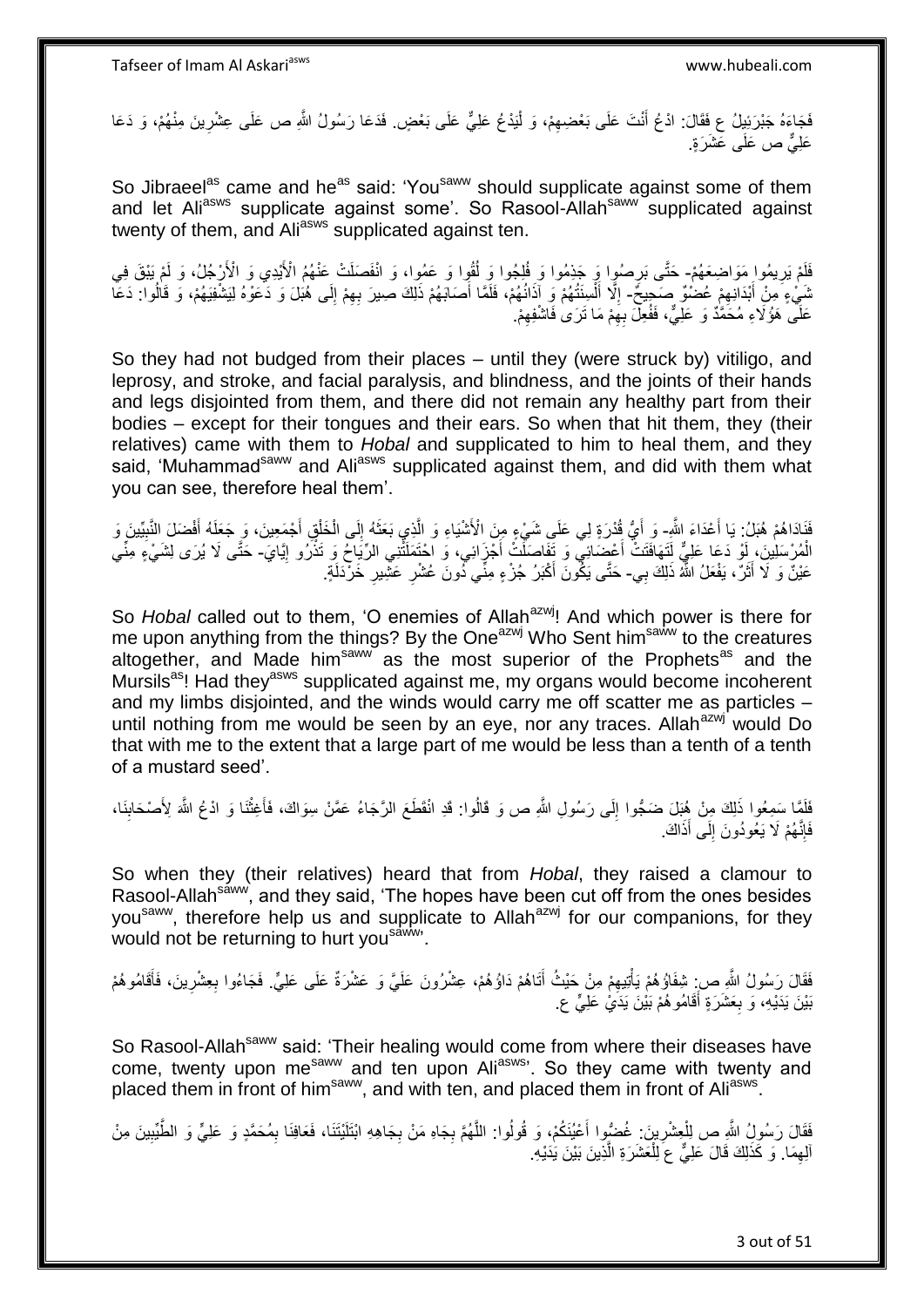So Rasool-Allah<sup>saww</sup> said to the twenty: 'Shut your eyes and say, 'O Allah<sup>azwj</sup>! By the virtue of the one<sup>saww</sup> by whose virtue You<sup>azwj</sup> Afflicted us, so Restore our health by Muhammad<sup>saww</sup> and Ali<sup>asws</sup> and the goodly from their<sup>asws</sup> Progeny<sup>asws</sup>'. And Ali<sup>asws</sup> said similar to that to the ten who were in front of him<sup>asws</sup>.

فَقَالُوهَا، فَقَامُوا فَكَأَنَّمَا أُنْشِطُوا مِنْ عِقَالٍِ، مَا بِأَحَدٍ مِنْهُمْ نَكْبَةٌ وَ هُوَ أَصَحُّ مِمَّا كَانَ قَبْلَ أَنْ أُصِيبَ بِمَا أُصِيبَ. فَاَمَنَ الثَّلَاثُونَ َ ِ ا<br>ا َ ا<br>ا ِ ُ ُ ه وَ بَعْضُ أَهْلِيهِمْ، وَ غَلَبَ الشَّقَاءُ عَلَى [أَكْثَرِ] الْمَاقِينَ. ِ :<br>ا ِ َ

So they said it, and they stood up as if they had been refreshed from hobbling. There wasn't with any one of them any catastrophe and he was healthier than what he had been before he was hit with what he had been hit with. So, thirty of them expressed belief along with some of their families, and the wretchedness overcame upon most of the remaining ones.

263 وَ أَمَّا الْإِنْبَاءُ بِمَا كَانُوا يَأْكُلُونَ- وَ مَا يَدَّخِرُونَ فِي بُيُوتِهِمْ، فَإِنَّ رَسُولَ اللَّهِ ص لَمَّا بَرَءُوا- قَالَ لَهُمْ: آمِنُوا. فَقَالُوا: آمَنَّا. ֦֧֦֖֖֖֧֚֚֟֟֓֝֟֓֝֟֓֝֬֝<u>֓</u> ِ َ ِ ِ فَقَالَ: أَ لَا أَزِيذُكُمْ بَصَبِيرَةً قَالُوا: بَلَى ِ َ **∫** 

**S 263 –** And as for the informing with that they had eaten and what they had been hoarding in their houses, so Rasool-Allahazwj, when he<sup>saww</sup> had cured them, said to them: 'Believe!' So they said, 'We believe'. So he<sup>saww</sup> said: 'Shall I<sup>saww</sup> increase you all with insight?' They said, 'Yes'.

قَالَ: أُخْبِرُكُمْ بِمَا تَغَذَّى بِهِ هَؤُلَاءٍ وَ تَدَاوَوْا [فَقَالُوا: قُلْ يَا رَسُولَ اللَّهِ. فَقَالَ:] تَغَذَّى فُلَانٌ بِكَذَا، وَ يَقِيَ قَالَ: **∶** ِ ِ .<br>ا ِ ِ عِنْدَهُ كَذَاَ حَتَّىٰ ذَكَرَ هُمْ أَجْمَعِينَ، ثُمَّ قَالَ: يَا مَلَائِكَةَ رَبّي- أَحْضِرُونِي بَقَايَا غِذَائِهِمْ وَ دَوَائِهِمْ عَلَى أَطْبَاقِهِمْ وَ سُفَرِهِمْ. .<br>• • • • َ ِ ِ ِ ِ َ

He<sup>saww</sup> said: 'I<sup>saww</sup> shall inform you with what food they have partaken with and what medication.' They said, 'Say (it), O Rasool-Allah<sup>saww</sup>!' He<sup>saww</sup> said: 'So and so ate such and such, and took such and such medication, and there remains in his presence such and such' – until he<sup>saww</sup> had mentioned them in their entirety. Then he<sup>saww</sup> said: 'O Angels of my<sup>saww</sup> Lord<sup>azwj</sup>! – present to me with the remainder of their meals and their medications, upon their dishes and their table-spreads!'

فَأَحْضَرَتِ الْمَلَائِكَةُ ذَلِكَ، وَ أَنْزَلَتْ مِنَ السَّمَاءِ بَقَايَا طَعَامِ أُولَئِكَ وَ دَوَائِهِمْ. فَقَالُوا: هَذِهِ الْبَقَايَا مِنَ الْمَأْكُولِ كَذَا، وَ الْمُدَاوَى بِهِ ِ ُ ِ َ ْ َ ْ ْ ْ ْ ِ ا. َكذَ

So, the Angels presented that, and descended from the sky (with) the remainder of their meals and their medications, and they said, 'These are the left-over from the meals of such and such, and so and so medicated with such and such'.

نُمَّ قَالَ: يَا أَيُّهَا الطَّعَامُ أَخْبِرْنَا، كَمْ أُكِلَ مِنْكَ فَقَالَ الطَّعَامُ: أُكِلَ مِنِّي كَذَا، وَ بِثْنِي كَذَا، وَ هُوَ مَا تَرَوْنَ. وَ قَالَ بَعْضُ ذَلِكَ ِ ا<br>ا ا<br>ا ِ َ الطُّعَامِ. أَكَلَ صَاحِبِي [هَذَا] مِنِّي كُذَا وَ بَقِيَ مِنِّي كَذَا، (وَ جَاءَ بِهِ) ۗ الْخَادِمُ فَأَكَلَ مِنِّي كَذَا، وَ أَنَا الْبَاقِي. ِ ْ َ َ ْ ِ

Then he<sup>saww</sup> said: 'O the foodstuff! Inform us, how much has been eaten from you!' So the (partaken) meals said, 'Such and such was eaten from me, and such and such was left from me, and it is what you are seeing (at present)'. And some of that meal said, 'This owner of mine ate such from me and there remains such from me, and the servant came with him and ate such from me, and I am the left-over'.

> فَقَالَ رَسُولُ اللَّهِ ص: فَمَنْ أَنَا فَقَالَ الطَّعَامُ وَ الذَّوَاءُ: أَنْتَ رَسُولُ اللَّهِ صَلَّى اللَّهُ عَلَيْكَ وَ أَلِكَ. َ َ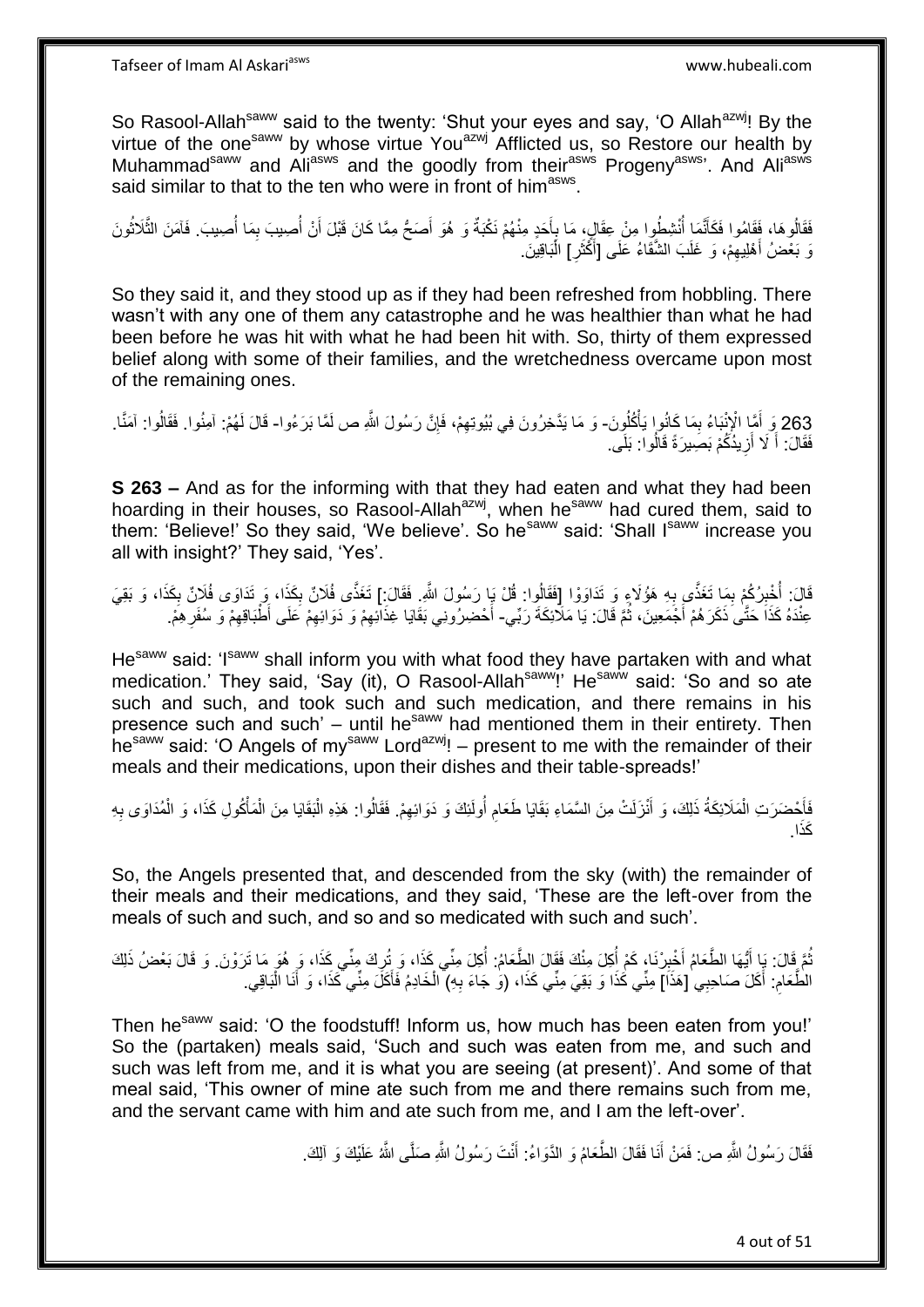Tafseer of Imam Al Askariasws www.hubeali.com

So Rasool-Allah<sup>saww</sup> said: 'So who am Isaww?' The meal and the medication said, 'You<sup>saww</sup> are Rasool-Allah<sup>saww</sup>! May Allah<sup>azwj</sup> Send Salawat upon you<sup>saww</sup> and vour<sup>saww</sup> Progeny<sup>asws</sup>'.

ِ قَالَ: فَمَنْ هَذَا بُشِيرُ إِلَى عَلِيٍّ ع فَقَالَ الطَّعَامُ وَ الدَّوَاءُ: هَذَا أَخُوكَ سَيِّدُ الْأَوَّلِينَ وَ الْآخِرِينَ، وَ وَزِيرُكَ أَفْضَلُ الْوُزَرَاءِ وَ َ ∣∣<br>∶ ْ َ ِ خَلِيفَتُكَ سَيِّدُ الْخُلَفَاءِ.

He<sup>asws</sup> (Imam Hassan Al-Askari<sup>asws</sup> said) said: 'So from this, he<sup>saww</sup> indicated towards Aliasws, and the meal and the medication said, 'This one is your<sup>saww</sup> brotherasws, chief of the former ones and the latter ones, and your<sup>saww</sup> Vizier is the most superior of the Viziers, and your<sup>saww</sup> Caliph is the chief of the caliphs'.

264 ثُمَّ وَجَّهَ اللَّهُ الْعَذْلِ نَحْوَ الْيَهُودِ الْمَذْكُورِينَ- فِي قَوْلِهِ تَعَإِلَى: ثُمَّ قَسَتْ قُلُوبُكُمْ: أَ فَكُلَّما جاءَكُمْ رَسُولٌ بِما لا تَهْوى أَنْفُسُكُمُ ْ َ َ ان<br>المقام المقام المقام المقام المقام المقام المقام المقام المقام المقام المقام المقام المقام المقام المقام المقا ْ ْ ْ ِ فَأَخَذَ عُهُوكَكُمْ وَ مَوَاثِيقَكُمْ بِمَا لَا تُحِبُّونَ- مِنَّ بَذْلِ ٱلطَّاعَةِ لِأَوْلِيَاءِ اللَّهِ الْأَفْضَلِينَ- وَ عِبَادِهِ الْمُنْتَجِبِينَ مُحَمَّدٍ وَ اللهِ الظَّاهِرِينَ َ **∶** ِ ْ لَمَّا قَالُوا لِّكُمْ كُمَّا أَدَّاهُ إِلَيْكُمْ أَسْلَافُكُمْ- الَّذِينَ قِيلَ لَهُمْ: إِنَّ وَلَايَةَ مُحَمَّدٍ [وَ آلِ مُحَمَّدٍ] هِيَ الْغَرَضُ الْأَقْصَـَى- وَ الْمُرَادُ الْأَفْضَلِّ، َ لَ  $\frac{1}{2}$ َ יֲ<br>י ْ ْ

**S 264 -** (Imam Hassan Al-Askari<sup>asws</sup> said): 'Then Allah<sup>azwj</sup> Diverted the Rebuke towards the mentioned Jews – in the Words of the Exalted: *Then your hearts hardened after that* - *Is it not so that every time the Rasools came to you with*  what your souls did not desire [2:74] – So lazwj Took your agreements and your Covenants with what you are not liking, from being obedient to the Guardians<sup>asws</sup> of Allah<sup>azwj</sup>, the superior ones, and His<sup>azwj</sup> Chosen servants, Muhammad<sup>saww</sup> and his<sup>saww</sup> goodly Progeny<sup>asws</sup> due to what they<sup>asws</sup> said to you, just as your ancestors had passed it on to you, those to whom it was said that the *Wilayah* of Muhammad<sup>saww</sup> and the Progeny<sup>asws</sup> of Muhammad<sup>saww</sup>, it is the purpose, the ultimate, the intended, the superior.

مَا خَلَقَ اللَّهُ أَحَدِاً مِنْ خَلْقِهِ وَ لَا بَعَثَ أَحَداً مِنْ رُسُلِهِ إِلَّا لِيَدْعُوَهُمْ إِلَى وَلَايَةِ مُحَمَّدٍ وَ عَلِيٍّ وَ خُلَفَائِهِ ع- وَ يَأْخُذَ بِهِ عَلَيْهِمُ ِ ِ َ ْ َ ِ ِ ْ الْعَهْدَ لِّيُقِيمُوا عَلَيْهِ وَ لِيَعْمَلَ بِهِ سَائِرُ عَوَامٍّ الْأُمَمِ ْ ِ **∶** 

Allah<sup>azwj</sup> did not Create anyone from His<sup>azwj</sup> creation, nor did He<sup>azwj</sup> Send anyone from His<sup>azwj</sup> Rasools<sup>as</sup> except he<sup>as</sup> called them to the *Wilayah* of Muhammad<sup>saww</sup>, and Ali<sup>asws</sup> and his<sup>asws</sup> Caliphs<sup>asws</sup>, and He<sup>azwj</sup> Took upon them the pact in order for them to be standing by it and to be acted in accordance to it by the rest of the generalities of the communities.

َفَلِهَذَا اسْتَكْبَرُتُمْ كَمَا اسْتَكْبَرَ أَوَائِلُكُمْ- حَتَّى قَتَلُوا زَكَرِيًا وَ يَحْيَى، وَ اسْتَكْبَرْتُمْ أَنْتُمْ حَتَّى رُمْتُمْ قَتْلَ مُحَمَّدٍ وَ عَلِيٍّ ع فَخَيَّبَ اللَّهُ َ **∶** َ َنَعَالَى سَعْيَكُمْ وَ رَدَّ فِي نُحُورِكُمْ كَيْدَكُمْ ِ

Therefore, due to this, *you were arrogant [2:87]* – Just as your former ones were arrogant until they killed Zakariyya<sup>as</sup> Bin Yahya<sup>as</sup>, and you are being arrogant to the extent that you intended to kill Muhammad<sup>saww</sup> and Ali<sup>asws</sup>. But, Allah<sup>azwj</sup> the Exalted Defeated your efforts and Repelled your plots in your cunningness.

وَ أَمَّا قَوْلُهُ عَزَّ وَ جَلَّ: تَقْتُلُونَ فَمَعْنَاهُ قَتَلْتُمْ، كَمَا تَقُولُ لِمَنْ تُوَبِّخُهُ وَيْلَكَ كَمْ تَكْذِبُ وَ كَمْ تُمَخْرِقُ وَ لَا تُرِيدُ مَا [لم] يَفْعَلُهُ بَعْدُ، ا<br>ا ا<br>ا ֺ֦֦֦֧֦֦֪ׅ֧֦֧֦֧֦֧֦֧֦֪ׅ֦֧֦֪֪֦֧֦֧֝֟֟֓֕֓֕֓֕֓֕֓֕֓֓֡֓֓֡֟֓֡֟֓֡֟֓֡֟֓֡֟֓֡֟֩֓֓֞֓֞֓֞֟֓֡֟֓֡֟֓֟֩֓֟֓֟֓֟֟<br>֧֧֧֪֧֪֝֩֘֝֬֞֟׆<br>֧֪֘ ِ ِ  $\overline{a}$ وَ إِنَّمَا تُرِيدُ: كَمْ فَعَلْتَ، وَ أَنْتَ عَلَيْهِ مُوَطِّنٌٰ. **∶** ֺ֧ׅ֧ׅ֧֧֚֚֚֚֚֚֚֚֚֚֚֚֚֚֚֚֚֝֝֬֓֡֡֡֡֡֡֡֬֓֡֟֓֡֟֓֡֟֓֡֡֡֬֓֡֡֬֩֓֓֬֩ َ ْ

And as for His<sup>azwj</sup> Words, Mighty and Majestic *you are killing [2:87]* – so its meaning is, 'you killed', just as you are saying to the one whom you rebuke, 'Woe be unto you! How much you lie and how much you chide?' And you do not mean what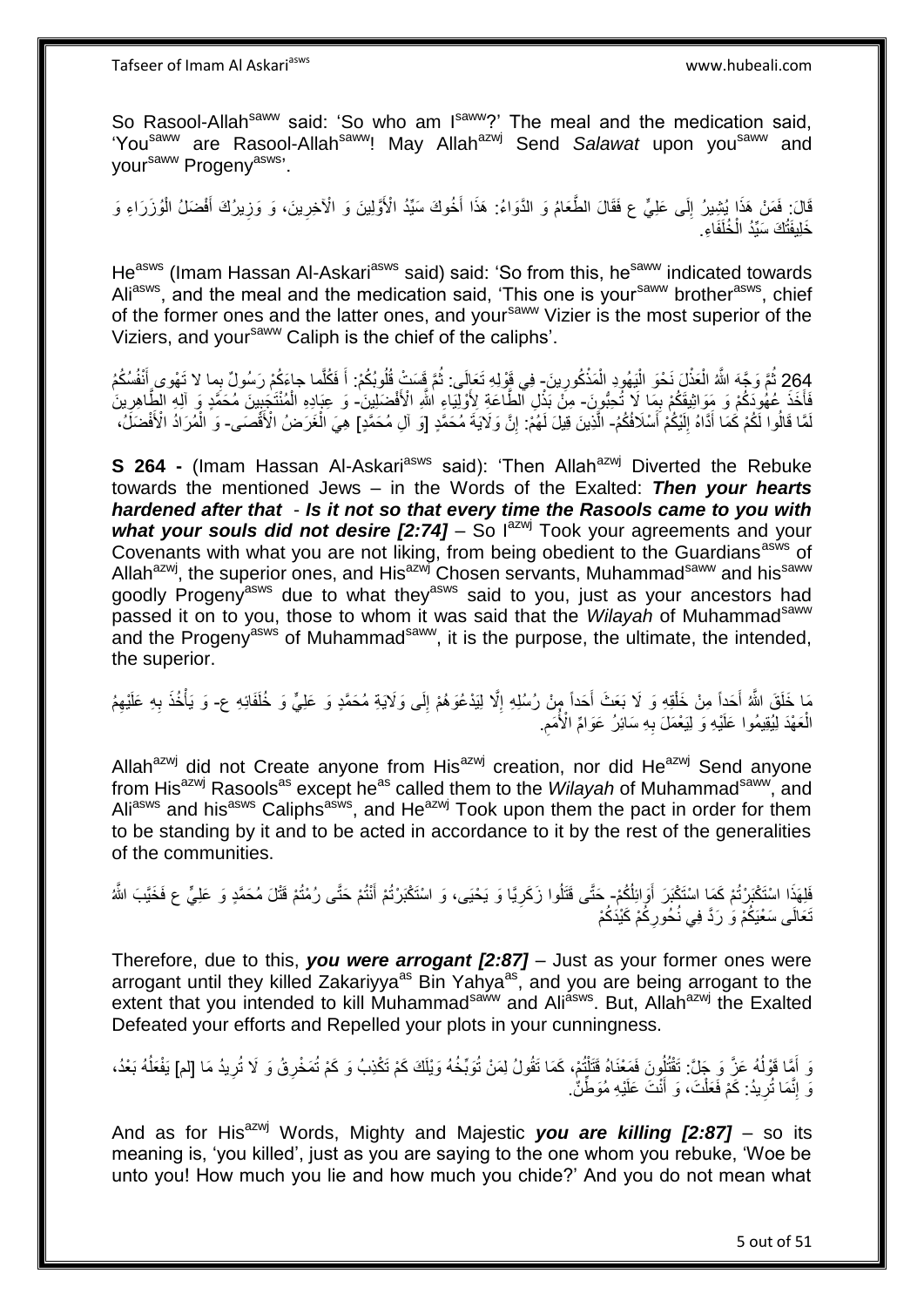he would be doing afterwards. But rather, you mean, 'How much you have done, and you are habitual upon it''.

#### **]واقعة ليلة العقبة:[**

#### **The incident of the night at Al-Aqaba**

265 قَالَ الْإِمَامُ عِ وَ لَقَدْ رَامَتِ الْفَجَرَةُ الْكَفَرَةُ لَيْلَةَ الْعَقَبَةِ قَتْلَ رَسُولِ اللَّهِ ص<br>وَاحْقَبْ الْعَقَبَةِ إِنَّ وَ الْقَدْ رَامَتِ الْفَجَرَةُ الْكَفَرَةُ لَيْلَةَ الْعَقَبَةِ وَ تَيْنِ رَسُولِ ْ ْ ْ ْ الْمُنَافِقِينَ بِالْمَدِينَةِ قَتْلَ عَلِيٍّ بِن أَبِي طَالِبِ ع فَمَا قَدَرُوا عَلَى مُغَالَبَةِ رَبِّهِمْ، حَمَلَهُمْ عَلَى ذَلِكَ حَسَدُهُمْ لِرَسُولِ اللَّهِ صَّ فِي عَلِيٍّ ِ ْ ِ ع لِمَا فَخَّمَ مِنْ أَمْرِهِ، وَ عَظَّمَ مَِنْ شَأْنِهِ. ِ َ ْ

**S 265 –** The Imam<sup>asws</sup> said: 'And the mischievous Kafirs wished to kill Rasool-Allah<sup>saww</sup> on the night of Al-Aqaba (at Al-Aqaba), and the remaining ones from the renegade hypocrites at Al-Medina wished to kill Aliasws Bin Abu Talibasws. But they were not able upon overcoming their Lord<sup>azwj</sup>. That which carried them upon that was their envy to Rasool-Allah<sup>saww</sup> regarding Ali<sup>asws</sup> due to the grandness of his<sup>asws</sup> matter and the greatness of his<sup>asws</sup> glory.

مِنْ ذَلِكَ: أَنَّهُ لَمَّا خَرَجَ مِنَ الْمَدِينَةِ وَ قَدْ كَانَ خَلَّفَهُ عَلَيْهَا قَالَ لَهُ: إِنَّ جَبْرَئِيلَ أَتَانِي وَ قَالَ لِي: يَا مُحَمَّدُ إِنَّ الْعَلِيَّ الْأَعْلَى ْ َ :<br>نا ْ ِ َ ِ ه يُقْرِئُكَ السَّلَامَ- وَ يَقُولُ لَكَ: يَإِ مُحَمَّدُ إِمَّا أَنْ تَخْرُجَ أَنْتَ وَ يُقِيمُ عَلِيٌّ، أَوْ يَخْرُجَ عَلِيٌّ وَ تُقِيمُ أَنْتَ، لَا بُدَّ مِنْ ذَلِكَ، فَإِنَّ عَلِيِّاً قَدْ ِ َ َ ِ ∣ٍ إ َ َنَدَبْتُهُ لِإِحْدَى اٰثْنَثَيْنِ، لَا يَعْلَمُ أَحَدٌ كُنْهَ جَلَالِ مَنْ أَطَّاعَنِي فِيهِمَا، وَ عَظِيمَ ثَوَابِهِ غَيْرِيّ. ِ َ ِ **ٔ** 

From that – When he<sup>saww</sup> went out from Al-Medina, and he<sup>saww</sup> had left him<sup>asws</sup> behind upon it, said to him<sup>asws</sup>: 'Jibraeel<sup>as</sup> came to me<sup>saww</sup> and said to me: 'O Muhammad<sup>saww</sup>! The most Exalted Conveys the Greetings and is saying to you<sup>saww</sup>: "O Muhammad<sup>saww</sup>! Either you<sup>saww</sup> go out and Ali<sup>asws</sup> stays, or Ali<sup>asws</sup> goes out and you<sup>saww</sup> stay. It is a must from that, for Ali<sup>asws</sup> has been Mandated with one of the two. No one knows the majesty of the one who obeys Me<sup>azwj</sup> in these two (choices), and the greatness of its Rewards apart from Me<sup>azwj</sup>".

فَلَمَّا خَلَّفَهُ، أَكْثَرَ الْمُنَافِقُونَ [الطَّعْنَ] فِيهِ، فَقَالُوا: مَلَّهُ وَ سَئِمَهُ، وَ كَرِهَ صُحْبَتَهُ فَتَبِعَهُ عَلِيٌّ ع حَتَّى لَحِقَهُ- وَ قَدْ وَجَدَ مِمَّا قَالُوا ْ ة<br>أ َ ه ِ ِ ه ُ ِفي ِه.

So when he<sup>saww</sup> left him<sup>asws</sup> behind, most of the hypocrites taunted him<sup>asws</sup> with regards to it and they said, 'He<sup>saww</sup> is fed up with him<sup>asws</sup>, and is tired of him<sup>asws</sup>, and dislikes his<sup>asws</sup> company'. So Ali<sup>asws</sup> followed him<sup>saww</sup> until he<sup>asws</sup> met him, and he<sup>asws</sup> had found (grief) from what they had said regarding him<sup>asws</sup>.

#### **]حديث المنزلة:[**

#### **Hadeeth of the Status**

فَقَالَ رَسُولُ اللَّهِ ص مَا أَشْخَصِكَ عَنْ مَرْكَزِكَ قَالَ: بَلَغَنِي عَنِ النَّاسِ كَذَا وَ كَذَا. فَقَالَ لَهُ: «أَ مَا تَرْضَى أَنْ تَكُونَ مِنِّي ِ َ َ بِمَنْزِلَةِ هَارُونَ مِنْ مُوسَى إِلَّا أَنَّهُ لَا نَبِيَّ بَعْدِيَ». ِ َ ِ لَ ِ ِ

6 out of 51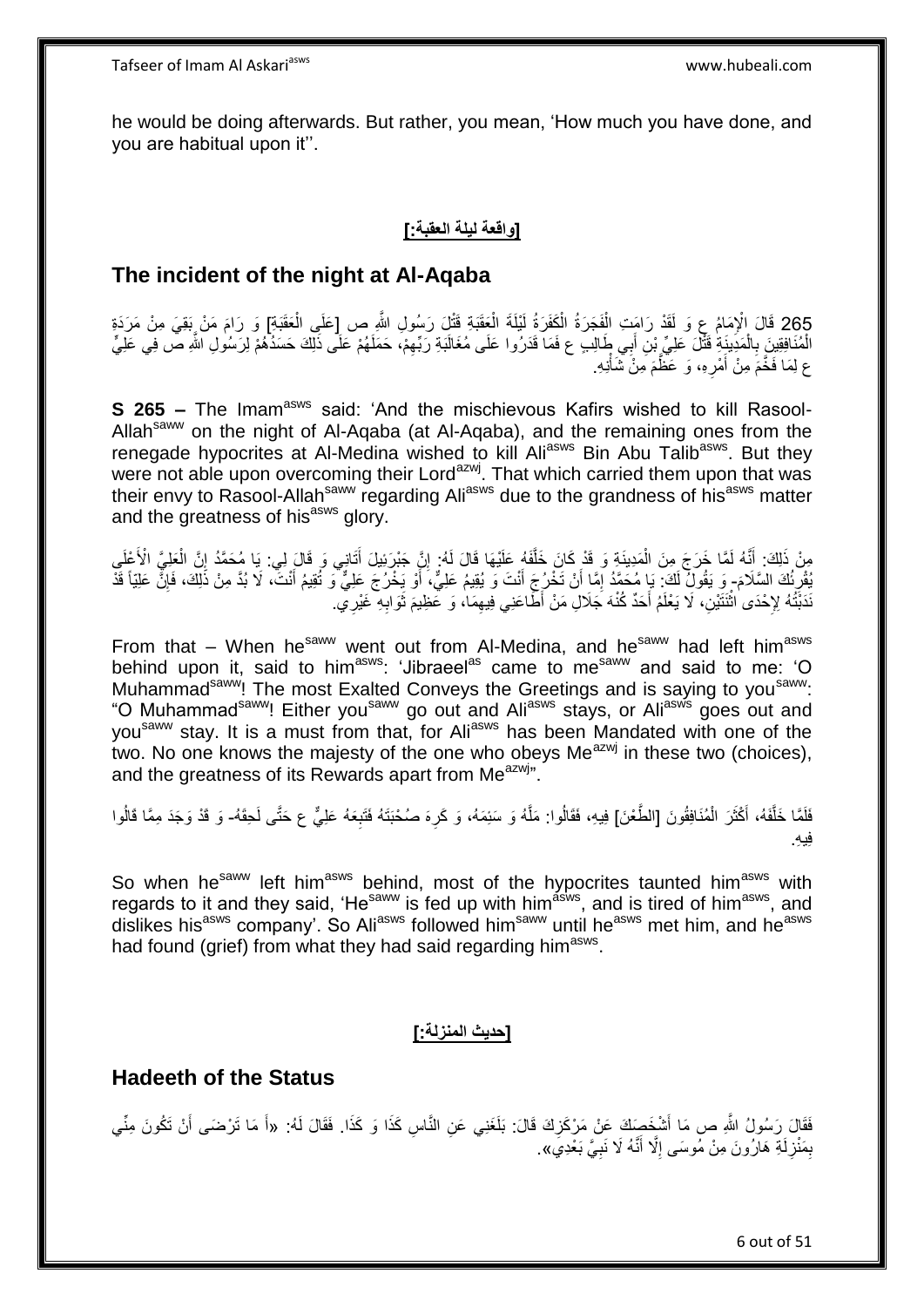Tafseer of Imam Al Askariasws www.hubeali.com

So Rasool-Allah<sup>saww</sup> said: 'What made you<sup>asws</sup> come back from your<sup>asws</sup> position?' Heasws said: 'It reached measws, such and such from the people'. Hesaww said to him<sup>asws</sup>: 'Are you<sup>asws</sup> not pleased that you<sup>asws</sup> happen to be from me<sup>saww</sup> at the status of Haroun<sup>as</sup> from Musa<sup>as</sup>, except that there would be no Prophet<sup>as</sup> after me<sup>saww</sup>?'

فَانْصَرَفَ عَلِيٌّ ع إِلَى مَوْضِعِهِ، فَدَبَّرُوا عَلَيْهِ أَنْ يَقْتُلُوهُ، وَ تَقَدَّمُوا فِي أَنْ يَحْفِرُوا لَهُ فِي طَرِيقِهِ حَفِيرَةً طَوِيلَةً قَدْرَ خَمْسِينَ َ َ  $\frac{1}{2}$ ِ ٍ<br>آ نِرَاعاً، ثُمَّ غَطُّْوهَا بِجُصُرٍ رِقَاقٍ وَ نَثَرُوا فَوْقَهَا يَسِيراً مِنَ التُّرَابِ، بِقَّدْرِ مَا غَطَّوْا وُجُوِّهَ الْخَصُرِ، وَ كَانَ ذَلِكَ عَلَى طَرِيقٍ ُ **∶** ْ ِ **∣** َ ِ **∶** ِ عَلِيٍّ عِ الَّذِي لَا بُدَّ لَهُ مِنَّ سَلُوكِهِ- لِيَقَعَ هُوَ وَ دَابَّتُهُ فِي الْحَفِيرَةِ الَّتِي قَدْ عَمَّقُوهَا، وَ كَانَ مَا حَوَالَي الْمَحْفُورِ أَرْضٌ ذَاتً ه ْ َ ِ ْ ِ حِجَارَةٍ، وَ دَبَّرُوا عَلَى أَنَّهُ إِذَا وَقَعَ مَعَ دَابَّتِهِ فِي ذَلِكَ الْمَكَّانِ كَبَسُوهُ بِالْأَحْجَارِ حَتَّى يَقْتُلُوهُ. **∶ ∶** ْ َ ا<br>ا

So Ali<sup>asws</sup> left to go (back) to his<sup>asws</sup> place, and they (hypocrites) pondered on killing him<sup>asws</sup>, and they preceded in digging a pit for him<sup>asws</sup> (to fall into it) on his<sup>asws</sup> way, a long pit of a measurement of fifty cubits. Then they covered it with palm leaves and spread some soil above it, by a measurement of what was required to cover up the face of the palm leaves. And that was upon the way of Aliasws which was a must for him<sup>asws</sup> from travelling it – so that he<sup>asws</sup> and his<sup>asws</sup> ride would fall into the pit which they had dug deep. And it was so that around the dugout was rocky ground, and they pondered upon that he<sup>asws</sup>, when he<sup>asws</sup> does fall along with his<sup>asws</sup> ride into that place, they would pelt him<sup>asws</sup> with the stones until they kill him<sup>asws</sup>.

لَمَا بَلَغَ عَلِيٌّ عِ قُرْبَ الْمَكَانِ لَوَى فَرَسُهُ عُنُقَهُ، وَ أَطَالَهُ اللَّهُ فَبَلَغَتْ جَحْفَلَتُهُ أُذُنَهُ- وَ قَالَ: يَا أَمِيرَ الْمُؤْمِنِينَ قَدْ حُفِرَ هَاهُنَا وَ ْ ْ َ نُبِّرَ عَلَّيْكَ الْحَتْفَـُ- وَ أَنْتَ أَعْلَمُ لَا تَمُرَّ فِيهِ. ا<br>ا َ َ

So when Aliasws reached near to the place, his<sup>asws</sup> horse twisted its neck and Allah<sup>azwj</sup> elongated it and it reached to his<sup>asws</sup> ears, and it said, 'O Amir Al-Momineen<sup>asws</sup>! They have dug out over here and contrived a doom upon you<sup>asws</sup> – and you<sup>asws</sup> are more knowing that you<sup>asws</sup> should not be passing therein'.

فَقَالَ لَهُ عَلِيٌّ ع: ِ«جَزَاكَ اللَّهُ مِنْ نَاصِحٍ خَيْراً، كَمَا تُدَبِّرُ بِتَدْبِيرِي فَإِنَّ اللَّهَ عَزَّ وَ جَلَّ لَا يُخْلِيكَ مِنْ صُنْعِهِ الْجَمِيلِ». وَ سَارَ ِ ׀֧֧֧֧֧ **!** ٍ ْ ِ ْ حَتَّى شَارَفَ الْمَكَانَ فَتَوَقَّفَ الْفَرَسُ- خَوَّفاً مِنَ الْمُرُورِ عَلَى الْمَكَانِ. ْ ْ **∶** ْ

So Aliasws said to it: 'May Allah<sup>azwj</sup> Reward you for good advice. Just as you thought about me<sup>asws</sup>, so Allah<sup>azwj</sup> Mighty and Majestic would not let you be bereft of beautiful dealing'. And it went until it was by the place, and the horse paused, fearing from passing over the place.

فَقَالَ عَلِيٌّ ع: بِسِرْ بِإِذْنِ اللَّهِ تَعَالَى سَالِماً سَوِيّاً، عَجِبِيباً شَأْنُكَ، بَدِيعاً أَمْرُكَ. فَتَبَادَرَتِ الذَّابَّةُ، فَإِذَا اللَّهُ عَزَّ وَ جَلَّ قَدْ مَثَّنَ َ ْ ِ ْ ِ الْأَرْضَ وَّ صَلَّبَهَا- وَ َلَأَمَ حُفَرَهَا وَ جَعَلَهَا كَسَاَئِرِ الْأَرْضِ. ن<br>ا **∶** 

Ali<sup>asws</sup> said: 'Pass, by the Permission of Allah<sup>azwj</sup> the Exalted, safely correctly, incredible would be your state, adorable would be your matter!' So the animal kept coming, and Allah<sup>azwj</sup> Mighty and Majestic had Hardened the ground and Solidified it, and Repaired the pit and Made it to be like the rest of the ground (surrounding it).

فَلَمَّا جَاوَزَ هَا عَلِيٌّ ع لَوَى الْفَرَسُ عُنُقَهُ، وَ وَضَعَ جَحْفَلَتَهُ عَلَى أُذُنِهِ، ثُمَّ قَالَ مَا أَكْرَمَكَ عَلَى رَبِّ الْعَالَمِينَ، جَوَّزَكَ عَلَى هَذَا ا پایا<br>سال ُ ْ ْ َ الْمَكَانِ الْخَاوِي! فَقَالَ أَمِيرُ الْمُؤْمِنِينَ ع: جَازَاكَ اللَّهُ بِهَذِهِ السَّلَامَةِ عَنْ تِلْكَ النَّصِيحَةِ الَّتِي نَصَحْتَنِي. ْ ْ ِ ْ َ ه

So when Ali<sup>asws</sup> had crossed over it, the horse twisted its neck, and placed its mouth upon his<sup>asws</sup> ears, then said, 'How prestigious you<sup>asws</sup> are upon the Lord<sup>azwj</sup> of the worlds! He<sup>azwj</sup> Made you<sup>asws</sup> cross upon this empty place!' So Amir Al-Momineen<sup>asws</sup>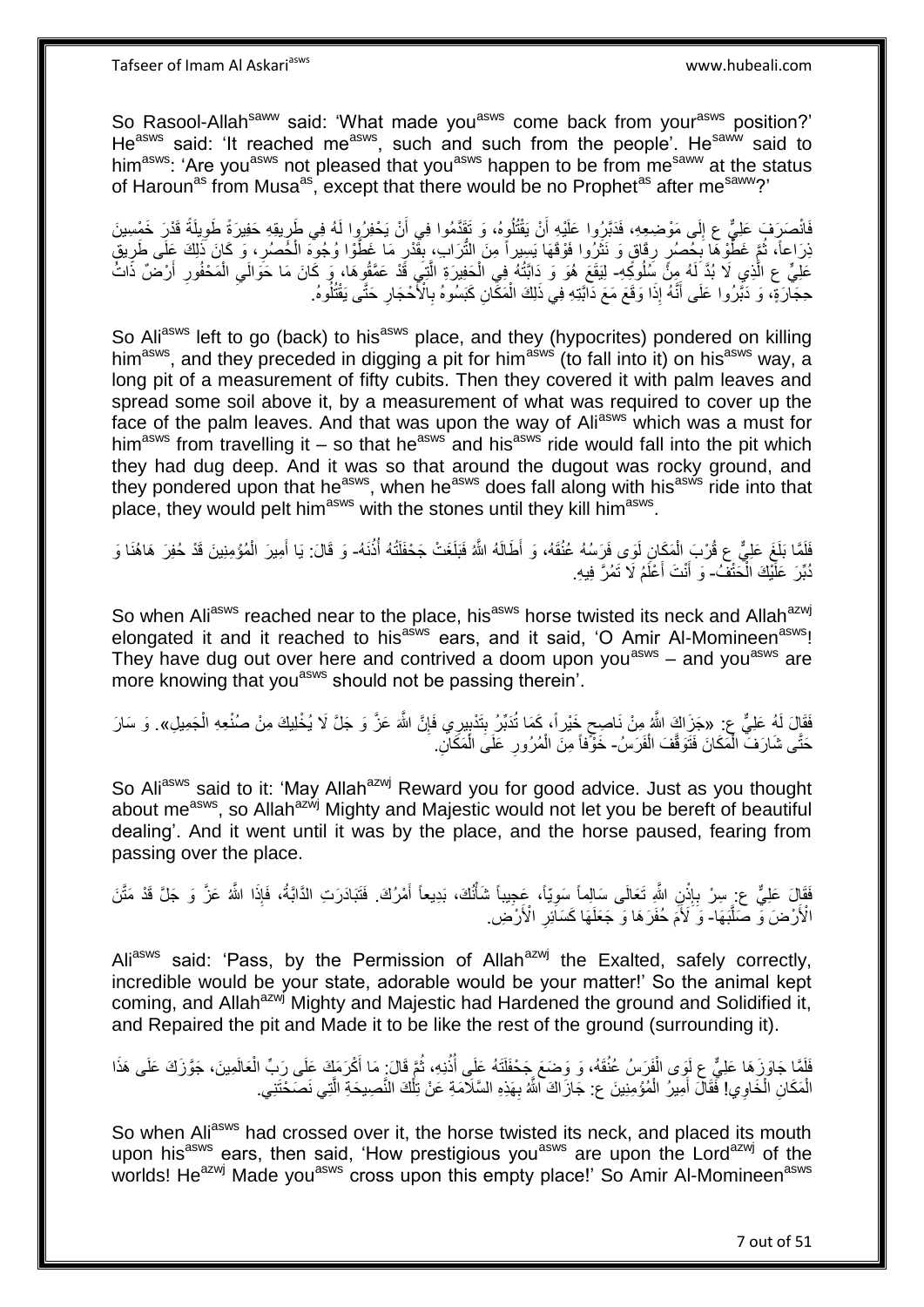said: 'Allah<sup>azwj</sup> Reward you with the safety, for that advice which you advised me<sup>asws</sup> with'.

ثُمَّ قَلَبَ وَجْهَ الدَّاِبَّةِ إِلَى مَا يَلِي كَفَلَهَا وَ الْقَوْمُ مَعَهُ بَعْضُهُمْ كَانَ أَمَامَهُ، وَ بَعْضُهُمْ خَلْفَهُ، وَ قَالَ: اكْشِفُوا عَنْ هَذَا الْمَكَانِ َ ْ ِ ُ ْ ْ فَكْشَفُوا [عَنْهُ] فَإِذَا هُوَّ خَاوٍ، وَ "لَا يَسِيرُ عَلَيْهِ أَحَدٌ إِلَّا وَقَعَ فِي الْحَفِيرَةِ، فَأَظْهَرَ الْقَوْمُ الْفَزَعَ وَ التَّعَجُّبَ مِمَّا رَأَوْا آ ْ ْ ْ ِ َ َ

Then he<sup>asws</sup> turned the face of the animal towards its rump, and the group was with him<sup>asws</sup>, some of them were in front of him<sup>asws</sup>, and some of them behind him<sup>asws</sup>, and he<sup>asws</sup> said: 'Uncover from this place!' So they uncovered from it, and it was empty, and no one would have travelled upon it except he would have fallen into the pit. So the people displayed the panic and astonishment from what they had seen.

> فَقَالَ عَلِيٌّ عِ لِلْقَوْمِ. أَ تَدْرُونَ مَنْ عَمِلَ هَذَا قَالُوا: لَا نَدْرِي. قَالَ ع: لَكِنْ فَرَسِي هَذَا يَدْرِي. َ ِ ِ

So Aliasws said to the people: 'Do you know who did this?' They said, 'We don't know'. He<sup>asws</sup> said: 'But this horse of mine knows'.

ِ [ثُمَّ قَالَ:] يَا أَيُّهَا الْفَرَسُ كَيْفَ هَذَا وَ مَنْ دَبَّرَ هَذَا فَقَالَ الْفَرَسُِ بِيَا أَمِيرَ الْمُؤْمِنِينَ إِذَا كَانَ اللَّهُ عَزَّ وَ جَلَّ يَبْرُمُ مَا يَرُومُ جُهَّالُ ْ َ ْ ْ َ الْخُلْقِ نَقْضَهُ- أَوْ كَانَ يَنْقُضُ مَا يَرُومُ جُهَّالُ الْخَلْقِ إِبْرَامَهُ، فَاللَّهُ هُوَ الْغَالِبُ وَ الْخَلْقُ هُمُ الْمَغْلُوبُونَ ْ ا<br>ا ْ ْ ْ ْ ِ ْ ْ َ

Then he<sup>asws</sup> said: 'O you horse! How was this (done), and who masterminded this?' So the horse said, 'O Amir Al-Momineen<sup>asws</sup>! If it was such that Allah<sup>azwj</sup> Mighty and Majestic Does what the ignorant people want undone, or He<sup>azwj</sup> Undoes what the ignorant people want to be done, then Allah<sup>azwj</sup>, He<sup>azwj'</sup> is the Conqueror, and they (people) are the defeated ones.

فَعَلَ هَذَا يَا أُمِيرَ الْمُؤْمِنِينَ فُلَانٌ وَ فُلَانٌ وَ فُلَانٌ- إِلَي أَنْ ذَكَرَ الْعَشَرَةَ بِمُوَاطَةٍ مِِنْ أَرْبَعَةٍ وَ عِشْرِينَ، هُمْ مَعَ رَسُولٍ اللَّهِ ص ْ َ ِ َ ِ ْ َ ∣∣<br>∶ فِي طَرِيقِهِ. ثُمَّ دَبَّرُوا- هُمْ- عَلَى أَنْ يَقْتُلُوا رَسُولَ اللَّهِ ص عَلَى الْعَقَبَةِ وَ اللَّهُ عَزَّ وَ جَلَّ مِنْ وَرَاءِ حِيَاطَةِ رَسُولِ اللَّهِ ص، وَ **⊥** ُ ْ اُ وَلِّيُّ اللَّهِ لَا يَغْلِبُهُ الْكَافِرُونَ. ْ

O Amir Al-Momineen<sup>asws</sup>! This was done by so and so, and so and so, and so and so'- until it mentioned the ten colluders from the twenty four who were with Rasool-Allah<sup>saww</sup> in his<sup>saww</sup> way. Then they deliberated upon killing Rasool-Allah<sup>saww</sup> upon Al-Aqaba (a hillock), and Allah<sup>azwj</sup> Mighty and Majestic Protected Rasool-Allah<sup>saww</sup> from behind, and a Guardian<sup>asws</sup> of Allah<sup>azwj</sup> is such that the Kafirs cannot overcome him<sup>asws</sup>'.

ِّأَشَارَ بَعْضُ أَصْحَابِ أَمِيرِ الْمُؤْمِنِينَ عِ بِأَنْ يُكَاتِبَ رَسُولَ النَّهِ صِ بِذَلِكَ وَ يَبْعَثَ رَسُولًا مُسْرِعاً، فَقَالَ أَمِيرُ الْمُؤْمِنِينَ عِ: إِنَّ أ ِ ْ ِ َ َ َ ِ ْ َ رَسُولَ اللَّهِ إِلَى مُحَمَّدٍ رَسُولِهِ ص أَسْرَعُ وَ كِتَابَهُ إِلَيْهِ أَسْبَقُ، فَلَا يُهِمَّنَّكُمْ هَذَا  $\ddot{\xi}$ َ لَ ِ ِ

So one of the companions of Amir Al-Momineen<sup>asws</sup> indicated that he<sup>asws</sup> should write to Rasool-Allah<sup>saww</sup> with that (what had happened), and he<sup>asws</sup> should send a messenger quickly, but Amir Al-Momineen<sup>asws</sup> said: 'The messenger of Allah<sup>azwj</sup> to Muhammad<sup>saww</sup> - His<sup>azwj</sup> Rasool<sup>saww</sup> would be quicker, and His<sup>azwj</sup> letter to him<sup>saww</sup> would (get there) earlier, therefore this should not concern you'.

فَلَمَّا قَرُبَ رَسُولُ اِللَّهِ صِ مِنَ الْعَقَبَةِ الَّتِي بِإِزَائِهَا- فَضَائِحُ الْمُنَافِقِينَ وَ الْكَافِرِينَ نَزَلَ دُونَ الْعَقَبَةِ، ثُمَّ جَمَعَهُمْ فَقَالَ لَهُمْ: هَذَا ِ ្ត្ ه ْ ُ ْ ِ ْ ْ جَبْرَنِيلٍۢ الْوَجْيُ الْإِمِينُ يُخْبِرُنِي. «أَنَّ عَلِيّاً ذُبِّرَ عَلَيْهِ كَذَا وَ كَذَا، فَدَفَعَ اللَّهُ عَزَّ وَ جَلٍّ عَنْهُ بِأَلْطَافِهِ وَ عَجَائِبِ مُعْجِزَاتِهِ بِكَذَا و ِ ْ َ **∶** ِ كَذَا، إِنَّهُ صَلَّب ۖ الْأَرْضَ تَخْتَ حَافِرِ دَابَّتِهِ وَ أَرْجُلِ أَصْحَابِهِ، اُ **∶** ه ِ ِ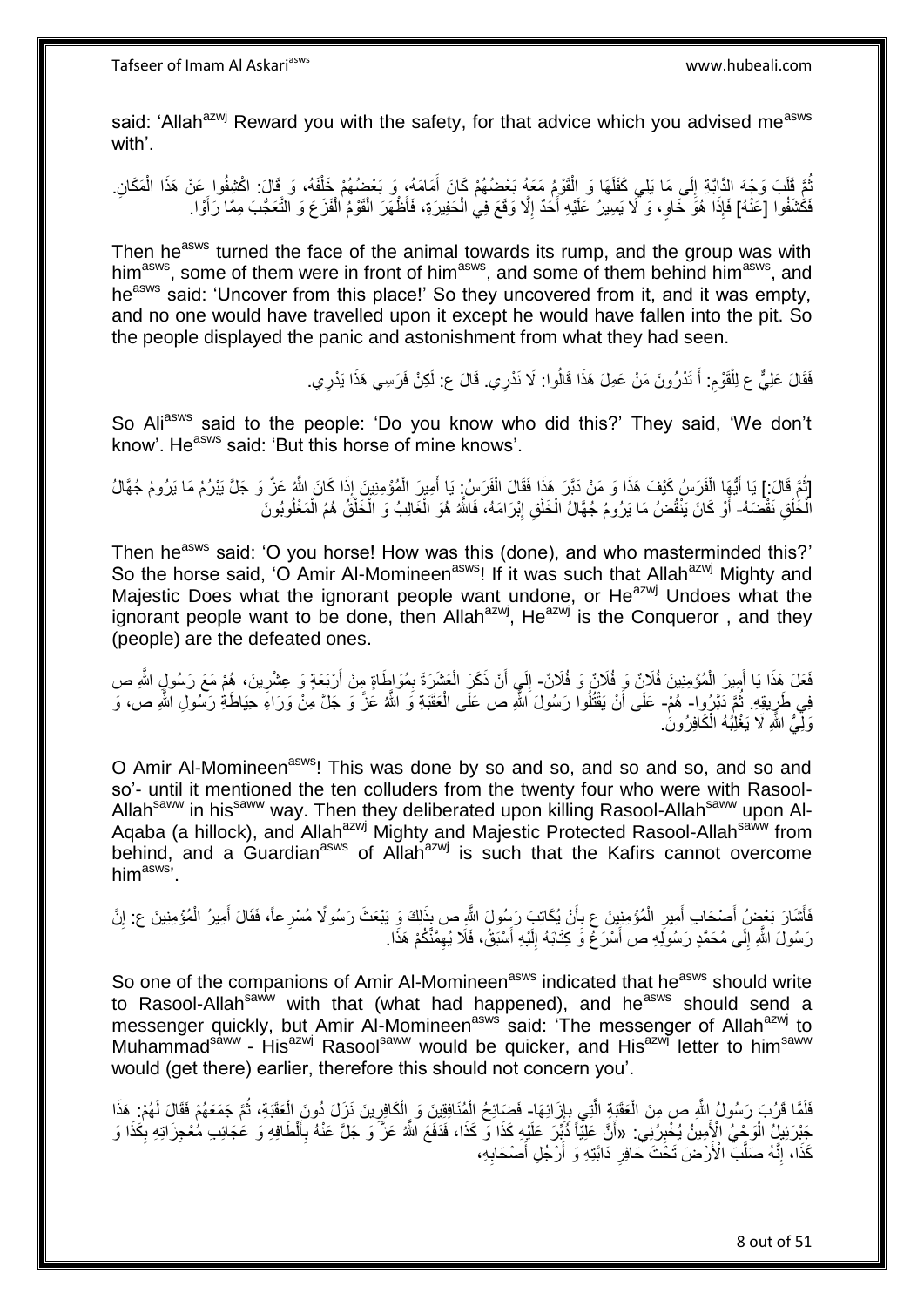So when Rasool-Allah<sup>saww</sup> came closer to Al-Aqaba which faced him<sup>saww</sup>, he<sup>saww</sup> gathered the hypocrites and the Kafirs who had descended below Al-Aqaba, and he<sup>saww</sup> said to them: 'This is Jibraeel<sup>as</sup>, the trustworthy messenger. He<sup>as</sup> is informing me that Aliasws, such and such colluded against him<sup>asws</sup>, but Allah<sup>azwj</sup> Mighty and Majestic Defended him<sup>asws</sup> from it by His<sup>azwj</sup> Kindness and wonders of his<sup>asws</sup> miracles by such and such. He<sup>azwj</sup> Solidified the ground of a pit beneath his<sup>asws</sup> ride and the legs of his<sup>asws</sup> companions.

ُمَّ انْقَلَبَ عَلَى ذَلِكَ الْمَوْضِعِ عَلِيٌّ عٖ وَ كُشِفَ عَنْهُ فَرُبُيَتِ الْحَفِيرَةُ ثُمَّ إِنَّ اللَّهَ عَزَّ وَ جَلَّ لَأَمَهَا كَمَا كَانَتْ لِكَرَامَتِهِ عَلَيْهِ، وَ أَنَّهُ ِ ا دیکھیے ْ ِ ْ َ قِيلَ لَمُ: كَاتِبٌ بِهَذَا وَ أَرْسِلٌ إِلَى رَسُولِ اللَّهِ، فَقَالَ عَلِيٌّ: رَسُولُ اللَّهِ إِلَى رَسُولِ اللَّهِ أَسْرَعُ، وَ كِتَابُهُ إِلَيْهِ أَسْبَقُ». ِ َ لَ ِ َ ِ  $\frac{1}{2}$ 

Then Aliasws turned back to that place and uncovered from it, and the pit was seen. Then Allah<sup>azwj</sup> Mighty and Majestic Returned it to be just as it was before due to Hien Allah Indian Indian and majocule is computed in the server of the with this and send a His<sup>azwj</sup> Prestige upon him<sup>asws</sup>. And it was said to him<sup>asws</sup>, 'Write with this and send a messenger to Rasool-Allahsaww. But Aliasws said: 'The messenger of Allahazwj to Rasool-Allah<sup>saww</sup> would be quicker and His<sup>azwj</sup> letter to him<sup>saww</sup> would get there earlier'.

وَ لَمْ يُخْبِرْ هُمْ رَسُولُ اللَّهِ ص بِمَا قَالَ عَلِيٌّ ع عَلَى بَابِ الْمَدِينَةِ: إِنَّ مَنْ مَعَ رَسُولِ اللَّهِ سَيَكِيدُونَهُ وَ يَدْفَعُ اللَّهُ عَزَّ وَ جَلَّ عَنْهُ. ِ ْ ِ **ِ** 

And Rasool-Allah<sup>saww</sup> did not inform them with that Ali<sup>asws</sup> had said at the gateway of Al-Medina, that the ones with Rasool-Allah<sup>saww</sup> would be plotting against him<sup>saww</sup>, and that Allah<sup>azwj</sup> Mighty and Majestic would Defend him<sup>saww</sup>'.

فَلَمَّا سَمِعَ الْأَرْبَعَةُ وَ الْعِشْرُونَ أَصْحَابُ الْعَقَبَةِ مَا قَالَهُ ص فِي أَمْرِ عَلِيٍّ ع قَالَ بَعْضُهُمْ لِبَعْضٍ مَا أَمْهَرَ مُحَمَّداً بِالْمَخْرَقَةِ، ْ ْ ِ َ **∶** َ ْ َ ِ ِّلَّ فَيْجاً مُسْرِعاً أَنَّاهُ، أَو طَيْراً مِنَ الْمَدِينَةِ مِنْ بَعْضِ أَهْلِهِ وَقَمَّ عَلَيْهِا أَنَّ عَلَيْه<br>أَيْ مَعْ الْجَمَعِينَ مَنْ الْجَمَعِينَ وَالْجَمَعِينَ وَمَنْ بَعْضِ أَهْلِهِ وَقَمَّ عَلَيْهِا أَنَّ ع َ َ ْ َ َ ِ َ ه أَصْحَابُنَا فَهُوَ الْآنَ لَمَّا بَلَغَهُ كَتَمَ الْخَبَرَ ، وَ قَلَبَهُ إِلَى ضِدِّهِ، يُرِيدُ أَنْ يُسَكِّنَ مَنْ مَعَهُ، لِثَلَّا يَمُدُّوا أَيْدِيَهُمْ عَلَيْهِ، اُ ِ  $\frac{1}{2}$ ْ َ َ

So when the twenty four companions at Al-Aqaba heard what he<sup>saww</sup> said regarding the matter of Ali<sup>asws</sup>, some of them said to the others, 'What an expert Muhammad<sup>saww</sup> is with the trickery. A quick pigeon came to him<sup>asws</sup> or a bird from Al-Medina from one of his<sup>saww</sup> family members and fell upon him<sup>saww</sup>! Ali<sup>asws</sup> has already been killed by such and such a ploy – and it is which has occurred upon him<sup>asws</sup> by our companions, but he<sup>saww</sup> at the moment, due to what has reached him<sup>saww</sup>, is concealing the news, and facing it to its opposite, intending to calm the ones who are with him<sup>saww</sup>, lest they extend their hands against him<sup>saww</sup> (now that Ali<sup>asws</sup> has been killed).

نَ هَيْهَاتَ وَ اللَّهِ مَا لَبَّثَ عَلِيّاً بِالْمَدِينَةِ إِلَّا حَيْنُهُ [وَ لَا أَخْرَجَ مُحَمَّداً إِلَى هَاهُنَا إِلَّا حَيْنُهُمْ] وَ قَدْ هَلَكَ عِلِيٌّ وَ هُوَ هَاهُنَا هَالِكٌ لَا ِ ْ **∶** لَ ِ َ  $\frac{1}{2}$ مَحَالَةَ، وَ لَكِنْ تَعَالَوْا حَتَّى نَذْهَبَ إِلَيْهِ- وَ نُظْهِرَ لَهُ السُّرُورَ بِأَمْرٍ عَلِيٍّ لِيَكُونَ أَسْكَنَ لِقَلْبِهِ إِلَيْنَا، إِلَى أَنْ نَمْضِيَ فِيهِ تَدْبِيرَنَا لَ ِ **ٔ** ِ أ ِ لَ ِ **∶** ْ َ ِ َ ِ ِ

And far be it! However, Allah<sup>azwj</sup> did not Let Ali<sup>asws</sup> remain in Al-Medina except for a while. and He<sup>azwj</sup> did not Let Muhammad<sup>saww</sup> come out to over here except for a while. And Ali<sup>asws</sup> has perished, and he<sup>saww</sup> will be perishing over here inevitably. But, come, until we go to him<sup>saww</sup> and display the cheerfulness to him<sup>asws</sup> with the matter of Ali<sup>asws</sup> (that he<sup>asws</sup> is safe) in order for his<sup>saww</sup> heart to be at rest towards us, until we accomplish our plot regarding him<sup>saww</sup>.

> فَحَضَرُوهُ وَ ۚ هَنَّفُوهُ عَلَى سَلَامَةِ عَلِيٍّ مِنَ الْوَرْطَةِ الَّتِي رَامَهَا أَعْدَاؤُهُ. َ ه ْ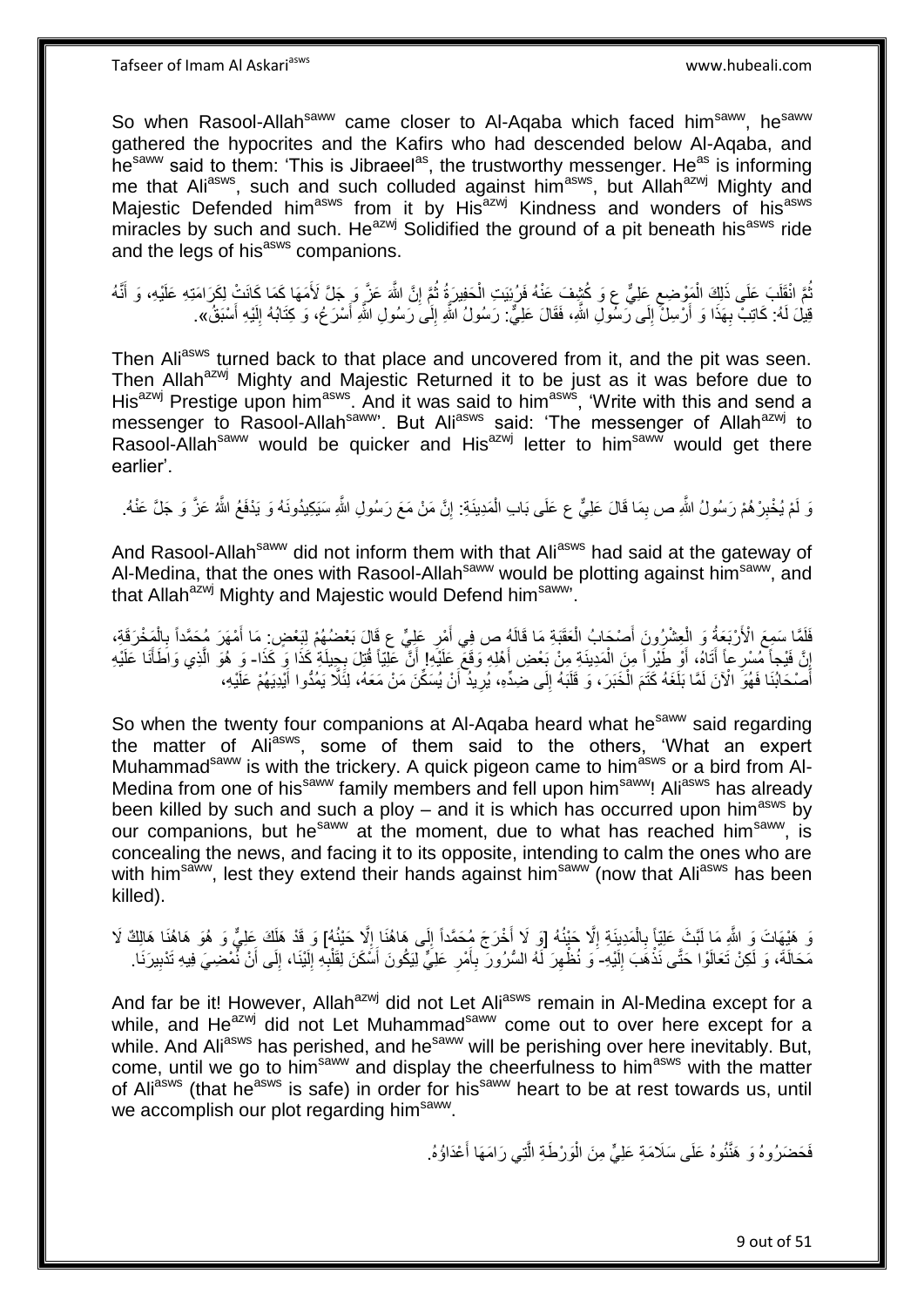So they presented themselves to him<sup>asws</sup> and congratulated him<sup>saww</sup> upon the safety of Aliasws from the predicament which hisasws enemies had wished it.

#### [إِشَارَةٌ إِلَى أَنَّ مُحِبِّى عَلِيٍّ عِ أَفْضَلُ مِنَ الْمَلَائِكَةِ] **َ َ ِ ِ**

# **Reference to (the fact ) that the one who loves Aliasws is superior than the Angels.**

ُمَّ قَالُوا لَهُ: [يَا رَسُولَ اللَّهِ] أَخْبِرْنَا عَنْ عَلِيٍّ أَ هُوَ أَفْضَلْ أَمْ مَلَائِكَةُ اللَّهِ الْمُقَرَّبُونَ فَقَالَ رَسُولُ اللَّهِ ص: وَ هَلْ شُرِّفَتِ َ َ َ ׇ֧֝֓**֓**ׇׇ֧֧֓ ْ الْمَلَائِكَةُ- إِلَّا بِحُدِّهَا لِمُحَمَّدٍ وَ عِلِيٍّ وَ قَبُولِهَا لِوَِلَايَتِهِمَا إِنَّهُ لَا أَحَدُ مِنْ مُحِبِّي عَلِيٍّ ع وَ قَدْ نَظَّفَ قَلْبَهُ- مِنْ قَذَرِ الْغِشِّ وَ الدَّغَلِ ْ َ ِ ِ **∶**  $\ddot{\phantom{a}}$ ْ ْ ِ وَ الْغِلِّ وَ نَّجَاسَاتِ الذُّنُوبِ ۖ إِلَّا كَانَ أَطْهَرَ وَ أَفْضَلَ مِنَّ الْمَلَائِكَةِ. ْ ْ َ ِ

Then they said to him<sup>saww</sup>. 'O Rasool-Allah<sup>saww</sup>! Inform us about Ali<sup>asws</sup>. Is he<sup>asws</sup> superior or the Angels of Proximity of Allah<sup>azwj</sup>?' So Rasool-Allah<sup>saww</sup> said: 'And are the Angels noble except by their loved for Muhammad<sup>saww</sup> and Ali<sup>asws</sup>, and their acceptance of their<sup>asws</sup> Wilayah? There is no one from those that love Ali<sup>asws</sup>, and his heart has been cleaned from the filth of the deceit, and malice and corruption and the impurities of the sins – except (even) he would be cleaner and superior than the Angels.

وَ هَلْ أَمَرَ اللَّهُ الْمَلَائِكَةَ بِإِلسُّجُودٍ لِآدَمَ إِلَّا لِمَا كَانُوا قَدْ وَضَعُوهُ فِي نُفُوسِهِمْ إِنَّهُ لَإِ يَصِيرُ فِي الدُّنْيَا خَلْقٌ بَعْدَهُمْ إِذَا رَفَعُوا ِ ِ ِ ¦ ْ َ عَنْهَا- إِلَّا وَ هُمْ- يَعْنُونَ أَنْفُسَهُمْ- أَفْضَلُ مِنْهُ فِي الدِّينِ فَضْلًا، وَ أَعْلَمَ بِاللَّهِ وَ بِنُبِيِّهِ عِلْماً.  $\ddot{\phantom{a}}$ َ ِ ِ ِ َ َ ْ

And was Allah<sup>azwj</sup> Commanding the Angels with the *Saida* to Adam<sup>as</sup> except due to what they had placed it within themselves that there would be coming into the world, a creature after them when they have been Raised from it – except and they were meaning their own selves – (who would be) superior than him<sup>as</sup> in the Religion excessively, and more knowledgeable with Allah<sup>azwj</sup> and His<sup>azwj</sup> Prophet<sup>saww</sup> in knowledge.

فَأَرَادَ اللَّهُ أَنْ يُعَرِّفَهُمْ- أَنَّهُمْ قَدْ أَخْطَئُوا فِي ظُنُونِهِمْ وَ اِعْتِقَادَاتِهِمْ، فَخَلَقَ آدَمَ وَ عَلَّمَهُ الْأَسْمَاءَ كُلَّهَا، ثُمَّ عَرَضَهَا عَلَيْهِمْ، فَعَجَزُوا اُ ُ ه ه ِ ِ َ َ ِ عَنْ مَعْرِ فَنِهَا، فَأَمَرَ ۚ آدَمَ أَنْ يُنَبِّئَهُمْ بِهَا، وَ عَرَّفَهُمْ فَضْلُهُ فِي الْعِلْمِ عَلَيْهِمْ ِ ِ ْ ْ **∶** اً َ ِ

So Allah<sup>azwj</sup> Wanted them to understand that they were mistaken in their thinking and their beliefs. So He<sup>azwj</sup> Created Adam<sup>as</sup> and Taught him<sup>as</sup> the Names, all of them. Then He<sup>azwj</sup> Displayed these to them, but they were unable from recognising these (names). Then He<sup>azwj</sup> Commanded Adam<sup>as</sup> to inform them of these, and they recognised his<sup>as</sup> superiority regarding the knowledge, over them.

ُمَّ أَخْرَجَ مِنْ صِلْب آدَمَ ذُرِّيَّتَهُ مِنْهُمُ الْإِنْبِيَاءُ وَ الرُّسُلُ وَ الْخِيَارُ مِنْ عِبَادِ اللَّهِ أَفْضَلُهُمْ مُحَمَّدٌ، ثُمَّ آلُ مُحَمَّدٍ، وَ مِنَ الْخِيَارِ ْ َ ا دیکھیے ُ َ ْ ِ ِ ْ الْفَاضِلِينّ مِنْهُمْ أَصْحَابُ مُحَمَّدٍ وَ خِيَارُ أُمَّةٍ مُحَمَّدٍ. َ ْ ُ

Then He<sup>azwj</sup> Extracted from the forehead of Adam<sup>as</sup>, his<sup>as</sup> offspring – from whom were the Prophets<sup>as</sup>, and the Rasools<sup>as</sup>, and the Chosen ones from the servants of Allah<sup>azwj</sup>, the most superior of them being Muhammad<sup>saww</sup>, the Progeny<sup>asws</sup> of Muhammad<sup>saww</sup>, and from the Chosen ones<sup>asws</sup> from them, the meritorious ones, the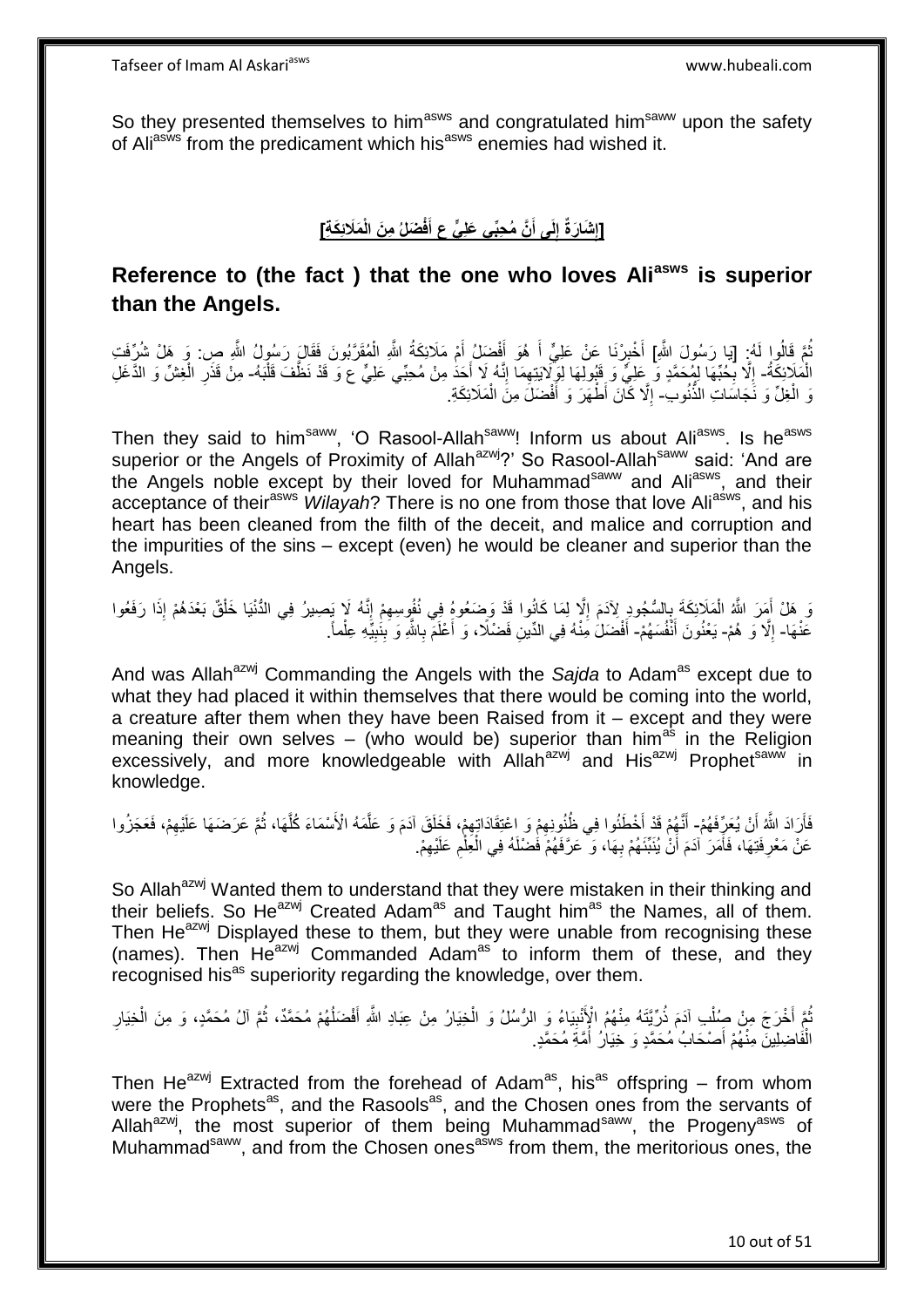companions of Muhammad<sup>saww</sup> and the Chosen ones<sup>asws</sup> of the community of Muhammad<sup>saww</sup>.

وَ عَرَّفَ الْمَلَائِكَةَ بِذَلِكَ أَنَّهُمْ أَفْضَلُ مِنَ الْمَلَإِئِكَةِ (إِذَا إِحْتَمَلُوا) مَا حُمِّلُوهُ مِنَ الْأَنْقَالِ- وَ قَاسُوا مَا هُمْ فِيهِ مِنْ تَعَرُّضِ أَعْوَانِ ْ َ َ ْ **ٔ** َ اشَّيَاطِينِ- وَ مُجَاهَدَةَ النُّفُوسِ وَ احْتِمَالِ أَذَى ثِقْلَ الْعِيَالِ، وَ الِاجْتِهَادِ فِي طَلَبِ الْحَلَإِلِ، وَ مُعَانَاٰةٍ مُخَاطَرَةِ الْخَوْفِ مِنَ ْ ْ َ الْأَعْدَاءِ مَنْ لُصُوصٍ مُخَوِّفِينَ، وَ مِنْ سَلَاطِينَ جَوَرَةٍ قَاهِرٍينَ- وَ صُعُوبَةِ الْمَسَالِكِ فِي الْمَضَايِقِ وَ الْمَخَاوِفِ، وَ الْأَجْزَاعِ وَ ِ ا<br>ا ِ **∶** ْ ْ ْ الْجِبَالِ وَ الثَّلَال- لِتَّخْصِيلِ أَقْوَاتِ الْأَنْفُسِ وَ الْعِيَالِ مِنَ الطَّيِّبِ الْحَلالِ. ْ ْ

And due to that, the Angels recognised that they<sup>asws</sup> are more superior than the Angels (when they<sup>asws</sup> are bearing) what they<sup>asws</sup> are bearing from the load – and they compared what (situations) they<sup>asws</sup> were in from the exposure to the seduction of the Satans<sup>la</sup> and struggles of the selves and bearing the hardship of the weight of the dependants, and the striving in seeking the Permissible (earnings), and the risk of suffering from the enemies, fearing from the thieves, and the coercion from the tyrannical ruling authorities – and the difficulties of travelling in the narrow and fearful ways, and the valleys, and the mountains and the hills – in order to attain the livelihoods for themselves and their dependants from the good, the Permissible.

عَرَّفَهُمُ اللَّهِ عَنَّ وَ جَلَّ أَنَّ خِيَارَ الْمُؤْمِنِينَ- يَحْتَمِلُونَ هَذِهِ الْيَلَايَا وَ يَتَخَلَّصُونَ مِنْهَا وَ يُحَارِبُونَ الشَّيَاطِينَ وَ يَهْزِمُونَهُمْ، وَ ْ ِ ِ ه ْ يُجَاهِدُونَ أَنْفُسَهُمْ بَدَفْعِهَا عَنْ شَهَوَاتِهَا، وَ يَغْلِبُونَهَا مَعَ مَا رُكِّبَ فِيهِمْ مِنْ شَهْوَةِ الْفُحُولَةِ- وَ َحُبَّ اللَّبَاسِ وَ الطَّعَامِ وَ الْعِزُ وَ **∣** ْ ِ ْ ِ ِّ **∶** الرِّئَاسَةِ، وَ الْفَخْْرِ وَ الْخُيَلَاءِ، وَ مُقَاسَاةِ الْعَذَاءِ وَ الْبَلَاءِ-ْ ْ

Allah<sup>azwj</sup> Mighty and Majestic Made them recognise that the best of the Momineen – they are bearing these afflictions and are being finished off from these, and they are battling the Satans<sup>la</sup> and are defeating them, and they are fighting against their own selves by defending from their own lustful desires and are overcoming these, along with whatever is within them from the desires of the virility – and the love of the clothes, and the food, and the honour, and the governance, and the pride, and the snobbery, and causing troubles and the afflictions (to others).

مِنْ إِبْلِيسَ لَعَنِمُه النَّهُ- وَ عَفَارِيتِهِ، وَ خَوَاطِرِهِمْ وَ اِغْوَائِهِمْ وَ اسْتِهْوَائِهِمْ، وَ دَفْعِ مَا يُكَابِدُونَهُ مِنْ أَلَمِ الصَّبْرِ- عَلَى سَمَاعِ الطَّعْنِ ِ ِ ِ َ ِ ِ ِ ِ ِ **∶ ∶** ِ مِنَّ أَعْدَاءِ اللَّهِ، وَ سَمَاع الْمَلَّاهِي، وَ الْشَّنْمِ لِأَوْلِيَاءِ اللَّهِ، ِ ْ ِ

(They are defending against these) from Iblees<sup>la</sup>, may Allah<sup>azwj</sup> Curse him<sup>la</sup>, and his<sup>la</sup> audacious ones, and their insinuating thoughts, and their straying, and their luring. And they defend against what they make him suffer from the pain of patience – upon hearing the taunts from the enemies of Allah<sup>azwj</sup>, and hearing the amusements (noise of parties etc.), and the insults to the friends of Allah<sup>azwj</sup>.

وَ مَعَ مَا يُقَاسُونَهُ فِي أَسْفَارِهِمْ لِطَلَبِ أَقْوَاتِهِمْ وَ الْهَرَبِ مِنْ أَعْدَاءِ دِينِهِمْ، وَ الطَّلَبِ لِمَنْ يَأْمُلُونَ مُعَامَلَتَهُ مِنْ مُخَالِفِيهِمْ فِي َ ْ ِ َ ِ ِ ْ ِ ْم. ِديِنه ِ

And along with (that), they are experiencing during their journeys to seek their livelihoods and the wars from the enemies of their Religion, and seeking (needs) to the one who are office bearers of their affairs, from the adversaries in their Religion.

قَالَ اللَّهُ عَنَّ وَ جَلَّ: يَا مَلَائِكَتِي- وَ أَنْتُمْ مِنْ جَمِيعِ ذَلِكَ بِمَعْزِلٍ: لَا شَهَوَاتُ الْفُحُولَةِ تُزْعِجُكُمْ، وَ لَا شَهْوَةُ الطَّعَامِ تُحْقِرُكُمْ وَ لَا ِ ْ **∶** ِ ِ الْخَوْفُ مِنْ أَعْدَاءِ دِينِكُمْ وَ دُنْيَاكُمْ يُنْخَبُ فِي قُلُوكِّكُمْ: وَ لَا لَإِبْلِيسَ فِي مَلَكُوتِ سَمَاوَاتِي وَ أَرْضِي شُغُلٌ عَلَى إِغْوَاءِ مَلَائِكَتِيَ َ َ ِ ا<br>ا الَّذِينَ قَدْ عَصَمْتُهُمْ مِنْهُمْ. ه

11 out of 51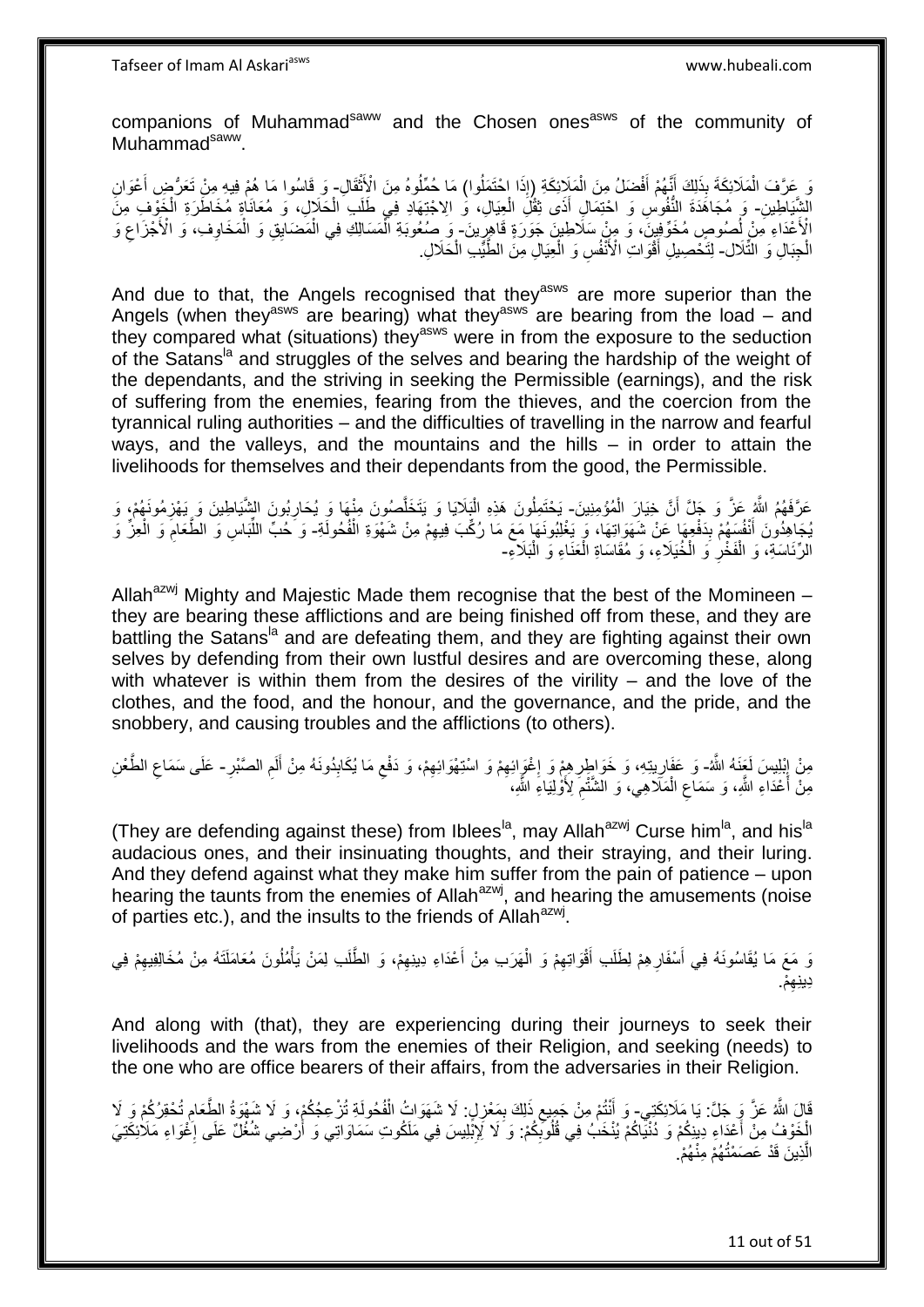Allah<sup>azwj</sup> Mighty and Majestic Said: "O My<sup>azwj</sup> Angels! And you all are aloof from the entirety of that – there are neither any lustful desires of virility bothering you, nor are there any desires for the food making you crave, nor is there any fear from the enemies of your Religion and your world (affairs) a setback in your hearts, nor is Iblees<sup>la</sup>, in the kingdoms of My<sup>azwj</sup> skies and My<sup>azwj</sup> earth too pre-occupied upon straying My<sup>azwj</sup> Angels, those from whom  $1^{azwj}$  have Protected.

يَا مَلَإِنِكَتِي فَمَنْ أَطَاعَنِي مِنْهُمْ- وَ سَلَّمَ دِينَهُ مِنْ هَذِهِ الْأَفَاتِ وَ النَّكَبَاتِ- فَقَدِ احْتَمَلَ فِي جَنْبِ مَحَبَّتِي مَا لَمْ تَحْتَمِلُوهُ، وَ اكْتَسَبَ مِنَ الْقُرُبَاتِ مَا لَمْ تَكْتَسِبُوهُ. ْ

O My<sup>azwj</sup> Angels! So the one who obeys Me<sup>azwj</sup> from them (people) – and saves his Religion from these afflictions and calamities – so he has borne regarding a side of  $Mv^{a\bar{z}wj}$  Love what you are not bearing, and has earned from the nearness what you are not earning".

لَفَلَمَا عَرَّفَ اللَّهُ مَلِائِكَتَهُ فَضْلَ خِيَارِ أُمَّةٍ مُحَمَّدٍ ص وَ شِيعَةِ عَلِيٍّ ع وَ خُلَفَائِهِ عَلَيْهِمْ، وَ احْتِمَالَهُمْ فِي جَنْبِ مَحَدَّةِ رَبِّهِمْ- مَا لَا ُ **∶** ِ ِ نَحْتَمِلُهُ الْمَلَائِكَةُ أَبَانَ بَنِي آدَمَ الْخِيَارَ الْمُتَّقِينَ بِالْفَضْلِ عَلَيْهِمْ. ِ ْ ِ ْ ْ َ ْ ا<br>ا

So when His<sup>azwj</sup> Angels recognised the merits of the best of the community of Muhammad<sup>saww</sup> and the Shias of Ali<sup>asws</sup>, and his<sup>asws</sup> Caliphs upon them, and their bearing regarding a side of the love of their Lord $a^{2}$  – what the Angels are not bearing – it became clear that the sons of Adam<sup>as</sup>, the good, the pious are with the superiority over them.

> نُّمَّ قَالَ [اللَّهُ] فَلِذَلِكَ فَاسْجُدُوا لِآدَمَ لَمَّا كَانَ مُشْتَمِلًا عَلَى أَنْوَالِ هَذِهِ الْخَلَائِقِ الْأَفْضَلِينَ ُ ْ **∶** َ

Then Allah<sup>azwj</sup> Said, for that, "Perform Sajda to Adam<sup>as</sup>!" It was due to what was contained (within him<sup>as</sup>) of the lights of these people<sup>asws</sup>, the meritorious ones<sup>asws</sup>".

## **]ذكر فضل العلم:[**

## **Mention of the merits of knowledge.**

وَ إِمْ يَكُنْ سُجُودُهُمْ لِأَدَمَ، إِنَّمَا كَانٍَ آدَمُ قِبْلَةً لَهُمْ- يَسْجُدُونَ نَحْوَهُ لِلَّهِ عَزَّ وَ جَلَّ، وَ كَانَ بِذَلِكَ مُعَظَّمٍاً مُبَجَّلًا لَهُ، وَ لَا يَنْبَغِي لَ ِ لِّأَخَدٍ أَنْ يَسْجُدَ (لِأَخَدٍ مِنْ دُونِ) الثَّهِ، وَ يَخْضَعَ لَٰهُ كَخُضُورٍ عِهِ بِلَّهِ، وَ يُعَظِّمَهُ- بِالسُّجُودِ لَهُ- كَتَعْظِيمِهِ بِلَّهِ، اً َ **∶** 

And their *Sajdas* did not happen to be to Adam<sup>as</sup>. But rather, Adam<sup>as</sup> was a Qiblah (direction) for them – they were doing Sajdas towards him<sup>as</sup>, (but) to Allah<sup>azwj</sup> Mighty and Majestic – and it was a veneration, a dignity to him<sup>as</sup> with that, and it is not befitting for anyone that he does *Sajda* to anyone besides Allahazwj, and be humble to him like his humbleness to Allah<sup>azwj</sup>, and venerate him – with the *Sajda*s to him – like his veneration to Allah<sup>azwj</sup>.

وَ أَوْ أَمَرْتُ أَحَداً أَنْ يَسْجُدَ [هَكَذَا] لِغَيْرِ اللَّهِ، لَأَمَرْتُ ضُعَفَاءَ شِيعَتِنَا وَ سَائِرَ الْمُكَلَّفِينَ مِنْ شِيعَتِنَا أَنْ يَسْجُدُوا لِمَنْ تَوَسَّطَ فِي َ ِ َ ه ْ عُلُومِ عَلِيٍّ وَصِيٍّ رَسُولِ النَّهِ، وَ مَحَضَ وِدَادَ خَيْرٍ خَلْقِ اللَّهِ عَلِيٍّ بَعْدَ مُحَمَّدٍ رَسُولِ اللَّهِ، وَ احْتَمَلَ الْمَكَارِهَ وَ الْبَلَايَا فِي ْ ِ ِ ِ ْ ِ ْ التَّصَّرِيحِ بِّبِظُّهَارِ ۖ حُقُوقِ اللَّهِ، وَ لَمْ (يُنْكِرْ عَلَّيَ) حَقَّاً أَرْقُبُهُ عَلَيْهِ قَدْ كَانَ جَهِلَهُ أَوْ أَغْفَلَهُ. ِ ِ **∶** ِ **∶** َ َ لَ ِ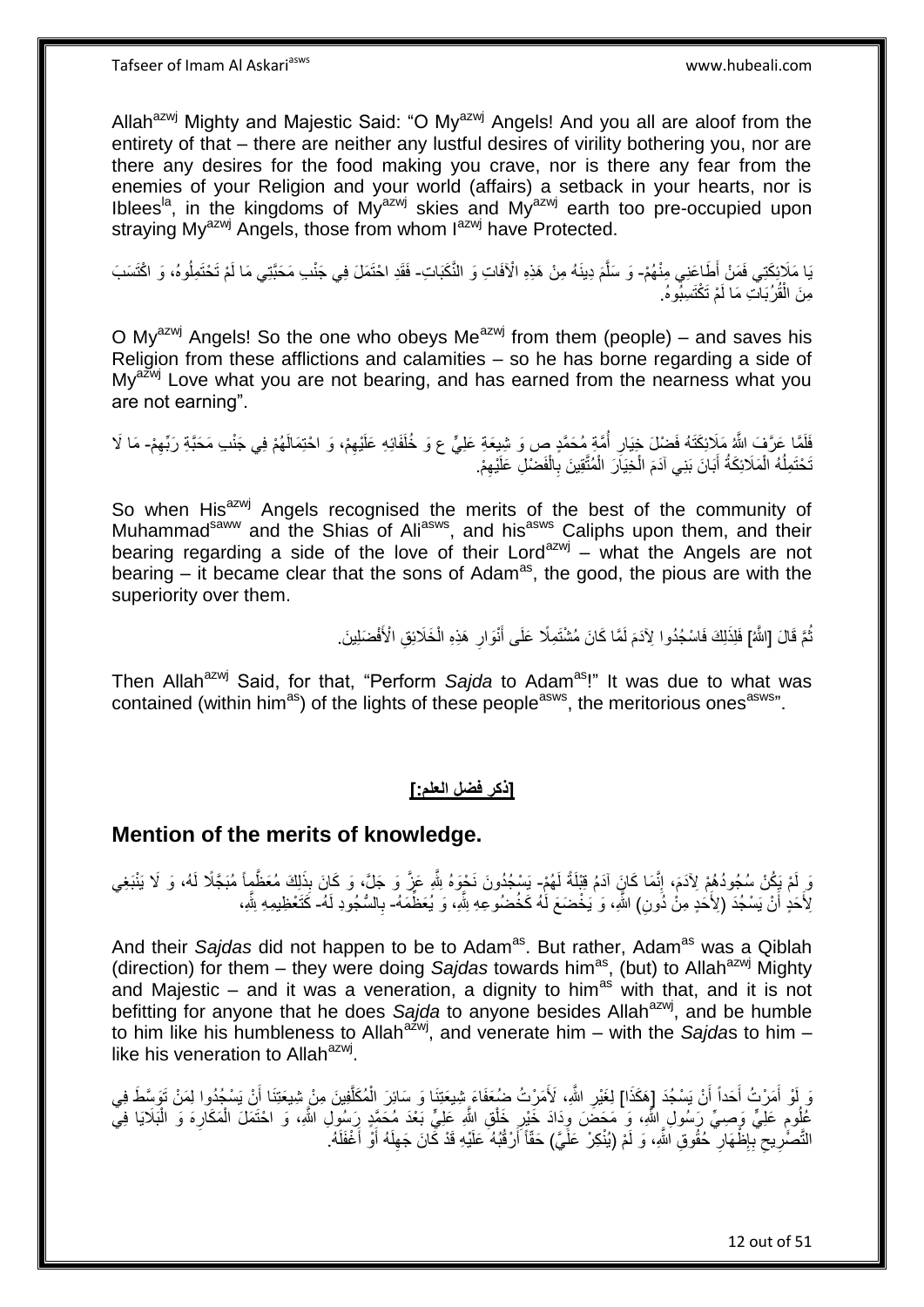And if l<sup>asws</sup> were to order anyone that he does Sajdah like this to other than Allah<sup>azwj</sup>, lasws would order the weak ones of our<sup>asws</sup> Shias and the rest of the encumbered ones from our<sup>asws</sup> Shias that they do Sajda to the one who is the intermediary regarding the teachings of Ali<sup>asws</sup>, successor<sup>asws</sup> of Rasool-Allah<sup>saww</sup>, and pure cordiality to the best of the creatures of Allah $a^{z}$ wj - Ali $a^{ss}$ ws, after Muhammad $a^{saww}$  – the Rasool-Allah<sup>saww</sup>, and endure its abhorrence and the affliction regarding the declarations with the manifesting the rights of Allah<sup>azwj</sup>, and not to deny Aliasws collared upon him, whether he was ignorant of it or heedless'.

نُّمَّ قَالَ رَسُولُ اللَّهِ ص: عَصَمِي اللَّهَ إِبْلِيِسُ، فَهَلَكَ لِمَا كَانَ مَعْصِيَتُهُ بِالْكِبْرِ عَلَى آدَمَ وَ عَصَمى اللَّهَ آدَمُ بِأَكْلِ الشَّجَرَةِ، فَسَلِمَ وَ لَمْ ِ ْ ِ ِ َ ِ يَهْٰلِكُ لِمَا لَمْ يُقَارِنْ بِمَعْصِيَتِهِ النَّكَبُّرَ ۚ عَلَى مُحَمَّدٍ وَ اَلِهِ الطَّيِّبِينَ، ِ **∶** ِ

Then Rasool-Allah<sup>saww</sup> said: 'Iblees<sup>la</sup> disobeyed Allah<sup>azwj</sup>, so he<sup>la</sup> was destroyed due to what his disobedience was with the arrogance upon Adam<sup>as</sup>. And Adam<sup>as</sup> disobeyed Allah<sup>azwj</sup> by eating (from) the tree, but he<sup>as</sup> was safe and was not destroyed due to him<sup>as</sup> not combining his<sup>as</sup> disobedience with the arrogance upon Muhammad<sup>saww</sup> and his<sup>as</sup> goodly Progeny<sup>asws</sup>.

، ذَلِكَ أَنَّ اللَّهَ تَعَالَى فَالَ لَهُ: «يَا آدَمُ عَصَانِي فِيكَ إِبْلِيسُ، وَ تَكَبَّرَ عَلَيْكَ فَهَلَكَ، وَ لَوْ تَوَاضَعَ لَكَ بِأَمْرِي، وَ عَظَّمَ عِزَّ جَلَالِي<br>وَوَيَدِ مُا يَجْ أَنَّهُ تَعَالَى فَئَقَ وَيَقَ َ :<br>نا َ **∶** لَأَفْلَحَ كُلَّ الْفَلَاحِ كَمَّا أَفْلَحْتَ، لَ َ  $\zeta$ ْ لَ

And that is (because) Allah<sup>azwj</sup> the Exalted Said to him<sup>as</sup>: "O Adam<sup>as</sup>! Iblees<sup>la</sup> disobeyed Me<sup>azwj</sup> regarding you<sup>as</sup>, and was arrogant upon you<sup>as</sup>. So l<sup>azwj</sup> Destroyed him<sup>la</sup>. And had he<sup>la</sup> been humble to you<sup>as</sup> with My<sup>azwj</sup> Command, and magnified the Honour of My<sup>azwj</sup> Majesty, he<sup>la</sup> would have succeeded with every success just as vou<sup>as</sup> succeeded.

وَ أَنْتَ عَصَيْتَنِي بِأَكْلِ الشَّجَرَةِ، وَ بِالتَّوَاضُعِ لِمُحَمَّدٍ وَ أَلِ مُحَمَّدٍ تُفْلِحُ كُلَّ الْفَلَاحِ، وَ تَزُولُ عَنْكَ وَصْمَةُ الذِّلَّةِ فَادْعُنِي بِمُحَمَّدٍ َ **∶** َ ه ِ ْ ِ ِ ِ وَ آلِهِ الطَّيِّبِينَ لِذَّلِكَ». **!** 

And (although) you<sup>as</sup> (also) disobeyed Me<sup>azwj</sup> by eating (from) the tree, but the humbleness to Muhammad<sup>saww</sup> and the Progeny<sup>asws</sup> of Muhammad<sup>saww</sup> (made) you<sup>as</sup> victorious with every success, and the stigma of humiliation was removed from you<sup>as</sup>. Therefore, supplicate to Me<sup>azwj</sup> by Muhammad<sup>saww</sup> and his<sup>saww</sup> goodly Progeny<sup>asws</sup>, for that!"

> ِ فَدَعَا بِهِمْ، فَأَفْلَحَ كُلَّ الْفَلَاحِ- لِمَا تُمْسِكُ بِعُرْوَتِنَا أَهْلَ الْبَيْتِ. ْ لَ َ ِ :<br>ا َ ِ

So he<sup>as</sup> supplicated by them<sup>asws</sup>, and succeeded with every success – due to having attached with our<sup>asws</sup> handhold, the People<sup>asws</sup> of the Household'.

#### **ُه:[ َو َما َج َرى لَ ْيفَةَ ْم ُرهُ ص لِ ُحذَ ]أ َ**

# **Hissaww order to Huzeyfa and what happened to him.**

نُّمَّ إِنَّ رَسُولَ اللَّهِ ص أَمَرَ بِالرَّحِيلِ- فِي أَوَّلٍ نِصْفِ اللَّيْلِ الْأَخِيرِ ، وَ أَمَرَ مُنَادِيَهُ فَنَادَى: أَلَا لَا يَسْبِقَنَّ رَسُولَ اللَّهِ ص أَحَدٌ إِلَى **∶** َ ِ ُ ِ َ َ ِ ه لَ ِ َ الْعَقَبَةِ، وَ لَا يَطَؤُهَا حَتَّى يُجَاوِزَهَا رَسُولُ اللَّهِ صِ ِ ْ

13 out of 51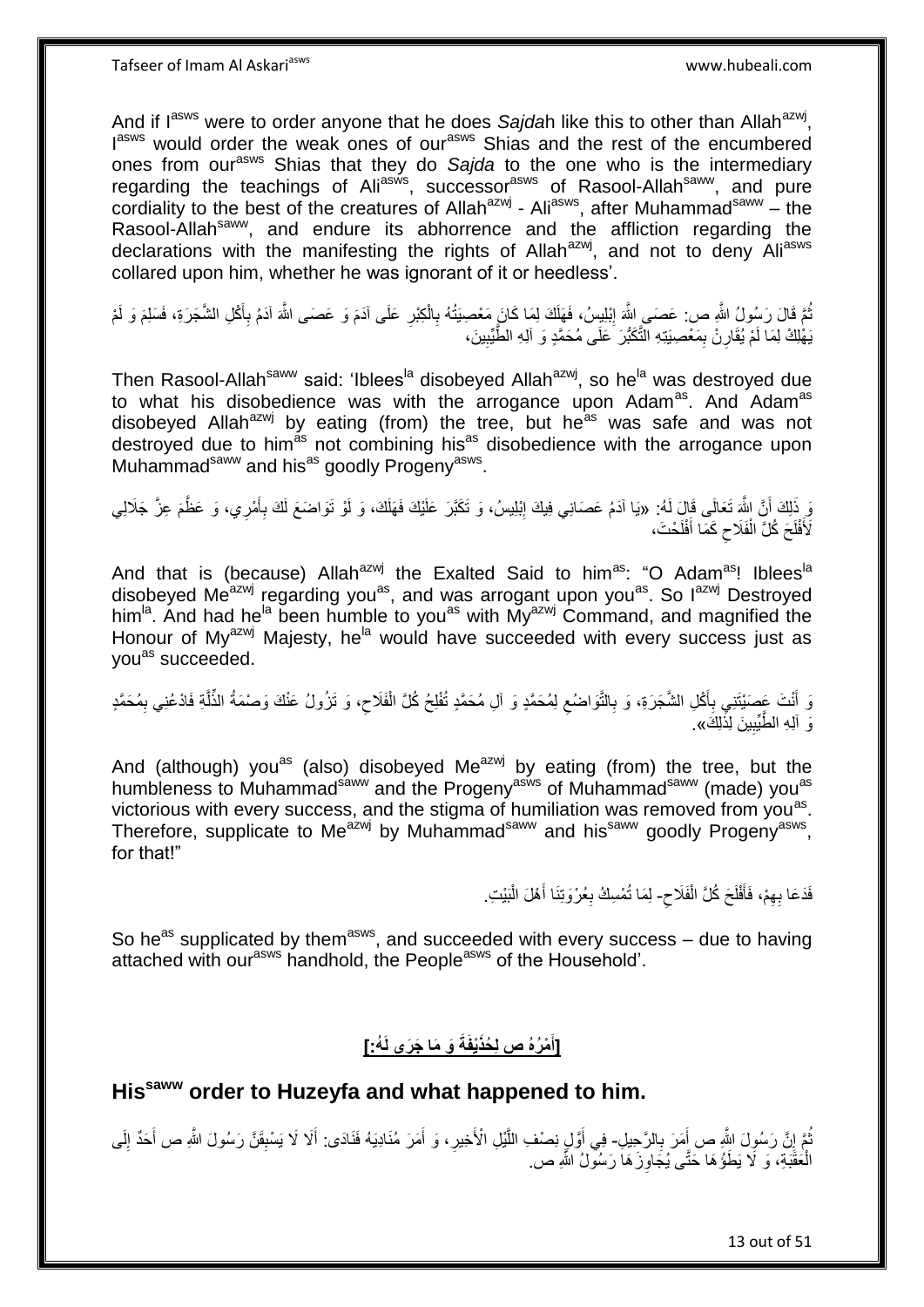Tafseer of Imam Al Askariasws www.hubeali.com

Then Rasool-Allah<sup>saww</sup> ordered with the departure  $-$  during the first half of the last night, and ordered his<sup>saww</sup> caller to call out, 'Indeed! No one should precede Rasool-Allah<sup>saww</sup> to Al-Aqaba (ravine), nor tread upon it until Rasool-Allah<sup>saww</sup> has crossed it'.

نُّمَّ أَمَرَ حُذَيْفَةَ أَنْ يَقْعُدَ فِي أَصْلِ الْعَقَبَةِ، فَيَنْظُرَ مَنْ يَمُرُّ بِهِ، وَ يُخْبِرُ رَسُولَ اللَّهِ ص وَ كَانَ رَسُولُ اللَّهِ ص أَمَرَهُ أَنْ يَسْتَتِرَ ِ ِ ْ َ اً َ ُ َ َ حَجَ ٍر. ِ ب

Then he<sup>saww</sup> instructed Huzeyfa that he be seated at the base of Al-Aqaba and look at the ones who pass by it, and he should inform Rasool-Allah<sup>saww</sup>; and Rasool-Allah<sup>saww</sup> had instructed him that he should conceal himself by (behind) the rocks.

فَقَالَ خُذَيْفَةُ: يَا رَسُولَ الثَّهِ إِنِّي أَتَبَيَّنُ الشَّرَّ فِي وُجُوهِ رُؤَسَاءِ عَسْكَرِكَ، وَ إِنِّي أَخَافُ إِنْ قَعَدْتُ فِي أُصْلِ الْجَبَلِ، وَ جَاءَ مِنْهُمْ ِ َ ِ ِ َ ِ ْ َ مَنْ أَخَافُ أَنْ يَتَقَدَّمَكَ إِلَى هُنَّاكَ- لِلتَّذْبِيرِ عَلَّيْكَ يُحِسُّ بِي، فَيَكْشِفُ عَنِّي، فَيَعْرِفُنِي وَ مَوْضِعِي مِنْ نَصيبحَتِكَ- فَيَتَّهِمُنِي وَ ِ َ **∶ !** ِ ِ يَخَافُنِي فَيَقْتُلُنِي. :<br>إ

So Huzeyfa said, 'O Rasool-Allah<sup>saww</sup>! I can clearly see the evil in the faces of the chiefs of your<sup>saww</sup> soldiers, and I fear that if I were to sit at the base of the mountain, and there comes one whom I fear and precedes you<sup>saww</sup> to over there – in order to plot against you<sup>saww</sup>, and he senses me (as being there), and he uncovers from me, so he would recognise me and my position from advising you<sup>saww</sup> – and he would accuse me and would fear from me (that I will inform you<sup>saww</sup>) so he would kill me'.

فَقَالَ رَسُولُ النَّهِ صِ: إِنَّكَ إِذَا بَلَغْتَ أَصْلِ الْعَقَبَةِ، فَاقْصِدْ أَكْبَرَ صَخْرَةٍ هُنَاكَ إِلَى جَانِبٍ أَصْلِ الْعَقَبَةِ وَ قُلْ لَهَا: «إِنَّ رَسُولِ َ ِ ْ َ ֖֦֦֧֧֦֧֧֦֧֧֦֧֦֧֦֧֧֦֧֧֧֧֦֧֦֧֦֧֦֧֧֧֦֧֦֧֦֧֧֦֧֚֚֚֚֝֟֝֬֝֬֝֝֝֝֬֝֓֝֬֝֝֓֝֬֝֓֝֬֝֓֟֓֟֓֝֓֓֓֓ ْ ِ اللَّهِ ص يَأْمُرُكٍ- أَنْ تَنْفَرِجِيَ لِي حَتَّى أَدْخُلَ فِي جَوْفِكِ، ثُمَّ يَأْمُرُكِ أَنْ يَنْتَقِبَ فَيكَ ثَقْبَةٌ أُبْصِرُ مِنْهَا الْمَارِّينَ، وَ يَذَخُلُ عَلَيَّ **ٔ** ْ ُ َ َ َ ا<br>أ ان<br>المقامات المقامات المقامات المقامات المقامات المقامات المقامات المقامات المقامات المقامات المقامات المقامات<br>المقامات المقامات المقامات المقامات المقامات المقامات المقامات المقامات المقامات المقامات المقامات المقامات َ مِنْهَا الرَّوْحُ لِئَلَّا أَكُونَ مِنَ الْمَهَالِكِّينَ» فَإِنَّهَا تَصِيرُ إِلَى مَا تَقُولُ لَهَا بِإِذْنِ اللَّهِ رَبِّ الْعَالَمِينَ ٔ :<br>. َ ْ **ٔ** ِ ِ ِ

So Rasool-Allah<sup>saww</sup> said: 'You, when you reach the base of Al-Aqaba, aim for the largest rock over there to the side of the base of Al-Aqaba, and say to it, 'Rasool-Allah $a^{2x}$  orders you that you cleave asunder for me until I enter into your inside. Then he<sup>saww</sup> orders you that you make a hole inside you for me to see the passersby from it, and the air can enter unto me from it, lest I would happen to be from the destroyed ones', so it would come to be what you would be saying to it, by the Permission of Allah<sup>azwj</sup>, Lord<sup>azwj</sup> of the worlds!'

فَأَدًى حُذَيْفَةُ الرِّسَالَةَ وَ دَخَلَ جَوْفَ الصَّخْرَةِ، وَ جَاءَ الْأَرْبَعَةُ وَ الْعِشْرُورِزَ عَلَى جِمَالِهِمْ وَ بَيْنَ أَيْدِيهِمْ رَجَّالَتُهُمْ، يَقُولُ بَعْضُهُمْ ِ ْ َ ِ َ لِبَعْضٍ بِمَنْ رَأَيْتُمُوهُ ۪هَاهُنَا كَائِناً مَنْ كَانَ فَاقْتُلُوهُ، لِئَلَّا يُخْبِرُوا مُحَمَّداً أَنَّهُمْ قَدْ رَأَوْنَا هَاهُنَا فَيَنْكِصَنَ مُحَمَّدٌ، وَ لَا يَصْعَدَ هَذِهِ َ َ ِ الْعَقَبَةَ إِلَّا نَـهَاراً، فَيَبْطُلَ تَدْبِيرُنَا عَلَيْهِ ِ ْ **!** 

Huzeyfa repeated the message and entered into the inside of the rock, and there came twenty four (men) upon their camels, and in front of them were their infantry. Some of them were saying to the others, 'If you see anyone over here, whoever it may be, kill him, lest he informs Muhammad<sup>saww</sup> that he has seen us over here, and Muhammad<sup>saww</sup> would turn back and will not ascend this Al-Aqaba (ravine) except at daytime, and it would invalidate our plot against him<sup>saww</sup>.

وَ سَمِعَهَا حُذَيْفَةُ، وَ اسْتَقْصَوْا فَلَمْ يَجِدُوا أَحَداً، وَ كَانَ اللَّهُ قَدْ سَتَرَ حُذَيْفَةَ بِالْحَجَرِ عَنْهُمْ فَتَفَرَّقُوا، فَبَعْضُهُمْ صَعِدَ عَلَى الْجَبَلِ وَ ِ ْ ِ ْ عَدَلَ عَنِ الطَّرِيقِ الْمَسْلُوكِ، وَ بَعْضُهُمْ وَقَفٍ عَلَى سَفْحِ الْجَنَارِ عَنْ يَمِينٍ وَ شِمَالَ، وَ هُمْ يَقُولُونَ، أَ لَا تَرَوُنَ حَيْنَ مُحَمَّدٍ كَيْفَ<br>يَسْتَمَرَّلَ عَنِ الطَّرِيقِ الْمَسْلُوكِ، وَ بَعْضُهُ ْ ِ ْ ِ َ أَغْرَاهُ بِأَنْ يَمْنَعَ النَّاسَ مِنْ صُعُودِ الْعَقَبَٰةِ حَتَّى يَقْطِّعَهَا هُوَ لِنَخْلُوَ بِهِ هَاهُنًّا- فَنُمْضِيَ فِيهِ تُذْبِيرَنَا وَ أَصْحَابُهُ عَنْهُ بِمَعْزِلٍ **∶** ُ ْ َ **∶** ِ َ ِ ِ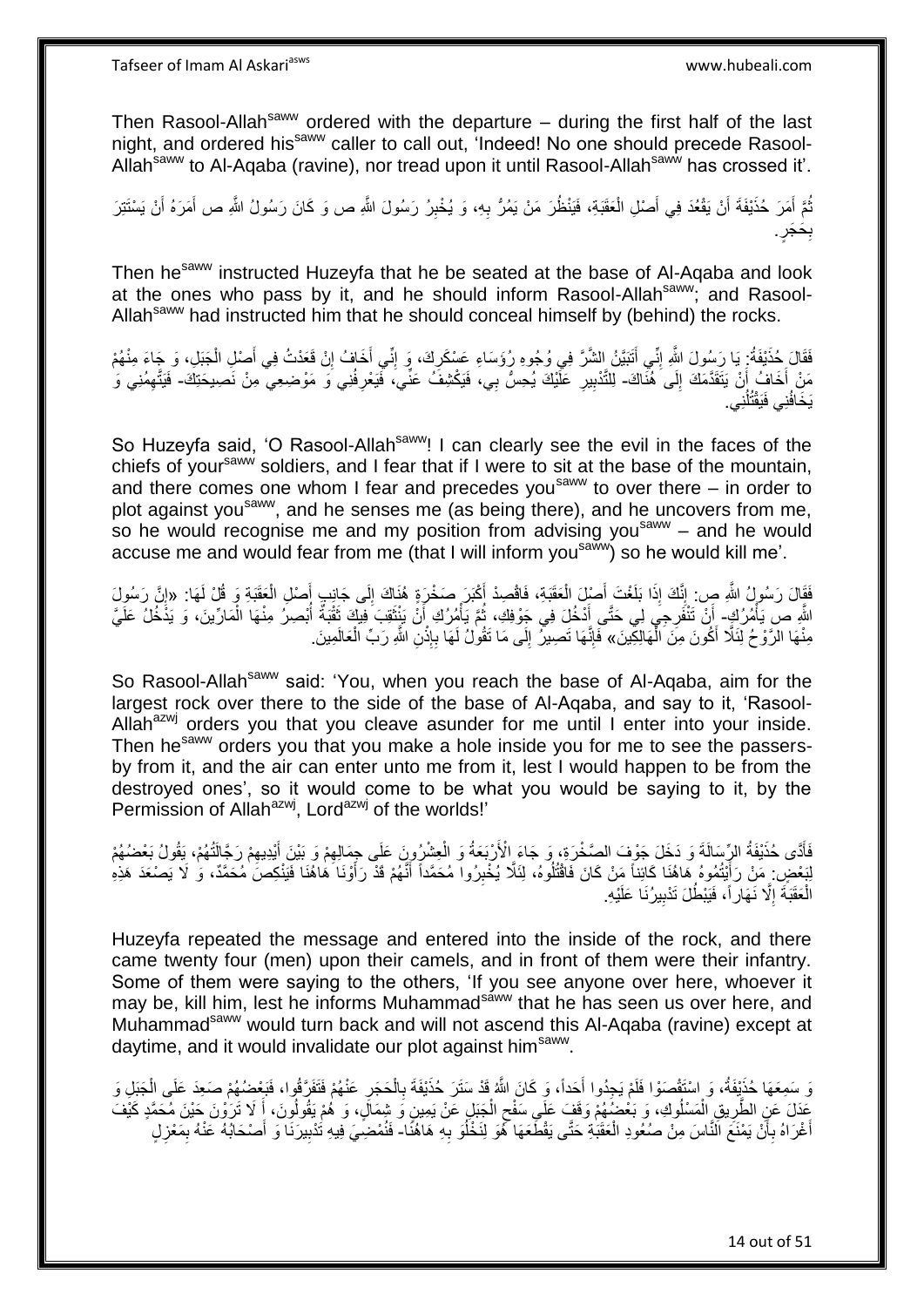And they heard Huzeyfa (some noise), and they investigated, but they could not find anyone, and Allah<sup>azwj</sup> had Veiled Huzeyfa from them with the rock. So they dispersed, and some of them ascended upon the mountain and altered from the travelled path, and some of them paused at the foot of the mountain, on the right and left, and they were saying, 'Are you not seeing where Muhammad<sup>saww</sup>, how he<sup>saww</sup> was lured into preventing the people from ascending Al-Aqaba until he<sup>saww</sup> has crossed it in order to be alone with it over here? So (now) we will accomplish our plot regarding him<sup>saww</sup> and his<sup>saww</sup> companions are away from him<sup>saww</sup>.

رَ كُلُّ ذَلِكَ يُوصِلُهُ اللَّهُ مِنْ قَرِيبٍ أَوْ بَعِيدٍ- إِلَى أُذُنِ حُذَيْفَةَ وَ يَعِيدٍ. فَلَمَّا تَمَكَّنَ الْقَوْمُ عَلَى الْجَبَلِ- حَيْثُ أَرَادُوا كَلَّمَتِ الصَّخْرَةُ ِ ا<br>ا ُ ِ ْ ْ ه َ خَذْفَةَ <sub>فَي</sub> قَالَتْ: انْطَلِقِ الْآنَ إِلَى رَسُولِ اللَّهِ صَ فَأَخْبِرْهُ بِمَا رَأَيْتَ وَ مَا سَمِعْتَ ٰ قَالَ حُذَيْفَةُ: كَيْفَ أَخْرُجُ عَنْكِ وَ إِنْ رَآنِيَ<br>مِنَاهِ مَعْ الْفَرْجُ יִי (ו َ ِ ِ ِ َ الْقَوْمُ قَتَلُونِي- مَخَافَةً عَلَى أَنْفُسِهِمْ مِنْ نَمِيمَتِي عَلَيْهِمْ ِ ِ َ

And all of that, Allah<sup>azwj</sup> Transmitted from near or afar  $-$  to the ears of Huzeyfa and he retained it. So when the group had settled upon the mountain, wherever they had wanted to, the rock spoke to Huzeyfa and said, 'Go now, to Rasool-Allah<sup>saww</sup>, and inform him<sup>saww</sup> with what you have seen and what you heard'. Huzeyfa said, 'How can I exit from you, and if the people were to see me, they would kill me – fearing upon themselves from my informing upon them'.

قَالَتِ الصَّخْرَةُ: إِنَّ الَّذِي مَكَّنَكَ مِنْ جَوْفِي، وَ أَوْصَلَ إِلَيْكَ الرَّوْحَ مِنَ الثَّقْبَةِ الَّتِي أَحْدَثَهَا فِيَّ- هُوَ الَّذِي يُوصِلُكَ إِلَى نَبِيِّ الثَّهِ وَ لَ ِ اُ ه **׀** َ َ ه **∶** ِ ُ ه يُنْقِذُكَ مِنْ أَعْدَاءِ اللَّهِ. َ

The rock said, 'The One<sup>azwj</sup> Who enables you from my inside, and Transmitted to you the air from aperture which it bore into me – He $^{a}$ zwj is the One $^{a}$ zwj Who would Transport you to the Prophet<sup>saww</sup> of Allah<sup>azwj</sup>, Saving you from the enemies of Allah<sup>azwj,</sup>

فَنَهَضَ حُذَيْفَةُ لِيَخْرُجَ، وَ ِانْفَرَجَتِ الصَّخْرَةُ، فَحَوَّلَهُ اللَّهُ طَائِراً فَطَارَ فِي الْهَوَاءِ مُحَلِّقاً حَتَّى انْقَضَّ بَيْنَ يَدَيْ رَسُولِ اللَّهِ ص، ِّ ْ نُّمَّ أُعِيدَ عَلَى صُورَتِهِ، فَأَخْبَرَ رَسُولَ اللَّهِ ص بِمَا رَأَى وَ سَمِعَ. ِ َ ُ

So Huzeyfa got up to exit, and the rock cleft asunder and Allah<sup>azwj</sup> Transformed him into a bird, and it flew in the air, flying until it swooped in front of Rasool-Allah<sup>saww</sup>. Then he returned upon his (original) image, and informed Rasool-Allah<sup>saww</sup> with what he had seen and heard.

ْفَقَالَ رَسُولُ اللَّهِ ص: أَ وَ عَرَفْتَهُمْ بِهُجُوهِهِمْ قَالَ: يَا رَسُولَ اللَّهِ كَانُوا مُتَلَثُّمِينَ وَ كُنْتُ أَعْرِفُ أَكْثَرَهُمْ بِجِمَالِهِمْ، فَلَمَّا فَتَّشُوا ِّ ِ ِ َ ِ َ َ ِ َ الْمَوْضِعَ فَلَمْ يَجِدُوا أَحَداً، أَحْدَرُوا اللَّثَامَ فَرَأَيْتُ وُجُوهَهُمْ وَ عَرَفْتُهُمْ بِأَعْيَانِهِمْ- وَ أَسْمَائِهِمْ فُلَانٌ وَ فُلَانٌ كَتَّى عَدَّ أَرْبَعَةً وَ ِ َ ِ َ ٔ, ِّ َ َ ِ َ ي ِ عِشْرِينَ.

So Rasool-Allah<sup>saww</sup> said: 'And did you recognise them by their faces?' He said, 'They were veiled, and I was recognising them by their camels. So when they investigated the place, and they could not find anyone, they let down their veils, and I saw their faces and recognised them with my eyes – and their names are so and so, and so and so' – until he counted twenty-four.

ْ فَقَالَ رَسُولُ اللَّهِ ص: يَا حُذَيْفَةُ إِذَا كَانَ اللَّهُ تَعَالَى يُثَبِّتُ مُحَمَّداً لَمْ يَقْدِرْ هَؤُلَاءِ وَ لَا الْخَلْقُ أَجْمَعُونَ أَنْ يُزِيلُوهُ، إِنَّ اللَّهَ تَعَالَى لَ َ ِ **ٍ** َ َ ْ بَالِغٌ فِي مُحَمَّدٍ أَمْرَهُ وَ لَوْ كَرِهَ الْكافِرُونَ َ ْ **∶**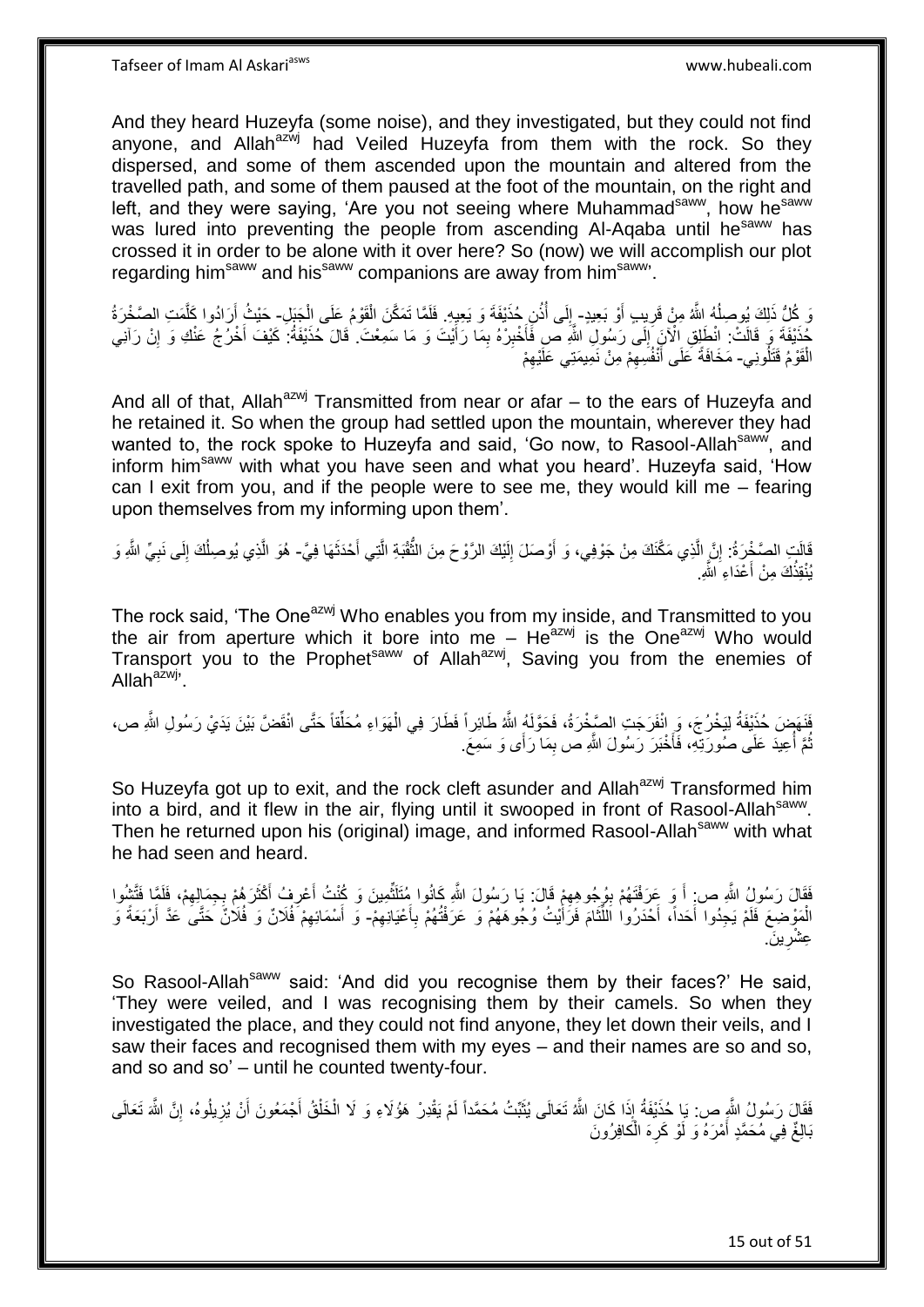Tafseer of Imam Al Askariasws www.hubeali.com

So Rasool-Allah<sup>saww</sup> said: 'O Huzeyfa! When it was so that Allah<sup>azwj</sup> the Exalted Affirms Muhammad<sup>saww</sup>, neither they nor the creatures altogether would not be able to move him<sup>saww</sup>. Allah<sup>azwj</sup> the Exalted will Make the matter of Muhammad<sup>saww</sup> reach its accomplishment, and even if the Kafirs dislike it'.

نْمَّ قَالَ: يَا حُذَيْفَةُ فَانْهَضْ بِنَا أَنْتَ وَ سَلْمَانُ وَ عَمَّارٌ، وَ تَوَكَّلُوا عَلَى اللَّهِ، فَإِذَا جُزْنَا الثَّنِيَّةَ الصَّعْبَةَ فَأَذَنُوا لِلنَّاسِ أَنْ يَتْبَعُونَا. ْ َ ِ ُ اُ ْ ه

Then he<sup>saww</sup> said: 'O Huzeyfa! Arise with us<sup>saww</sup>, you, and Salman<sup>as</sup>, and Ammar<sup>as</sup>, and rely upon Allah $a^{2}$ , So when we have crossed the difficult ravine (Al-Aqaba), then (only) permit the people that they should follow us'.

نَصَعِدَ رَسُولُ اللَّهِ صِ وَ هُوَ عَلَى نَاقَتِهِ- وَ حُذَيْفَةُ وَ بِبَلْمَانُ أَحَدُهُمَا آخِذٌ بِخِطَامٍ نَاقَتِهِ يَقُودُهَا، وَ الْأَخَرُ خَلْفَهَا يَسُوقُهَا، وَ ْ ِ ِ َ ْ عَقَالٌ إِلَى جَانِبِهَا، وَ الْقَوْمُ عَلَى جِمَالِهِمْ وَ رَجَالَتُهُمْ مُنْبَثُّونَ جَوَالَي الثَّنِيَّةِ عَلَى تِلْكَ الْعَقَبَاتِ، وَ قَدْ جَعَلَ الْذِينَ فَوْقَ الطَّرِيقِ ْ ه ِ ُّ  $\ddot{\xi}$ ْ **∶** ِ ْ ِ ه حِجَارَةً فِي دِبَابَ فَدَحْرَجُوهَا مِنْ فَوْقٍ لَيُنْفِّرُوا النَّاقَةُ بِرَسُولِ النَّهِ صَّ، وَ تَقَعَ بِهِ فِي الْمَهْوَى الَّذِي يَهُولُ النَّاظِرَ النَّظَرُ إِلَيْهِ مِنْ ْ **∶** ِ لَ ِ ه .<br>ئىغدە

So Rasool-Allah<sup>saww</sup> ascended, and he<sup>saww</sup> was upon his<sup>saww</sup> she-camel; and Huzeyfa and Salman<sup>as</sup>, - one of them grabbed the rein of his<sup>saww</sup> she-camel guiding it, and the other one was behind it, ushering it, and Ammar<sup>as</sup> was to its side, and the people were upon their camels and their feet (walking), scattered around the bend of Al-Aqaba. And those ones above the path had made stones to be in bags so they could roll these from above in order to frighten the she-camel of Rasool-Allah<sup>saww</sup>, and it would fall with him<sup>saww</sup> into the chasm which would terrify the beholder looking into it from afar.

فَلَمَّا قَرُبَتِ الدِّبَابُ مِنْ نَاقَةِ رَسُولِ اللَّهِ صِ أَذِنَ اللَّهُ تَعَالَى لَمَهَا، فَارْتَفَعَتِ ارْتِفَاعاً عَظٍيماً- فَجَاوَزَتْ نَاقَةَ رَسُولِ اللَّهِ ص ثُمَّ َ ا<br>ا مَقَطَتْ فِي جَانِبِ الْمَهْوَى، وَ لَمْ يَبْقَ مِنْهَا شَيْءٌ إِلَّا صَالَ كَذَلِكَ- وَ نَاقَةُ رَسُولِ اللّهِ ص كَأَنَّهَا لَا تُحِسُّ بِشَيْءٍ- مِنْ تِلْكُ ْ ِ ِ َ ْ الْقَعْقَعَاتِ الَّتِي كَانَتْ لِلدِّبَابِ. ْ ه

So when they brought the bags (of stones) closer to the she-camel of Rasool-Allah<sup>saww</sup>, Allah<sup>azwj</sup> the Exalted Permitted to it, and it arose with a great rising – and the she-camel of Rasool-Allah<sup>saww</sup> crossed over, then it settled by the side of the chasm, and there did not remain anything from it, except it became like that – and the she-camel of Rasool-Allah<sup>saww</sup> was as if it had not felt anything  $-$  from that from the rumbling of the stones.

نُّمَّ قَالَ رَسُولُ اللَّهِ صِ لِعَمَّارٍ. اصْعَدِ الْجَبَلَ- فَاضْرِبْ بِعَصَاكَ هَذِهِ وُجُوهَ رَوَاحِلِهِمْ فَارْمِ بِهَا. فَفَعَلَ ذَلِكَ عَمَّارٌ، فَنَفَرَتْ بِهِمْ، ْ ُ ِ ِ ِ ¦ ِ  $\frac{1}{2}$ ِ ۚ سَقَطَ بَعْضُهُمْ فَانْكَسَرَ عَضُّدُهُ، وَ مِنْهُمْ مَنِ انْكَسَرَتْ رِجُلُهُ وَ مِنْهُمْ مَنِ انْكَسَرَ جَنْبُهُ وَ اشْتَتَّتْ لِذَلِكَ أَوْجَاعُهُمْ، فَلَمَّا جُبِرَتَّ وَ ا<br>ا ِ َ ِ انْدَمَلَتْ بَقِيَتْ عَلَيْهِمْ آثَارُ الْكَسْرِ إِلَى أَنْ مَاتُوا. اُ  $\frac{1}{2}$ **∶** ْ َ ِ

Then Rasool-Allah<sup>saww</sup> said to Ammar<sup>as</sup>: 'Ascend the mountain, and strike with this staff of yours at the faces of their rides, and toss with it'. So Ammar<sup>as</sup> did that, and they (the rides) were frightened with them, and one of them fell down and broke his arms, and from them was one who broke his leg, and from them was one who broke his side, and their pains intensified due to that. So when the bones set and healed, the scars of the breaks remained upon them until they died.

وَ لِذَلِكَ قَالَ رَسُولُ اللَّهِ ص فِي حُذَيْفَةَ وَ أَمِيرِ الْمُؤْمِنِينَ عِ ۚ إِنَّهُمَا أَعْلَمُ النَّاسِ بِالْمُنَافِقِينَ، لِقُعُودِهِ فِي أَصْلِ الْعَقَبَةِ وَ مُشَاهَدَتِهِ ْ **∶** َ ِ ْ ِ َ ْ َ مَنْ مَرَّ سَابِقاً لِرَسُولِ اللَّهِ ص، ۖ وَ كَفَى اللَّهُ رَسُولَهُ أَمْرَ مَنْ قَصَدَ لَهُ، وَ عَادَ رَسُوَلُ اللَّهِ ص إِلَى الْمَدِينَّةِ، ْ ِ َ **ِ**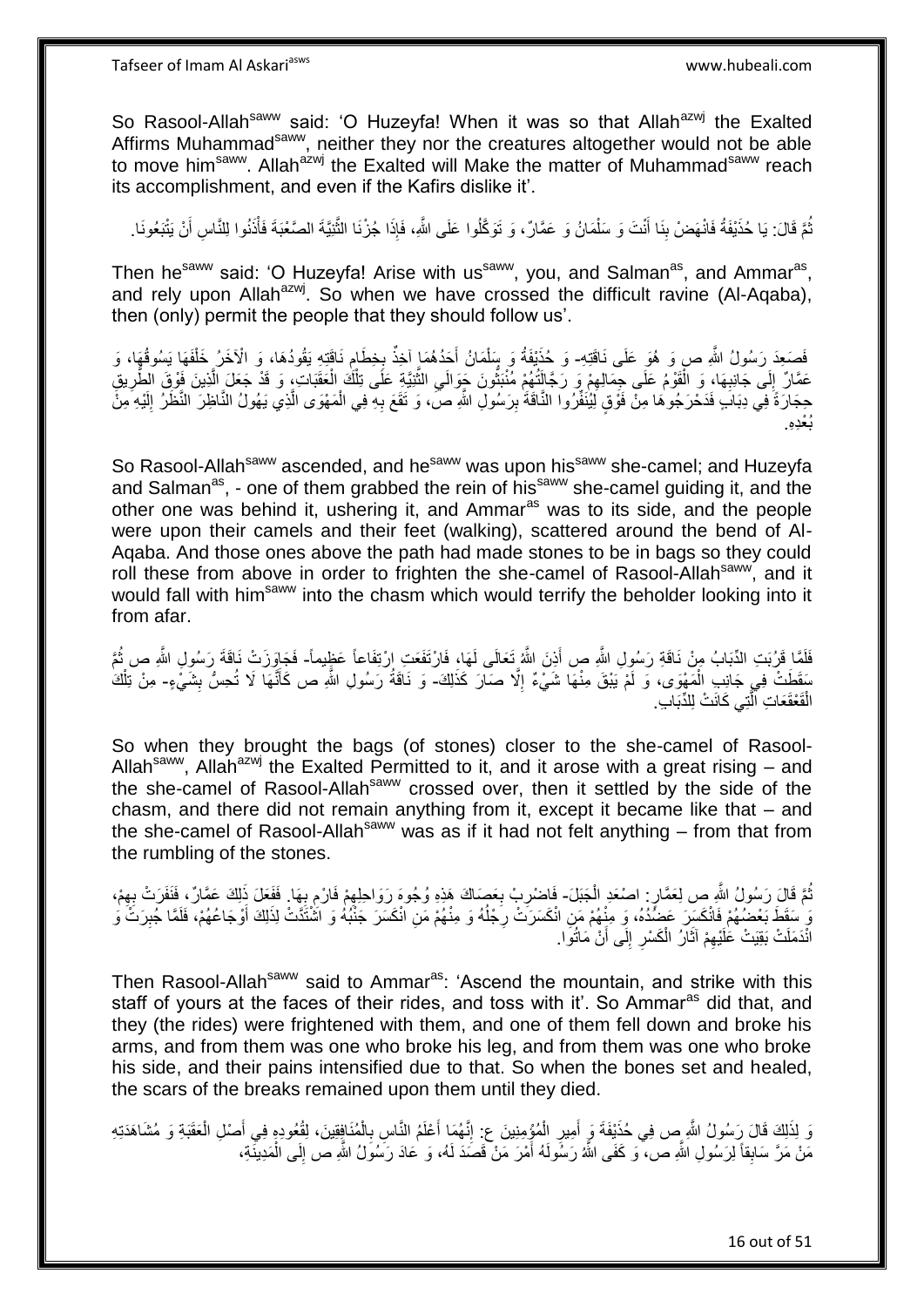And for that, Rasool-Allah<sup>saww</sup> said regarding Huzeyfa and Amir Al-Momineen<sup>asws</sup>: 'Both of them are the most knowing of the people with the hypocrites'. (For Huzeyfa) it was due to his being seated at the base of Al-Aqaba and his witnessing the ones who passed by preceding Rasool-Allah<sup>saww</sup>. And Allah<sup>azwj</sup> Sufficed His<sup>azwj</sup> Rasool<sup>saww</sup> of the matter of the ones who had aimed for him<sup>saww</sup>; and Rasool-Allah<sup>saww</sup> returned to Al-Medina.

> فَكَسَى اللَّهُ الذَّلَّ وَ الْعَارَ مَنْ كَانَ قَعَدَ عَنْهُ، وَ أَلْبَسَ الْخِزْيَ مَنْ كَانَ دَبَّرَ عَلَى عَلِيٍّ ع مَا دَفَعَ اللَّهُ عَنْهُ. ْ ْ َ ْ

Thus Allah<sup>azwj</sup> Disgraced and Shamed the ones who had sat (in ambush) from him<sup>saww</sup>, and Clothed in humiliation the ones who had plotted against Ali<sup>asws</sup>, what Allah<sup>azwj</sup> had Defended him<sup>asws</sup> from it'.

> قوله عز و جل وَ قالُوا قُلُوبُنا غُلْفٌ بَلْ لَعَنَهُمُ اللَّهُ بِكُفْرِ هِمْ فَقَلِيلًا ما يُؤْمِنُونَ ِ ْ **ٍ**

The Words of the Mighty and Majestic: *And they are saying: Our hearts are covered. But, Allah Cursed them due to their Kufr; so little it is what they are believing [2:88]*

266 قَالَ الْإِمَامُ ع قَالَ اللَّهُ عَنَّ وَ جَلَّ: وَ قالُوا يَعْنِي هَؤُلَاءِ الْيَهُودَ الَّذِينَ أَرَاهُمْ رَسُولُ اللَّهِ ص الْمُعْجِزَاتِ الْمَذْكُورَاتِ عِنْدَ ْ ْ َ ه :<br>ا قَوْلِهِ: فَهِيَ كَالْحِجارَةِ الْآيَةَ-ْ ِ

**S 266 –** The Imam<sup>asws</sup> said: 'Allah<sup>azwj</sup> Mighty and Majestic Said: And they are saying – meaning these Jews, those to whom Rasool-Allah<sup>saww</sup> showed the aforementioned miracles – at His<sup>azwj</sup> Words so these were like rocks [2:74] – the Verse.

«قُلُوبُنَا عُلُفٌ أَوْعِيَةٌ لِلْخَيْرِ، وَ الْعُلُومُ قَدْ أَحَاطَتْ بِهَا وَ اشْتَمَلَتْ عَلَيْهَا، ثُمَّ هِيَ مَعَ ذَلِكَ لَا تَعْرِفُ لَكَ يَا مُحَمَّدُ فَضْلَا- مَذْكُوراً ان<br>المقامات المقامات المقامات المقامات المقامات المقامات المقامات المقامات المقامات المقامات المقامات المقامات<br>المقامات المقامات المقامات المقامات المقامات المقامات المقامات المقامات المقامات المقامات المقامات المقامات **∶** َ ْ ْ ا<br>ا فِي شَيْءٍ مِنْ كُتُبِ اللَّهِ، وَ لَا عَلَى لِسَانِ أَحَدٍ مِنْ أَنْبِيَاءِ اللَّهِ. **!** َ َ

**Our hearts are covered** – containers of the goodness and the knowledge having encompassed by these and inclusive over it. Then along with that, they are not recognising for you<sup>saww</sup>, O Muhammad<sup>saww</sup>, merits regarding something from the Books of Allah<sup>azwj</sup>, nor upon the tongue of anyone from the Prophets<sup>as</sup> of Allah<sup>azwj</sup>.

فَقَالَ اللَّهُ تَعَالَى رَدّاً عَلَيْهِمْ: بَلِ لَيْسَ كَمَا يَقُولُونَ أَوْعِيَةُ الْعُلُومِ- وَ لَكِنْ قَدْ لَعَنَهُمُ اللَّهُ أَبْعَدَهُمْ مِنَ الْخَيْرِ فَقَلِيلٌ ما يُؤْمِنُونَ قَلِيلٌ ِ ِ ْ اُ ِ ْ إِيمَانُهُمْ، يُؤْمِنُونَ بِبَعْضِ مَا أَنْزَلَ اللَّهُ تَعَالَى وَ يَكْفُرُونَ بِبَعْضٍ، فَإِذَا كَذَّبُوا مُحَمَّداً ص فِي سَائِرِ مَا يَقُولُ، فَقَدْ صَارَ مَا كَذَّبُوا َ ِ <u>֖֚֚֚֚֚֚֓</u> ِ ِ بِّهِ أَكْثَرُ، وَ مَا صَدَّقُوا بِهِ أَقَلَّ **∶** ن<br>با **∶** 

So Allah<sup>azwj</sup> the Exalted Said in response to them: **But,** - it isn't as they are saying, 'containers of knowledge', but *Allah* (has) *Cursed them* – distancing them from the goodness, *so little it is what they are believing* – little is their *Eman*, believing in part of what Allah<sup>azwj</sup> the Exalted Revealed and disbelieving in part. So when they are belying Muhammad<sup>saww</sup> in the rest of what he<sup>saww</sup> is saying, so what they are belying has come to be more, and what they are ratifying with, (has come to be) little.

نَي إِذَا قُرِيَ غُلْفٌ فَإِنَّهُمْ قَالُوا: قُلُوبُنَا [غُلْفٌ] فِي غِطَاءٍ، فَلَا نَفْهَمُ كَلَامَكَ وَ حَدِيثَكَ. نَحْوَ مَا قَالَ اللَّهُ تَعَالَى: وَ قالُوا قُلُوبُنا فِي ْ ِ ْ ِ ُ َ أَكِنَّةٍ مِمَّا تَدْعُونا إِلَيْهِ- وُ فِي آذانِنا وَقْرٌ وَ مِنْ بَيّْنِنا وَ بَيْنِكَ حِجابٌ وَ كِلَا الْقِرَاءَتَيْنِ حَقٌّ، وَ قَدْ قَالُوا بِهَذَا وَ بِهَذَا جَمِيعاً. لَ  $\frac{1}{2}$ ِ **∶** ْ

And when you read (our hearts are) *covered*, so they are saying – a covering – in a lid. Therefore your<sup>saww</sup> speech and your<sup>saww</sup> Ahadeeth will not benefit them,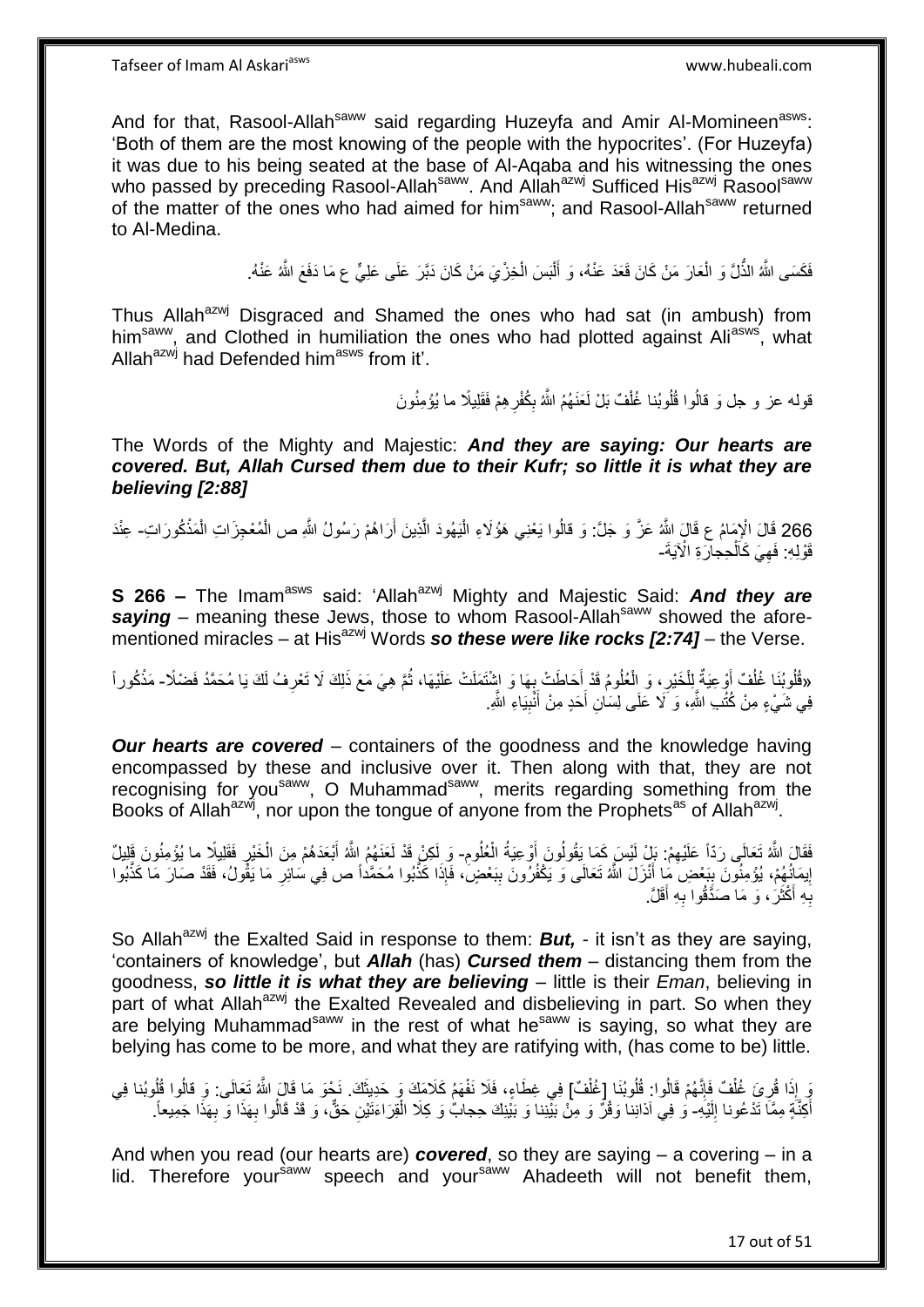approximate to what Allah<sup>azwj</sup> the Exalted Said: **And they are saying, 'Our hearts** *are in a covering from what you are inviting us to, and in our ears is a deafness, and from between us and you is a veil [41:5]*. And both these recitations are true, and they had said with this, and this, both together.

267 ثُمَّ قَالَ رَسُولُ اللَّهِ ص مَعَاشِرَ الْيَهُودِ تُعَانِدُونَ رَسُولَ اللَّهِ رَبِّ الْعَالَمِينَ وَ تَأْبُونَ الإعْتِرَافَ بِأَنَّكُمْ كُنْتُمْ بِذُنُوبِكُمْ مِنَ ِ :<br>: ِ ه َ ْ ْ الْجَاهِلِينَ، إِنَّ اللَّهَ لَا يُعَذِّبُ بِهَا أَحَداً وَ لَا يُزِيلُ عَنْ فَاعِلِ هَذَا عَذَابَهُ أَبَداً، إِنَّ آدَمَ ع لَمْ يَقْتَرِحْ عَلَى َرَبِّهِ الْمَغْفِرَةَ لِذَنْبِهِ إِلَّا ِ َ ِ َ **∶** ا ِ **∶** ْ ِ بِالتَّوْبَةِ، فَكَيْفَ تَقْتَرِ حُونَهَا أَنْثُمْ مَعَ عِنَادِكُمْ. َ ِ **∶** 

**S 267 -** Rasool-Allah<sup>saww</sup> said to the Jews: 'Community of Jews! You are being inimical to a Rasool<sup>saww</sup> of Allah<sup>azwj</sup> and are refusing to acknowledge that you have been belying, and you aren't from the ignorant one with that Allah<sup>azwj</sup> will not Punish anyone with it, nor decline this punishment from a doer ever, that Adam<sup>as</sup> did not suggest the Forgiveness to his<sup>as</sup> Lord<sup>azwj</sup> except with the repentance. Then how come you are suggesting it with what is with you?'

**]ذكر توبة آدم و توسله بمحمد و آله صلوات هللا عليهم أجمعين:[**

**Mention of the repentance of Adamas, and hisas beseeching by Muhammadsaww and hissaww Progenyasws, may the** *Salawat* **be upon themasws altogether.**

قِيلَ: وَ كَيْفَ كَانَ ذَلِكَ يَا رَسُولَ اللَّهِ [قَالَ:] فَقَالَ رَسُولُ اللَّهِ صِ لَمَّا زَلَّتِ الْخَطِيئَةُ مِنْ آدَمَ ع وَ أُخْرِجَ مِنَ الْجَنَّةِ وَ عُونِبَ وَ ه ْ ِ ا<br>ا ْ رُبِّخَ قَالَ: يَا رَبِّ إِنْ تُبْتُ وَ أَصْلَحْتُ أَ تَرُدُّنِي إِلَى الْجَنَّةِ قَالَ: بَلَى. َ ֧<u>׀</u> ْ ِ َ

It was said, 'How did that happen, O Rasool-Allah<sup>saww</sup>?' So Rasool-Allah<sup>saww</sup> said: When the mistake occurred from Adam<sup>as</sup> and he<sup>as</sup> exited from the Garden and was Admonished (friendly reproach) and Rebuked, he<sup>as</sup> said: 'O Lord<sup>azwj</sup>! If I<sup>as</sup> repent and correct, would You<sup>azwj</sup> Return me<sup>as</sup> to the Garden?' He<sup>azwj</sup> Said: "Yes".

قَالَ آدَمُ: فَكَيْفَ أَصِنْعُ يَا رَبِّ- جَتَّى أَكُونَ تَائِباً وَ تَقْبَلَ تَوْبَنِي فَقَالَ اللَّهُ عَزَّ وَ جَلَّ تُسَبِّحُنِي بِمَا أَنَا أَهْلُهُ، وَ تَعْتَرِفُ بِخَطِيئَتِكَ َ َ َ ِ َ ِ ِ ُ كَمَا أَنْتُ أَهْلُهُ، وَ تَتَوَسَّلُ إِلَيَّ بِالْفَاضِلِينَ الَّذِينَ عَلَّمْتُكَ أَسْمَاءَهُمْ، وَ فَضَّلْتُكَ بِهِمْ عَلَى مَلَائِكِّتِيَ، وَ هُمْ مُحَمَّدٌ وَ آَلُهُ الطَّيِّبُونَ وَ ِ ْ َ ه ه ْ ِ لَ  $\frac{1}{2}$ ا<br>ا َ ۬<sup>ّ</sup> ا<br>ا أَصْحَابُهُ الْخَيِّرُونَ. ْ َ

Adam<sup>as</sup> said: 'So how shall l<sup>as</sup> do so, O Lord<sup>azwj</sup> – until l<sup>as</sup> happen to have repented and my<sup>as</sup> repentance is Accepted?' So Allah<sup>azwj</sup> Mighty and Majestic Said: "You<sup>as</sup> should Glorify Me<sup>azwj</sup> with what l<sup>azwj</sup> am Rightful of, and you<sup>as</sup> should acknowledge you<sup>as</sup> mistake just as you<sup>as</sup> are rightful of, and you<sup>as</sup> should beseech to Me<sup>azwj</sup> by the meritorious ones, those whose names lazwi have Taught you<sup>as</sup>, and Preferred you by them<sup>asws</sup> over My<sup>azwj</sup> Angels, and they<sup>asws</sup> are Muhammad<sup>saww</sup> and his<sup>saww</sup> goodly Progeny<sup>asws</sup> and his<sup>saww</sup> Chosen companions<sup>asws</sup>!"

فَوَقَّقَهُ اللَّهُ تَعَالَى فَقَالَ: يَا رَبِّ- لَا إِلَهَ إِلَّا أَنْتَ سُبْحَانَكَ وَ بِحَمْدِكَ عَمِلْتُ سُوءاً وَ ظَلَمْتُ نَفْسِي- فَارْحَمْنِي إِنَّكَ أَنْتَ أَرْحَمُ ْ **∶** َ ِ لَ  $\frac{1}{2}$ َ َ  $\frac{1}{2}$ الرَّاحِمِينَ بِحَقٌّ مُحَمَّدٍ وَ ٱللِّهِ الطَّيِّبِينَ وَ خِيَارٍ أَصْحَابِهِ الْمُنْتَجَبِينَ [سُبْحَانَكَ وَ بِحَمْدِكَ لَا إِلَهَ إِلَّا أَنْتَ- عَمِلْتٌ سُوءاً وَ ظَلَمْتُ ِ َ ا<br>ا لَ ِ ِ ِ ْ **∶** َ **∶**  ِ ْ نَفْسِي، فَتُبْ عَلَيَ إِنَّكَ أَنْتَ التَّوَّابُ الرَّحِيمُ، بِحَقِّ مُحَمَّدٍ وَ آلِهِ الطَّيِّبِينَ وَ خِيَارِ أَصْحَابِهِ الْمُنْتَجَبِينَ]. َ ֺ֧֖ׅ֧ׅ֧֧֚֚֚֚֚֚֚֚֚֚֚֚֚֚֝֝֬֓֡֡֓֡֟֡֡֡֡֡֡֬֓֡֟֓֡֟֓֡֟֓֡֡֡֬֩֓֓֩ **∶** َ **∶** ِ ِ ِ ْ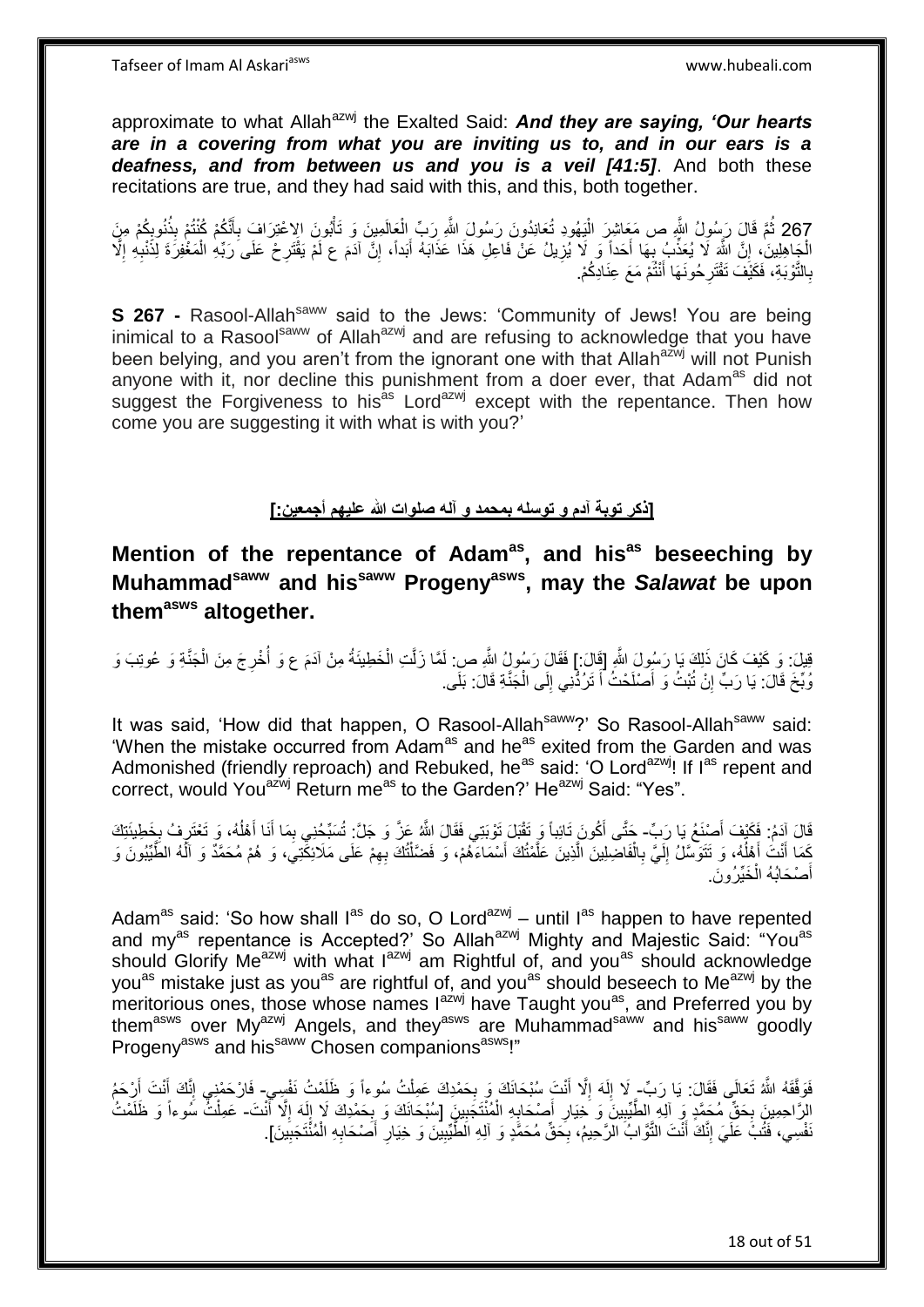And Allah<sup>azwj</sup> the Exalted Inclined him<sup>as</sup> so, and he<sup>as</sup> said: 'There is no god except You<sup>azwj</sup>! Glory is for You<sup>azwj</sup> and with Your<sup>azwj</sup> Praise. I<sup>as</sup> have done evil and was unjust to myself<sup>as</sup> – therefore You<sup>azwj</sup> be Merciful to me<sup>as</sup> as You<sup>azwj</sup> are the most Merciful of the merciful ones, by the right of Muhammad<sup>saww</sup> and his<sup>saww</sup> goodly Progeny<sup>asws</sup> and the best ones<sup>asws</sup> of his<sup>saww</sup> companions, the Chosen (Glory is for You<sup>azwj</sup> and with Your<sup>azwj</sup> Praise. There is no god except You<sup>azwj</sup>! I<sup>as</sup> have done evil and was unjust to myself<sup>as</sup> – therefore Turn to me<sup>as</sup>, **surely You are the Oft-turning,** *the Merciful [2:128]*, by the right of Muhammad<sup>saww</sup> and his<sup>saww</sup> goodly Progeny<sup>asws</sup> and the best of his<sup>saww</sup> companions, the Chosen ones<sup>asws</sup>)'.

فَقَالَ الثَّهُ تَعَالَىِ: لَقَدْ قَبِلْتُ تَوْبَنَكَ، وَ آيَةُ ذَلِكَ أَنَّى أَنَفِّى يَشْرَتَكَ، فَقَدْ تَغَيَّرَتْ وَ كَانَ ذَلِكَ لِثَلَاثَةَ عَشْرَ مِنْ شَهْرِ رَمَضَانَ فَصُمْ ُ ْ ِ ِ هَذِهِ الثَّلَاثَةَ الْأَيَّامِ الَّتِي تَسْتَقْبِلُكَ فَهِيَ أَيَّامُ الْبِيضِ يُنَقِّي اللَّهُ فِي كُلِّ يَوْمِ بَعْضَ بَشَرَتِكَ. اُ ِ ه ِ **!** ْ َ ِ ֧֧֖֧֖֧֖֧֧֧֧֧֧֧֧֧֧֧֧֚֚֚֓֝֝֝֝֝֟֓֝֓֬֝֓֝֬֟֓֟֓֝֬֟֓֟֓֝֬֝֬֝֓֟֓֝֬֜֝֬֝֓֝֬֝֓

So Allah<sup>azwj</sup> the Exalted Said: "I<sup>azwj</sup> have Accepted your<sup>as</sup> repentance, and a sign of that is l<sup>as</sup> shall Purify your<sup>as</sup> skin, for it has changed. And that is for the 13<sup>th</sup> of the Month of Ramazan, therefore Fast these three days which face you<sup>as</sup>, for these are the days of whiteness, Allah<sup>azwj</sup> would Purify part of your<sup>as</sup> skin during every day".

قَالَ آدَمُ: يَا رَبِّ عَرِّفْنِي لِأَعْرِفَ قَصَامَهَا فَنُقِّيَ فِي كُلٍّ يَوْمِ مِنْهَا ثُلُثُ بَشَرَتِهِ. فَعِنْدَ ذَلِكَ قَالَ آدَمُ: يَا رَبِّ مَا أَعْظَمَ شَأْنَ مُحَمَّدٍ ِ ان<br>المعالم م ْ َ نَ آلِهِ وَ خَيَارِ أَصْدِّابِهِ ۖ فَأَوْحَى اللَّهُ تَعَالَى إِلَيْهِ: ۖ يَا أَدَمُ إِنَّكَ لَوُّ عَرَفْتَ كُنْهَ جَلَالِ مُحَمَّدٍ وَ آلِهِ عِنْدِي وَ خِيَارِ أَصْحَابِهِ، لَأَحْبَبْنَهُ ِ لَ ِ َ ِ َ **∶** ِ َ ِ حُبّاً يَكُونُ أَفْضَلَ أَعْمَالِكَ.

So he<sup>as</sup> Fasted these, and during every day from these, a third of his<sup>as</sup> skin was Purified. Thus, during that, he<sup>as</sup> said: 'O Lord<sup>azwj</sup>! How magnificent is the glory of Muhammad<sup>saww</sup> and his<sup>saww</sup> Progeny<sup>asws</sup>, and the chosen ones of his<sup>saww</sup> companions!' So Allah<sup>azwj</sup> the Exalted Revealed unto him<sup>as</sup>: "O Adam<sup>as</sup>! You<sup>as</sup>, if you<sup>as</sup> were to recognise the majesty of Muhammad<sup>saww</sup> and his<sup>saww</sup> Progeny<sup>asws</sup> in  $Mv^{azwj}$  Presence, and of his chosen companions, your<sup>as</sup> love for themasws would happen to be the most superior of your<sup>as</sup> deeds'.

قَالَ اللَّهُ تَعَالَى: يَإِ آدَمُ إِنَّ مُحَمَّداً لَوْ وُزِنَ بِهِ [جَمِيعُ] الْخَلْقِ- مِنَ النَّبِيِّينَ وَ الْمُرْسَلِينَ وَ الْمَلَائِكَةِ الْمُقَرَّبِينَ وَ سَائِرِ عِبَادِيَ ِ **∶** لَ ِ ْ ِ ِ ْ ْ ْ ِ الصَّالِحِينَ- مِنْ أَوَّلِ الذَّهْرِ إِلَى آخِرِهِ وَ مِنَ الثَّرَى إِلَّى الْعَرْشِ لَرَجَحَ بِهِمْ، ِ ْ  $\frac{1}{2}$ ه **∶**  $\frac{1}{2}$ ِ َ

Allah<sup>azwj</sup> the Exalted Said: 'O Adam<sup>as</sup>! Surely Muhammad<sup>saww</sup> is such that if there were to be weighed with him<sup>saww</sup>, the entirety of the creatures  $-$  from the Prophets<sup>as</sup>, and the Mursils<sup>as</sup>, and the Angels of Proximity, and the rest of My<sup>azwj</sup> righteous servants – from the beginning of time up to its end, and from the soil up to the Throne, hesaww would outweigh them (all).

نَ إِنَّ رَجُلًا مِنْ خِيَارِ آلِ مُحَمَّدٍ لَوْ وُزِنَ بِهِ جَمِيعُ آلِ النَّبِيِّينَ لَرَجَحَ بِهِمْ، وَ إِنَّ رَجُلًا مِنْ خِيَارِ أَصْحَابِ مُحَمَّدٍ لَوْ وُزِنَ بِهِ ِ ِ ِ **∶ ٍ** َ ِ ِ ِ ِ **∶** جَمِيعُ أَصْحَابِ الْمُرْسَلِينَ لَرَجَحَ بِهِمْ. ِ ْ َ

And that, if a man from the chosen ones of the Progeny of Muhammad<sup>saww</sup> is such that, if he were to be weighed by the entirety of the progenies of the Prophets<sup>as</sup>, he<sup>asws</sup> would outweigh them. And that a man from the best of the companions of Muhammad<sup>saww</sup> is such that, if he were to be weighed with the entirety of the companions of the Mursils<sup>as</sup>, he would outweigh them.

يَا آدَمُ لَوْ أَحَبَّ رَجُلٌ مِنَ الْكُفَّارِ أَوْ جَمِيعُهُمْ- رَجُلًا مِنْ آلِ مُحَمَّدٍ وَ أَصْحَابِهِ الْخَيِّرِينَ- لَكَافَاهُ اللَّهُ عَنْ ذَلِكَ بِأَنْ يَخْتِمَ لَهُ بِالتَّوْبَةِ َ ِ َ **ٍ** ْ ِ َ **∶** َ ِ وَ الْإِيمَانِ، ثُمَّ يُدْخِلُهُ [الثَّهُ] الْجَنَّةَ ُ ُ ْ

19 out of 51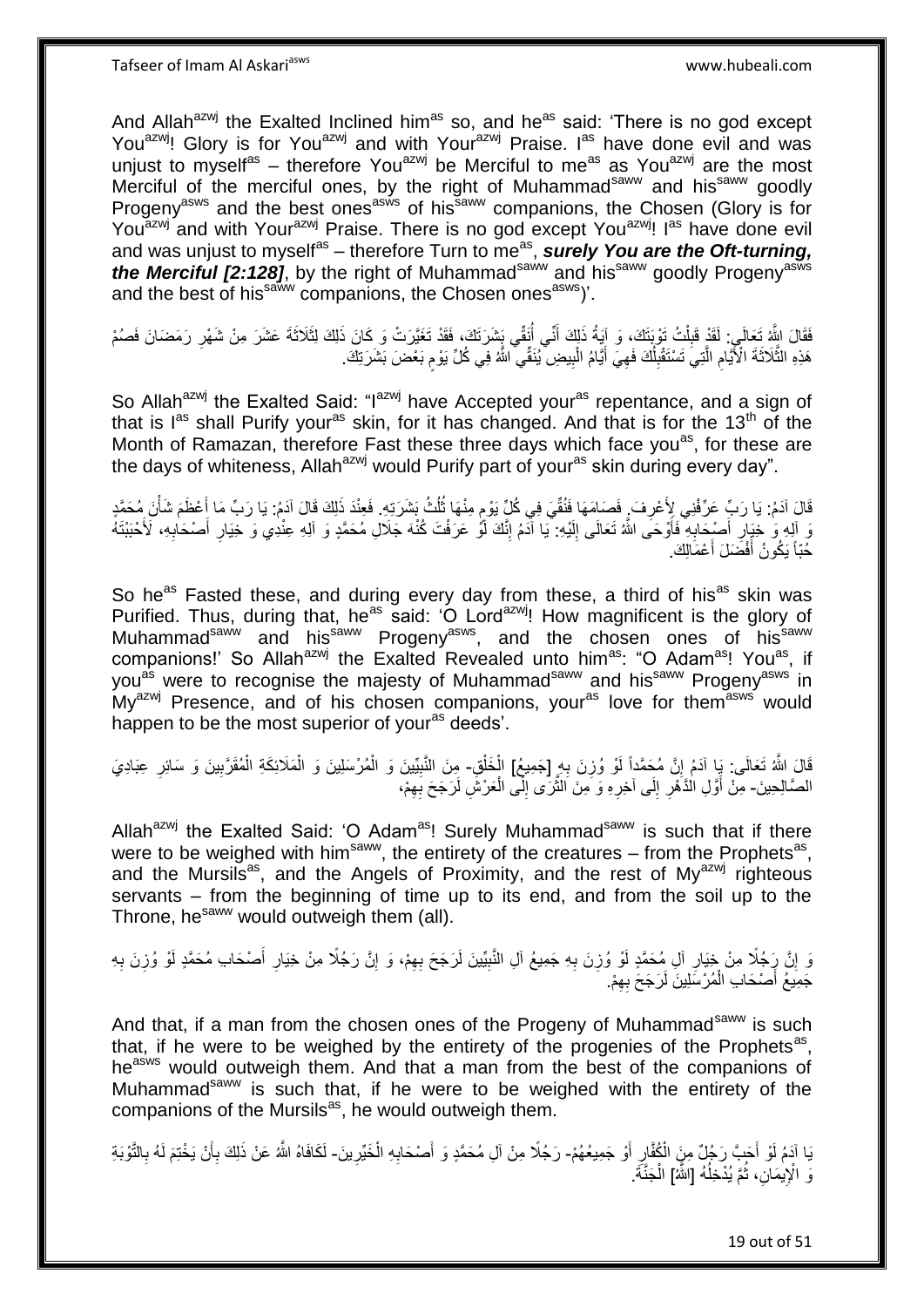Tafseer of Imam Al Askariasws www.hubeali.com

O Adam<sup>as</sup>! If a man from the Kafirs or the entirety of them was to love a man from the Progeny<sup>asws</sup> of Muhammad<sup>saww</sup> and his<sup>saww</sup> chosen companions – Allah<sup>azwj</sup> would Suffice him from that by ending for him with the repentance and the *Eman*, then Allah<sup>azwj</sup> would Enter him into the Paradise.

إِنَّ اللَّهَ لَيُفِيضِ عَلَى كُلِّ وَاحِدٍ- مِنْ مُحِبِّي مُحَمَّدٍ وَ آلِ مُحَمَّدٍ وَ أَصْحَابِهِ مِنَ الرَّحْمَةِ مَا لَوْ قُسِمَتْ عَلَى عَدَدٍ- كَعَدَدِ [كُلِ] مَا لَ ِ ِ لَ ِ خَلَقَ اللَّهُ مِنْ أَوَّلِ الَّذَهْرِ إِلَى آخِرِهِ وَ كَانُوا كُفَّاراً لَكَفَاهُمْ، وَ لَأَذَاهُمْ إِلَى عَاقِبَةٍ مَحْمُودَةٍ: الْإِيمَانِ بِاللَّهِ حَتَّى يَسْتَحِقُّوا بِهِ الْجَنَّةُ: ِ َ ِ  $\frac{1}{2}$ ِ ْ **∶** 

Allah<sup>azwj</sup> Deluges the Mercy upon each one – from those that love Muhammad<sup>saww</sup> and the Progeny<sup>asws</sup> of Muhammad<sup>saww</sup> and his<sup>saww</sup> companions, what, if it were to be distributed upon a number – like the number of every one whom Allah<sup>azwj</sup> Created, from the beginning of the time up to its end, and they were all Kafirs, it would suffice them to have a praise-worthy ending – the *Eman* with Allah<sup>azwj</sup> – until they would be rightful of the Paradise.

نَ إِنَّ رَجُلًا مِمَّنٍْ يُبْغِضُ [ألَ] مُحَمَّدٍ وَ أَصْحَابَهُ الْخَيِّرِينَ أَوْ وَاحِداً مِنْهُمْ لَعَذَّبَهُ اللَّهُ عَذَاباً- لَوْ قُسِمَ عَلَى مِثْلِ عَدَدِ مَا خَلَقَ اللَّهُ ِ َ ِ ْ َ **ٔ** لَ َنَعَالَى لَأَهْلَكَهُمْ أَجْمَعِينَ. َ

And that a man from the one who hates (Muhammad<sup>saww</sup> and) the Progeny<sup>asws</sup> of Muhammad<sup>saww</sup> and his<sup>saww</sup> chosen companions, or one of them<sup>asws</sup>, Allah<sup>azwj</sup> would Punish him with such Punishment – if it was to be apportioned upon a number like the number of what Allah<sup>azwj</sup> the Exalted Created, it would destroy them all'.

قوله عز و جل وَ لَمَّا جاءَهُمْ كِنابٌ مِنْ عِنْدِ اللَّهِ مُصَدِّقٌ لِما مَعَهُمْ وَ كانُوا مِنْ قَبْلُ يَسْتَفْتِحُونَ عَلَى الَّذِينَ كَفَرُوا فَلَمَّا جاءَهُمْ ه ما عَرَفُوا كَفَرُوا بِهِ فَلَعْنَةُ اللَّهِ ٰعَلَى الْكافِرِينَ **∶** ْ ِ

*And when there came to them a Book from the Presence of Allah Verifying what was with them - and they had been from before praying for victory over those who disbelieved – so when there came to them what they recognised, they disbelieved in it. Therefore, the Curse of Allah is upon the unbelievers [2:89]*

268 قَالَ الْإِمَامُ عِ ذَمَّ اللَّهُ تَعَالَى الْيَهُودَ فَقَالَ: وَ لَمَّا جاءَهُمْ يَعْنِي هَؤُلَاءِ الْيَهُودَ الَّذِينَ تَقَدَّمَ ذِكْرُهُمْ- وَ اِخْوَانَهُمْ مِنَ الْيَهُودِ،<br>دينا مسلمان الله عام الله عنه الله عنه ا ْ **∶** ه ْ ا<br>ا جَاءَهُمْ كِنابٌ مِنْ عِنْدِ اللَّهِ الْقُرْآنُ مُصَدِّقٌ ذَلِكَ الْكِتَابُ لِمَا مَعَهُمْ مِنَّ التَّوْرَاةِ الْتَي بُيِّنَ فِيهَا أَنَّ مُحَمَّداً الْأُمِّيَّ مِنْ وُلْدِ إِسْمَاعِيلَ، .<br>ا َ ه ِ ْ الْمُؤَيَّدُ بِخَيْرِ خَلْقِ اللَّهِ بَعْدَهُ: عَلِيٍّ وَلِيٍّ اللَّهِ. ْ **∶ ∶** ْ

**S 268 -** The Imam (Hassan Al-Askari<sup>asws</sup>) said: 'Allah<sup>azwj</sup> the Exalted Condemned the Jews, so He<sup>azwj</sup> Said *[2:89] And when there came to them* – meaning those Jews – those mentioned previously –and their brethren from the Jews, there came to them *a Book from the Presence of Allah* – the Quran, *Verifying* – that Book, *what was*  with them – from the Torah in which was clarified that Muhammad<sup>saww</sup>, the Ummy (a resident of Makkah) from the children of Ismail<sup>as</sup>, the one supported by the best of the creatures of Allah<sup>azwj</sup> after him<sup>saww</sup>, Ali<sup>asws</sup>, the Guardian of Allah<sup>azwj</sup>.

يَ كانُوا يَعْنِي هَؤُلَاءِ الْيَهُودَ مِنْ قَبْلُ ظُهُورِ مُحَمَّدٍ ص بِالرِّسَالَةِ يَسْتَفْتِحُونَ يَسْأَلُونَ اللَّهَ الْفَتْحَ وَ الظَّفَرَ عَلَى الَّذِينَ كَفَرُوا مِنْ ا<br>ا ِ ه ْ َ أَعْدَائِهِمْ وَ الْمُنَاوِينَ لَهُمْ، فَكَانَ اللَّهُ يَفْتَحُ لَهُمْ َو يَنْصُرُ هُمْ. ِ ْ ِ َ

*And they had been* – meaning those Jews, *from before* – the appearance of Muhammad<sup>saww</sup> with the Message, **praying for victory** – asking Allah<sup>azwj</sup> for the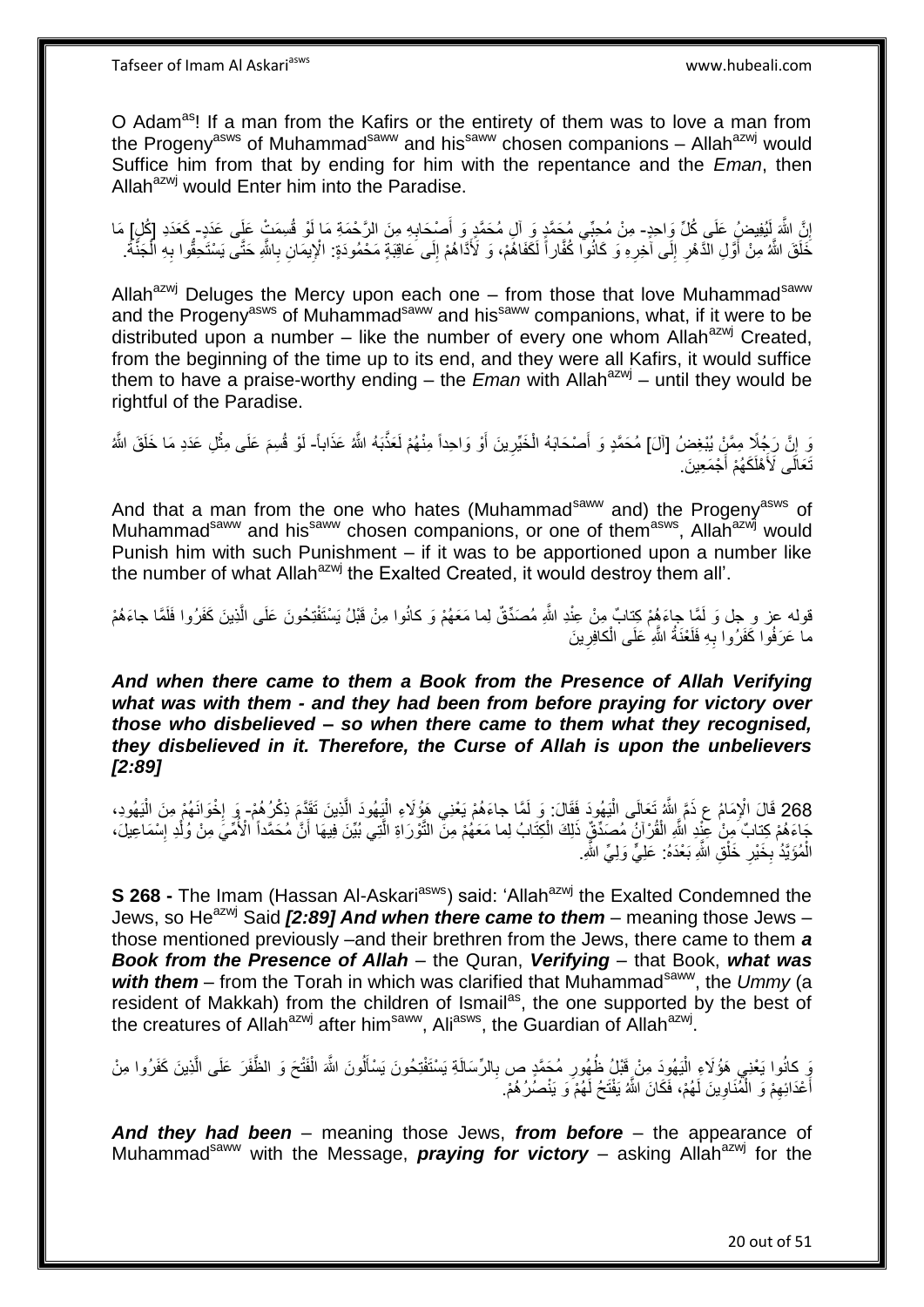victory and the success, *over those who disbelieved* – from their enemies and adversaries of theirs, so that Allah<sup>azwj</sup> would Grant victory to them and Help them.

قَالَ اللَّهِ تَعَالَى: فَلَمَّا جاءَهُمْ جَاءَ هَؤُلَاءِ الْيَهُودَ ما عَرَفُوا مِنْ نَعْتِ مُحَمَّدٍ ص وَ صِفَتِهِ كَفَرُوا بِهِ وَ جَحَدُوا نُبُوَّتَهُ حَسَداً لَهُ وَ :<br>ا ِ لَ بَغْياً عَلَيْهِ.

Allah<sup>azwj</sup> the Exalted Said so when there came to them – came to those Jews, what they recognised – from the attributes of Muhammad<sup>saww</sup>, they disbelieved in *it*, and they rejected his<sup>saww</sup> Prophet-hood in envy to him<sup>saww</sup> and rebelling against him<sup>saww</sup>.

> قَالَ الثَّهُ عَزَّ وَ جَلَّ: فَلَعْنَةُ الثَّهِ عَلَى الْكافِرِينَ. ِ ْ

Allah<sup>azwj</sup> Mighty and Majestic Said: **Therefore, the Curse of Allah is upon the** *unbelievers*

**]توسل اليهود أيام موسى ع بمحمد و آله صلوات هللا عليهم أجمعين:[**

**Beseeching of the Jews in the days of Musaas, by Muhammadsaww and hissaww Progenyasws, may the** *Salawat* **of Allahazwj be upon them all.**

269 قَالَ أَمِيرُ الْمُؤْمِنِينَ عِ إِنَّ اللَّهَ تَعَالَى أَخْيَرَ رَسُولَهُ بِمَا كَانَ مِنْ إِيمَانِ الْيَهُودِ بِمُحَمَّدٍ ص قَبْلَ ظُهُورِهِ، وَ مِنِ اسْتِفْتَاحِهِمْ ِ ْ ِ ِ َ ِ ْ َ عَلَى أَعْدَائِهِمْ بِذِكْرِهِ، وَ الصَّلَاَةِ عَلَيْهِ وَ عَلَى آلِهِ. **∶ ∣** ِ ا<br>ا

**S 269 -** Amir Al-Momineen<sup>asws</sup> said: 'Allah<sup>azwj</sup> the Exalted Informed His<sup>azwj</sup> Rasool<sup>saww</sup> with what was from the *Eman* of the Jews in Muhammad<sup>saww</sup> before his<sup>saww</sup> appearance, and the ones who were praying for victory upon their enemies by mentioning him<sup>saww</sup>, and the Sending of *Salawat* upon him<sup>saww</sup> and upon his<sup>saww</sup> Progeny<sup>asws</sup>.

قَالَ عِ. وَ كَانَ اللَّهُ عَزَّ وَ جَلَّ أَمَرَ الْيَهُودَ فِي أَيَّامٍ مُوسَى وَ بَعْدَهُ إِذَا دَهَمَهُمْ أَمْرٌ، وَ دَهَنْهُمْ ذَاهِيَةٌ- أَنْ يَدْعُوا اللَّهَ عَزَّ وَ جَلَّ<br>- يَمْسَمَعُ اللَّهُ عَزَّ وَ جَلَّ أَمَرَ ِ َ ْ َ َ َ بِمُحَمَّدٍ وَ آلِهِ الطِّيِّبِينَ، وَ أَنْ يَسْتَنْصِرُوا بِهِمْ، وَ كَانُوا يَفْعَلُونَ ذَلِكَ- حَتَّى كَانَتِ الْيَهُودُ مِنْ أَهْلِ الْمَدِينَةِ قَبْلَ ظُهُورِ مُحَمَّدٍ ص ِ َ **!**  ِ ِ ْ َ ْ بِسِنِينَ كَثِيرَةٍ يَفْعَلُونَ ذَلِكَ، فَيُكْفَوْنَ الْبَلَاءَ وَ الذَّهْمَاءَ وَ الدَّاهِيَةَ. :<br>ا

He<sup>asws</sup> said: 'And it was so that Allah<sup>azwj</sup> Mighty and Majestic Commanded the Jews during the days of Musa<sup>as</sup> and after him<sup>as</sup> when a matter surprised them, and a disaster befell them, that they should be supplicating to Allah<sup>azwj</sup> Mighty and Majestic by Muhammad<sup>saww</sup> and his<sup>saww</sup> goodly Progeny<sup>asws</sup>, and they should be seeking help by them<sup>asws</sup>. And they were doing that to the extent that the Jews from the inhabitants of Al-Medina - before the appearance of Muhammad<sup>saww</sup> by many years, that they were (reciting) it, and they were being salvaged from the afflictions, and the disasters, and misfortunes.

وَ كَانَتِ الْيَهُودُ قَبْلَ ظُهُورِ مُحَمَّدٍ النَّبِيِّ ص بِعَشْرِ سِنِينَ يُعَادِيهِمْ أَسَدٌ وَ غَطَفَانُ قَوْمٌ مِنَ الْمُشْرِكِينَ وَ يَقْصِدُونَ أَذَاهُمْ، وَ ِ ِ **∶ ∶** ِ ا<br>ا َ ِ ْ َ كَانُوا يَسْتَدْفِعُونَ شُرُورَ هُمْٓ وَ بَلَاءَهُمْ- بِسُؤَالِهِمْ رَبَّهُمْ بِمُحَمَّدٍ وَ آلِكِ الطَّيِّبِينَ، حَتّى قَصَدَٰهُمْ فِي بَعْضَ ٱلْأَوْقَاتِ أَسَدٌ وَ غَطَٰفَانُ ِ ِ **ِ** َ **!**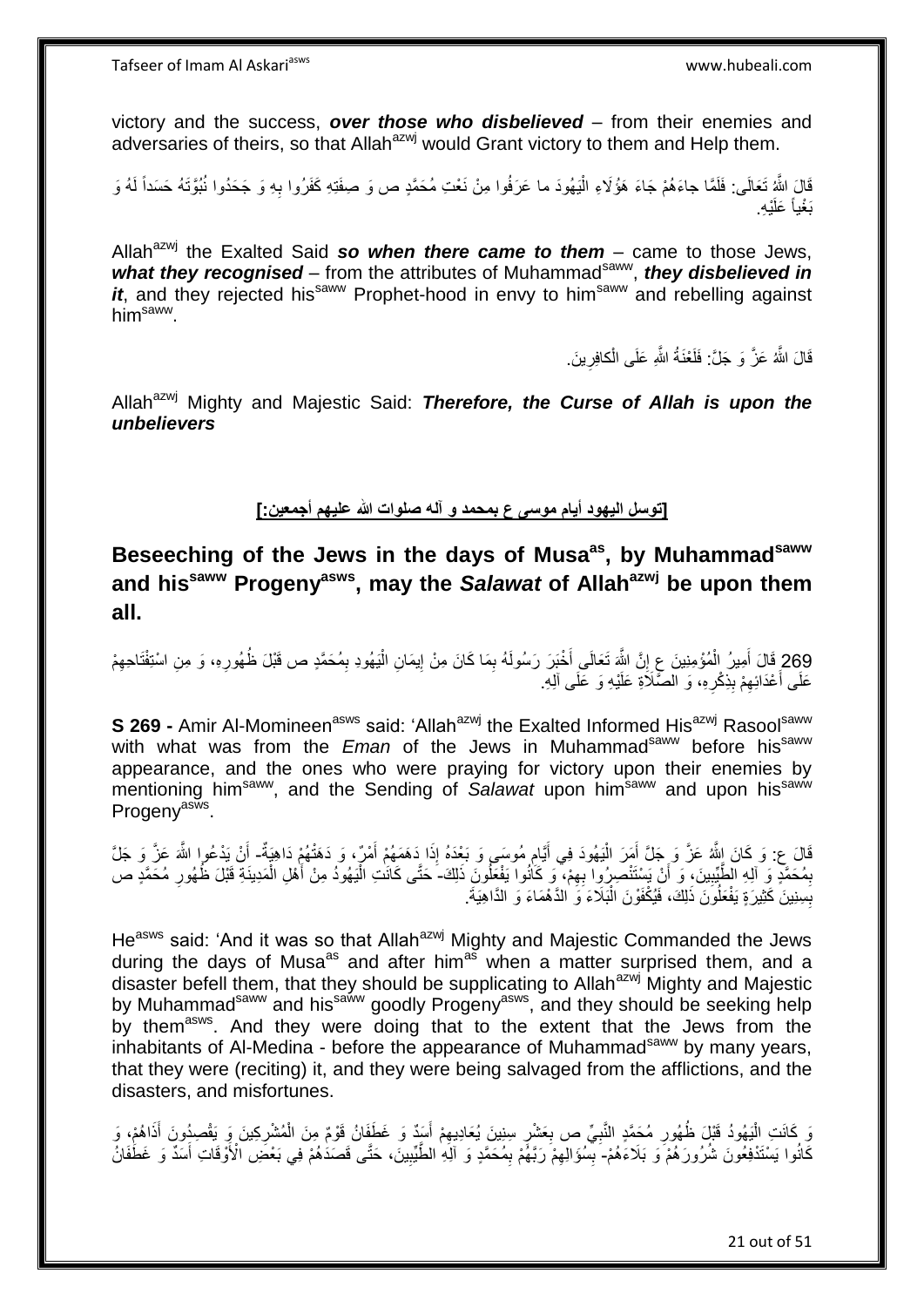فِي ثَلاَثَةِ آلَافِ فَارِسٍ إِلَى بَعْضِ قُرَى الْيَهُودِ حَوَالَيِ الْمَدِينَةِ، فَتَلَقَّاهُمُ الْيَهُودُ وَ هُمْ ثَلَاثُمِائَةِ فَارِسٍ، وَ دَعَوُا اللَّهَ بِمُحَمَّدٍ وَ آلِهِ<br>. يَوْمَ أَيْفَ بِمُحَمَّدٍ وَ الْهِ ا<br>ماہما ْ ْ ِ ْ  $\frac{1}{2}$ َ ِ الطَّّيِّبِينَ الطَّاهِرِينَ- فَمَزَّمُو هُمْ وَ قَطَعُو هُمْ ِ ِ **!** 

And it was so that the Jews, before the appearance of Muhammad<sup>saww</sup>, the Prophet<sup>saww</sup>, by ten years, were inimical with the clans of Asad and Gatfaan, a people from the polytheists, and they were aiming at hurting them (Jews), and they were defending from their evils – by asking their Lord<sup>azwj</sup> by Muhammad<sup>saww</sup> and his<sup>saww</sup> goodly Progeny<sup>asws</sup>, to the extent that in certain times, the (clans of) Asad and Gatfaan aimed for them among three thousand horsemen to one of the Jewish towns around Al-Medina. So the Jews faced them, and they (Jews) were three hundred horsemen, and they supplicated to Allah<sup>azwj</sup> by Muhammad<sup>saww</sup> and his<sup>saww</sup> goodly Progeny<sup>asws</sup>, the clean – and they defeated them and scattered them.

فَقَالَ أَسَدٌ وَ غَطَفَانُ بَعْضُهُمَا لِبَعْضٍ تَعَالَوْا نَسْتَعِينُ عَلَيْهِمْ بِسَائِرِ الْقَبَائِلِ. فَاسْتَعَانُوا عَلَيْهِمْ بِالْقَبَائِلِ وَ أَكْثَرُوا- حَتَّى اجْتَمَعُوا **ٍ !** ِ َ َ َ ْ ِ ِ قَدْرَ ثَلَاثِينَ أَلْفاً، وَ قَصَدُوا هَؤُلَاءِ الثَّلَاثَمِانَةٍ فِي قَرْيَتِهِمْ، َ ه ْ َ ِ

So (the clans of) Asad and Gatfaan said to each other, 'Come! We shall assist each other against them along with the rest of the tribes'. So they assisted each other against them along with the (other) tribes, and they became more – to the extent that they gathered about thirty thousand, and they aimed for these Jews, the three hundred in their town.

فَأَلْجَنُو ِهُمْ إِلَى بُيُوتِهَا وَ قَطَعُوا عَنْهَا الْمِيَاهَ الْجَارِيَةَ- الَّتِي كَانَتْ تَدْخُلُ إِلَى قُرَاهُمْ، وَ مَنَعُوا عَنْهُمُ الطَّعَامَ، وَ اسْتَأْمَنَ الْيَهُودُ ِ ْ ْ יִי (ו .<br>ا َ ِ ْ ْ مِنْهُمْ فَلَمْ يُؤْمِنُو هُمْ، وَ قَالُوا: لَا، إِلَّا أَنْ نَقْتُلَكُمْ وَ نَسْبِيَكُمْ وَ نَنْهَبَكُمْ. ِ ِ

So they made them take refuge in their own houses and cut of the flow of water from them – which used to enter into their town – and they prevented the food from them, and Jews asked for safety from them, but they did not grant them safety, and they said, 'No, except that we would kill you, and make captives of you, and plunder you'.

فَقَالَتِ الْيَهُودُ بَعْضُهَا لِبَعْضٍ. كَيْفَ نَصْنَعُ فَقَالَ لَهُمْ أَمَاتِلُهُمْ وَ ذَوُو الرَّأْيِ مِنْهُمْ. أَ مَا أَمَرَ مُوسَى ع أَسْلَافَكُمْ وَ مَنْ بَعْدَهُمْ ا<br>ا َ َ َ  $\ddot{\phantom{0}}$ ْ ُ َ بِالاسْتِنْصَارِ بِمُحَمَّدٍ وَ آلِهِ أَ مَا أَمَرَكُمْ بِالاَبْتِهَالِ إِلَى اللَّهِ تَعَالَى عِنْدَ الشَّدَائِدِ بِهِمْ قَالُوا: فَالْفَلْوا الشَّائِفَةُوا ا ِ **∶** َ َ ِ **∶ ∶** ُ ِ

So the Jews said to each other, 'How shall we deal (with this)?' Some of their like and ones with the opinions from them said to them, 'Did not Musa<sup>as</sup> instruct your ancestors and the ones after them with the seeking of help (of Allah<sup>azwj</sup> through Muhammad<sup>saww</sup> and his<sup>saww</sup> Progeny<sup>asws</sup>? Did he<sup>as not</sup> instruct you all with the invocation to Allah<sup>azwj</sup> the Exalted by them<sup>asws</sup> during the difficulties?' They said, 'Yes'. And they did so.

فَقَالُوا: اللَّهُمَّ بِجَاهِ مُحَمَّدٍ وَ آلِهِ الطَّيِّبِينَ لَمَّا سَقَيْتَنَا، فَقَدْ قَطَعَتِ الظَّلَمَةُ عَنَّا الْمِيَاهَ حَتَّى ضَعُفَ شُبَّانُنَا، وَ تَمَاوَتَتْ وِلْدَانُنَا، وَ ه ْ ِ ្ត្ ْ ِ أَشْرَفْنَا عَلَى الْهَلَكَةِ. ْ َ

So they said, 'O Allah<sup>azwj</sup>! By the virtue of Muhammad<sup>saww</sup> and his<sup>saww</sup> goodly Progeny<sup>asws</sup>, Quench us, for the unjust ones have cut off the waters from us to the extent that our youth have weakened, and our children have died, and our noblemen are upon the death'.

فَبَعَثَ اللَّهُ تَعَالَى لَهُمْ وَابِلًا هَطْلًا سَحّاً أَمْلَأَ حِيَاضَهُمْ وَ آبَارَهُمْ وَ أَنْهَارَهُمْ وَ أَوْعِيَتَهُمْ وَ ظُرُوفَهُمْ- فَقَالُوا: هَذِهِ إِحْدَى ِ َ َ َ ا.<br>: الْحُسْنَيَيْنِ. ْ

22 out of 51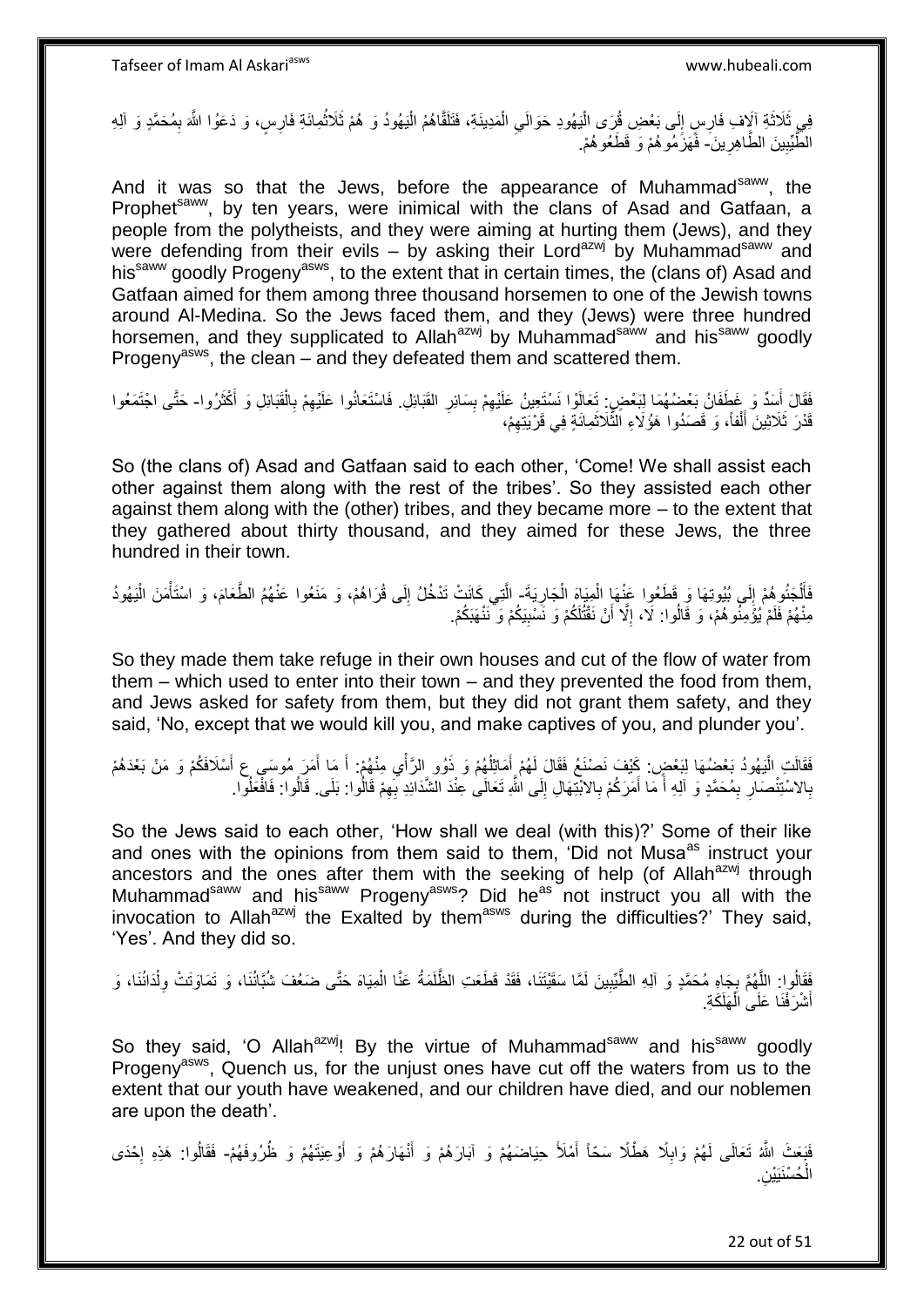So Allah<sup>azwj</sup> the Exalted Sent a torrential downpour of rain which filled upon their fountains, and their wells, and their reservoirs, and their utensils and their containers, and they said, 'This is one of the two good things'.

نُمَّ أَشْرَفُوا مِنْ سُطُوحِهِمْ عَلَى الْعَسَاكِرِ الْمُحِيطَةِ بِهِمْ، فَإِذَا الْمَطَرُ قَدْ آذَاهُمْ غَايَةَ الْأَذَى- وَ أَفْسَدَ [عَلَيْهِمْ] أَمْتِعَتَهُمْ وَ أَسْلِحَتَهُمْ ِ َ ْ ِ ْ ِ ِ َ َ رَ أَمْوَالَـهُمْ. َ

Then they overlooked from their roofs upon the soldiers who had surrounded them, and the rain had harmed them to the peak of harm – and spoilt upon them their provisions, and their weapons, and their wealth.

فَانْصَرَفَ عَنْهُمْ لِذَلِكَ بَعْضُهُمْ، وَ ذَلِكَ أَنَّ الْمَطَرَ أَتَاهُمْ فِي غَيْرِ أَوَانِهِ- فِي حَمَارَةِ الْقَيْظِ حِينَ لَا يَكُونُ مَطَرٌ- فَقَالَ الْبَاقُونَ مِنَ َ ِ َ ْ َ ْ إِلْعَسَاكِرِ ۚ هَذِكُمْ سُقِيتُمْ فَمِنْ أَيْنَ تَأْكُلُونَ وَ لَئِنِ انْصَرَفَ عَنْكُمْ هَؤُلَاءِ فَلَسْنَا نَنْصَرِفُ- حَتَّى نَقْهَرَكُمْ عَلَى أَنْفُسِكُمْ وَ عِيَالاتِكُمْ وَ **∶ ٔ** َ ِ َ أَهَالِيكُمْ َوَ أَمْوَالِكُمْ، وَ نَشْفِي غَيْظَنَا مِنْكُمْ. َ َ

So, some of them left from them due to that, and that is because the rain had come to them in other than its (normal) season – in the summer of extreme heat when the rains do not happen to be. So the remaining ones from the soldiers said, 'Supposing you are quenched, but from where would you be eating, and even if they have left from you, we wouldn't be leaving until we conquer upon yourselves, and your dependents, and your families, and your wealth, and take out our anger from you'.

فَقَالَتِ الْيَهُودُ: إِنَّ الَّذِي سَقَانِا بِدُعَائِنَا بِمُحَمَّدٍ وَ إِلهِ قَادِرٌ عَلَى أَنْ يُطْعِمَنَا، وَ إِنَّ الَّذِي صَرَفَ عَنَّا مَنْ صَرَفَهُ- قَادِرٌ عَلَى أَنْ :<br>ا ه ِ ِ ِ ه ِ َ يَصْرِفَ الْبَاقِينَ ۖ ثُمَّ دَعَوُا اللَّهَ بِمُحَمَّدٍ وَ اَلِهِ أَنْ يُطْعِمَهُمْ. :<br>ا ِ َ ِ ُ

So the Jews said, 'The One<sup>azwj</sup> Who Quenched us by our supplication through Muhammad<sup>saww</sup> and his<sup>saww</sup> Progeny<sup>asws</sup>, is Able upon Feeding us, and the One<sup>azwj</sup> Who Caused them to leave from us, the ones who left, is Able upon Causing the remaining ones to leave', Then they supplicated by Muhammad<sup>saww</sup> and his<sup>saww</sup> Progeny<sup>asws</sup> that He<sup>azwj</sup> should Feed them.

ِ َمَاءَتْ قَافِلَةٌ عَظِيمَةٌ مِنْ قَوَافِلِ الطَّعَامِ- قَدْرَ أَلْفَيْ جَمَلٍ وَ بَغْلٍ وَ حِمَارٍ مُوقَرَةٍ جِنْطَةً وَ دَقِيقاً، وَ هُمْ لَا يَشْعُرُونَ بِالْعَسَاكِرِ ْ َ ِ ْ ِ ُفَاٰنْتَهَوْا إِلَيْهِمْ وَ هُمْ نِيَامٌ، وَ لَمْ يَشْعُرُواْ بِهِمْ، لِأَنَّ اللَّهَ تَعَالَى ثَقَّلَ نَوْمَهُمْ-<br>فَانْتَهَوْا إِلَيْهِمْ وَ هُمْ نِيَامٌ، وَ لَمْ يَشْعُرُواْ بِهِمْ، لِأَنَّ اللَّهَ تَعَالَى ثَقَلَ نَوْ َ ِ ِ لَ  $\frac{1}{2}$ ْ أَمْتِعَتَهُمْ وَ بَاٰعُوهَا ٰمِنْهُمْ

A large caravan from the food caravans came over – of about a thousand camels, and mules, and donkeys, with a heavy load of wheat, and flour, and they were not aware of the soldiers being there. So they ended up to them while they were sleeping, and they (soldiers) were not aware of them, because Allah<sup>azwj</sup> had Deepened their sleeps – until they entered the town, and they (soldiers) could not prevent them, and laid down therein their loads and sold from these.

#### فَانْصَرَفُوا وَ أَبْعَدُوا، وَ تَرَكُوا الْعَسَاكِرَ نَائِمَةً- لَيْسَ فِي أَهْلِهَا عَيْنٌ تَطْرِفُ، فَلَمَّا أَبْعَدُوا انْتَبَهُوا، وَ نَابَذُوا الْيَهُودَ الْحَرْبَ، وَ َ ْ ْ ْ َ **∶** َ لَ جَعَلَ يَقُولُ بَعْضُهُمْ لِبَعْضٍ ۚ الْوَحَا، الْوَحَا فَإِنَّ هَؤُلَاءِ اشْتَذَّ بِهِمُ الْجُوعُ وَ سَيَذِلُّونَ لَنَا ِ ْ ِ ْ :<br>ا

Then they left and went afar, and left the soldiers sleeping – there wasn't an eye among them which fluttered. So when they were distant, they became alert and called for the war against the Jews, and went on saying to each other, 'Hurry, hurry, hurry, for the hunger would be intense with them and they would be humiliated to us'.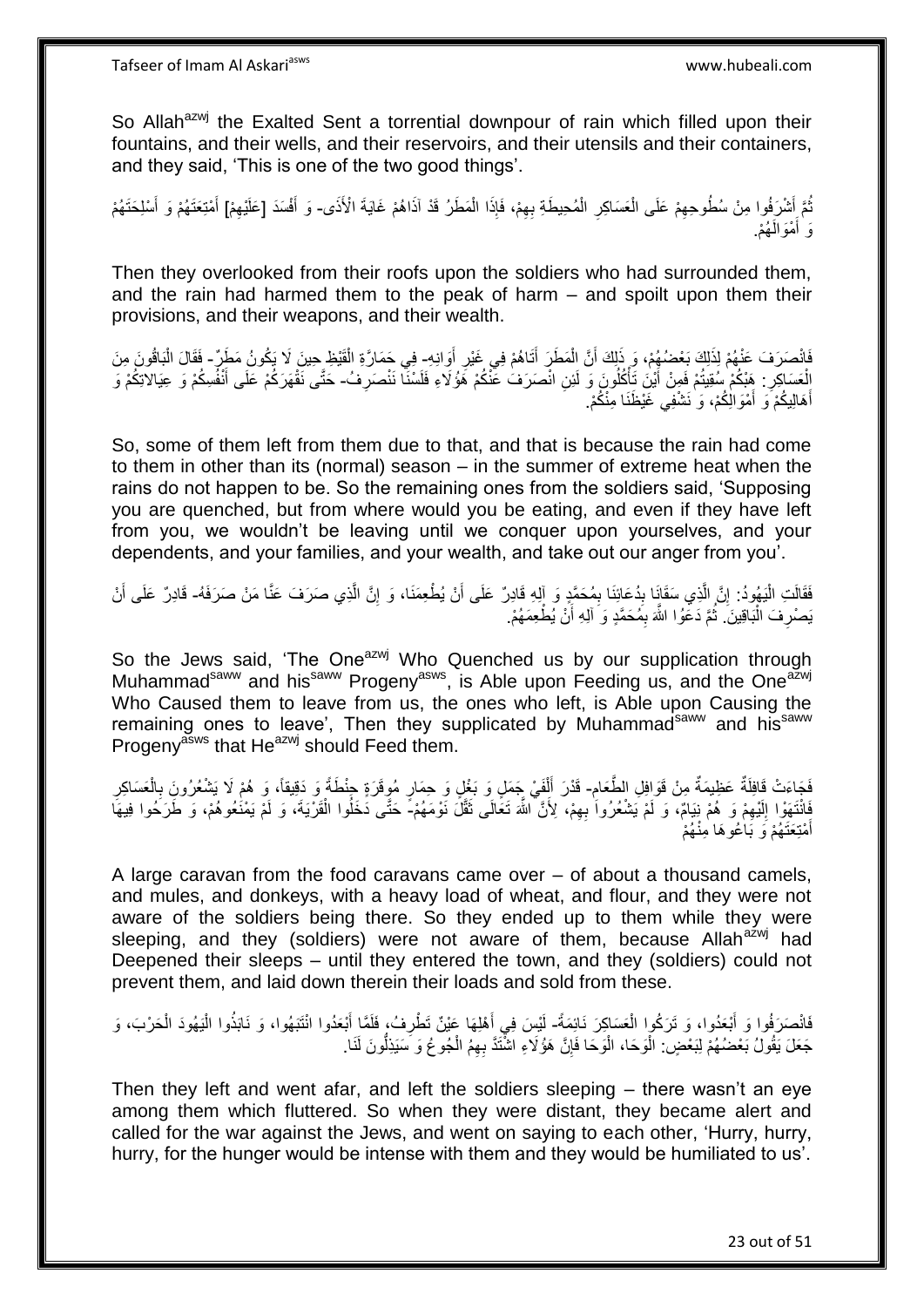قَالَ لَهُمُ الْيَهُودُ: هَيْهَاتَ- بَلْ قَدْ أَطْعَمَنَا رَبُّنَا وَ كُنْتُمْ نِيَاماً: جَاءَنَا مِنَ الطَّعَامِ كَذَا وَ كَذَا، وَ لَوْ أَرَدْنَا قِتَالَكُمْ فِي حَالِ نَوْمِكُمْ ֦֦֦֦֧֦֧֦֧֦֧֦֧֦֧֦֧֦֧֦֧֦֧֝֟֟֓֕֝֟֓֕֝֟֓֓֡֟֓֟֓֡֟֓֡֟֓֡֟֓֓֞֟֓֡֟֓֓֞֓֞֓֞֟֓֡֟֓֓֞֟֓֟֓֓֞֓֞֓֟֓֝֬֝ ِ َ نَهَيَّأُ لَذَا ۖ وَ لِكَئِّا كَرِ هُنَا الْبَغْيَ عَلَيْكُمْ، فَانْصَرِفُوا عَنَّا وَ إِلَّا دَعَوْنَا عَلَيْكُمْ بِمُحَمَّدٍ وَ اَلِهِ، وَ اسْتَنْصَرْنَا بِهِمْ أَنْ يُخْزِيَكُمْ كَمَا قَدْ َ ِ ْ ِ ِ َ ِ ِ ।<br>। أَطْعَمَنَا وَ أَسْقَانَا.

The Jews said to them: 'Far be it! But our Lord<sup>azwj</sup> has Fed us and you were all sleeping. Such and such from the foodstuff came to us, and had we wanted to kill you all during your state of sleep, it would have been easy for us – but we disliked the unfairness upon us. So leave from us, or else we will supplicate against you all by Muhammad<sup>saww</sup> and his<sup>saww</sup> Progeny<sup>asws</sup>, and seek help through them<sup>asws</sup> that  $He^{azwj}$  Humiliates you just as He $a^{2x}$  has Fed us and Quenched us'.

فَأَبَوْا إِلَّا طُغْيَاناً فَدَعَوُا اللَّهَ بِمُجَمَّدٍ وَ اَلِهِ وَ اسْتَنْصَرُوا بِهِمْ. ثُمَّ بَرَزَ الثَّلاثُمِائَةِ إِلَى (النَّاسِ لِلْقَاءِ) فَقَتُلُوا مِنْهُمْ وَ أَسَرُوا، وَ<br>فَإِنَّا إِلَیْ الْمُغْیَانَ یَکْمَ  $\overline{\phantom{a}}$ ز<br>ا ِ ِ َ ِّ ِ ُ ه ُ طَخْطَخُو هُمْ وَ اسْتَوْثَقُوا مِنْهُمْ بِأَسَرَائِهِمْ، ِ ا<br>المال **∶** ة<br>أ

But they refused except for tyranny, and they supplicated to Allah<sup>azwj</sup> by Muhammad<sup>saww</sup> and his<sup>saww</sup> Progeny<sup>asws</sup>, and sought Help through them<sup>asws</sup>. Then the three hundred (Jewish horsemen) went to duel the people and they killed from them and took captives, and broke them, and took a covenant from them with their captives.

فَكَانُوا لَا يَنْدَاهُمْ مَكْرُوهٌ مِنْ جِهَتِهِمْ- لِخَوْفِهِمْ عَلَى مَنْ لَهُمْ فِي أَيْدِي الْيَهُودِ. فَلَمَّا ظَهَرَ مُحَمَّدٌ ص حَسَدُوهُ، إِذْ كَانَ مِنَ الْعَرَبِ،<br>يَحْقِنُونَ ِ ْ َ ِ ْ **ٔ** ُبوه..ُ َف َكذه

Thus they (Jews) did not face any abhorrence from their direction (of the clans of Asad and Gatfaan) due to their fear upon the ones of theirs who were in the hands of the Jews. So when Muhammad<sup>saww</sup> appeared, they envied him<sup>saww</sup>, when he was from the Arabs, and they belied him<sup>saww</sup> .

## **]دحر إبليس و أعوانه بمحمد و آله صلوات هللا عليهم أجمعين:[**

# **Defeat of Ibleesla and hisla aides by Muhammadsaww and hissaww Progenyasws, may the** *Salawat* **of Allahazwj be upon themasws all.**

270 ثُمَّ قَالَ رَسُولُ اللَّهِ هَذِهِ نُصْرَةُ اللَّهِ تَعَالَى لِلْيَهُودِ عَلَى الْمُشْرِكِينَ بِذِكْرِهِمْ لِمُحَمَّدٍ وَ آلِهِ. أَلَا فَاذْكُرُوا يَا أُمَّةَ مُحَمَّدٍ، مُحَمَّداً<br>270 ثُمَّ عَبَيْبِ مُرتَّبِينَ فَيُر ْ ا<br>ا **ٔ** َ وَ آلَهُ عِنْْدَ نَوَائِبِكُمْ وَ شَدَائِدِكُمْ لِيَنْصُرَ اللَّهُ بِهِ مَلَائِكَتَكُمْ عَلَى الشَّيَاطِينِ الَّذِينَ يَقْصِدُونَكُمْ. ه ِ ِ

**S 270 –** Then Rasool-Allah<sup>saww</sup> said: 'This is the Help of Allah<sup>azwj</sup> the Exalted to the Jews upon the polytheists, by their mentioning of Muhammad<sup>saww</sup> and his<sup>saww</sup> Progeny<sup>asws</sup>. Indeed! O community of Muhammad<sup>saww</sup>! Mention Muhammad<sup>saww</sup> and his<sup>saww</sup> Progeny<sup>asws</sup> during your misfortunes and your difficulties, for Allah<sup>azwj</sup> to Help you all by His<sup>azwj</sup> Angels against the satans<sup>la</sup> who are aiming for you'.

َفَإِنَّ كُلَّ وَاحِدٍ مِنْكُمْ مَعَهُ مَلَكٌ عَنِّ بَمِينِهٍ يَكْتُبُ حَسَنَاتِهِ، وَ مَلَكٌ عَنْ يَسَارِهٍ يَكْتُبُ سَيِّئَاتِهِ، وَ مَعَهُ شَيْطَإِنَانِ مِنْ عِنْدِ إِبْلِيسَ ِ ِ ِ ُبِغُوِيَانِهِ، فَإِذَا وَسْوَسَا فِي قَلْبِهِ، ذَكَرَ اللَّهَ وَ قَالَ: لَا حَوْلَ وَ لَا قُوَّةَ إِلَّا بِاَللَّهِ الْعَلِيِّ الْعَظِيمِ، وَ صَلَّى اللَّهُ عَلَى مُحَمَّدٍ وَ اَلِهِ **∶** ْ Į, ِ ْ ْ ِ ِ الطُّيِّبِينَ، خَنَسَ الشَّيْطَانَانِّ- ثُمَّ صَارَا إِلَى إِبْلِيسَ فَشَكَوَاهُ وَ قَالا لَهُ: قَدْ أَعْيَانًا أَمْرُهُ، فَأَمْدِدْنَا بِالْمَرَدَةِ. **!** ْ ِ َ َ َ ِ ِ ُ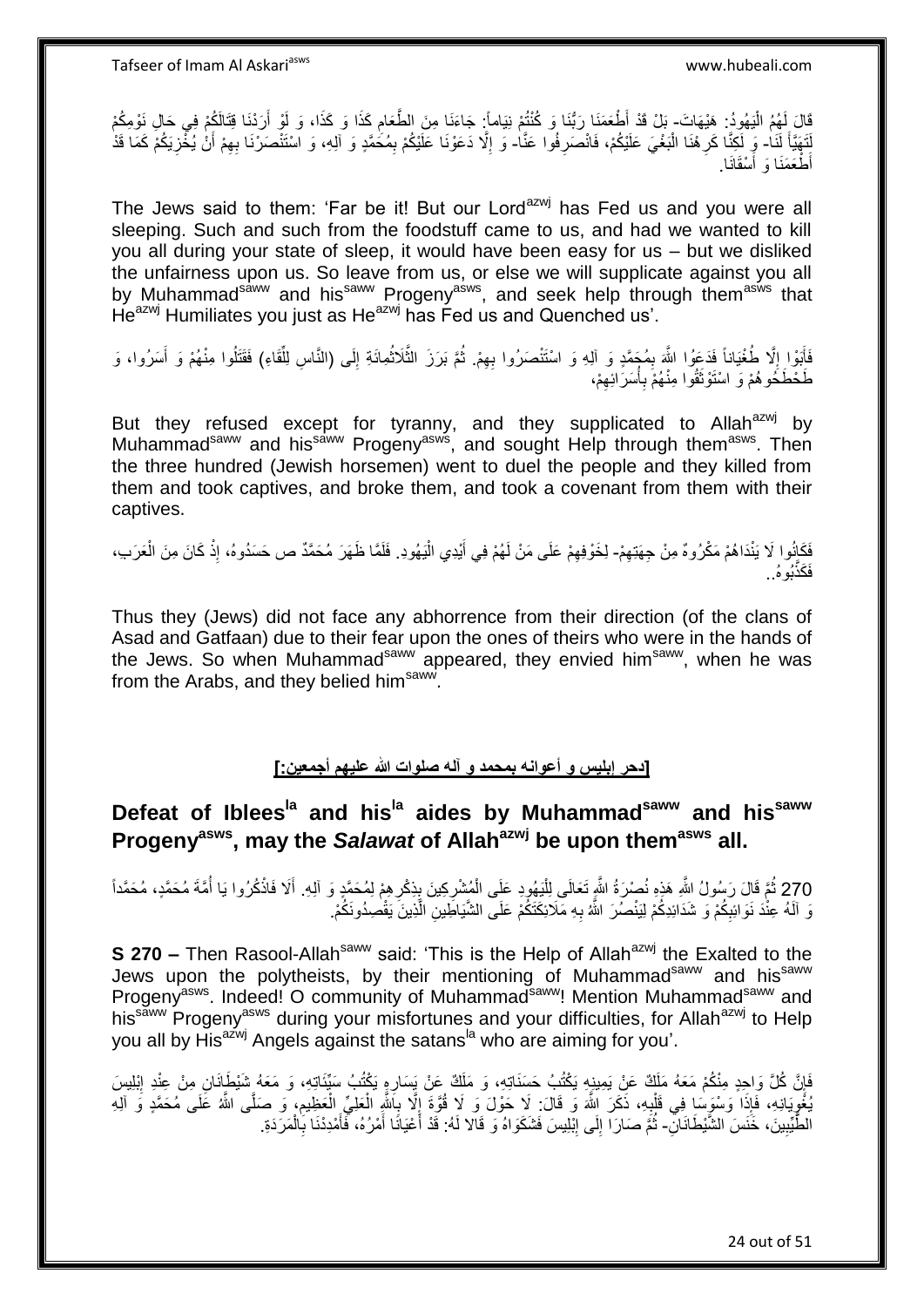For each one of you there is an Angel with him on his right, recording his good deeds, and an Angel on his left recording his evil deeds, and with him there is a satan<sup>la</sup> from Iblees<sup>la</sup> straying him. So whenever he<sup>la</sup> insinuates in his heart, he mentions Allah<sup>azwj</sup> and says, 'There is neither any might nor strength except with Allah<sup>azwj</sup> the Magnificent, and send Salawat upon Muhammad<sup>saww</sup> and his<sup>saww</sup> goodly Progeny<sup>asws</sup> – the two satans<sup>la</sup> weaken, then they come to Iblees<sup>la</sup> and they complain to him<sup>la</sup> and say to him<sup>la</sup>. 'His matter has exhausted us<sup>la</sup>, therefore help us<sup>la</sup> with the renegades'.

فَلَا يَزَالُ يُمِدُّهُمَا حَتَّى يُمِدَّهُمَا بِأَلْفِ مَارِدٍ، فَيَأْتُونَهُ، فَكُلَّمَا رَامُوهُ ذَكَرَ اللَّهَ، وَ صَلَّى عَلَى مُحَمَّدٍ وَ آلِهِ الطَّيِّبِينَ- لَمْ يَجِدُوا عَلَيْهِ ه **ٔ** ِ ْ َ ِ ِ طَرِيقاً وَ لَا مَنْفَذاً. قَالُوا لِإِبْلِيسَ لَيْسَ لَهُ غَيْرُكَ تُبَاشِرُهُ بِجُنُودِكَ- فَتَغْلِبَهُ وَ تُغْوِيَهُ، فَيَقْصِدُهُ إِبْلِيسُ بِجُنُودِهِ. ِ **∶** ِ ِ ِ

So he<sup>la</sup> does not cease to help them to the extent that he<sup>la</sup> helps them with a thousand renegades, and they come to him. But every time, he hits them with the mention of Allah<sup>azwj</sup> and *Salawat* upon Muhammad<sup>saww</sup> and his<sup>saww</sup> goodly Progeny<sup>asws</sup> – they cannot find a way against him nor an outlet. They say to Iblees<sup>la</sup>, 'There isn't anyone apart from you<sup>la who</sup> can face him with your<sup>la</sup> army to overcome him and stray him'. Then Iblees<sup>1</sup> aims for him with his<sup>la</sup> army.

فَيَقُولُ اللَّهُ تَعَالَى لِلْمَلَائِكَةِ: «هَذَا إِبْلِيسُ قَدْ قَصَدَ عَبْدِي فُلَاناً، إِّوْ أَمَتِي فُلَانَة بِجُنُودِهِ أَلَا فَقَاتِلُوهُمْ» فَيُقَاتِلُهُمْ بِإِزَاءِ كُلِّ شَيْطَانٍ ْ َ **∶** َ َ ِ ∣اٍ **∶** ُ رَجِدِمٍ مِنْهُمْ، مِانَةُ [أَلْفِ) مَلَكٍ، وَ هُمْ عَلَى أَفْرَاسٍ مِنْ نَارٍ- بِأَيْدِيهِمْ سُبُوفٌ مِنْ نَارٍ وَ رِمَاحٌ مِنْ نَارٍ، وَ قِسِيَّ وَ نَشَاشِيبُ وَّ ْ َ م ِ ِ َ ِ سَكَاكِّينُ وَ أَسْلِحَتُّهُمّْ مِنْ نَارٍ، َ

So Allah<sup>azwj</sup> the Exalted is Saying to the Angels: "This is Iblees<sup>la</sup> who has aimed for My<sup>azwj</sup> servant so and so, or My<sup>azwj</sup> maid so and so, with his<sup>la</sup> army. Go and fight them!" So they fight them in the face of every pelted satan<sup>la</sup> from them, one hundred thousand Angels, and they are upon horses of fire – in their hands being swords of fire, and spears of fire, and bows and arrows, and knives, and their weapons of fire.

فَلَا يَزَالُونَ يُخْرِجُونَهُمْ وَ يَقْتُلُونَهُمْ بِهَا، وَ يَأْسِرُونَ إِبْلِيسَ، فَيَضَعُونَ عَلَيْهِ تِلْكَ الْأَسْلِحَةِ- فَيَقُولُ: يَا رَبِّ وَعْدَكَ وَعْدَكَ، قَدْ ْ ِ ْ **∶ ∶** أَجَّلْتَنِي إِلَى يَوْمَ الْوَقْتِ الْمَعْلُومِ ْ ِ  $\frac{1}{2}$ ֧֦֦֧֦֧֦֧֦֧֦֧֦֧֦֧֦֧֦֧֦֧֦֧֧֦֧֪֦֧֧֧֧֪ׅ֧֪֧֧֪֧֧֧֧֧֧֧֧֧֧֧֧֧֧֧֪֟֟֟֟֟֟֟֟֟֟֟֟֟֟֟֟֟֟֟֟֟֟֓֕֬֟֟֟֓֟֟֓֕֓֞֟֟֓֡֟֩֕֓֟֩֓֟֩֓֟֩֓֟֓֟֩֓֝֬֝֓֞֝֝֬֝֝֝֬֝֬֝֬֝֝<br>֧֧֧֪֧֪֪֪֪֪֪֪֧֪֧֧֜֜֝֬֝֬֩ َ ِ ْ

So they (Angels) are not ceasing throwing them out and killing them with these and despairing Iblees<sup>la</sup>, and they are placing those weapons upon him<sup>la</sup> and he<sup>la</sup> is saying, 'O Lord<sup>azwj</sup>! Your<sup>azwj</sup> Promise, Your<sup>azwj</sup> Promise! You<sup>azwj</sup> have Respited me<sup>la</sup> up to a day of known time'.

فَيِقُولُ اللَّهُ تَعَالَى لِلْمَلَائِكَةِ: «وَعَدْتُهُ أَنْ لَا أُمِيتَهُ، وَ لَمْ أَعِدْهُ أَنْ لَا أَسَلَّطَ عَلَيْهِ السِّلَاحَ وَ الْعَذَابَ وَ الْأَلَامَ، اشْتَفُوا مِنْهُ ضَرْباً ْ ْ ُ َ َ ُ اً بِأَسْلِحَتِكُمْ فَإِنِّـي لَا أُمِيتُهُ» ِ َ **∶** ا<br>ا

So Allah<sup>azwj</sup> the Exalted is Saying to the Angels: "I<sup>azwj</sup> had Promised him<sup>la</sup> that I<sup>azwj</sup> shall not Cause him<sup>la</sup> to die, and I<sup>azwj</sup> did not Promise him<sup>la</sup> that I<sup>azwj</sup> will not be letting him<sup>la</sup> be overcome by the weapons, and the punishments, and the pains. Keep striking him<sup>la</sup> with the strikes of your weapons, for  $I^{axmj}$  will not Cause him<sup>la</sup> to die".

فَيُتْخِنُونَهُ بِالْجِرَاحَاتِ ثُمَّ يَدْعُونَهُ، فَلَا يَزَالُ سَخِينَ الْعَيْنِ عَلَى نَفْسِهِ- وَ أَوْلَادِهِ الْمَقْتُولِينَ- وَ لَا يَنْدَمِلُ شَيْءٌ مِنْ جِرَاحَاتِهِ- إِلَّا ْ .<br>• • • • ْ **∶** ْ ْ ِ بِسَمَاعِهِ أَصْوَاتَ الْمُشْرِكِينَ بِكُفْرِهِمْ **∶** ِ **∶** ْ 

So they keep inflicting him<sup>la</sup> with the wounds, then they leave him<sup>la</sup>. So he<sup>la</sup> does not cease to be wailing upon himself $a$  – and upon his $a$  killed children – nor does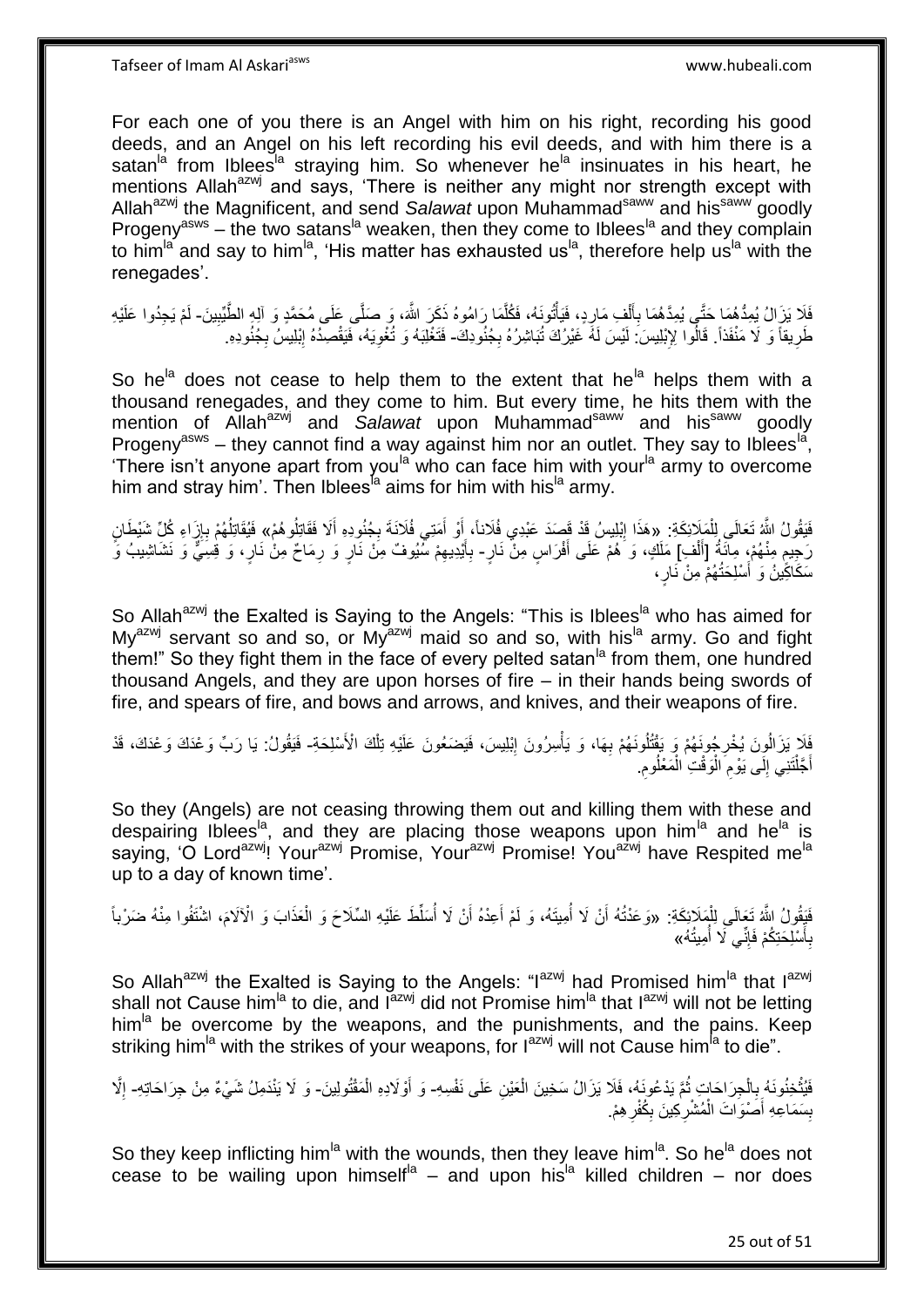anything heal from his<sup>la</sup> wounds – except by the hearing of the voices of the polytheists with their Kufr.

فَإِنْ بَقِيَ هَذَا الْمُؤْمِنُ عَلَى طَاعَةٍ اللَّهِ وَ ذِكْرِهِ، وَ الصَّلَاةِ عَلَى مُحَمَّدٍ وَ أَلِهِ، بَقِيَ عَلَى إِبْلِيسَ تِلْكَ الْجِرَاحَاتُ، وَ إِنْ زَالَ الْعَبْدُ ِ ِ ْ ِ ْ ِ ْ ْ عََنْ ذَلِكَ، وَ انْهَمَكَ فِي مُخَالَفَةِ اللَّهِ عَزَّ وَ جَلَّ وَ مَعَاصِيهِ، انْدَمَلَتْ جِرَاحَاتُ إِبْلِيسَ، ِ

So if this Momin remains upon the obedience of Allah<sup>azwj</sup> and His<sup>azwj</sup> Mention, and the *Salawat* upon Muhammadsaww and hissaww Progenyasws, those wounds remain upon Iblees<sup>la</sup>, and if the servant declines from that and engages in opposition to Allah<sup>azwj</sup> Mighty and Majestic and disobeying Him<sup>azwj</sup>, the wounds of Iblees<sup>la</sup> get healed.

نُّمَّ قَوِيَ عَلَى ذَلِكَ الْعِبْدِ جَنَّى يُلْجِمَهُ ٍ وَ يُسْرِجَ عَلَى ظَهْرِهِ وَ يَرْكَبَهُ، ثُمَّ يَنْزِلُ عَنْهُ وَ يُرْكِبُ عَلَى ظَهْرِهِ شَيْطَاناً مِنْ شَيَاطِينِهِ، ْ ْ ِ ُ ِ ِ ان<br>المقامات المقامات المقامات المقامات المقامات المقامات المقامات المقامات المقامات المقامات المقامات المقامات<br>المقامات المقامات المقامات المقامات المقامات المقامات المقامات المقامات المقامات المقامات المقامات المقامات ِ **∶** يَ يُقُوِّلُ لِأَصْحَابِهِ: أَ مَا تَذْكُرُونَ مَا أَصَابَنَا مِنْ شَأْنِ هَذَا َذَلَّ وَ اَنْقَادَ لَذَا ٰالْآنَ حَتَّى صَالَ يَرْكَبُهُ هَذَا. ِ ْ َ **ٔ** َ

Then he<sup>la</sup> gets strengthened upon that servant until he<sup>la</sup> reins him and mounts upon his back and rides him. Then he<sup>la</sup> descends from him and there ride upon him a satan<sup>la</sup> from his<sup>la</sup> satans<sup>la</sup>, and he<sup>la</sup> is saying to his<sup>la</sup> companion<sup>la</sup>, 'Do you not remember what hit us<sup> $a$ </sup> from the affair of this one, the humiliation and the abasement to us<sup>la</sup>? Now, come and ride this one'.

ُمَّ قَالَ رَسُولُ اللَّهِ ص: فَإِنْ أَرَدْتُمْ أَنْ تُدِيمُوا عَلَى إِبْلِيسَ سُخْنَةَ عَيْنِهِ- وَ أَلَمَ جِرَاحَاتِهِ فَدَاوِمُوا عَلَى طَاعَةِ اللَّهِ وَ ذِكْرِهِ، وَ ِ اُ ِ ِ ِ لَ َ الْصَّلَاةِ عَلَى مُحَمَّدٍ وَ آلِهِ، َوَ إِنْ زِلْتُمْ عَنْ ذَلِكَ كُنْتُمْ أَسَرَاءَ إِبْلِيسَ فَيَرْكَبُ أَقْفِيَتَكُمْ بَعْضُ مَرَدَتِهِ. ْ **∶** ِ َ ِ اُ

Then Rasool-Allah<sup>saww</sup> said: 'So if you intend to perpetuate upon Iblees<sup>la</sup> the heat of his<sup>la</sup> eyes, and the pain of his<sup>la</sup> wounds, then be perpetual upon the obedience of Allah<sup>azwj</sup> and His<sup>azwj</sup> Mention, and the *Salawat* upon Muhammad<sup>saww</sup> and his<sup>saww</sup> Progeny<sup>asws</sup>. And if you were to decline from that, you would be the captives of Iblees<sup>la</sup>, and he<sup>la</sup> appoints one of his<sup>la</sup> renegades to ride upon your shoulder'.

271 وَ قَالَ أَمِيرُ الْمُؤْمِنِينَ ع وَ كَانَ قَضَاءُ الْحَوَائِجِ وَ إِجَابَةُ الدُّعَاءِ، إِذَا سُئِلَ اللَّهُ بِمُحَمَّدٍ وَ عَلِيٍّ وَ أَلِمِمَا ع، مَشْهُوراً فِي<br>لاَ يَرِيلُ وَلاَ يَسِئَمَ الْمُؤْمِنِينَ عَلَيْهِ مِ ِ  $\ddot{\cdot}$ ِ ُ ·<br>∶ ْ َ ْ الزَّمَنِ السَّالِفِ، حَتَّى إِنَّ مَنْ طَلْ بِهِ الْبَلَاءُ قِيلَ: هَذَا طَالَ بَلَاؤُهُ، لِنِسْيَانِهِ الدُّعَاءَ شِّهِ بِمُحَمَّدٍ وَ اللِّهِ الطَّيِّبِينَ ـ ِ ِ ِ ِ :<br>ا

**S 271 –** And Amir Al-Momineen<sup>asws</sup> said: 'And it was so that the fulfilments of the needs and the Answers to the supplications, when Allah<sup>azwj</sup> is asked through Muhammad<sup>saww</sup> and Ali<sup>asws</sup> and their<sup>asws</sup> Progeny<sup>asws</sup>, was well known in the ancient times, to the extent that if the afflictions were prolonged with someone, it was said, 'This prolongation of his affliction is due to his forgetting the supplicating to Allah<sup>azwj</sup> by Muhammad<sup>saww</sup> and his<sup>saww</sup> goodly Progeny<sup>asws'</sup>.

رَ لَقَدْ كَانَ مِنْ عَجِيبِ الْفَرَجِ بِالدُّعَاءِ بِهِمْ: فَزَجُ ثَلَاثَةِ نَفَرٍ كَانُوا يَمْشُونَ فِي صَحْرَاءَ إِلَى جَانِبٍ جَبَلٍ، فَأَخَذَتْهُمُ السَّمَاءُ لَ اا ة<br>أ ِ  $\overline{\phantom{a}}$ ِ ْ َ فَأَلْجَأَتْهُمْ إِلَى غَارٍ كَانُوا يَعْرِفُونَيَّهُ، فَدَخَلُوهُ يَتَوَقَّوْنَ بِهِ مِنَ الْمَُطَرِ ، وَ كَإِنَ فَوْقَ الْغَارِ صَخْرَةٌ عَظِيمَةٌ تَحْتَهَاً مَدَرَةٌ، هِيَ رَاكِبَتُهَا **∶** ْ ِ ِ ِ َ ْ َ ِ ْ فَابْتَلَّتِ الْمَذَرَةُ فَتَذَّحْرَ جَت الْصَخْرَةُ فَصَارَتْ فِي بَابَ الْغَارِ ، فَسَّدَّتْهُ وَ أَظْلَمَ عَلَيْهِمُ الْمَكَانُ. ْ **∶** ْ ْ

And there has been from the wondrous reliefs by the supplication through them<sup>asws</sup>: the relief of a number who had gone walking in the desert to a side of a mountain. So the sky seized them (with a downpour of rain), and they sought shelter to a cave which they had recognised, and they entered in order to save themselves from the rain by it. And it was so that above the cave was a large rock, under which was some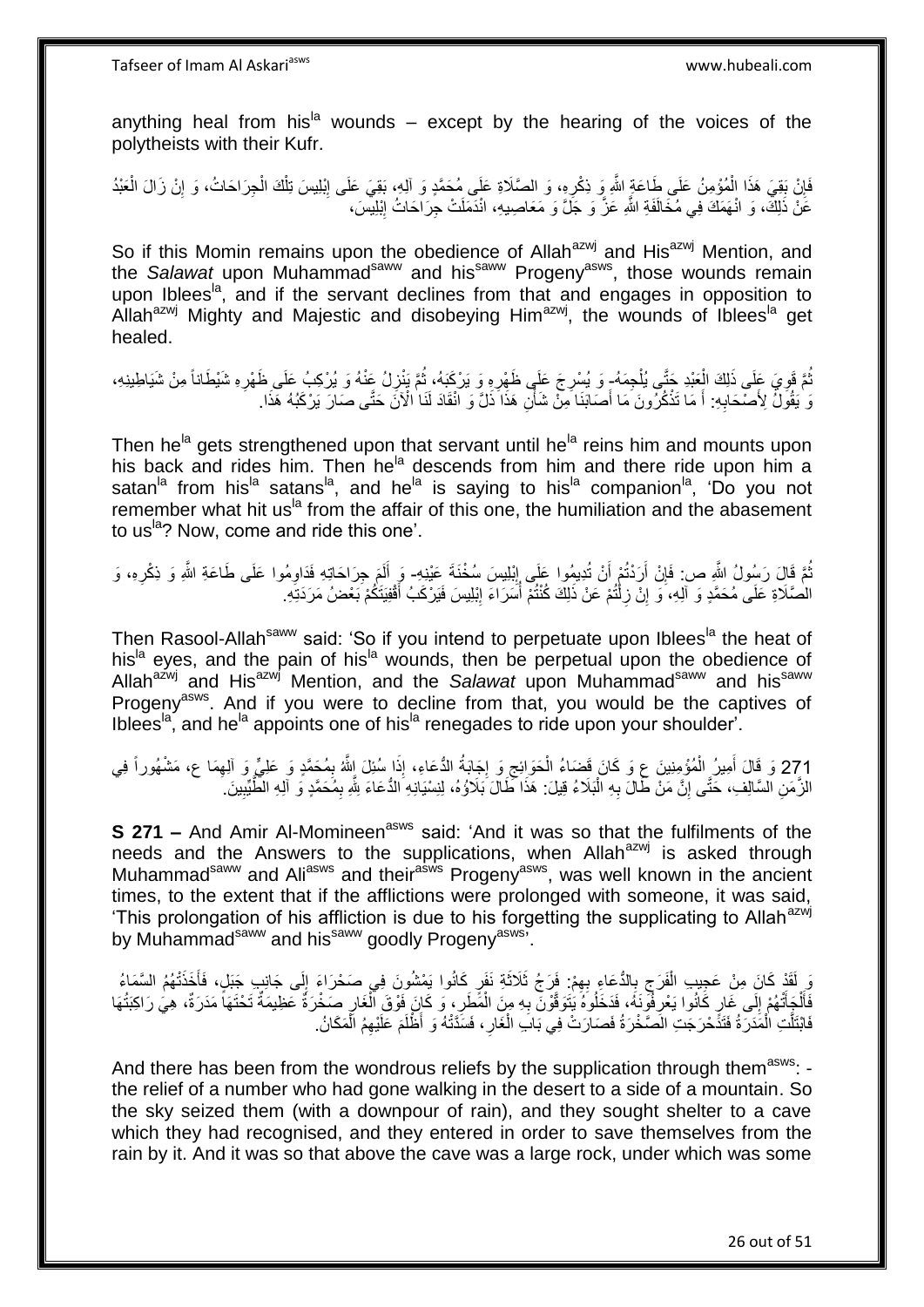mud which was holding it. So the mud dissolved and the rock rolled down and came to be at the door of the cave, and closed it, and the place was dark upon them.

وَ قَالَ بَعْضُهُمْ لِبَعْضٍ. قَدْ عَفَا الْأَثَرُ وَ دَرَسَ الْخَبَرُ وَ لَا يَعْلَمُ بِنَا أَهْلُونَا، وَ لَوْ عَلِمُوا لَمَا أَغْنَوْا عَنَّا شَيْئاً- لِأَنَّهُ لَا طَاقَةَ َ ¦ ْ َ َ لِلْأَدَمِيِّينَ- بِقَلْبِ هَذِهِ الصَّخْرَةِ عَنْ هَذَا الْمَوْضِعِ، هَذَا وَ اللَّهِ قَبْرُنَا الَّذِي فِيهِ نَمُوتُ، وَ مِنْهُ نُحْشَرُ ـ ْ **ِ** ه  $\zeta$ ْ

And they said to each other, 'The tracks have been destroyed, and the news is cut off, and none know of our state, and even if they did know, it would not avail us of anything, because there is no strength for the human being with moving this (large) rock from this place. By Allah<sup>azwj</sup>! This is (now) our grave in which we would be dying, and from it we would be Resurrected'.

نْمَ قَالَ بَعْضُهُمْ لِِبَعْضٍ ۚ أَ وَ لِنَيسَ مُوسَى بْنُ عِمْرَانَ ع وَ مَنْ بَعْدَهُ مِنَ الْأَنْبِيَاءِ- أَمَرُوا أَنَّهُ إِذَا دَهَنْنَا دَاهِيَةٌ- أَنْ نَدْعُوَ اللَّهَ َ ِ َ َ َ بِمُٰحَمَّدٍ وَ آلِهِ الطُّيِّبِينَ قَالُوا: بَلَى **!** ِ

Then they said to each other, 'Didn't Musa<sup>as</sup> Bin Imran<sup>as</sup>, and the ones after him<sup>as</sup> from the Prophets<sup>as</sup>, instructed that whenever a disaster hits us, that we should supplicate to Allah<sup>azwj</sup> by Muhammad<sup>saww</sup> and his<sup>saww</sup> goodly Progeny<sup>asws</sup>?' They said, 'Yes'.

قَالُوا: فَلَا نَعْرِفُ دَاهِيَةً إَعْظَمَ مِنْ هَذِهِ. فَقَالُوا: [تَعَالَوْا] نَدْعُوا اللَّهَ بِمُحَمَّدٍ الْأَشْرَف الْأَفْضَل وَ بِأَلِهِ الطَّيِّبِينَ- وَ يَذْكُرُ كُلُّ وَاحِدٍ َ **∶** ِ ِ ِ **ٔ** مِنَّا حَسَنَةً مِنْ حَسَنَاتِهِ الَّتِي أَرَٰادَ اللَّهَ بِهَا، فَلَعَلَّ اللَّهَ أَنْ يُفَرِّجَ عَنَّا. اُ **∶** اُ ه

They said, 'So we do not know of a disaster greater than this'. And they said, 'Come! Let us supplicate to Allah<sup>azwj</sup> by Muhammad<sup>saww</sup> the noble, the superior, and by his<sup>saww</sup> goodly Progeny<sup>asws</sup> – and each one of us should mention a good deed from his good deeds which Allah<sup>azwi</sup> was intended with, perhaps Allah<sup>azwj</sup> would Relieve from us (from this predicament)'.

فَقَالَ أَحَدُهُمْ: اللَّهُمَّ إِنْ كُنْتَ تَعْلَمُ أَنِّي كُنْتُ رَجُلًا كَثِيرَ الْمَالِ، حَسَنَ الْحَالِ أَبْنِي الْقُصُورَ، وَ الْمَسَاكِنَ وَ الدُّورَ، وَ كَانَ لِي ْ َ ْ ْ َ ِ ه ْ أَجَرَاءُ، وَ كَانَ فِيهِمْ رَجُلٌ يَعْمَلُ عَمَلَ رَجُلَيْنِ ا<br>ا ِ

So one of them said, 'O Allah<sup>azwj</sup>! Surely, You<sup>azwj</sup> Know that I was a man of abundant wealth, of a good state. I built the castles, and the dwellings, and the houses, and there were employees of mine, and among them was a man who was doing the work of two men.

فَلَمَا كَانَ عِنْدَ الْمَسَاءِ عَرَضْتُ عَلَيْهِ أَجْرَةً وَاحِدَةً فَامْتَنَعَ، وَ قَالَ إِنَّمَا عَمِلْتُ عَمَلَ رَجُلَيْنِ فَأَنَا أَبْتَغِي أَجْرَةَ رَجُلَيْنِ. فَقُلْتُ لَهُ: ْ ؛<br>أ َ َ ْ ِ ان<br>المستقبل ْ إِنَّمَا اشْتَرَطْتُ عَمَلَ رَجُلٍۗ، وَ الثَّانِي فَأَنْتَ بِهِ مُتَطَوِّعٌ لَا أُجْرَةَ لَكَ ِ ِ ابل<br>المسلمان ِ َ ه

When it was evening, I presented him one wage, but he refused and said, 'But rather, I worked the work of two men, therefore I see the wage of two men. So I said to him, 'But rather, I bought the work of a man, and secondly, you volunteered (the double work), there is not wage for you (for the extra work done)'.

فَذَهَبَ وَ سَخِطَ ذَلِكَ، وَ تَرَكَهُ عَلَيَّ، فَاشْتَرَيْتُ بِتِلْكَ الْأُجْرَةِ حِنْطَةً، فَنَذَرْتُهَا، فَزَكَتْ وَ نَمَتْ، ثُمَّ أَعَدْتُ مَا ارْتَفَعَ فِي الْأَرْضِ-ْ **∣** َ ا پایا<br>سال فَعَظُمَ زَكَاؤُهَا وَ نَمَاؤُهَا، ثُمَّ أَعَدْتُۖ بَعْدَ مَا الْاتَفَعَ- مِنَ الثَّالِي- فِي الْأَرْضِ، فَعَظُمَ النَّمَاءُ وَ الزَّكَاءُ، َ ُ ه

So he went away angrily and left it upon me. Then I bought wheat with that wage (money) and sowed it, and watered it, and it grew. Then I harvested what had raised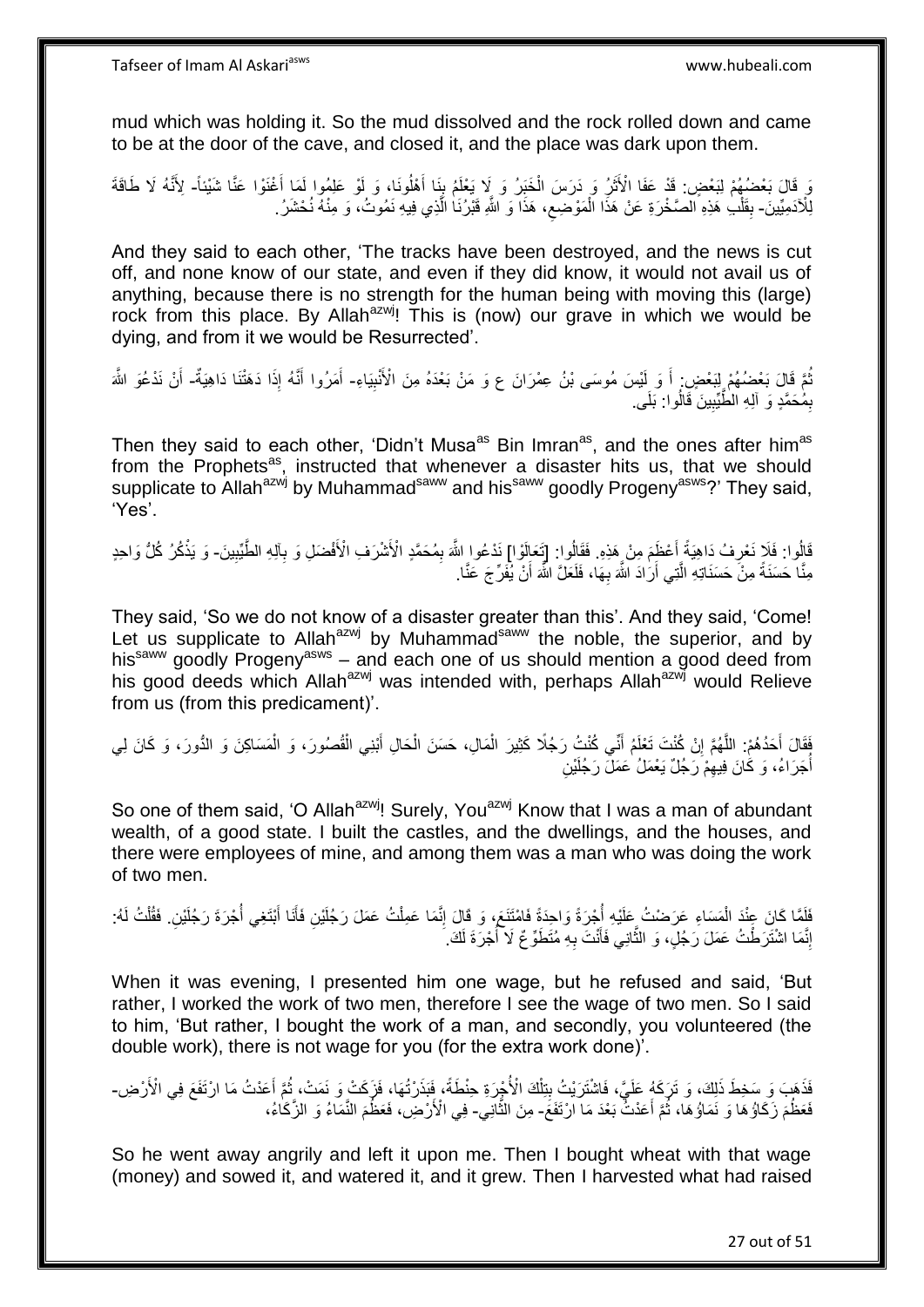from the ground, and its flourishing and its growth was great. Then I repeated a second time harvesting what had raised in the ground, and the growth and harvest was great.

ثُمَّ مَا زِلْتُ هَكَذَا حَتَّى [إِنِّي] عَقَدْتُ بِهِ الضَّيِّاعَ وَ الْقُصُورَ - وَ الْقُرَى وَ الْمَقَازِلَ وَ الْمَسَاكِنَ، وَ قُطْعَانَ الْإِبِلِ وَ الْبَقَرِ<br>أَمَّةَ نَّذَا بِهِ الْقَدَامَ الْمَسَوِّمَةِ مَنْ يَقْدَ ِ ْ ِ ْ **∶** ْ ِ ْ ْ ِ ْ ُ الْغَنَمِ وَ صُوَّارَ الْعِيرِ ۖ وَ الْذَوَابِّ، وَ الْأَثَاثَ وَ الْأَمْتِعَةَ، وَ الْإِعْلِيةَ وَ الْإِمَاءَ، وَ الْفُرُشَ وَ الْأَلَاثِ وَ النُّعَمَ الْجَلِيلَةَ، وَ الْذَرَاهِمَ وَ ْ ِ ْ ة<br>أ ِ ْ ِ ْ الدَّنَـٰانِيرَ ۖ الْكَثِيرَ ةَ ۖ ْ

Then it did not cease to be like this until I acquired with it the estate, and the castles, and the villages, and the houses, and the buildings, and the dwellings, and the herds of camels, and the cows, and the sheep, and the caravan of the camels, and the animals, and the furniture, and the chattels, and the slaves, and the maids, and the furnishings, and the tools, and the abundant bounties, and a lot of Dirhams and Dinars.

فَلَمَّا كَانَ بَعْدَ سِنِينَ مَرَّ بِي ذَلِكَ الْأَجِيرُ، وَ قَدْ سَاءَتْ حَالُهُ وَ تَضَعْضَعَتْ، وَ اسْتَوْلَى عَلَيْهِ الْفَقْرُ، وَ ضَعُفَ بَصَرُهُ، فَقَالَ لِي:<br>. ْ ا<br>ا يَا عَبْدَ اللَّهِ أَ مَا تَعْرِفُنِيَ أَنَا أَجِيرُكَ الَّذِِي سَخِطْتُ أُجْرَةً وَاحِدَةً ذَلِكَ الْيَوْمَ، وَ تَرَكَّتُهَا لِغِنَائِي عَنْهَا، وَ أَنَا الْيَوْمَ فَقِيرٌ [وَ قَدْ ْ ا<br>أ ه َ ِ َ ْ َ صِرْتُ كَمَا تَرَى] وَ قَدْ رَضِيتُ بِهَا، فَأعْطِنِيهَا. َ ِ

So when it was after two years, that employee passed by me, and his state had become bad, and he had weakened, and the poverty had prolonged upon him, and his sight was weak. So he said to me, 'O servant of Allah<sup>azwj</sup>! Do you recognise me? I am your employee who angrily left the wage of that one day, and left it due to my needlessness from it. And today, I am poor, and have come to be as you can see, and I am (now) pleased with it, therefore give it to me'.

قُفْلَتُ لَهُ: دُونَكَ هَذِهِ الضِّيِّاعَ وَ الْقُرَىِ- وَ الْقُصُورَ وَ الدُّورَ وَ الْمَنَازِلَ وَ الْمَسَاكِنَ وَ قُطْعَانَ الْإِبِلِ وَ الْبَقَرِ وَ الْغَنَمِ وَ صُوَّارَ<br>فَقَلْتُ لَهُ: دُونِي وَ الْعَنْدِ فَيَقْدَمُو ْ ْ ْ ِ ْ ِ ْ ِ ْ الْعِيرِ وَ الدَّوَابِّ، وَ الْأَثَاثَ وَ الْأَمْتِعَةَ، وَ الْعَبِيدَ وَ الْإِمَاءَ وَ الْفُرُشَ وَ الْأَلَاثِ وَ النَّعَمَ الْجَلِيلَةَ، وَّ اَلدَّارَاهِمَ وَ الْذَنَانِيْرَ الْكَثِيرَةَ، ْ **!** ْ ة<br>أ ِ ْ ْ فَتَذَاوَلْهَا إِلَيْكَ أَجْمَعَ مُبَارَكاً، فَهِيَ لَكَ. ِ َ لَ  $\frac{1}{2}$ ْ

I said to him, 'Besides (your wage), are these estates, and villages, and the castles, and the houses, and the buildings, and the dwellings, and the herds of the camels, and the cows, and the sheep, and the caravan of the camels, and the animals, and the furniture, and the chattels, and the slaves, and the maids, and the furnishings, and the tools, and the abundant bounties, and lots of Dirhams and Dinars, therefore take these for yourself entirely. Congratulations, these are for you!'

فَبَكَي وَ قَالَ لِي: يَا عَبْدَ اللَّهِ- سَوَّفْتَ حَقِّي مَا سَوَّفْتَ، ثُمَّ أَنْتَ الْآنَ تَهْزَأُ بِي! فَقُلْتُ: «مَا أَهْزَأُ بِكَ، وَ مَا أَنَا إِلَّا جَادٌّ مُجِدٌّ، هَذِهِ<br>وَلَمِّ يَرْمُ أَنَّهَا إِلَّا جَبَّدُ ا ْ ا<br>ا َ ُ ِ َ ِ ا<br>ا َ كُلُّهَا ۖ نَتَابَجُ أُجْرَبِّكَ تِلْكَ، تَوَلَّدَتْ عَنْهَا فَالْأَصْلُ كَانَ لَكَ، فَهَذِهِ الْفُرُوعُ كُلُّهَا ثَّابِعَةٌ لِلْأَصْلِ فَهِيَ لَكَ، فَسَلَّمْتُهَا إِلَٰٓئِهِ أَجْمَعَ. ْ .<br>ا ُّ ِ ِ ُّ ْ َ لَ ِ ه

So he cried and said to me, 'O servant of Allah<sup>azwj</sup>! You procrastinated with my right what you procrastinated, then you are now mocking me!' So I said, 'I am not mocking with you, and I am not except very serious. This, all of it is the result of that wage (money), a product from it. So the root (original sum) was yours, and these are the branches, all of them being a consequence of the original (sum). Therefore these are for you'. And I submitted the whole of it to him.

الِلَّهُمَّ إِنْ كُنْتَ تَعْلَمُ أَنِّي إِنَّمَا فَعِلْتُ هَذَا- رَِجَاءَ ثَوَابِكَ وَ خَوْفَ عِقَابِكَ، فَافْرِجْ عَنَّا بِمُحَمَّدٍ الْأَفْضَلِ الْأَكْرِرَمِ- سَيِّدِ الْأَوَّلِينَ وَ ْ ֺ֧ׅ֧ׅ֧֧֚֚֚֚֚֚֚֚֚֚֚֚֚֚֚֚֚֝֝֬֓֡֡֡֡֡֡֡֬֓֡֟֓֡֟֓֡֟֓֡֡֡֬֓֡֡֬֩֓֓֬֩ َ ِ ِ ِ ¦  $\frac{1}{2}$ ِ َ ُ الْآخِرِيَّنَ الَّذِي شَرَّقْتَهُ، وَ بِالِه أَفْضَلِ آلِ النَّبِيِّينَ، وَ أَصْحَابِهِ أَكْرَمِ أَصْحَابِ الْمُرْسَلِينَ، وَ أُمَّتِهِ خَيْرِ الْأُمَمِ أَجْمَعِينَ ۖ ْ ِ َ ِ َ ِ َ **∶** ه ِ َ ِ ِ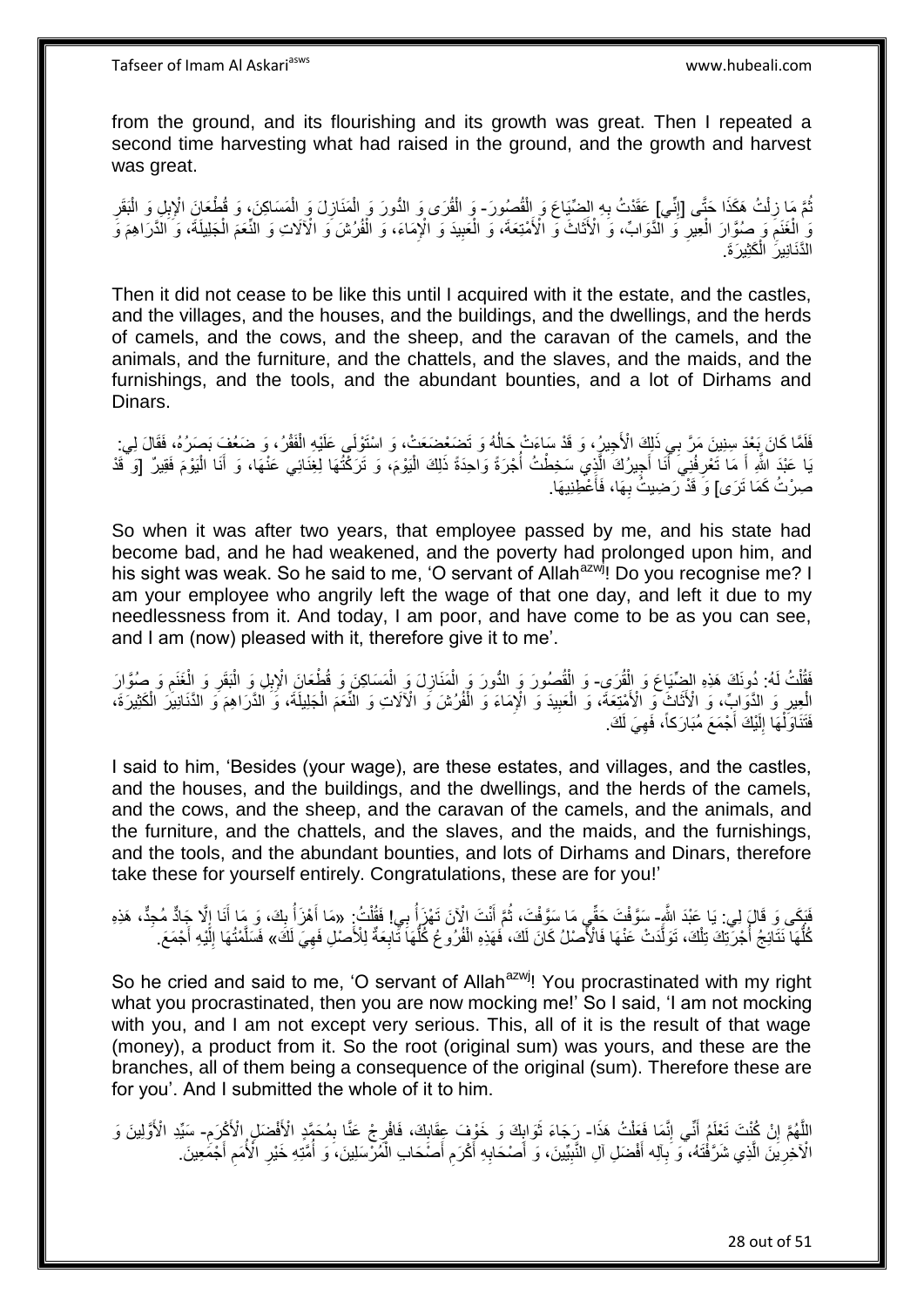Tafseer of Imam Al Askariasws www.hubeali.com

O Allah<sup>azwj</sup>! Surely You<sup>azwj</sup> Know that I, rather did this – hoping for Your<sup>azwj</sup> Rewards and fearing Your<sup>azwj</sup> Punishment, then Relieve from us, by the Muhammad<sup>saww</sup>, the superior, the honourable, chief of the former ones and the latter ones whom You<sup>azwj</sup> Ennobled, by his<sup>saww</sup> Progeny<sup>asws</sup> being the most superior of the progenies of the Prophets<sup>as</sup>, and his<sup>saww</sup> companions being the most honourable companions of the Mursils<sup>as</sup>, and his<sup>saww</sup> community being the best of the communities in their entirety'.

> قَالَ ع: فَزَالَ ثُلُثُ الْحَجَرِ وَ دَخَلَ عَلَيْهِمُ الضَّوْءُ. **∶** ْ ُ

He<sup>asws</sup> said: 'So a third of the rock moved and the light entered upon them'.

وَ قَالَ الثَّانِي: اللَّهُمَّ إِنْ كُنْتَ تَعْلَمُ أَنَّهُ كَانَتْ لِي بَقَرَةٌ أَخْتَلِبُهَا، ثُمَّ أَرُوحُ بِلَنِيهَا عَلَى أَمْ أَرُوحُ بِسُؤْرِهَا عَلَى أَهْلِي وَ لَ **∫** اً ُ َ َ ِ ه ه َ ِ ِ َ ُ ُ وُلْدِي، فَأَخَّرَنِي عَائِقٌ ذَاتَ لَيْلَةٍ، فَصَادَفْتُ أُمِّي نَائِمَةً، فَوَقَفْتُ عِنْدُ رَأْسِهَا لِنَتَبَّهِ لَا أُنَبِّهُهَا مِنْ طِيبِ وَسَنِهَا، وَ أَهْلِي وَ وُلْدِي َ ُ ْ َ ا<br>ا يَتَضَاغُوْنَ مِنَ الْجُوعِ وَ الْعَطَشِّ فَمَا زِلْتُ وَاقِفاً لَا أَحْفِلُ بِأَهْلِي وَ وُلْدِي- حَتَّى انْتَبَهَتْ هِيَ مِنْ ذَاتِ نَفْسِهَا، فَسَقَيْتُهَا حَتَّى ْ َ ِ َ ْ **∶** ْ ِ رَوِيَتْ، ثُمَّ عَطَّفْتُ بِسُّؤْرِهَا عَلَى أَهْلِي وَ وُلْدِي. ْ َ **∶ ∣** ُ ِ

And the second one said, 'O Allah<sup>azwj</sup>! Surely You<sup>azwj</sup> Know that there used to be a cow for me I used to milk, then I would go to my mother with its milk, then I would go with its remainder to my wife and my children. One night a hindrance delayed me, and I found my mother to have fallen asleep. So I paused by her head to nudge her awake. (But) I did not nudge her awake due to her old age, and my wife and children were crying from the hunger and the thirst. But, I did not cease pausing, not concerned with my wife and children, until she woke up from her own self. So I quenched her until she was saturated. Then I went with its left-over to my wife and children.

اللَّهُمَّ إِنْ كُنْتَ تَعْلَمُ أَنِّي إِنَّمَا فَعَلْتُ ذَلِكَ- رَجَاءَ ثَوَابِكَ، وَ خَوْفٍ عِقَابِكَ، فَافْرِجْ عَنَّا بِحَقٍّ مُحَمَّدٍ الْأَفْضِلِ الْأَكْرَمِ- سَيِّدِ الْأَوَّلِينَ ْ ِ َ <u>֚֚֚֚֚֚֚֚</u> ه ِ ِ **; ِ**  $\ddot{\phantom{0}}$ ِ وَ الْأُخْرِينَ، الَّذِي شَرَّقَتَهُ بِآلِهِ أَفْضَلِ آلِ الْنَّبِيِّينَ، وَ َأَصْحَابِهِ أَكْرَمِ أَصَحَابِ الْمُرْسَلِينَ، وَ أُمَّتِهِ خَيْرِ الْأُمَمِ أَجْمَعِينَ ْ ِ َ ِ َ ِ َ ِ ه ِ َ ِ ِ ا<br>ا

O Allah<sup>azwj</sup>! Surely You<sup>azwj</sup> Know that I, rather did that – hoping for Your<sup>azwj</sup> Rewards and fearing Your<sup>azwj</sup> Punishment, then Relieved from us by the right of Muhammad<sup>saww</sup>, the superior, the honourable, chief of the former ones and the latter ones, whom You<sup>azwj</sup> Ennobled by his<sup>saww</sup> Progeny<sup>asws</sup> being the most superior of the progenies of the Prophets<sup>as</sup>, and his<sup>saww</sup> companions being the most honourable of the companions of the Mursils<sup>as</sup>, and his<sup>saww</sup> community being the best of the communities in their entirety'.

> قَالَ ع: فَزَالَ ثُلُثٌ آخَرُ مِنَ الْحَجَرِ [وَ دَخَلَ عَلَيْهِمُ الضَّوْءُ] وَ قَوِيَ طَمَعُهُمْ فِي النَّجَاةِ. ُ **∶** ِ ْ

He<sup>asws</sup> said: 'So another third of the rock moved, and the light entered upon them, and their hopes for salvation strengthened.

وَ قَالَ الثَّالِثُ: اللَّهُمَّ إِنْ كُنْتَ تَعْلَمُ- أَنِّي هَوِيتُ أَجْمَلَ امْرَأَةٍ مِنْ بَنِي إِسْرَائِيلَ فَرَاوَدْتُهَا عَنْ نَفْسِهَا، فَأَبَتْ عَلَيَّ إِلَّا بِمِائَةٍ دِينَارٍ ،<br>وَ يَا مُرْسَلَةٍ مِن اللَّهُمَّ إ ِ ه ه ِ ِ َ ِ َ ِ َ يِّ لَمْ أَكُنْ أَمْلِكُ شَيْئاً، ۖ فَمَا زِلْتُ أَسْلُكُ بَرّاً وَ بَحْرِاً وَ سَهْلًا وَ جَبَلًا ۚ وَ أَبَاشِرُ الْأَخْطَارَ وَ أَسْلُكُ الْفَيَافِيَ وَ الْفِقَارَ ، َوَ أَتَعَرَّضَّ ا<br>أ اُ اُر ْ **∶** َ َ َ ْ ْ اُ َ لِلْمَهَالِكِ وَ الْمَتَالِفِ أَرْبَعَ سِنِيَنَ حَتَّى جَمَعْتُهَا، وَ أَعْطَيْتُهَا إِيَّاهَا، وَ مَكَّنَتْنِي مِنْ نَفْسِهَا، ِ ا<br>ا َ ْ ْ

And the third one said, 'O Allah<sup>azwj</sup>! Surely You<sup>azwj</sup> Know  $-1$  was in love with the most beautiful woman from the Children of Israel, and I courted her, but she refused upon me except with one hundred Dinars, and I did not happen to own anything. So I did not cease to travel the lands, and the seas, and the coasts and the mountains and I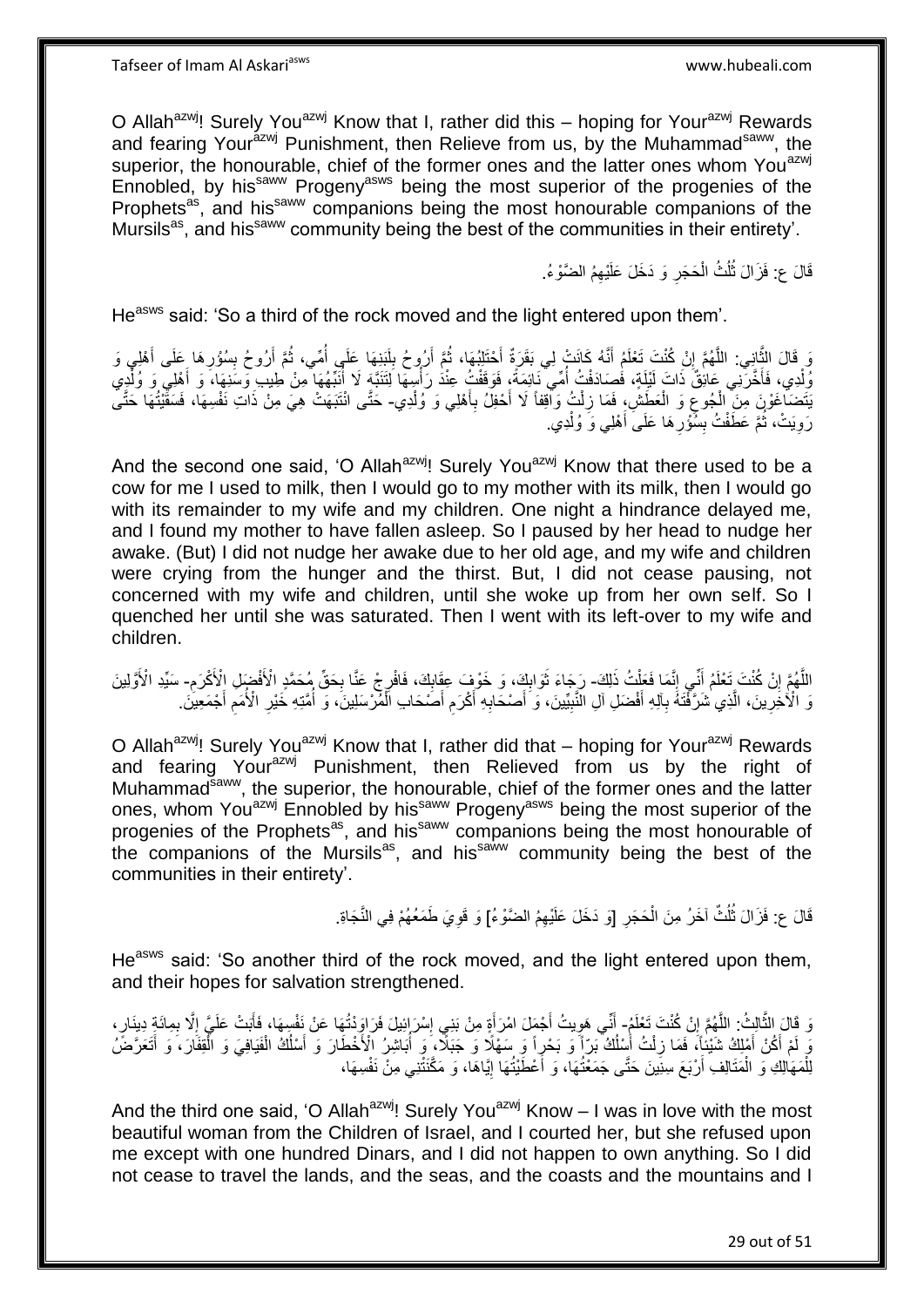faced dangers. And I travelled the deserts and wastelands, and I was exposed to the destruction, and kept collecting (money) until I collected it and gave it to her, and she enabled me from herself.

فَلَمَّا قَعَدْتُ مِنْهَا مَقْعَدَ الرَّجُلِ مِنْ أَهْلِهِ، ارْتَعَدَتْ فَرَائِصُهَا، وَ قَالَتْ لِي: «بَا عَبْدَ اللَّهِ إِنِّي جَارِيَةٌ عَذْرَاءُ- فَلَا تَفُضِّ خَاتَمَ اللَّهِ َ **ٔ** ِ ِ إِلَّا بِأَمْرِ اللَّهِ عَزَّ وَ جَلَّ، فَإِنَّهُ إِنَّمَا حَمَلَنِي عَلَى أَنْ أُمَكِّنَكَ مِنْ نَفْسِيَ- الْحَاجَةَ وَ الشِّدَّةَ» فَقُمْتُ عَنْهَا وَ تَرَكْتُهَا وَ تَرَكْتُ الْمِائَةَ ر<br>ا اُ ِ ∣اٍ<br>∶ ِ َ ِ ِ ْ يُنِلَلٍ عََلَيْهَا.

So when I sat from her with a sitting of the man from his wife, her limbs trembled, and she said to me, 'O servant of Allah<sup>azwj</sup>! I am a virgin girl, therefore do not break the seal of Allah<sup>azwj</sup> except by the Command of Allah<sup>azwj</sup> Mighty and Majestic, for rather I was carried upon it to enable you from myself – the severe need (of money)'. So I arose from her and left her, and left the one hundred Dinars for her.

اللَّهُمَّ إِنْ كُنْتَ تَعْلَمُ أَنِّي إِنَّمَا فَعَلْتُ ذَلِكَ- رَجَاءَ ثَوَابِكٍ، وَ خَوْفٍ عِقَابِكَ، فَافْرِجْ عَنَّا بِحَقٍّ مُحَمَّدٍ الْأَفْضِلِ الْأَكْرَمِ- سَيِّدَ الْأَوَّلِينَ ْ ِ َ ا ِ ِ ¦ ِ ِ وَ الْأُخْرِينَ، الَّذِي شَرَّقْتَهُ بِآلِهِ أَفْضَلِ آلِ النَّبِيِّينَ- وَ أَصْحَابِهِ أَكْرَمِ أَصَحَابِ الْمُرْسَلِينَ- وَ أُمَّتِهِ خَيْرِ الْأُمَمِ أَجْمَعِينَ. **!** َ ِ ه ِ ْ َ ِ َ ِ َ َ ِ ِ ا<br>المستقبل

O Allah<sup>azwj</sup>! Surely You<sup>azwj</sup> Know that I rather did that hoping for Your<sup>azwj</sup> Rewards, and fearing Your<sup>azwj</sup> Punishment. Therefore, Relieve from us by the right of Muhammad<sup>saww</sup>, the superior, the honourable, chief of the former ones and the latter ones, whom You<sup>azwj</sup> Ennoble by his<sup>saww</sup> Progeny<sup>asws</sup> being the most superior of the progenies of the Prophets<sup>as</sup>, and his<sup>saww</sup> companions being the most honourable of the companions of the Mursils<sup>as</sup>, and his<sup>saww</sup> community being the best of the communities in their entirety'.

قَالَ: فَزَالَ إِلْحَجَرُ كُلُّهُ، وَ تَدَحْرَجَ، وَ هُوَ يُنَادِي بِصَوْتٍ فَصِيحٍ بَيِّنٍ يَعْقِلُونَهُ وَ يَفْهَمُونَهُ: بِحُسْنِ نِيَّاتِكُمْ نَجَوْتُوْ، وَ بِهُحَمَّدٍ ٍ ِ ُّ ْ ِ ِ الْأَفْضِلِ الْأَكْرَمِ سَيِّدِ الْأَوَّلِينَ وَ الْآخِرِينَ (اَلْمَخْصُوصِ بِآلِ أَفْضَلِّ النَّبِيِّيْنَ، وَ أَكْرَمِ أَصْحَابِ الْمُرْسَلِينَ) وَ بِخَيْرِ أُمَّةٍ سَعِدْتُمْ وَ َ ِ َ ِ َ ِ ْ ِ ِ ا<br>ا ِ ِ ْ نِلْتُمْ أَفْضَلَ الذَّرَّجَاتِ. ֺ֦֦֪֦֧֦֦֖֦֦֪֦֧֦֪֦֧֦֪֪֦֧֦֪֦֪֪֦֧֦֪֦֧֦֧֦֪֦֧֦֧֦֪֪֦֧֪֦֧֪֦֧֦֧֦֧֝֟֟֟֟֟֟֟֟֟֟֟֟֟֟֟֟֟֟֟֟֟֟֓֕֬֟֓֡֟֓֟֓֞֟֟֓֞֟֟֟֟֟֟֟֩֓֞֟֟֟֟֟֟ َ

He<sup>asws</sup> said: 'So the rock moved away, all of it, and rolled down, and it was calling out in an eloquent voice, clear, they heard it and understood it: 'Due to the excellence of your news, you have been rescued, and by Muhammad<sup>saww</sup>, the superior, the honourable, chief of the former ones and the latter ones, the one particularised with a Progeny<sup>asws</sup> superior (than that of) the Prophets<sup>as</sup>, and companions more honourable (than that of) the Mursils<sup>as</sup>, and with the best community. You are fortunate and have attained the best levels'.

قوِله عز و جلِ بِئْسَمَا اشْتَرَوْا بِهِ أَنْفُسَهُمْ أَنْ يَكْفُرُوا بِما أَنْزَلَ اللَّهُ بَغْياً أَنْ يُنَزِّلَ اللَّهُ مِنْ فَضْلِهِ عَلى مَنْ يَشاءُ مِنْ عِبادِهِ فَباؤُ اُ َ اُ َ ِ ِ بِغَضَىبٍ عَلٰى غَضَىبٍ وَ لِلْكافِرِينَ عَذابٌ مُهِينٌ **∶** ْ ِ **∶** 

The Words of the Mighty and Majestic: *Evil is what they are buying by (selling) their souls – that they are disbelieving in what Allah Revealed, out of every envy that Allah Sends down from His Grace upon the one whom He so Desires from His servants. Thus, they are incurring Wrath upon Wrath. And for the unbelievers there is a disgraceful Punishment. [2:90]*

272 قَالَ الْإِمَامُ عِ ذَمَّ النَّهُ نَعَالَى الْيَهُودَ، وَ عَابَ فِعْلَهُمْ فِي كُفْرِهِمْ بِمُحَمَّدٍ ص فَقَالَ: بِئْسَمَا اشْتَرَوْا بِهِ أَنْفُسَهُمْ أَيْ اشْتَرَوْهَا َ ْ َ **∶** ¦ ِ :<br>ا بِالْهَدَايَا- وَ الْفُضُولِ الَّذِي كَانَتْ تَصِلُ إِلَيْهِمْ، ْ **∶** ِ لَ ِ ه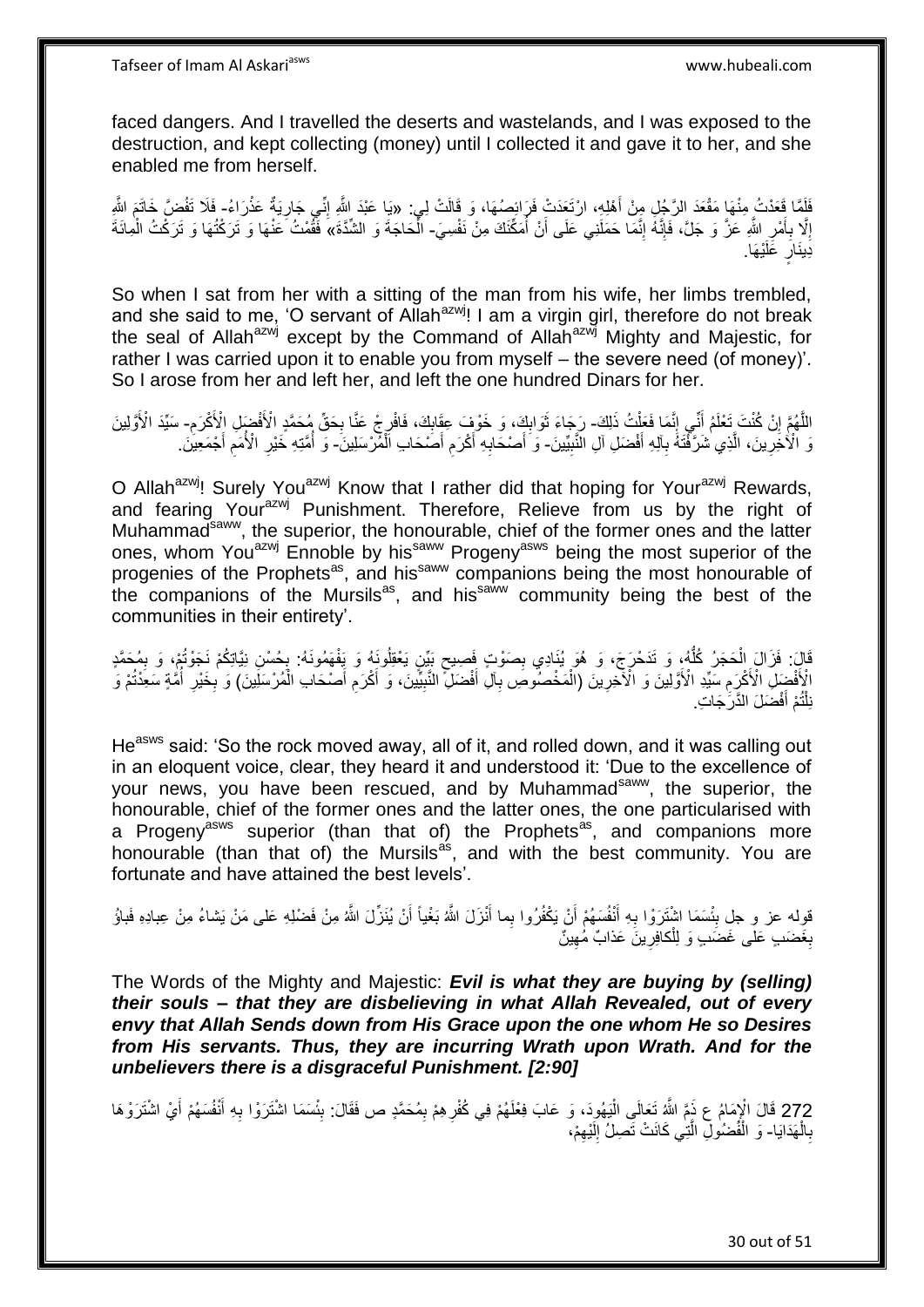**S 272 -** The Imam (Hassan Al-Askari<sup>asws</sup>) said: 'Allah<sup>azwj</sup> Condemned the Jews and Faulted their deeds regarding their *Kufr* with Muhammad<sup>saww</sup>, so He<sup>azwj</sup> Said: '*Evil is what they are buying by (selling) their souls* – i.e., they are buying it, the gifts and frivolities which used to arrive to them.

وَ كَانَ اللَّهُ أَمَرَ هُمْ بِشِرَائِهَا مِنَ اللَّهِ بِطَاعَتِهِمْ لَهُ- لِيَجْعَلَ لَهُمْ أَنْفُسَهُمْ وَ الِانْتِفَاعَ بِهَا دَائِماً فِي نَعِيمِ الْآخِرَةِ- فَلَمْ يَشْتَرُوهَا، بَلِ ِ ¦ **∣** َ َ ِ ِ اشْتَرَوْهَا بِمَا أَنْفَقُوهُ فِي عَدَاوَةِ رَسُولِ اللَّهِ ص لِيَبْقَى لَهُمْ عِزُّهُمْ فِي الدُّنْيَا، وَ رِئَاسَتُهُمْ عَلَيِّ الْجُهَّالِ، وَ يَنَالُوا الْمُحَرَّمَاتِ، وَ ِ َ **∫** ْ ْ أَصَابُوا الْفُضُولَاتِ مِنَّ السَّفِلَةِ- وَ صَرَفُوهُمْ عَنْ سَبِيلِ الرَّشَادِ، وَ وَقَفُوهُمْ عَلَى طَرِيقِ الضَّلَالاتِ. ْ َ ِ ِ

And Allah<sup>azwj</sup> had Commanded them with buying it from Allah<sup>azwj</sup> by their obedience to Him<sup>azwj</sup> in order to Make for them their own souls and benefit by these forever in the Bliss of the Hereafter. But, they did not buy it, but they exchanged it by what would have benefited it in the enmity of Rasool-Allah<sup>saww</sup> in order for their respect to remain for them in the world, and their governance upon the ignorant ones, and they engaged in the Prohibited matters and achieved the frivolities from the lowly ones and diverted them away from the way of rightful guidance, and paused them upon the road of straying.

نُّمَّ قَالَ عَزَّ وَ جَلَّ: أَنْ يَكْفُرُوا بِما أَنْزَلَ اللَّهِ بَغْياً أَيْ بِمَا أُنْزِلَ عَلَى مُوسَى عِ مِنْ تَصْدِيقِ مُحَمَّدٍ صِ بَغْياً أَنْ يُنَزِّلَ اللَّهُ مِنْ ُ َ ِ ِ َ فَضْلِهِ عَلَى مَنْ يَشاءُ مِنْ عِبادِهِ. قَالَ: وَ إِنَّمَا كَانَ كُفْرُهُمْ لِبَخْيِهِمْ وَ حَسَدِهِمْ لَّهُ- لِمَا أَنْزَلَ اللَّهُ مِنْ فَضْلِهِ عَلَيْهِ وَ هُوَ الْقُرْآنَ ِ ِ ْ الَّذِي أَبَانَ فِيهِ نَّبُوَّتَهُ وَ أَظْهَرَ بِهِ آيَتَهُ وَ مُعْجِزَتَهُ. ِ َ ه

Then the Mighty and Majestic Said *that they are disbelieving in what Allah Revealed, out of every envy* - meaning, (disbelieving) in what was Revealed unto Musaas from the ratification of Muhammadsaww in envy *that Allah Sends down from His Grace upon the one whom He so Desires from His servants*. And rather, it was their *Kufr*, their rebellion, and their envy for him<sup>saww</sup> for what Allah<sup>azwj</sup> has Revealed from his<sup>saww</sup> merits upon him<sup>saww</sup>, and it is the Quran wherein is clarified his<sup>saww</sup> Prophet-hood, and by it appeared his<sup>saww</sup> Signs and his<sup>saww</sup> miracles.

نُمَّ قَالَ:ِ فَباوُ بِغَضَبٍ عَلى غَضَبٍ يَعْنِي رِجَعُوا وَ عَلَيْهِمُ الْغَضَبُ مِنَ اللَّهِ عَلَى غَضَبٍ فِي أَثَرِ غَضَبٍ، وَ الْغَضَبُ الْأَوَّلُ **∶** ِ ْ ِ َ ْ حِينَ كَذَبُوا بِعِيَسَى ابْنِ مَرْيَمَ، وَ الْغَضَبُّ الثَّانِي حِينَ كَذَبُوا بِمُحَمَّدٍ ص. ِ ه ْ ِ

Then (Allah<sup>azwj</sup>) Said: *Thus they are incurring Wrath upon Wrath* – Meaning, they returned, and upon them was the Wrath from Allah<sup>azwj</sup> upon Wrath, in the footsteps of Wrath. And the first Wrath was when they belied Isa<sup>as</sup> Bin Maryam<sup>as</sup>; and the second Wrath was when they belied Muhammad<sup>saww</sup>.

قَالَ: وَ الْغَضَبُ الْأَوَّلُ أَنْ جَعَلَهُمْ قِرَدَةً خَاسِئِينَ، وَ لَعَنَهُمُ عَلَى لِسَانٍ عِيسَى ع وَ الْغَضِبُ الثَّانِي- حِينَ سَلَّطَ اللَّهُ عَلَيْهِمْ سُيُوفَ َ ه ْ ِ مُحَمَّدٍ وَ أَلِهِ وَ أَصْحَابِهِ وَ أُمَّتِهِ خُتَّى ذَلَّلَهُمْ بِهَا- فَإِمَّا دَخَلُوا فِي الْإِسْلَامِ طَائِعِينَ، وَ إِمَّا أَدَّوُا الْجِزْيَةَ صَاغِرِينَ دَاخِرِينَ ۚ ِ لَ ه ُ **∶** ِ ِ ِ ِ ْ َ ِ

He<sup>asws</sup> said: 'And the first Wrath was that they were made to be despised apes, and were Cursed upon the tongue of Isa<sup>as</sup>; and the second Wrath was when Allah<sup>azwj</sup> Caused the swords of Muhammad<sup>saww</sup> and his<sup>saww</sup> companions and his<sup>saww</sup> community to overcome upon them, until they were disgraced by it. So either they had to enter into Al-Islam willingly, or they had to pay the taxation, being submissive, disgraced''.

273 وَ قَالَ أَمِيرُ الْمُؤْمِنِينَ عِ: سَمِعْتُ رَسُولَ اللَّهِ ص يَقُولُ مَنْ سُئِلَ عَنْ عَلْمٍ فَكَتَمَهُ حَيْثُ يَجِبُ إِظْهَارُهُ، وَ يَزُولُ عَنْهُ<br>273 وَ يَا اللَّهُ وَ يَا اللَّهُ وَ يَا اللَّهِ عَلَيْهِ اللَّهِ ِ ْ َ ْ النَّقِيَّةُ، جَاءَ يَوْمَ الْقِيَامَةِ مُلْجَماً بِلِجَامِ مِنَ النَّارِ ِ ِ ٍ ِ ْ ْ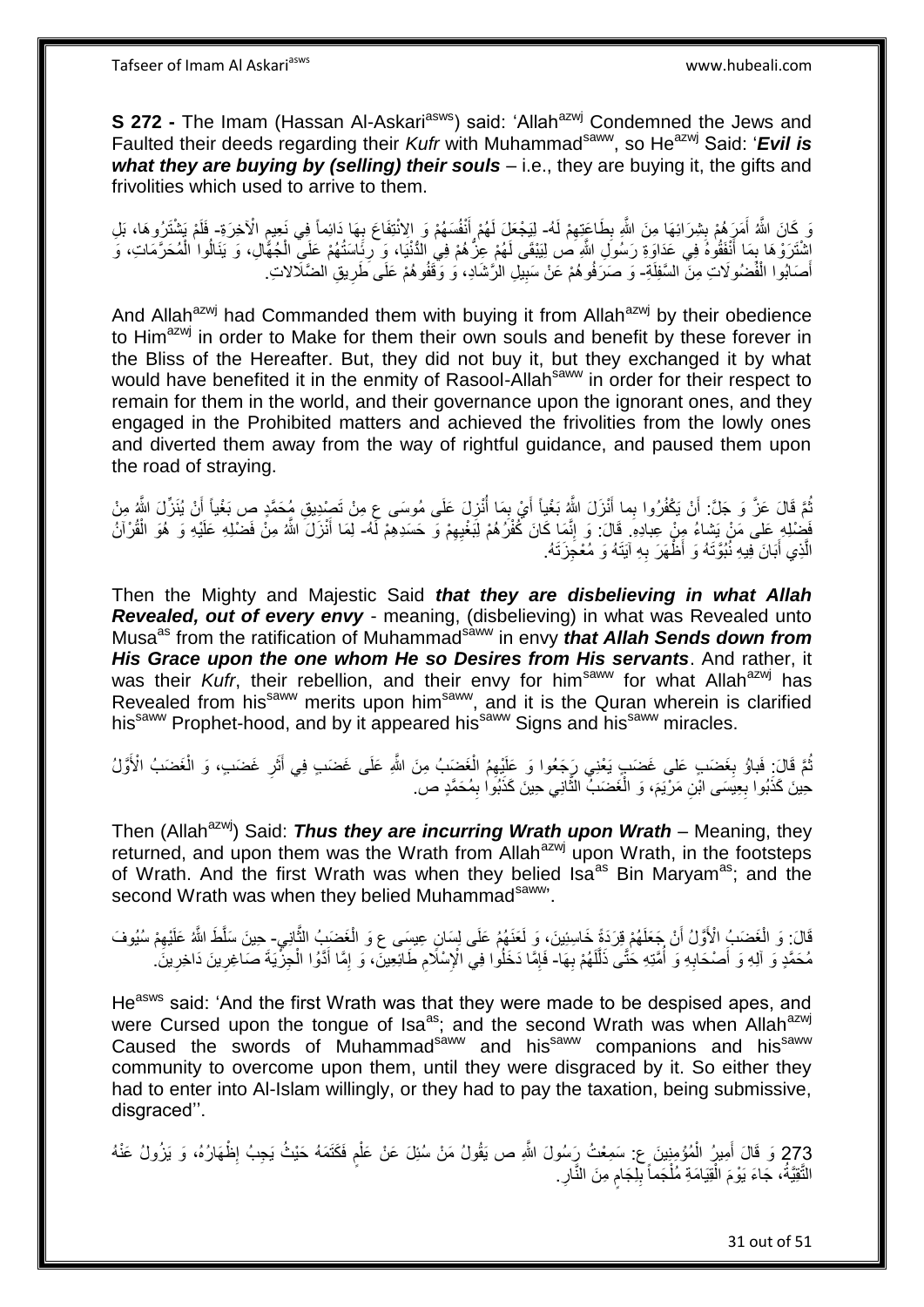**S 273** – And Amir Al-Momineen<sup>asws</sup> said: 'I<sup>asws</sup> heard Rasool-Allah<sup>saww</sup> saying: 'The one who is asked about knowledge, but he conceals it where its manifestation is obligated, and the Taqiyya (dissimulation) is removed from him, would come of the Day of Judgment reined with the reins of Fire'.

274 وَ قَالَ الْإِمَامُ عِ دَخَلَ جَابِرُ. بْنُ عَبْدِ اللَّهِ الْأَنْصَارِيُّ عَلَي أَمِيرِ الْمُؤْمِنِينَ عِ فَقَالَ لَهُ أَمِيرُ الْمُؤْمِنِينَ عِ يَا جَابِرُ قِوَامُ هَذِهِ<br>ثَلاثِ وَمِن مِنْ وَفَالَ الْإِمَامُ عِ دَفِ ِ ْ َ ْ َ ْ ِ الدُّنْيَا بِأَرْبَعَةٍ: عَالِمٍ يَسْتَعْمِلُ عِلْمَهُ وَ جَاهِلٍ لَا يَسْتَنْكِفُ أَنْ يَتَعَلَّمَ وَ غَنِيٍّ جَوَادٍ بِمَعْرُوفِهِ، وَ فَقِيرٍ لَا يَبِيعُ آخَرَتَهُ بِدُنْيَا غَيْرِهِ ه َ ْ ٍ َ **∶** ِ ِ ِ ِ

**S 274 -** And the Imam<sup>asws</sup> said: 'Jabir Bin Abdullah Al-Ansari<sup>ra</sup> came to Amir Al-Momineen<sup>asws</sup>, so Amir Al-Momineen<sup>asws</sup> said to him: 'O Jabir! This world stands by four – a scholar who uses his knowledge, and an ignorant one who is not unwilling from learning, and a rich one who is generous with his (acts of) goodness, and a poor one who does not steel his Hereafter with (for) the world (wealth) of others'.

ُبَا جَابِرُ ۚ مَنْ كَثُرَتْ نِعَمُ اللَّهِ عَلَيْهِ- كَثُرَتْ حَوَائِجُ النَّاسِ إِلَيْهِ، فَإِنْ فَعَلَ مَا يَجِبُ لِلَّهِ عَلَيْهِ عَرَضَهَا لِلذَّوامِ وَ الْبَقَاءِ، وَ إِنْ قَصَّرَ ان<br>سالات **!** ِ ْ ِ ِ لَ ِ ن<br>نال فِيمَا يَجِبُ لِثَّهِ عَلَيْهِ عَرَضَهَا لِلزَّوَالِ وَ الْفَنَاءِ. ْ

O Jabir! The one who has abundance of the Bounties of Allah<sup>azwj</sup> upon him – the needs of the people to him would be abundant, so if he does what is Obligated for Allah<sup>azwj</sup> upon him, he would expose these to the perpetuity and the remaining; and if he is deficient in (doing) what is Obligated for Allah<sup>azwj</sup> upon him, he would expose these to the decline and the perishing'.

> وَ أَنْشَأَ يَقُولُ شِعْراً: َ َ

| إِذَا أَطَاعَ اللَّهَ مَنْ نَالَهَا          | مَا أَحْسَنَ الْدُّنْيَا وَ إِقْبَالَهَا |
|----------------------------------------------|------------------------------------------|
| عَرَّضَ لِلْإِدْبَارِ إِقْبَالَهَا           | مَنْ لَمْ يُوَاسِ النَّاسَ مِنْ فَضْلِهِ |
| وَ أَعْطِ مِنَ (الدُّنْيَا لِمَنْ (سَأَلَهَا | فَاحْذَرْ زَوَالَ الْفَضْلِ يَا جَابِرُ  |
| يُضْعِفُ بِالْجَنَّةِ أَمْثَالَهَا           | فَإِنَّ ذِي الْعَرْشِ جَزِيلُ الْعَطَاءِ |

And he<sup>asws</sup> prosed saying a poem: - How excellent is the world and its acceptance when Allah<sup>azwj</sup> is obeyed by the one who attains it. The one who does not console the people from its grace, exposes its acceptance to the disappearance. Therefore be cautious of the decline of the grace, O Jabir, and give from the world to the ones who asks for it, for the One<sup>azwj</sup> with the Throne is  $-Amp$ le-Giving, Adding in the Paradise, the like of it'.

نُمَّ قَالَ أَمِيرُ الْمُؤْمِنِينَ ع: فَإِذَا كَتَمَ الْعَالِمُ (الْعِلْمَ أَهْلَهُ) وَ زَهَا الْجَاهِلُ فِي تَعَلّْمِ مَا لَا بُدَّ مِنْهُ، وَ بَخِلَ الْغَنِيُّ بِمَعْرُوفِهِ، وَ بَاعَ ِ ُّ ْ َ ْ ْ ْ ْ َ ِ ْ الْفُقِيرُ دِينَهُ بِدُنْيَا غَيْرِهِ حَلَ الْبَلَاءُ وَٰ عَظُمَ الْعِقَابُ. **∶** ِ ْ ْ :<br>ا

Then Amir Al-Momineen<sup>asws</sup> said: 'So when the scholar conceals the knowledge from its deserving ones, and the ignorant boasts in learning what is not useful for him, and the rich one is stingy in his (acts of) goodness, and the poor one sells his Religion for the world of others, the afflictions will surround and great would be the Punishment'.

ُقوله عز و جل وَ إِذا قِيلَ لَهُمْ آمِنُوا بِما أَنْزَلَ اللَّهُ قالُوا نُؤْمِنُ بِما أُنْزِلَ عَلَيْنا وَ يَكْفُرُونَ بِما وَراءَهُ وَ هُوَ الْحَقُّ مُصَدِّقاً لِما َ ْ **∶** ا<br>ا مَعَهُمْ قُلْ فَلِمَ تَقْتُلُونَ أَنْبِياءَ اللَّهِ مِنْ قَبْلُ إِنْ كُنْتُمْ مُؤْمِنِينَ ِ **!** َ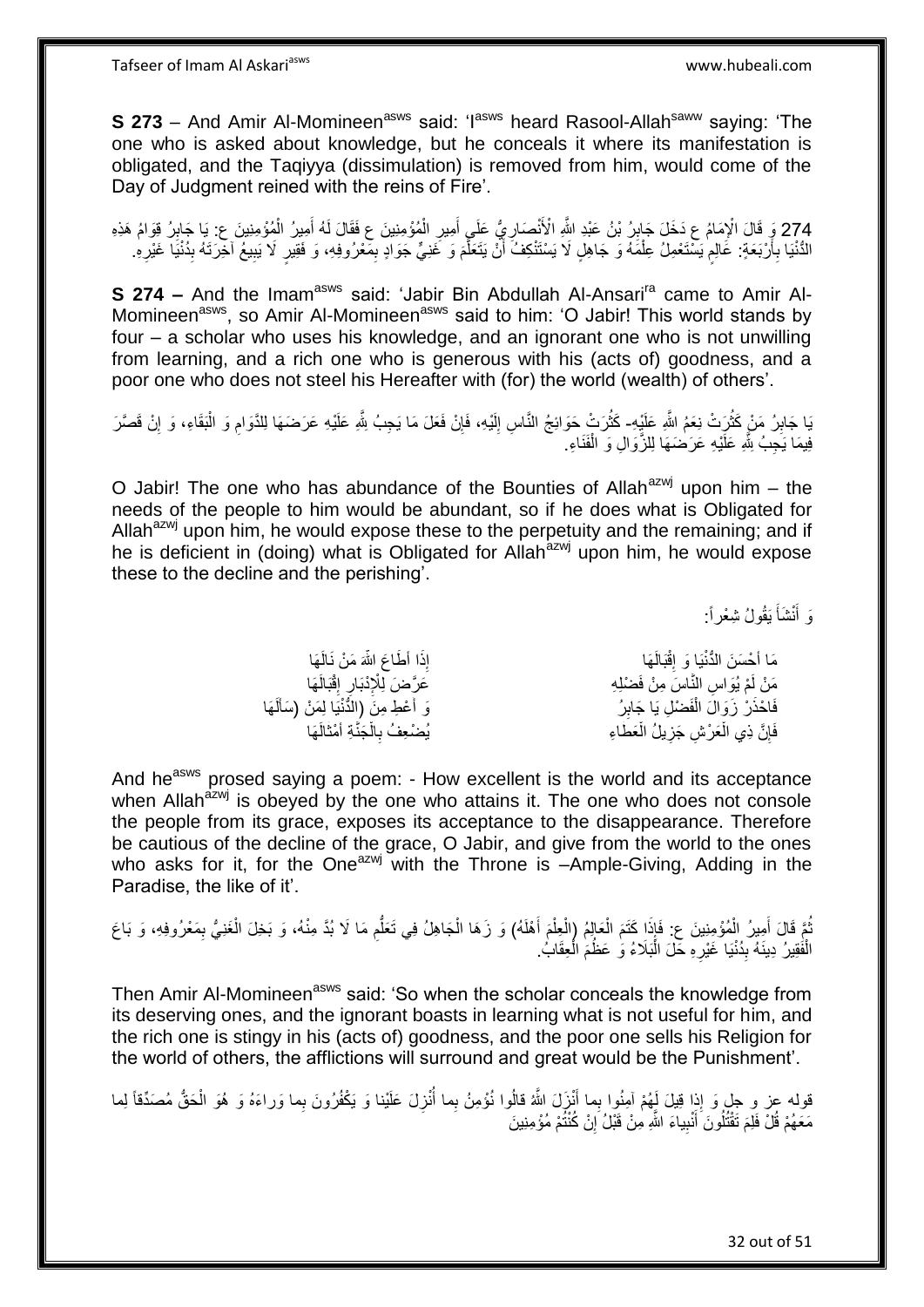The Words of the Mighty and Majestic *And when it is said to them, 'Believe in what Allah Revealed', they are saying, 'We are believing in what is Revealed*  upon us', and they are disbelieving in what is after it, and it is the Truth, in *Verification to what is with them. Say: 'So why are you killing the Prophets of Allah from before, if you are believers?' [2:91]*

275 قَالَ الْإِمَامُ ع وَرِ إِذا قِيلَ لِهَؤٍُلَاءِ الْيَهُودِ الَّذِينَ تَقَدَّمَ ذِكْرُهُمْ: أَمِنُوا بِما أُنْزَلَ اللَّهُ عَلَى مُحَمَّدٍ مِنَ الْقُرْآنِ الْمُشْتَمِلِ عَلَى ْ ْ ْ َ ِ ه :<br>ا الْحَلَالِ وَ الْحَرَامِ وَ الْفَرَاَئِضِ وَ الْأَحْكَامِ. ْ **ُ** ْ ْ ِ

**S 275 -** The Imam (Hassan Al-Askari<sup>asws</sup>) said: '*And when it is said* – to these Jews, those mentioned previously, *'Believe in what Allah Revealed'* – upon Muhammad<sup>saww</sup> from the Quran, inclusive upon the Permissible and the Prohibitions, and the Obligations, and the Ordinances.

قالُوا نُؤمِنُ بِما أُنْزِلَ عَلَيْنا وَ هُوَ النُّوْرَاةُ وَ يَكْفُرُونَ بِما وَرٍاءَهُ يَعْنِي مَا سِوَاهُ لَا يُؤمِنُونَ بِهِ وَ هُوَ الْحَقُ وَ الَّذِي يَقُولُ هَؤُلَاءِ ֦֧֦֧ ا<br>أ **∶** ه الْيَهُودُ ۚ «أَنَّهُ وَرَاءَهُ» هُوَ الْحَقُّ! لِأَنَّهُ هُوَ النَّاسِخُ لِلْمَنْسُوخِ الَّذِي قَدَّمَهُ اللَّهُ تَعَالَى. ا<br>ا َ ه ِ ْ ْ

*They are saying, 'We are believing in what is Revealed upon us'* – and it is the Torah, *and they are disbelieving in what is after it* – meaning, whatever is besides it, they are not believing in it, *and it is the Truth* – and which these Jews are saying, 'It is after it', it is the Truth!, because it Abrogates the Abrogated which Allah<sup>azwj</sup> the Exalted Preceded (with).

قَالَ اللَّهُ تَعَالَى: قُلْ فَلِمَ تَقْتُلُونَ لِمَ كَانَ يَقْتُلُ أَسْلَافُكُمْ أَنْبِياءَ اللَّهِ مِنْ قَبْلُ إِنْ كُنْتُمْ مُؤْمِنِينَ بِالنَّوْرَاةِ، أَيْ إِلَيْسَ فِي النَّوْرَاةِ الْأَمْرُ) َ ׀<br>֦֦֧֝֝֝֝֝֝֝֝֝֝֝֝֝֝֝֝֝֝֝֝֝֞*֡* ِ َ َ ِ بِقَنْلِ الْأَنْبِيَاءِ، فَإِذَا كُنْتُمْ تَقْتُلُونَ الْأَنْبِيَاءَ، فَمَا آمَنْتُمْ بِمَا أَنْزَلَ عَلَيْكُمْ مِنَ الْثَّوَرَاةِ، لِأَنَّ فِيهَا تَحْرِيمُ قَتْلِ الْأُنْبِيَاءِ. **! ! ِ** ِ ِ َ ِ

Allah<sup>azwj</sup> Exalted Said Say: 'So why are you killing – Why did your ancestors kill *the Prophets of Allah from before, if you are believers* in the Torah? i.e., There is no Commandment in the Torah with the killing of the Prophets<sup>as</sup>. So when you are killing the Prophets<sup>as</sup>, then you are not believing in what Allah<sup>azwj</sup> Revealed upon you from the Torah, because therein is a Prohibition of killing the Prophets<sup>as</sup>.

وَ كَذَلِكَ إِذَا لَمْ تُؤْمِنُوا بِمُحَمَّدٍ، وَ بِمَا أُنْزِلَ عَلَيْهِ وَ هُوَ الْقُرْآنُ وَ فِيهِ الْأَمْرُ بِالْإِيمَانِ بِهِ- فَأَنْتُمْ مَا آمَنْتُمْ بَعْدُ بِالتَّوْرَاةِ. ِ ْ **∶** ا<br>ا ِ ِ ِ ِ َ

And similar to that, when you are not believing in Muhammad<sup>saww</sup>, and in what is Revealed upon him<sup>asws</sup>, and it is the Quran – and therein is the Command with the *Eman* with – so you are not believing afterwards, the Torah (as well).

276 قَالَ رَسُولُ اللَّهِ صِ أَخْبَرَ اللَّهُ تَعَالَى أَنَّ مَنْ لَا يُؤْمِنُ بِالْقُوْاَنِ، فَمَا آمَنَ بِالتَّوْرَاةِ، لِأَنَّ اللَّهَ تَعَالَى أَخَذَ عَلَيْهِمُ الْإِيمَانَ بِهِمَا،<br>نَمِّذُنُّوْ وَرَسُولُ اللَّهِ صَلَ ْ َ ْ **∶** َ َ لَا يَقْبَلُ الْإِيمَانَ بِأَحَدِهِمَا إِلَّا مَعَ الْإِيمَانِ بِالْآخَرِ. **∶ ∶** ِ َ ِ

**S 276 -** Rasool-Allah<sup>saww</sup> said: 'Allah<sup>azwj</sup> the Exalted Informed that the one who does not believe in the Quran, so he did not believe in the Torah, because Allah $a^{2xy}$  the Exalted Took upon them (an oath) of the *Eman* in both these. The *Eman* is not Accepted in one of the two except with the *Eman* in the other.

فَكَذَلِكَ فَرَضَ اللَّهُ الْإِيمَانَ بِوَلَايَةٍ عَلِيٍّ بْنِ أَبِي طَالِبٍ ع كَمَا فَرَضَ الْإِيمَانَ بِمُحَمَّدٍ فَمَنْ قَالَ: آمَنْتُ بِنُبُوَّةِ مُحَمَّدٍ وَ كَفَرْتُ ِ ِ َ ِ بِوَلَايَةِ عَلِيٍّ ع فَمَا آمَنَ بِنُبُوَّةِ مُحَمَّدٍ. ِ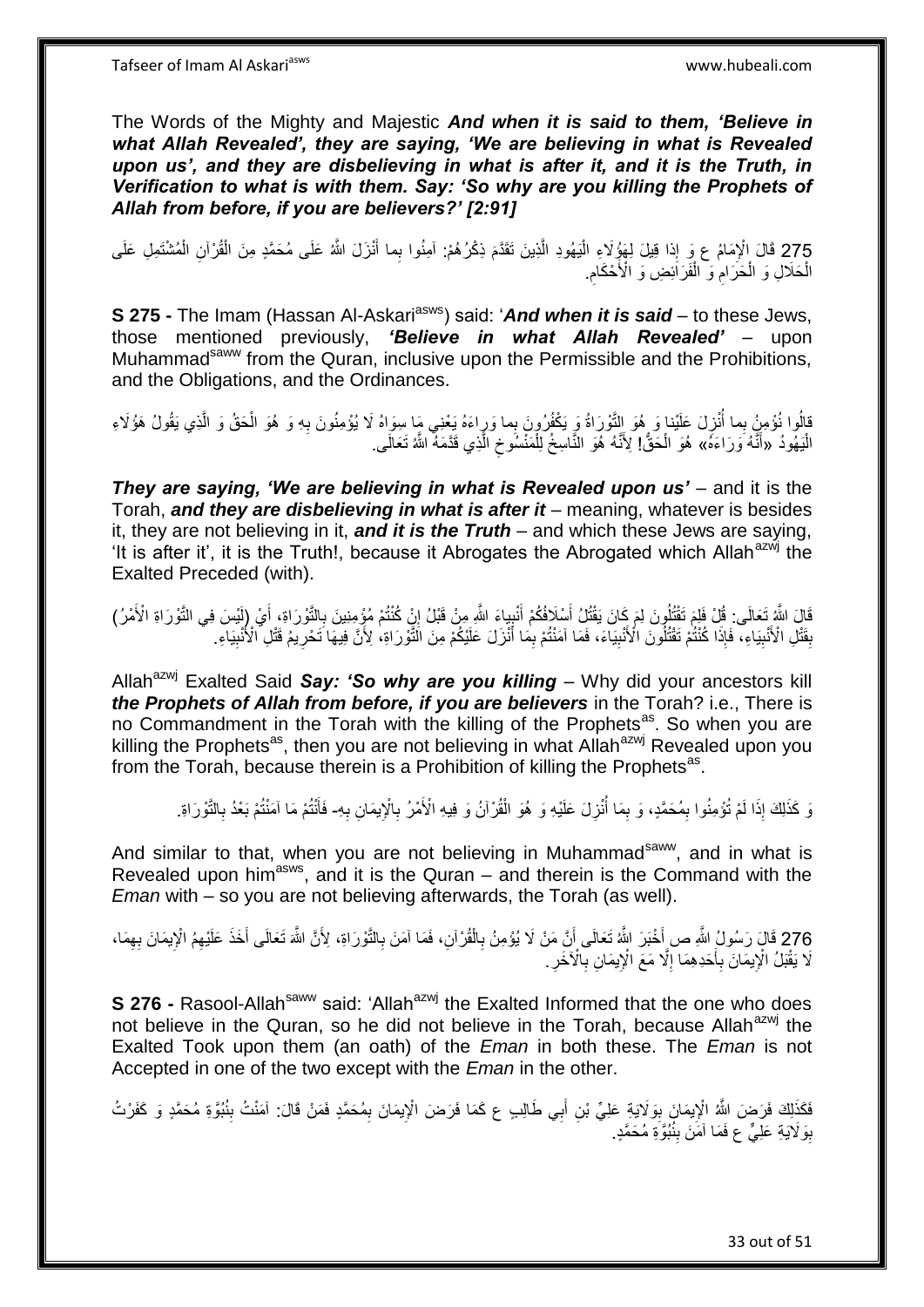Similar to that, Allah<sup>azwj</sup> Necessitated the *Eman* in the *Wilayah* of Ali<sup>asws</sup> Bin Abu Talib<sup>asws</sup>, just as He<sup>azwj</sup> Necessitated the *Eman* in Muhammad<sup>saww</sup>. So the one who said, 'I believe in the Prophet-hood and disbelieves in the *Wilayah* of Aliasws, so he did not believe in the Prophet-hood of Muhammad<sup>saww</sup>

إِنَّ الثَّهَ تَعَالَى إِذَا بَعَثَ الْخَلَائِقَ يَوْمَ الْقِيَامَةِ نَادَى مُنَادِي رَبِّنَا- نِدَاءَ تَعْرِيفِ الْخَلَائِقِ فِي إِيمَانِهِمْ وَ كُفْرِهِمْ، فَقَالَ: «الثَّهُ أَكْبَرُ، <u>֖֚֚֚֚֚֚֚֓</u> ْ ْ ْ ِ ِ ِ ِ َ اَنَّهُ أَكْبَرُ » وَ مُنَادٍ آخَرُ يُنَادِي: «مَعَاشِرَ الْخَلَائِقِ سَاعِدُوهُ عَلَى هَذِهِ الْمَقَالَةِ-»: َ ْ ْ

Allah<sup>azwj</sup> the Exalted, when He<sup>azwj</sup> Resurrects the creatures on the Day of Judgment, a caller of our<sup>saww</sup> Lord<sup>azwj</sup> would call out with a call which would introduce the creatures with regards to their *Eman* and their *Kufr*, and he would say: 'Allah<sup>azwj</sup> is the Greatest! Allah<sup>azwj</sup> is the Greatest!' And another caller would call out: 'Community of people! Support him upon this speech!'

فَأَمَّا إِذَهْرِيَّةُ وَ الْمُعَطِّّلَةُ فَيَخْرَسُونَ عَنْ ذَلِكَ- وَ لَا تَنْطَلِقُ أَلْسِنَتُهُمْ، وَ يَقُولُهَا سَائِرُ النَّاسِ مِنَ الْخَلَائِقِ، فَيَمْتَازُ الدَّهْرِيَّةُ [وَ ْ ِ ْ ِ ْ ُ الْمُعَطِّلَةُ] مِنْ سَائِرِ النَّاسِ بِالْخَرْسِ ْ **∶** ِ ْ

So as for the eternalists and the atheists would be muted from that, and their tongues will not speak, and the rest of the people from the creatures would be saying it. Thus the eternalists and the atheists would be differentiated from the rest of the people by the muteness.

تُمَّ يَقُولُ الْمُنَادِي: «إِنَّشِهَدُ أَنْ لَا إِلَهَ إِلَّا الشَّهُ» فَيَقُولُ الْخَلَائِقُ كُلُّهُمْ ذَلِكَ- إِلَّا مَنْ كَانَ يُشْرِكُ بِاللَّهِ تَعَالَى مِنَ الْمَجُوسِ وَ ْ ِ لَ ِ اُ ُّ ْ ْ ِ ِ ِ النُّصَارَى وَ عَبَدَةِ الْأَوْثَانِ فَإِنَّهُمْ يَخْرَسُونَ فَيَبِينُونَ بِذَلِكَ مِنْ سَائِرِ الْخُلائِقِ. ِ ة<br>أ ْ ِ ِ

Then the caller would be saying: 'I testify that there is no god except Allah<sup>azwj</sup>!' So the creatures, all of them would be saying that – except for the one who was associating with Allah<sup>azwj</sup> the Exalted, from the Magians, and the Christians, and the worshippers of the idols. Thus they would be muted, and they would be clarified with that from the rest of the creatures.

ثُمَّ يَقُولُ الْمُنَادِي: «أَشْهَدُ أَنَّ مُحَمَّداً رَسُولُ اللَّهِ» فَيَقُولُهَا الْمُسْلِمُونَ أَجْمَعُونَ وَ يَخْرَسُ عَنْهَا الْيَهُودُ وَ النَّصَارَى وَ سَائِرُ ْ ُ اً ْ ا<br>ا ْ َ الْمُشْرِكِينَ. ِ ْ

Then the caller would be saying: 'I testify that Muhammad<sup>saww</sup> is Rasool<sup>saww</sup> of Allah<sup>azwj</sup>. So the Muslims would be saying that in their entirety, and there would be muted from it, the Jews and the Christians, and the rest of the polytheists.

# **]:ِ َجَّن ِة َو الَّنار ُم الْ ِسي َّن َعلِّياً ع قَ ]فِي أ**

# **Re: Aliasws is the distributor of the Paradise and the Fire.**

نُّمَّ يُنَادَى مِنْ آخِرِ عَرَصَاتِ الْقِيَامَةِ: أَلَا فَسُوقُوهُمْ إِلَى [الْجَنَّةِ لِشَهَادَتِهِمْ لِمُحَمَّدٍ ص بِالنُّبُوَّةِ] فَإِذَا النِّدَاءُ مِنْ قِبَلِ النُّوِ تَعَالَى . [لَا، َ ْ **∶** ُ ِ ِ ْ  $\frac{1}{2}$ بَلْ] وَ قِفُوهُمْ إِنَّهُمْ مَسْؤُلُونَ يَقُولُ الْمَلَائِكَةُ الَّذِينَ فَاَلُوا «سُوقُوهُمْ إِلَىَ الْجَنَّة لِشَهَادَتِهِمْ لِمُحَمَّدٍ ص بِالنُّبُوَّةِ»: لِمَا ذَا يُوقَفُونَ يَا ا<br>ا יִי (ו ُ ه ْ ْ ∣∣<br>∶ ِ ِ َ رَبَّنَا

Then another caller would call out in the plains of the (Day of) Judgment: 'Indeed! Usher them to the Paradise due to their testifying with the Prophet-hood!' And there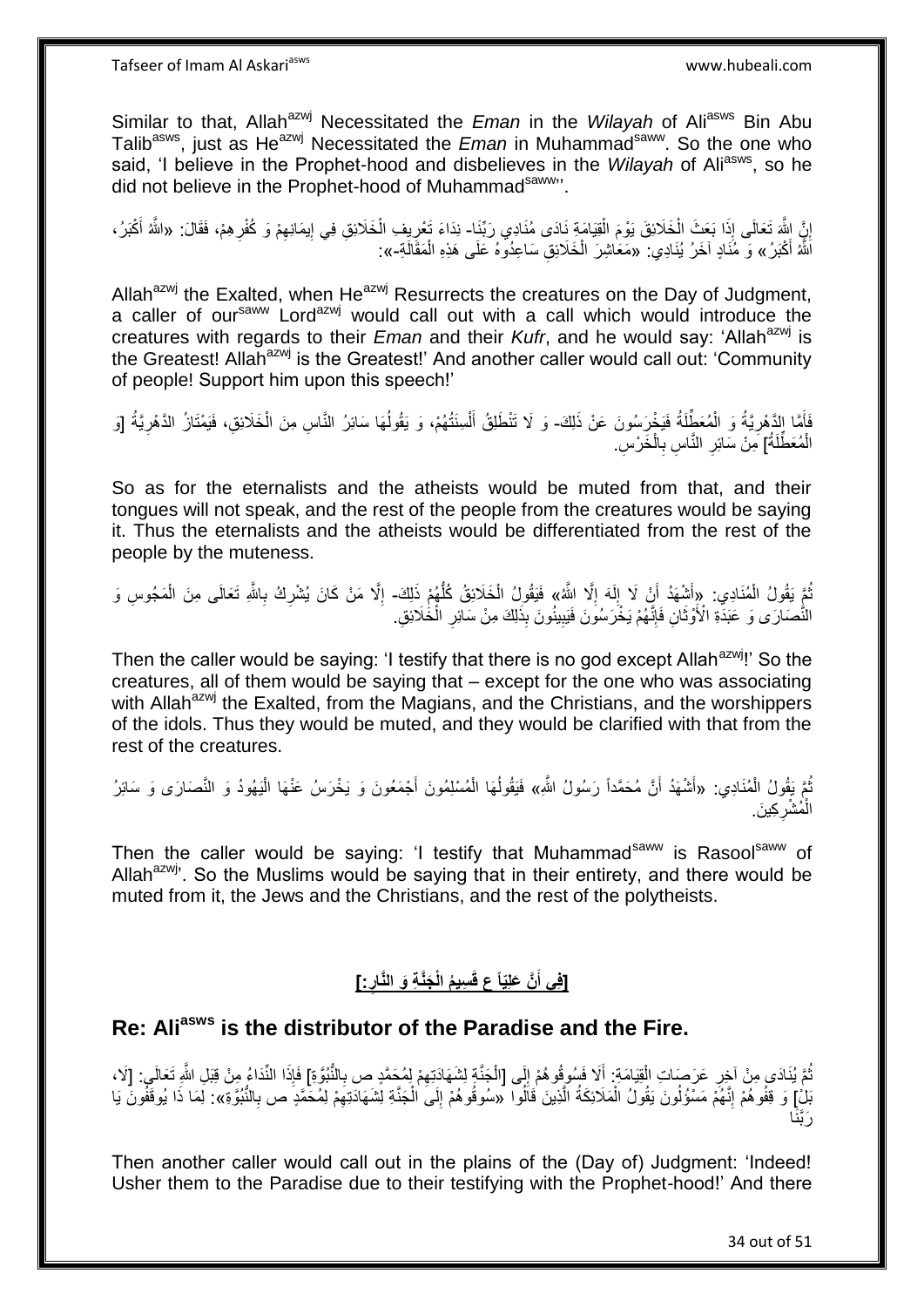would be a call from Allah<sup>azwj</sup> the Exalted: "No! But, **And pause them, for they shall** *be questioned [37:24]*". The Angels, those who said, 'Usher them to the Paradise due to their testifying with the Prophet-hood!' would be saying, 'Due to what are they being paused?'

فَإِذَا النِّدَاءُ مِنْ قِبَلِ اللَّهِ تَعَالَى: [قِفُوهُمْ] إِنَّهُمْ مَسْؤُلُونَ عَنْ وَلَايَةٍ عَلِيِّ بْنِ أَبِي طَالِبٍ وَ آلِ مُحَمَّدٍ، يَا عِبَادٍي وَ إِمَائِي- إِنِّي ِ ِ َ ِ أَمَرْتُهُمْ مَعَ الشَّهَادَةِ بِمُحَمَّدٍ بِشَهَّادَةٍ أُخْرَى، فَإِنْ جَاءُوا بِهَا فَعَظُّمُوا ثَوَابَهُمْ، وَ أَكْرِمُوا مَآتِهُمْ وَ إِنْ لَمْ يَأْتُوا بِهَا لَمْ تَتْفَعُهُمْ ِ ابل<br>ا **∣** ِ ِ َ َ **∶ ∶** :<br>أ ِ الشَّهَادَةُ لِمُحَمَّدٍ ص بِاَلنَّبُوَّةِ- وَ لَا لِي بِالرُّبُوبِيَّةِ، فَمَنْ جَاءَ بِهَا فَهُوَ مِنَ الْفَائِزِينَ، وَ مَنْ لَمْ يَأْتِ بِهَا فَهُوَ مِنَ الْهَالِكِينَ **∶ ∶ المشارا** ِ ْ ِ ِ ِ ْ

So there would be a call from Allah<sup>azwj</sup> the Exalted: "**pause them, for they shall be** *questioned [37:24]* about the *Wilayah* of Ali<sup>asws</sup> Bin Abu Talib<sup>asws</sup>, and the Progeny<sup>asws</sup> of Muhammad<sup>saww</sup>. O My<sup>azwj</sup> servants and My<sup>azwj</sup> maids! I<sup>azwj</sup> Commanded them along with the testimony with Muhammad<sup>saww</sup>, another testimony. So if they have come with it, then magnify their Rewards and honour their return. And if they have not come with it, the testimony of Muhammad<sup>saww</sup> with the Prophethood will not benefit them, nor (their testimony for Me<sup>azwj</sup> with the Lordship. Therefore, the one who has come with it, so he would be from the successful ones, and the one who did not come with it, so he would be from the destroyed ones!"

قَالَ: فَمِنْهُمْ مَنْ يَقُولُ: قَدْ كُنْتُ لِعَلِيِّ بْنِ أَبِي طَالِبٍ بِالْوَلَايَةِ شَاهِداً، وَ لِإِل مُحَمَّدٍ مُحِبَّاً. وَ هُوَ فِي ذَلِكَ كَاذِبٌ يَظُنُّ أَنَّ كَذِبَهُ ْ ِ َ َ يُنْجِيهِ، فَيُقَالُ لَّهُ: سَوْفَ نَسْتَشْهِدُ عَلَى ذَلِكَ عَلِيّاً. - فَتَشْهَدُ أَنْتَ يَا أَبَا الْحَسَنِ، فَتَقُولُ: الْجَنَّةُ لِأَوْلَٰئِيلِي شَاهِدَةٌ، وَ النَّالُ عَلَى ِ ْ َ ْ أَعْدَائِي شَاهِدَةٌ. َ

Heasws said: 'So from them would be one saying, 'I used to testify with the *Wilayah* for Aliasws Bin Abu Talib<sup>asws</sup>, and was one who loved the Progeny<sup>asws</sup> of Muhammad<sup>saww</sup>', and he would be a liar in that, thinking that his lie would rescue him. But, it would be said to him, 'Soon you would be testified upon that by Aliasws (in verification or otherwise)'. So you<sup>asws</sup> will be testifying, O Abu Al-Hassan<sup>asws</sup>, and you<sup>asws</sup> would be saying: 'The Paradise will testify for my<sup>asws</sup> friends, and the Fire would testify against my<sup>asws</sup> enemies'.

فَمَنْ كَانَ مِنْهُمْ صَادِقاً- خَرَجَتْ إِلَيْهِ رِيَاحُ الْجَنَّةِ وَ نَسِيمُهَا- فَاحْتَمَلَتْهُ، فَأَوْرَدَتْهُ عَلَالِي الْجَنَّةِ وَ غُرَفَهَا- وَ أَحَلَّتْهُ دَارَ الْمُقَامَةِ ْ ِ لَ  $\frac{1}{2}$ ْ َ ْ ه َ مِنْ فَضْلِ رَبِّهِ لَا يَمَسُّهُ فِيهَا نَصَبٌّ وَ لَا يَمَسُّهُ فِيهَا لُغُوبٌ ٔ<br>ا

So the one who was truthful from them – winds of Paradise would come out to him and its breezes, and carry him to the lofty gardens and its rooms – and free him in the house of staying from the Grace of his Lord<sup>azwj</sup>. Neither will he be touched by the difficulties nor the weariness.

وَ مَنْ كَانَ مِنْهُمْ كَاذِباً- جَاءَتْهُ سَمُومُ النَّارِ وَ حَمِيمُهَا- وَ ظِلْهَا الَّذِي هُوَ ثَلَاثُ شُعَبٍ لا ظَلِيلٍ- وَ لا يُغْنِي مِنَ اللَّهَبِ فَتَحْمِلُهُ، **∶**  $\overline{a}$ ه فَتَرْفَعُهُ فِي الْهَوَاءِ، وَ تُورِدُهُ فِي نَارِ جَهَنَّمَ. ِ ِ ْ

And the one from them who was a liar – the toxins of the Fire and its boiling waters would come, a shade of which would be three-pronged, *Neither having the coolness of the shade nor availing against the flame [77:31]*. So it would carry him and raise him in the air, and place him in the Fire of Hell.

> قَالَ رَسُولُ اللَّهِ ص: فَلِذَلِكَ أَنْتَ قَسِيمُ [الْجَذَّةِ وَ] النَّارِ ، تَقُولُ لَهَا: هَذَا لِي وَ هَذَا لَكِ َ **∶** ْ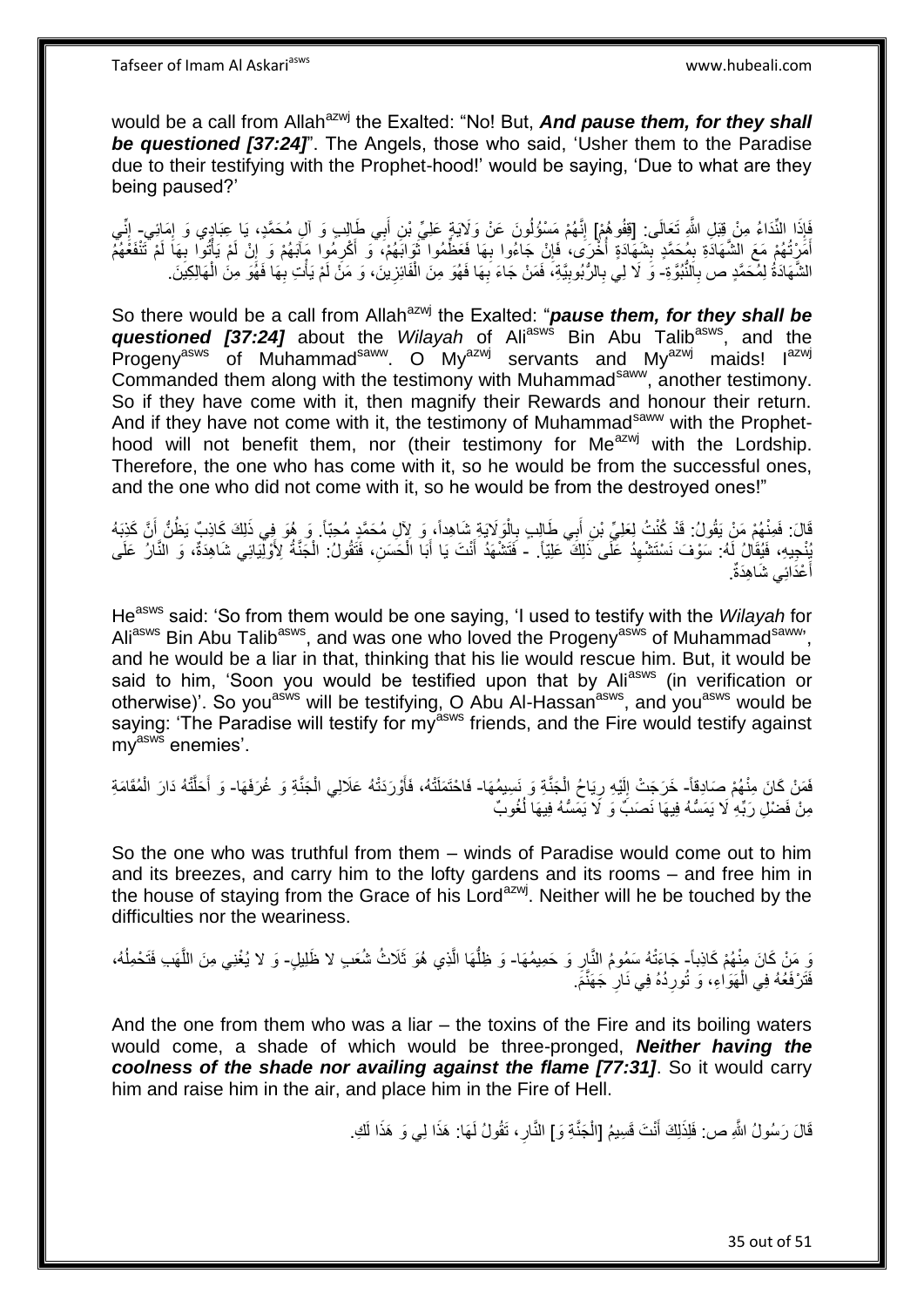Rasool-Allah<sup>saww</sup> said: 'Thus, due to that, you<sup>asws</sup> are the distributor of the Paradise and the Fire. You<sup>asws</sup> would be saying to it: 'This one is for me<sup>asws</sup>, and this one is for you'.

277 وَ قَالَ جَابِرُ بْنُ عَبْدِ الثَّهِ الْأَنْصَارِيُ وَ لَقَدْ حَدَّثَنَا رَسُولُ اللَّهِ ص وَ حَضَرَهُ عَبْدُ اللَّهِ بْنُ صُورِيَا غُلَامٌ أَعْوَرُ يَهُودِيٌّ<br>277 وَ وَ قَالَ جَابِرُ بَيْنَ عَبْدِ اللَّهِ الْأَنْصَار َ ْ ।<br>इ نَرْ عُمُ الْيَهُودُ أَنَّهُ أَعْلَمُ يَهُودِيٍّ بِكِتَابِ اللَّهِ وَ ۚ عُلُومِ أَنْبِيَائِهِ **!** َ ِ ِ َ َ ا<br>ا

**S 277 –** And Jabir Bin Abdullah Al-Ansari said, 'And Rasool-Allah<sup>saww</sup> narrated to us, and Abdullah Bin Sowriya, a slave of Awr, a Jew presented himself. The Jews claim that he was the most knowledgeable of the Jews with the Book of Allah<sup>azwj</sup> and the knowledge of the His<sup>azwj</sup> Prophets<sup>as</sup>.

فَسَأَلَ رَسُولَ اللَّهِ ص عَنْ مَسَائِلَ كَثِيرَةٍ يُعَنِّثُهُ فِيهَا، فَأَجَابَهُ عَنْهَا رَسُولُ اللَّهِ ص بِمَا لَمْ يَجِدْ إِلَى إِنْكَارِ شَيْءٍ مِنْهُ سَبِيلًا \_ َ ِ ِ ِ ِ َ ِ

So he asked Rasool-Allah<sup>saww</sup> a lot of questions and was difficult during it, and Rasool-Allah<sup>saww</sup> answered about these with what he could not (find) a way to deny anything from it.

فَقَالَ لَهُ: يَا مُحَمَّدُ مَنْ يَأْتِيكَ بِهَذِهِ الْأَخْبَارِ عَنِ اللَّهِ قَالَ: جَبْرَئِيلُ. قَالَ: لَوْ كَانَ غَيْرُهُ يَأْتِيكَ بِهَا لَآمَنْتُ بِكَ، وَ لَكِنَّ جَبْرَئِيلَ ِ **∶** ْ ِ ِ ْ عَدُوٌّنَا مِنْ بَيْنِ الْمَلَائِكَةِ فَلَوْ كَانَ مِيكَائِيلُ أَوْ غَيْرُهُ- سِوَى جَبْرَئِيلَ يَأْتِيكَ بِهَا لَآمَنْتُ بِكَ. اُ ْ ِ ِ ْ

So he said to him<sup>saww</sup>, 'O Muhammad<sup>saww</sup>! Who come to you<sup>saww</sup> with these news from Allah<sup>azwj</sup>?' He<sup>saww</sup> said: 'Jibraeel<sup>as</sup>'. He said, 'Had it been someone else coming with it to you, I would have believe in you<sup>saww</sup>. But Jibraeel<sup>as</sup> is our enemy from the between the Angels, and if it had been Mikaeel<sup>as</sup> or someone else besides Jibraeel<sup>as</sup> coming to you<sup>saww</sup> with it, I would have believed in you<sup>saww</sup>.

فَقَالَ رَسُولُ اللَّهِ صٍ وَ لِمَ اتَّخَذْتُمْ جَبْرَئِيلَ عَدُوّاً قَالَ: لِأَنَّهُ يَنْزِلُ بِالْبَلَاءِ وَ الشَّدَّةِ عَلَى بَنِي إِسْرَائِيلَ. وَ دَفَعَ دَانِيَالَ عَنْ قَتْلِ ِ **ٔ** ِ ْ ِ «بُخْتَنَصَّرَ» حَتَّى قَوِيَ ٰأَمْرُهُ، وَ أَهْلَكَ بَنِي إِسْرَائِيلَ. وَ كَذَلِكَ كُلُّ بَأْسٍ وَ شِدَّةٍ لَا يُنْزِلُهَا إِلَّا جَبْرَئِيلُ، وَ مِيكَائِيلُ يَأْتِينَا ِ َ َ ْ ا<br>ا ا<br>ا ِ ْ الرَّحْمَةِ. **∶** ب

So Rasool-Allah<sup>saww</sup> said: 'And why are you taking Jibraeel<sup>as</sup> as an enemy?' He said, 'Because he<sup>as</sup> descended with the afflictions and the difficulties upon the Children of Israel, and prevented Daniel<sup>as</sup> from killing Bakht Nasar until his affair was strong and he destroyed the Children of Israel. And similar to that is every evil and difficulty. These did not descend with except by Jibraeel<sup>as</sup>, while Mikaeel<sup>as</sup> came to us with the Mercy'.

فَقَالَ رَسُولُ اللَّهِ صِ. وَيْحَكَ أَ جَهِلْتَ أَمْرَ اللَّهِ تَعَالَى! وَ مَا ذَنْبُ جَبْرَئِيلَ إِنْ أَطَاعِ اللَّهَ فِيمَا يُرِيدُهُ بِكُمْ أَ رَأَيْتُمْ مَلَكَ الْمَوْتِ أَ هُوَ ِ َ ْ ِ َ َ ْ َ َ ِ ِ ِّهَ وَلَا الْأَوْلَادُ اللَّهُ بِقَبْضٍ أَزْوَاحٍ الْخَلْقِ الَّذِي أَنْثُمْ مِنْهُ أَ رَأَيْتُمُ الْأَبَاءَ وَ الْأَهْهَاتِ- إِذَا ۖ وَجَزُوا الْأَوْلَادُ الْأَدْوِيَةَ الْكَرِيهَةَ َ َ َ ه ْ ْ ِ **∣** ِ ْ ِ لِمَصَالِحِهِمْ، أَ يَجِبُ أَنْ يَتَّخِذَهُمْ أَوْلَادُهُّمْ أَعْدَاءً مِنْ أَجْلِ ذَلِكَ لَا، وَ لَكِنَّكُمْ بِاللَّهِ جَاهِلُونَ، وَ عَنْ حِكْمَتِهِ غَافِلُونَ، ُ ِ َ َ َ اً َ ِ اُ

So Rasool-Allah<sup>saww</sup> said: 'Woe be unto you! Are you ignorant of the Commands of Allah<sup>azwj</sup> the Exalted? And what is the sin of Jibraeel<sup>as</sup> if he<sup>as</sup> obeys Allah<sup>azwj</sup> regarding whatever He<sup>azwj</sup> Wants with you all? What is your view of the Angel of death? Is he your enemy – and Allah<sup>azwj</sup> has Allocated him with the capturing of the souls of the creatures, whom you are part of? What is your view of the fathers and the mothers – when they pour the medicine in the mouths of the children which they dislike for their betterment? Should their children be taking them as enemies from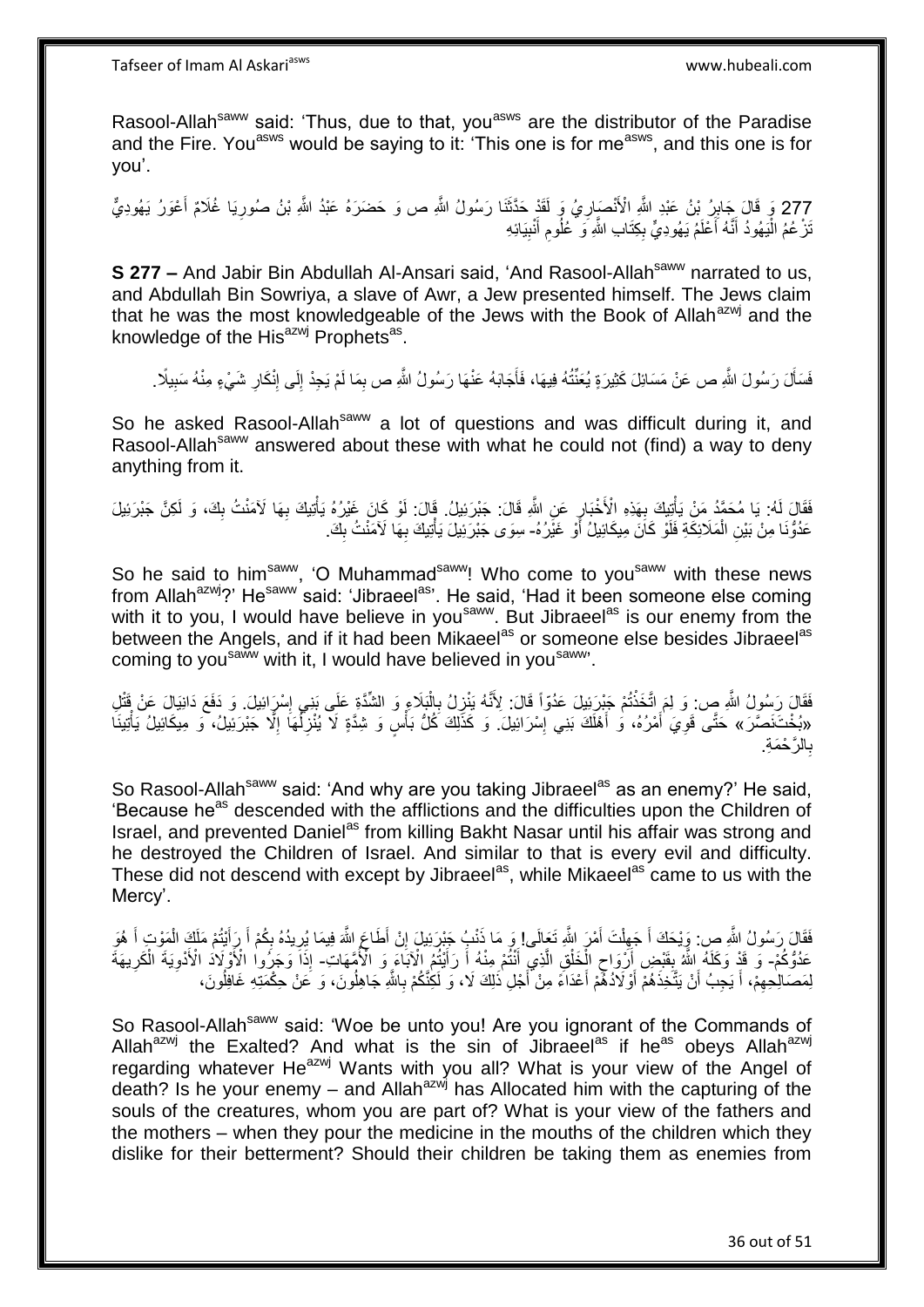the reason of that? No! But, you all are ignorant with Allah<sup>azwj</sup>, and about His<sup>azwj</sup> Wisdom you are heedless.

ُشْهَدُ أَنَّ جَبْرَئِيلَ وَ مِيكَائِيلَ بِأَمْرِ اللَّهِ عَامِلَانِ، وَ لَهُ مُطِيعَانِ، وَ أَنَّهُ لَا يُعَادِي أَحَدَهُمَا إِلَّا مَنْ عَادَى الْأَخَرَ، وَ إِنَّ مَنْ زَعَمَ َ َ ِ َ **∶** َ ِ ِ أَنَّهُ يُحِبُّ أَحَدَهُمَا وَ يُبْغِضُ الْأَخَرَ فَقَدْ كَذَبَ. َ ֪֪֪֪֪֪֪֦֪֪֦֪֪֪֦֘֝֟֘֝֟֘֝֟֘֝֟֓֟֘֝֬֟֓֟֓֡֟֓֕֓֞֟֓֡֟֓֟֓֡֟֓֟֓֡֟֓֡֟֓֡֟֓֡֟֞֟֞֟֞֟֓֞֞֟֞֓֞

I<sup>saww</sup> testify that Jibraeel<sup>as</sup>, and Mikaeel<sup>as</sup> are working by the Commands of Allah<sup>azwj</sup>, and to Him<sup>azwj</sup> they<sup>as</sup> are being obedient, and it is so that one of them<sup>as</sup> would not be taken as an enemy except the one who is inimical to the other one<sup>as</sup>, and that the one who alleges that he loves one of them<sup>as</sup> and hates the other, so he has lied'.

رَ كَذَلِكَ مُحَمَّدٌ رَسُولُ اللَّهِ وَ عَلِيٌّ أَخَوَانِ، كَمَا أَنَّ جَبْرَئِيلَ وَ مِبِكَائِيلَ أَخَوَانِ، فَمَنْ أَحَبَّهُمَا فَهُوَ مِنْ أَوْلِيَاءِ اللَّهِ، وَ مَنْ أَبْغَضَهُمَا<br>وَإِنَّ أَوْلِيَاءِ اللَّهِ، وَ مَن َ َ َ َ َ َ َ فَهُوَ مِنْ أَعْدَاءِ اللَّهِ، وَ مَنْ أَبْغَضَ أَحَدَهُمَا وَ زَعَمَ أَنَّهُ يُحِبُّ الْآخَرَ فَقَدْ كَذَبَ، وَ هُمَا مِنْهُ بَرِيئَانِ، َ َ ِ

And, similar to that, Muhammad<sup>saww</sup> is a Rasool<sup>saww</sup> of Allah<sup>azwj</sup> and Ali<sup>asws</sup> are two brothers, just as Jibraeel<sup>as</sup> and Mikaeel<sup>as</sup> are two brothers. So the one who loves both, so he is from the friends of Allah<sup>azwj</sup>, and the one who hates both, so he is from the enemies of Allah<sup>azwj</sup>, and the one who hates one of the two and claims that he loves the other, so he has lied, and they<sup>as</sup> both are disavowed from him.

وَ كَذَلِكَ مَنْ أَبْغَضَ وَاحِداً مِنِّي وَ مِنْ عَلِيٍّ، ثُمَّ زَعَمَ أَنَّهُ يُحِبُّ الْآخَرَ فَقَدْ كَذَبَ، وَ كِلَانَا مِنْهُ بَرِيئَانِ، وَ اللّهُ تَعَالَى وَ مَلَائِكَتُهُ وَ َ ِ َ ُ خِيَارُ خَلْقِهِ مِنْهُ بُرَآءُ. ْ

And similar to that is the one who hate one from me<sup>as</sup> and from Ali<sup>asws</sup>, then claims that he loves the other, so he has lied, and both of us<sup>asws</sup> are disavowed from him, and Allah<sup>azwj</sup> the Exalted, and His<sup>azwj</sup> Angels, and the chosen ones<sup>asws</sup> of His<sup>azwj</sup> creatures are disavowed from him'.

> قوله عز و جل وَ لَقَدْ جاءَكُمْ مُوسى بِالْبَيِّناتِ ثُمَّ اتَّخَذْتُمُ الْعِجْلَ مِنْ بَعْدِهِ وَ أَنْتُمْ ظالِمُونَ :<br>ا َ ْ **ٔ:** ُ

The Words of the Mighty and Majestic: *And Musa had come to you with clear proofs, then you took the calf from after it and you were unjust [2:92]*

278 قَالَ الْإِمَامُ عِ قَالَ اللَّهُ عَنَّ وَ جَلَّ لِلْيَهُودِ الَّذِينَ تَقَدَّمَ ذِكْرُ هُمْ: وَ لَقَدْ جاءَكُمْ مُوسى بِالْبَيِّناتِ الذَّلَالاتِ عَلَى نُبُوَّتِهِ، وَ عَلَى<br>278 قَالَ الْإِمَامُ عِ فَانَ سَبَّرَتَ مَ ْ ه ا.<br>إ مَا وَصَفَهُ مِنْ فَضْلِ مُحَمَّدٍ وَ شَرَفِهِ عَلَى الْخَلَائِقِ، وَ أَبَانَ عَنْهُ مِنْ خِلَافَةِ عَلِيٍّ وَ وَصِيَّتِهِ، وَ أَمْرِ خُلَفَائِهِ بَعْدَهُ. َ ْ ِ َ

**S 278 -** The Imam (Hassan Al-Askari<sup>asws</sup>) said: 'Allah<sup>azwj</sup> Mighty and Majestic Said to the Jews, those mentioned previously: *And Musa had come to you with clear*  **proofs** – the evidence upon his<sup>saww</sup> Prophet-hood, and what he<sup>as</sup> described from the merits of Muhammad<sup>saww</sup> and his<sup>saww</sup> nobility upon the creatures, and clarified on his aww behalf the Caliphate of Ali<sup>asws</sup>, his<sup>saww</sup> successor and the command of his<sup>saww</sup> successor and the command of his<sup>saww</sup> Caliphs after him<sup>asws</sup>.

ثُمَّ اتَّخَذْتُمُ الْعِجْلَ إِلَهاً مِنْ بَعْدٍهِ بَعْدَ انْطِلَاقِهِ إِلَى الْجَبَلِ، وَ خَالَفْتُمْ خَلِيفَتَهُ الَّذِي نَصَّ عَلَيْهِ- وَ تَرَكَهُ عَلَيْكُمْ، وَ هُوَ هَارُونُ ع، وَ ْ **ٔ** ُ ِ ه ْ  $\frac{1}{2}$ أَنْتُمْ ظالِمُونَ كَافِرُونَ بِمَا فَعَلْتُمْ مِنْ ذَلِكَ. ْ ِ

*Then you took the calf – as god - from after it – after his***<sup>as</sup> going to the mountain,** and you opposed his<sup>as</sup> Caliph which he<sup>as</sup> appointed and left his<sup>as</sup> upon you all, and he<sup>as</sup> is Haroun, **and you were unjust** – disbelieving due to what you did from that".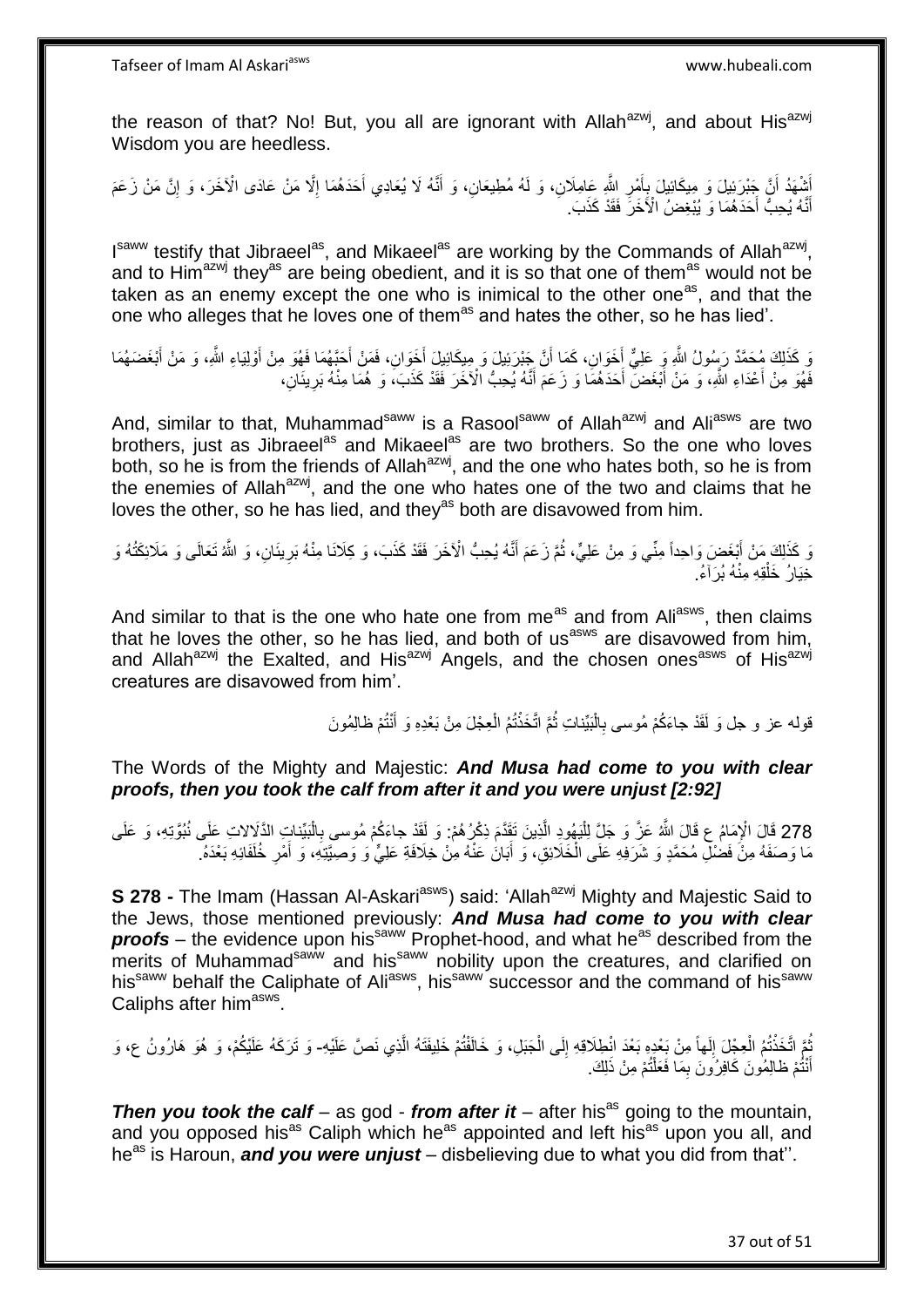#### **]حديث الحدائق:[**

# **Hadeeth of the Gardens**

279 قَالَ رَسُولُ اللَّهِ ص: لِعَلِيِّ بْنِ أَبِي طَالِبٍ ع، وَ قَدْ مَرَّ مَعَهُ بِحَدِيقَةٍ حَسَنَةٍ فَقَالَ عَلِيٍّ ع: مَا أَحْسَنَهَا مِنْ جَدِيقَةٍ! فَقَالَ: يَإِ َ ِ **∶** َ عَلِيُّ لَكَ فِي الْجَذَّةِ أَحْسَنُ مِنْهَا، ۖ إِلَى أَنْ مَرَّ بِسَبْعٍ حَدَائِقَ- كُلَّ ذَلِكَ يَقُولُ عَلِيٌّ ع: مَا أَحْسَنَهَا مِنْ حَدِيقَةٍ! وَ يَقُولُ رَسُولُ اللَّهِ ِ **!** َ ِ ْ َ َ صْ: لَكَ فِيِّ الْجَذَّةِ أَحْسَنُ مِنْهَا. َ ْ

**S 279 –** Rasool-Allah<sup>saww</sup> said to Ali<sup>asws</sup> Bin Abu Talib<sup>asws</sup>, and he<sup>saww</sup> had passed by a beautiful garden with him<sup>asws</sup>, and Ali<sup>asws</sup> had said: 'How beautiful it is from the gardens!'. So he<sup>saww</sup> said: 'O Ali<sup>asws</sup>! For you<sup>asws</sup>, in the Paradise is more beautiful than it' – up until he<sup>saww</sup> passed by seven gardens – for each of that Ali<sup>asws</sup> was saying: 'How beautiful it is from the gardens!', and Rasool-Allah<sup>saww</sup> kept saying: 'For vou<sup>asws</sup>, in the Paradise, is more beautiful than it'.

نُّمَّ بَكَى رَسُولُ اللَّهِ صِ بُكَاءً شَدِيداً، فَبَكَى عَلِيٌّ ع لِبُكَائِهِ، ثُمَّ قَالَ: مَا يُبْكِيكَ يَا رَسُولَ اللَّهِ قَالَ: يَا أَخِي [يَا] أَبَا الْحَسَنِ ضَغَائِنُ ُ ْ َ َ فِي صُدُورِ قَوْمِ يُبْدُونَهَا لَكَ بَعْدِي. ٍ **∶** 

Then Rasool-Allah<sup>saww</sup> wept with an intense weeping, and Ali<sup>asws</sup> wept due to his<sup>saww</sup> weeping, then he<sup>asws</sup> said: 'What makes you<sup>saww</sup> cry, O Rasool-Allah<sup>saww</sup>?' He<sup>saww</sup> said: 'O my<sup>saww</sup> brother<sup>asws</sup>, Abu Al-Hassan<sup>asws</sup>! (Due to) the grudges in the chests of the people which they would be displaying to you<sup>asws</sup> after me<sup>saww</sup>.

قَالَ عَلِيٌّ ع: يَا رَسُولَ اللَّهِ فِي سَلَامَةٍ مِنْ دِينِي قَالَ: فِي سَلَامَةٍ مِنْ دِينِكَ. قَالَ: يَا رَسُولَ اللَّهِ إِذَا سَلِمَ دِينِي فَلَا يَسُوءُنِي ذَلِكَ.

Ali<sup>asws</sup> said: 'O Rasool-Allah<sup>saww</sup>! During the safety of my<sup>asws</sup> Religion?' He<sup>saww</sup> said: 'During the safety of my<sup>asws</sup> Religion'. He<sup>asws</sup> said: 'O Rasool-Allah<sup>saww</sup>! When my<sup>asws</sup> Religion is safe, then that does not bother measws<sup>3</sup>.

فَقَالَ رَسُولُ اللَّهِ ص: لِذَلِكَ جَعَلَكَ اللَّهُ لِمُحَمَّدٍ تَالِياً، وَ إِلَى رِضْوَانِهِ وَ غُفْرَانِهِ دَاعِباً، وَ عَنْ أَوْلَادِ الرُّشْدِ وَ الْغَيِّ بِحُبِّهِمْ لَكَ ِ وَ ِ ِ ِ ِ ْ ِ بُغْضِيقِرْ [عَلَيْكَ مُمَيِّزاً] مُنْبِئاً وَ لِلِوَاءِ مُحَمَّدٍ يَوْمَ الْقِيَاَمَةِ خَامِلًا، وَ لِلْأَنْبِيَاءِ وَ الرُّسُلِ وَ الصَّابِرِينَ تَحْتَ لِوَائِّي- إِلَىٰ جَنَّاتِ **ِ** ِ ِ ْ ِ النَّعِيم<sup>ِ</sup> قَائِداً. **ُ** 

So Rasool-Allah<sup>saww</sup> said: 'For that (reason) Allah<sup>azwj</sup> Made you<sup>asws</sup> to be a subsequent to Muhammad<sup>saww</sup>, and to His<sup>azwj</sup> Pleasure and His<sup>azwj</sup> Forgiveness, a caller, and about the legitimate and the illegitimate children, a discernment by their love for you<sup>asws</sup>, and for their hatred against you<sup>asws</sup>, a predictor, and for the flag of Muhammad<sup>saww</sup> on the Day of Judgment, a bearer, and for the Prophets<sup>as</sup>, and the Rasools<sup>as</sup>, and the patient ones under the flag, a guide to the Gardens.

بَا عَلِيُّ إِنَّ أَصِنْحَابَ مُوسَى اتَّخَذُوا بَعْدَهُ عِجْلًا- وَ خَالَفُوا خَلِيفَتَهُ، وَ سَيَتَّخِذُ أُمَّتِي بَعْدِي عِجْلًا، ثُمَّ عِجْلًا، ثُمَّ عِجْلًا، وَ َ ِ ُ ُ ا<br>ا يُخَالِفُونَّكَ، وَ أَنْتَ خَلِيفَتِي عَلَى هَؤُلَاءِ، يُضَاهِئُونَ أَولَئِكَ فِي اتِّخَاذِهِمُ الْعِجْلَ. ْ ا<br>ا َ

O Ali<sup>asws</sup>! The companions of Musa<sup>as</sup> took a calf (as their lord) after him<sup>as</sup>, and they opposed his<sup>as</sup> Caliph, and my<sup>saww</sup> community would be taking a 'calf' after me<sup>saww</sup>, then (another) calf, then (another calf), and they would be opposing you<sup>asws</sup>, and you<sup>asws</sup> are my<sup>saww</sup> Caliph upon them. They would be resembling them in the taking of the calf.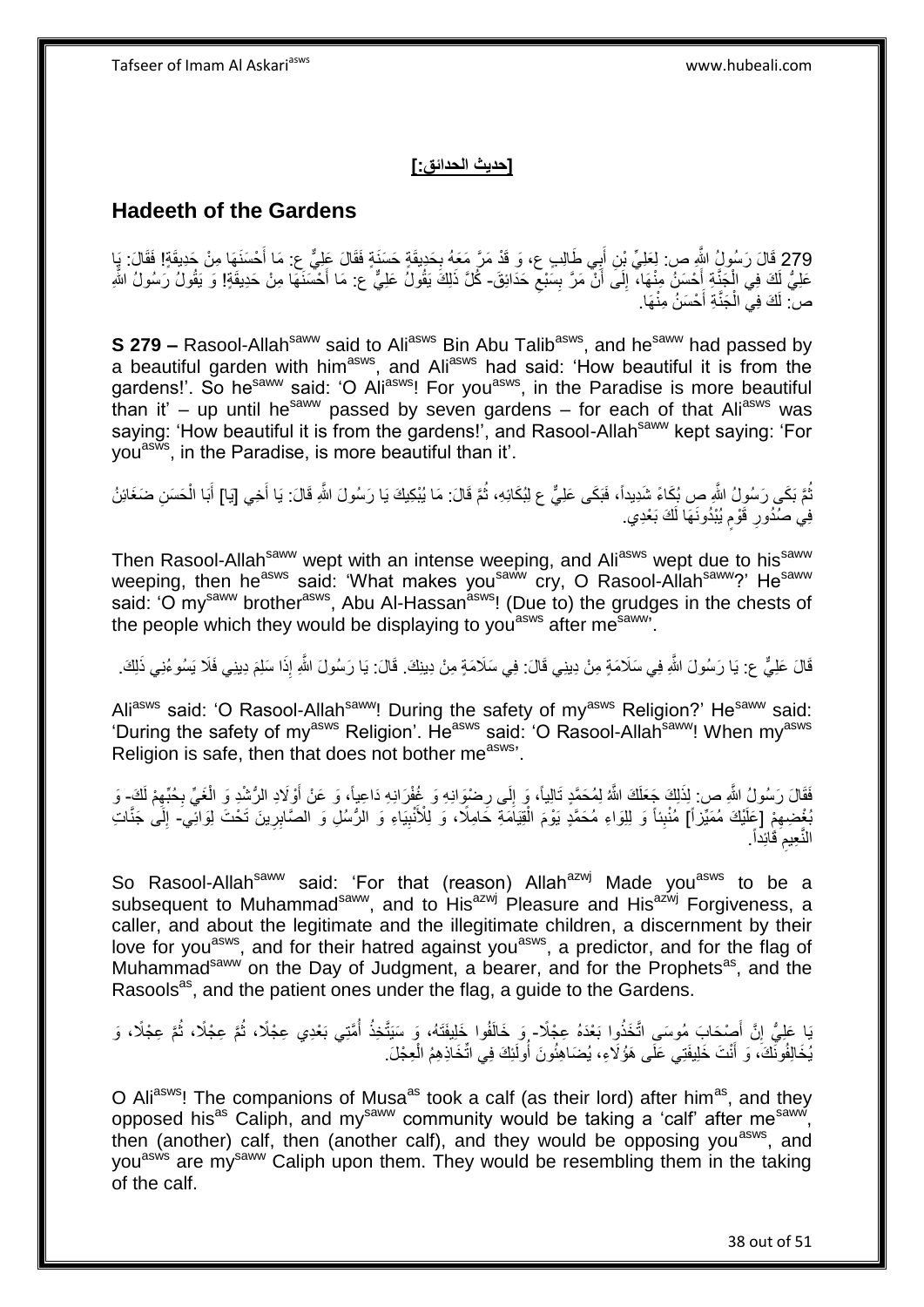أَلاَ فَمَنْ وَافَقَكَ وَ أَطَاعَكَ فَهُوَ مَعَنَا فِي الرَّفِيعِ الْأَعْلَى، وَ مَنِ اتَّخَذَ الْعِجْلَ بَعْدِي وَ خَالَفَكَ وَ لَمْ يَتُبْ، فَأُولَئِكَ مَعَ الَّذِينَ اتَّخَذُوا ْ ِ َ ه ا استعمال العاملية المصرية المصرية المصرية المصرية المصرية المصرية المصرية المصرية المصرية المصرية المصرية الم<br>المصرية المصرية المصرية المصرية المصرية المصرية المصرية المصرية المصرية المصرية المصرية المصرية المصرية المصري الْعِجْلَ زَمَانَ مُوسَى، وَ لَمْ يَتُوبُوا [فَهُمْ] فِي نَّارِ جَهَنَّمَ خَالِدِينَ مُخَلَّدِينَ. ْ ِ ه

Indeed! So the one who harmonises with you<sup>asws</sup> and obeys you<sup>asws</sup>, so he would be with us<sup>asws</sup> in the lofty heights, and the one who takes the calf after me<sup>saww</sup> and opposes you and does not repent, so they would be with those who took the calf in the era of Musa<sup>as</sup> and did not repent, and they would be in the eternal Fire of Hell, for all eternity''.

280 قَالَ أَبُو يَعْقُوبَ قُلْتُ لِلْإِمَامِ ع: فَهَلْ كَانَ لِرَسُولِ اللَّهِ ص وَ لِأَمِيرِ الْمُؤْمِنِينَ ع آياتٌ تُضَاهِي آيَاتٍ مُوسَى ع ْ َ ْ

**S 280 –** Abu Yaqoub (i.e. Yusuf Bin Muhammad, the one who reported this Tafseer along with Ibn Sayyar) said, 'I said to the Imam (Hassan Al-Askari<sup>asws</sup>), 'Were there Signs for Rasool-Allah<sup>saww</sup> and for Amir Al-Momineen<sup>asws</sup> – resembling the Signs of  $Musa<sup>as</sup>$ ?

فَقَالَ الْإِمَامُ عِ عَلِيٍّ عِ نَفْسُ رَسُولِ اللَّهِ ص، وَ آيَاتُ رَسُولِ اللَّهِ آيَاتُ عَلِيٍّ عِ وَ آيَاتُ عَلِيٍّ عِ آيَاتُ، رَسُولِ اللَّهِ ص، وَ مَا مِنْ آيَةٍ أَعْطُاهَا اللَّهُ تَعَالَى مُوسَى عَ وَ لَا غَيْرَهُ مِنَ الْأَنْبِيَاءِ- إِلَّا وَ قَدْ أَعْطَى اللَّهُ مُحَمَّداً مِثْلَهَا أَوْ أَعْظَمَ مِنْهَا ۚ ِ َ َ َ لَ **ٔ** َ ِ

The Imam<sup>asws</sup> said: 'Ali<sup>asws</sup> is the self of Rasool-Allah<sup>saww</sup>, and the Signs of Rasool-Allah<sup>saww</sup> are the Signs of Ali<sup>asws</sup>, and the Signs of Ali<sup>asws</sup> are the Signs of Rasool-Allah<sup>saww</sup>. And there is none from a Sign which Allah<sup>azwj</sup> the Exalted Granted to Musa<sup>as</sup> nor to others from the Prophets<sup>as</sup> – except that Allah<sup>azwj</sup> Granted to Muhammad<sup>saww</sup> similar to it but greater than it.

ِ وَ أَمَّا الْعَصَا الَّتِي كَانَتْ لِمُوسَى ع فَانْقَلَبَتْ نُعْبَاناً، فَتَلَقَّفَتْ مَا أَتَتْهُ السَّحَرَةُ مِنْ عِصِيِّهِمْ وَ حِبَالِهِمْ، فَلَقَدْ كَانَ لِمُحَمَّدٍ ص أَفْضَلُ ُ ه ْ ِ َ مِنْ ذَلِكَ، وَ هُوَ أَنَّ قَوْماً مِنَ الْيَهُودِ أَتَوْا مُحَمَّداً ص فَسَأَلُوهُ وَ جَادَلُوهُ، فَمَا أَتَوْهُ بِشَيْءٍ إِلَّا أَتَاهُمْ فِي جَوَابِهِ بِمَا بَهَرَهُمْ. ِ َ َ َ :<br>ا ۔<br>ا ِ **∶** َ ِ

And as for the staff which was for Musa<sup>as</sup> (which) turned into a serpent and it grabbed what the magician had come with, from their sticks and ropes – so there was for Muhammad<sup>saww</sup> superior than that, and it is that a group from the Jews came to Muhammad<sup>saww</sup>, and they asked him<sup>saww</sup> and contended with him<sup>saww</sup>. So they did not come with anything except that he<sup>saww</sup> gave them in its response with what dazzled them.

فَقَالُوا لَهُ: يَا مُحَمَّدُ إِنْ كُنْتَ نَبِيّاً فَأْتِنَا بِمِثْلِ عَصَا مُوسَى. فَقَالَ رَسُولُ اللَّهِ ص: إِنَّ الَّذِي أَتَيْتُكُمْ بِهِ- أَعْظَمُ مِنْ عَصَا مُوسَى، **ٔ** ្ត្ ْ  $\frac{1}{2}$ יֲ<br>י ِ َ ه ِ ا َ لِأَنَّهُ بَاقٍ بَعْدِي إِلَى يَوْمِ الْقِيَامَةِ مُعْرِضٌ لِكَمِيعِ الْأَعْدَاءِ ۖ وَ الْمُخَالِفِينَ، لَا يَقْدِرُ أَحَدٌ مِنْهُمْ أَبَداً عَلَٰىَ مُعَارَضَةِ سُورَةٍ مِنْهُ، وَ إِنَّ ِ ْ ِ ِ ِ َ َ ْ ્ عَصَا مُوَسَى زَالَتْ وَ لَمْ تَبْقَ بَعْدَهُ فَتُمْتَحَنَ، كَمَّا يَبْقَى الْقُرْآنُ فَيُمْتَحَنُ. ْ

So they said, 'O Muhammad<sup>saww</sup>! If you<sup>saww</sup> were a Prophet<sup>saww</sup>, you<sup>saww</sup> would have come to us with the like of the staff of Musa<sup>as</sup>'. Rasool-Allah<sup>saww</sup> said: 'That which I<sup>saww</sup> come to you with, is greater than the staff of Musa<sup>as</sup>, because it would remain after me<sup>saww</sup> up to the Day of Judgment, exhibited to the entirety of the enemies and the adversaries. Not one of them would be able to ever oppose against a Chapter from it, and that the staff of Musa<sup>as</sup> has gone and did not remain after him<sup>as</sup> so it could be tested just as the Quran will remain, so it can be tested'.

> ُّمَّ إِنِّي سَآتِيكُمْ بِمَا هُوَ أَعْظَمُ مِنْ عَصَا مُوسَى ع وَ أَعْجَبُ، فَقَالُوا: فَأْتِنَا. ْ َ اً<br>ا ِ ֺ֧֖ׅ֧ׅ֧֧֚֚֚֚֚֚֚֚֚֚֚֚֚֚֝֝֬֓֡֡֓֡֟֡֡֡֡֡֡֬֓֡֟֓֡֟֓֡֟֓֡֡֡֬֩֓֓֩ ُ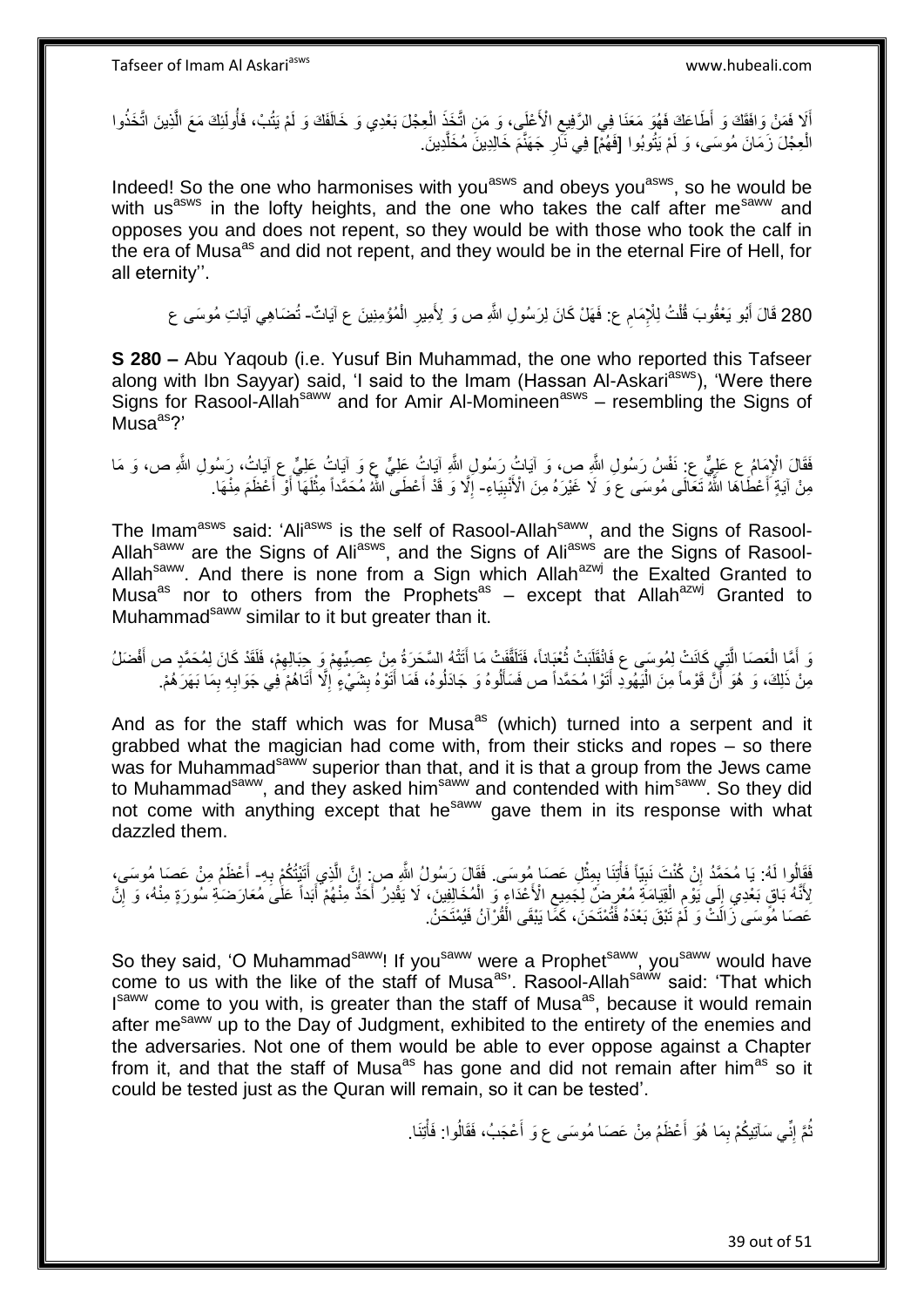Then Isaww shall be coming to you all with what is greater than the staff of Musa<sup>as</sup> and more wondrous'. They said, 'So bring it to us'.

ِّقَالَ: إِنَّ مُوسَى كَانَتْ عَصَاهُ بِبَدِهِ بُلْقِيهَا، فَكَانَتِ الْقِبْطُ يَقُولُ كَافِرُهُمْ: هَذَا مُوسَى يَحْتَالُ فِي الْعَصَا بِحِيلَةٍ. وَ إِنَّ اللَّهَ سَوْفَ ْ ْ ِ ֧<u>֚֚֚֚֚֚֓</u> ِ ِ ُقَلِّبُ خََشَباً لِمُحَمَّدٍ ثَعَابِينَ- بِحَيْثُ لَا تَمَسُّهَا يَدُ مُحَمَّدٍ وَ لَا يَحْضُرُ هَا **!** َ ِّ ِ

So he<sup>asws</sup> said: 'Musa<sup>as</sup> was such that he<sup>as</sup> kept his<sup>as</sup> staff in his<sup>as</sup> hand, to cast it, and the Coptic's have been saying to their Kafirs, 'This Musa<sup>as</sup> is defrauding regarding the staff by trickery'; and Allah<sup>azwj</sup> would soon be Transforming wood into serpents, for Muhammad<sup>saww</sup> – by where neither the hand of Muhammad<sup>saww</sup> would have touched it nor would it be in hissaww presence.

إِذَا رَجَعْتُمْ إِلَى بُيُوِتِكُمٍْ- وَ اجْتَمَعْتُمُ اللَّيْلَةَ فِي مَجْمَعِكُمْ- فِي ذَلِكَ الْبَيْتِ قَلَّبَ اللَّهُ تَعَالَى جُذُوعِ سُقُوفِكُمْ كُلَّهَا أَفَاعِيَ، وَ هِيَ أَكْثَرُ ِ ه َ أَ َ ه ه ْ مِّنْ مِائَةِ حِذَّعٍ، فَتَتَصَدُّعُ مَرَارَاتُ أَرْبَعَةٍ مِنْكُمْ فَيَمُوتُونَ، وَّ يُغْشَى عَلَى الْبَاقِينَ مِنْكُمْ إِلَى غَذَاةِ غَدٍ، ٍ ِ ْ

When you return to your houses – and gather in your gathering at night – in that house, Allah<sup>azwj</sup> the Exalted would Convert the rafters of your ceilings, all of them into snakes, and these are more than one hundred rafters. So four of you would be breaking (their bones) and would be dying, and there would be unconsciousness upon the remaining ones of you up to the next morning.

فَيَأْتِيكُمْ يَهُودُ فَتُخْبِرُ وِنَهُمْ بِمَا رِكَأَيْتُمْ فَلَا يُصَدِّقُونَكُمْ، فَتَعُودُ بَيْنَ أَيْدِيهِمْ، وَ تَمْلَأُ أَعْيُنَهُمْ ثَعَابِينُ- كَمَا كَانَتْ فِي بَارِحَتِكُمْ، فَيَمُوتُ ِ ْ ِ َ َ ِ َ َ ِ مِنْهُمْ جُمَاعَةٌ، وَ يُخَبَّلُ جُمَاعَةٌ، وَ يُغْشَى عَلَى أَكْثَرِهِمْ. **∶** َ

So the Jews would come to you and you would be informing them with what you had seen. But they would not ratify you. So they would repeat (converted again into snakes), and their eyes would be filled with serpents – just as they were in the day before, and a group of them would be dying, and a group would become insane, and there would be unconsciousness upon most of them'.

قَالَ الْإِمَامُ ع: فَوَ الَّذِي بَعَثَهُ بِالْحَقِّ نَبِيّاً- لَقَدْ ضَحِكَ الْقَوْمُ [كُلُّهُمْ] بَيْنَ يَدَيْ رَسُولِ اللَّهِ ص لَا يَخْتَشِمُونَهُ وَ لَا يَهَابُونَهُ، يَقُولُ **!** ْ ِ  $\ddot{\cdot}$ ه ُّ ْ بَعْضُهُمُ لِبَعْضٍ. اَنْظُرُوا مَا ادَّعَى وَ كََيْفَ قَدْ عَدَا طَوْرَهُ

The Imam (Hassan Al-Askari<sup>asws</sup>) said: 'By the One<sup>azwj</sup> Whom Sent him<sup>saww</sup> with the Truth as a Prophet<sup>saww</sup> – the people had laughed, all of them, in front of Rasool-Allah<sup>saww</sup>, neither respecting him<sup>saww</sup> nor afraid of him<sup>saww</sup>. They were saying to each other, 'Look at what he<sup>saww</sup> is claiming and how he<sup>saww</sup> has exceeded his<sup>saww</sup> limits!'

ْْل َن َت ْض َح ُكو َن، َف َسْو َف َتْب ُكو َن َو َتَت َحهي ُرو َن َفَقا َل َر ُسو ُل هَّللاِ ص: ُم ا تُ ْن ُكنْ ُه تُ ْخ إ َب ُرو َنْم َما َعنْ ا َشا َهْدتُ إ لِ َك ِذَ ُه ذَ ََل َف َم ْن َهالَ أ ِ َ مِنْكُمْ، وَ خَشِيَ عَلَى نَفْسِهِ أَنْ يَمُوتَ أَوْ يُخَبَّلَ فَلْيَقُلْ: «اللَّهُمَّ بِجَاهِ مُحَمَّدٍ الَّذِي اصْطَفَيْتَهُ، وَ عَلِيٍّ الَّذِي ارْتَضَيْتَهُ، وَ أَوْلِيَائِهِمُ ا<br>ا َ ه **∶** ِ َ ه الَّذِينَ مَنْ سَلَّمَ لَهُمْ أَمْرَ هُمْ اجْتَبَيْتَهُ، لَمَّا قَوَّيْتَنِي عَلَى مَا أَرَى» ِ اُ َ

So Rasool-Allah<sup>saww</sup> said: 'If you are all laughing now, then soon you would all be crying, and be confused, when you witness what Isaww am informing about. Indeed! So the one from you whom that appals, and he fears upon himself that he might be dying or he would become insane, so let him say, 'O Allah<sup>azwi</sup>! By the virtue of Muhammad<sup>saww</sup> whom You<sup>azwj</sup> Chose, and Ali<sup>asws</sup> whom You<sup>azwj</sup> are Pleased with, and their<sup>asws</sup> friends, those who submitted to their affairs to them<sup>asws</sup> to be in charge of, Strengthen me upon what I see!'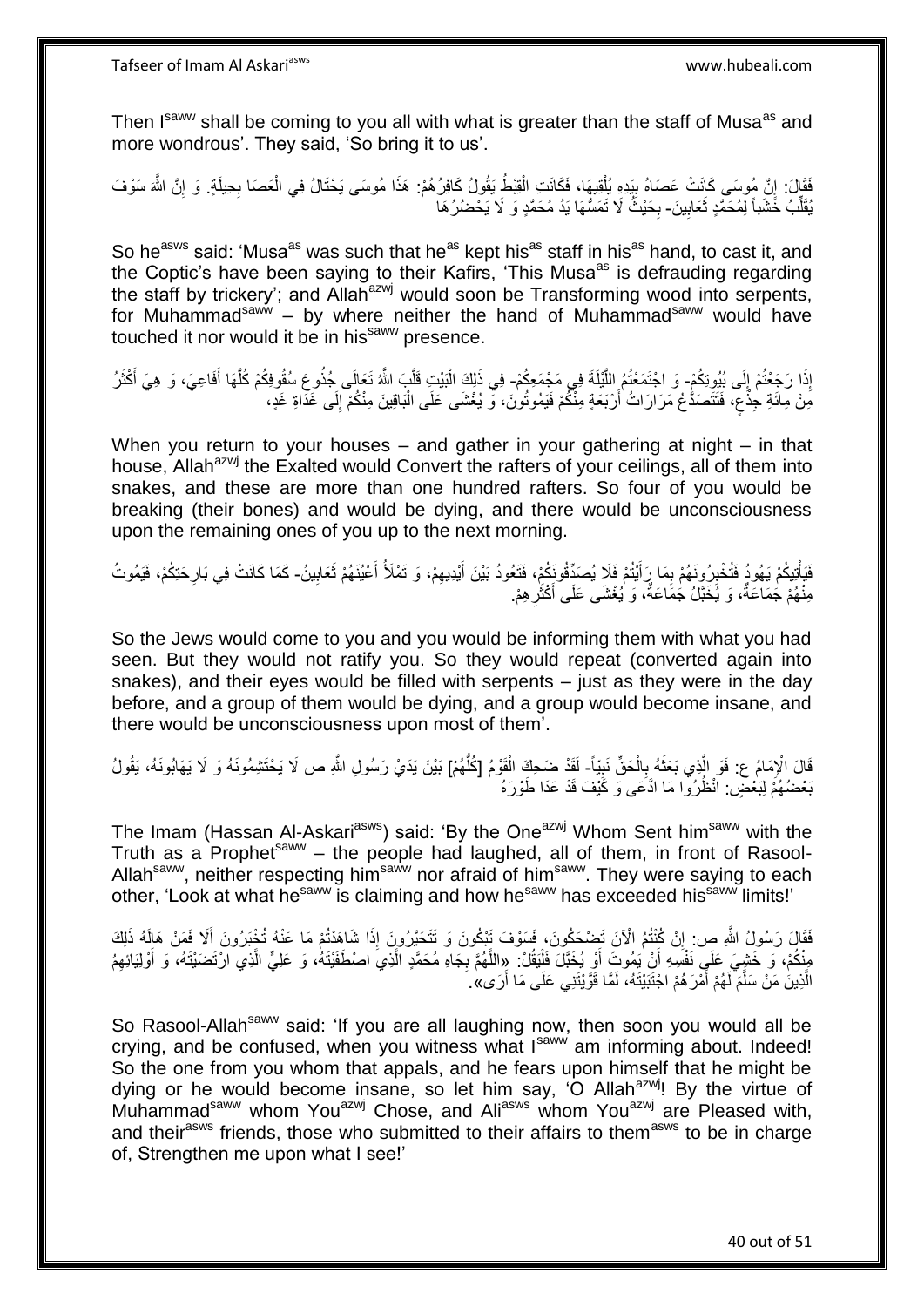وَ إِنْ كَانَ مَنْ يَمُوتُ هُٰنَاكَ مِمَّنْ (تُحْيِيهِ وَ تُرِيدُ إِحْيَاءَهُ) فَلْيَدْعُ [لَهُ] بِهَذَا الدُّعَاءِ، يَنْشُرُهُ اللَّهُ عَزَّ وَ جَلَّ وَ يُقَوِّيهِ. **∶** ِ ِ ِ :<br>إ ِ

And if it was such that the one who dies from over there, from the ones who are living, and you want to be revived, so let him supplicate with this supplication, (and) Allah<sup>azwj</sup> Mighty and Majestic would Resurrect him and Strengthen him'.

ئَالَ ع: فَانْصَرَفُوا، وَ اجْتَمَعُوا فِي ذَلِكَ الْمَوْضِع، وَ جَعَلُوا يَهْزَءُونَ بِمُحَمَّدٍ ص وَ قَوْلِهِ: «إِنَّ تِلْكَ الْجُذُوعَ تَنْقَلِبُ أَفَاعِيَ». ِ ِ ْ َ ْ ْ ِ

He<sup>asws</sup> said: 'So they left, and they gathered in that place, and went on mocking Muhammad<sup>saww</sup> and his<sup>saww</sup> words that those rafters would be transformed into serpents.

فَسَمِعُوا جَرَكَةً مِنَ السَّقْفِ، فَإِذَا تِلْكَ الْجُذُوعُ انْقَلَبَتْ أَفَاعِيَ، وَ قَدْ وَلَّتْ رُءُوسَهَا عَنِ الْحَائِطِ- وَ قَصِدَتْ نَحْوَهُمْ تَلْتَقِمُهُمْ، فَلَمَّا َ ْ ْ ْ ْ رَصَلَتْ إِلَيْهِمْ كَفَّتْ عَنْهُمْ، وَ عَدَلَتْ إِلَى مَا فِّي الذَّارِ مِنْ أُخْبَابِ وَ جِرَارٍ- وَ كِيزَانٍ وَ صَلَايَاتٍ وَ كَرَاسِيَّ وَ خَشُبٍ- وَ سَلَالِيمَ َ ِ ∣∣<br>∶ ِ لَ  $\frac{1}{2}$ وَ أَبْوَابٍ فَالْتَقَمَنْهَا وَ أَكَلَنْهَا ِ ْ َ َ

So they heard movement from the ceiling, and those rafters had converted into serpent, and their heads were sliding from the walls and aiming towards them to devour them. So when they arrived to them, they paused from them and (instead) diverted towards whatever was in the house, from the jars, and the pots, and the pans, and (other) chattels, and chairs, and wood, and their rungs of the ladders, and the doors – so they (started) biting these and devouring these.

فَأَصَابَهُمْ مَا قَالَ رَسُولُ اللَّهِ ص أَنَّهُ يُصِيبُهُمْ، فَمَاتَ مِنْهُمْ أَرْبَعَةٌ، وَ خَبَلَ جَمَاعَةٌ وَ جَمَاعَةٌ خَافُوا عَلَى أَنْفُسِهِمْ، فَدَعَوْا بِمَا قَالَ َ َ َ ِ ِ َ رَسُولُ اللَّهِ ص فَقَوِيَتْ قُلُوبُهُمْ. **∶** 

And it hit them what Rasool-Allah<sup>saww</sup> had said would be hitting them, and four of them died, and a group went mad, and a group feared upon themselves and they supplicated with what Rasool-Allah<sup>saww</sup> said (they should), and their hearts were strengthened.

رَ كَانَتِ الْأَرْبَعَةُ، أَتَى بَعْضُهُمْ- فَدَعَا لَهُمْ بِهَذَا الدُّعَاءِ، فَتُشِرُوا، فَلَمَّا رَأَوْا ذَلِكَ قَالُوا: إِنَّ هَذَا الدُّعَاءَ مُجَابٌ يِهِ، وَ إِنَّ مُحَمَّداً َ ا<br>ا َ ِ ِ **∴** ِ صِّادِقٌ، وَ إِنْ كَانَ يَثْقُلُ عَلَيْنَا تَصْدِيقُهُ وَ اتّبَاعُهُ أَ فَلَا نَدْعُوا بِهِ لِتَلِينَ- لِلْإِيمَانِ بِهِ، وَ التَّصْدِيقِ لَهُ، وَ الطَّاعَةِ لِأُوَامِرِهِ وَ **∶** َ ْ ِ ِ ِ زَوَاجِرِهِ- قُلُوَبُنَا ِ ِّ ِ

And the four (who had died), one of them came and supplicated for them with this supplication, and they were Resurrected. So when they saw that, they said, 'This is a supplication which gets Answered with, and that Muhammad<sup>saww</sup> is truthful, and it was heavy upon us to ratify him<sup>saww</sup> and follow him<sup>saww</sup>. So why don't we supplicate with it to soften our hearts for the Eman with him<sup>saww</sup>, and the ratification for him<sup>saww</sup>, and the obedience to his<sup>saww</sup> orders and his<sup>saww</sup> prohibitions?'

فَدَعَوْا بِذَلِكَ الدُّعَاءِ، فَحَبَّبَ اللَّهُ عَزَّ وَ جَلَّ إِلَيْهِمُ الْإِيمَانَ وَ طَيَّبَهُ فِي قُلُوبِهِمْ، وَ كَرِهَ إِلَيْهِمُ الْكُفْرَ، فَآمَنُوا بِاللَّهِ وَ رَسُولِهِ. ِ ِ لَ ِ ِ لَ ِ

So they supplicated with that supplication, and Allah<sup>azwj</sup> Mighty and Majestic Endowed the Eman to them and Made it good in their hearts, and Made the Kufr to be abhorrent to them. So they believed in Allah<sup>azwj</sup> and His<sup>azwj</sup> Rasool<sup>saww</sup>.

فَلَمَّا أَصْبَحُوا مِنْ غَدٍ جَاءَتِ الْيَهُودُ، وَ قَدْ عَادَتِ الْجُذُوعُ ثَعَابِينَ كَمَا كَانَتْ، فَشَاهَدُوهَا وَ تَحَيَّرُوا، وَ غَلَبَ الشَّقَاءُ عَلَيْهِمْ. َ ِ َ ْ ِ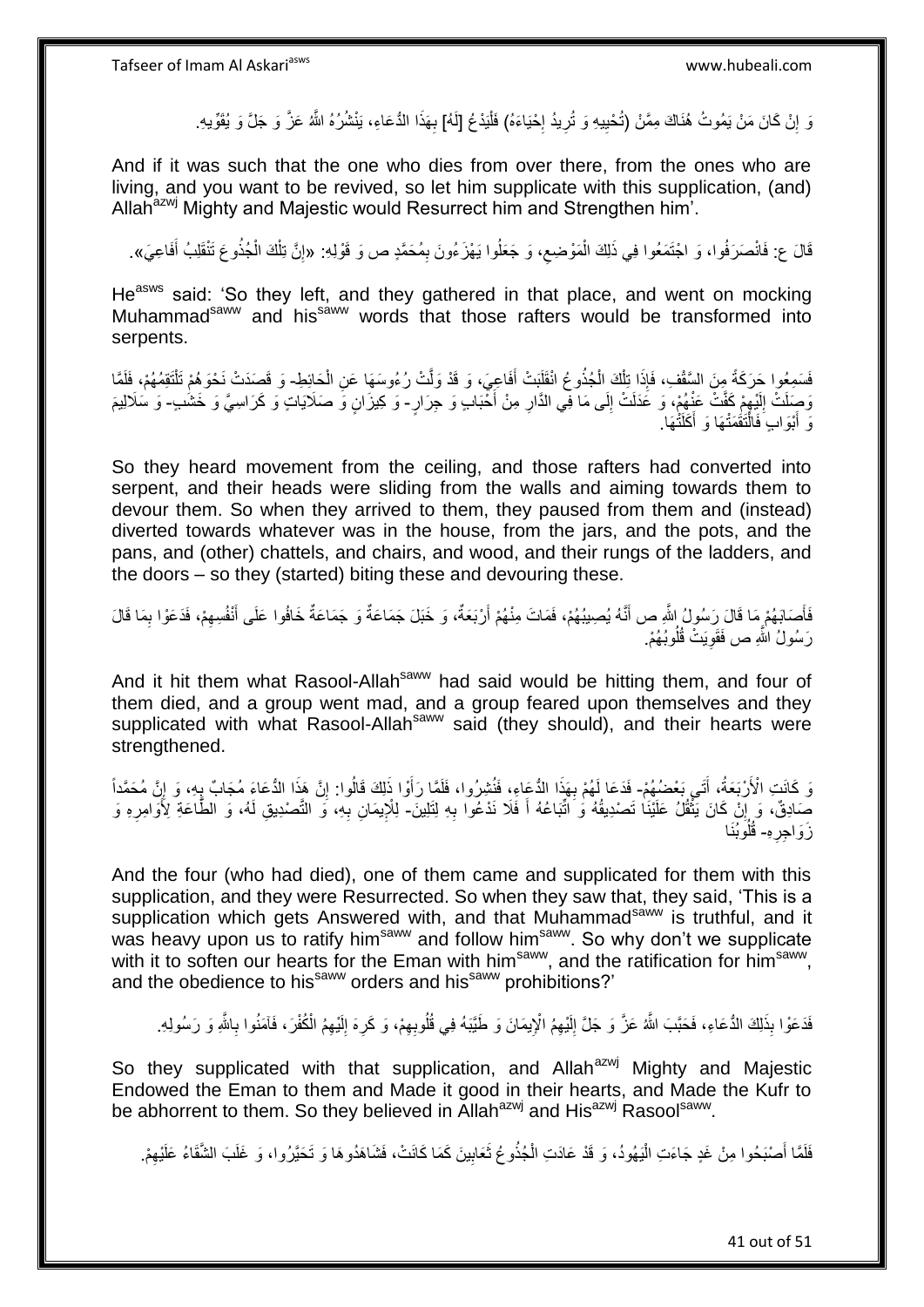So when it was the next morning, the Jews came, and the serpents had returned to just as they had been (rafters), and the wretchedness overcame upon them.

281 قَالَ ع وَ أَمَّا الْيَدُ فَقَدْ كَانَ لِمُحَمَّدٍ ص مِثْلُهَا- وَ أَفْضَلُ مِنْهَا وَ أَكْثَرُ مِنْ مَرَّةٍ- كَانَ ص يُحِبُّ أَنْ يَأْتِيَهُ الْحَسَنُ وَ الْحُسَيْنُ ْ ْ َ ْ َ ا<br>ا ֦֧֦֖֧֦֧֦֧֦֧֦֧֦֧֦֧֦֧֦֧֦֧֦֧֧֧֧֧֧֧֡֝֟֟֓֕֝֝֟֓֟֓֓֓֟֓֡֟֓֓֟֓֓֞֟֓֓֞֟֓֡֟֓֓֞֟֓֓֞֟֓֡֟֓֓֓֞֟֓֓֓֓֝֓֝֬֝֬֝֬֝֬ َ ا<br>ا َ َ ع، وَ كَانَا يَكُونَانٍ عِنْدَ أَهْلِيهِمَا أَوْ مَوَالَيهِمَا [أَوْ دَايَتِهِمَا] وَ كَانَ يَكُونُ فِي ظُلْمَةِ اللَّيْلِ، فَيُنَادِيهِمَا رَسُولُ اللَّهِ ص: يَا أَبَا مُحَمَّدٍ، َ ه َ َ يَا أَبَا عَبْدِ اللَّهِ هَلُمَّا إِلَيَّ. لَ  $\frac{1}{2}$ ُ َ

**S 281 –** He<sup>asws</sup> said: 'And as for the hand (of Musa<sup>as</sup> shining brightly), so there has been for Muhammad<sup>saww</sup>, the like of it – and superior than it, and more times than it. It was so that he<sup>saww</sup> used to love it that Al-Hassan<sup>asws</sup> and Al-Husayn<sup>asws</sup> should come to him<sup>saww</sup>, and they<sup>asws</sup> both would happen to be with their<sup>asws</sup> parents, or their<sup>asws</sup> friends, or their<sup>asws</sup> feeders, and it used to be the darkness of the night. So Rasool-Allahsaww would call themasws: 'O Abu Muhammadasws! O Abu Abdullahasws! Come to me<sup>saww</sup>!'

يُفْتِلِانِ نَحْوَهُ مِنْ ذَلِكَ الْبُعْدِ وَ قَدْ بَلَغَهُمَا صَوْتُهُ، فَيَقُولُ رَسُولُ اللَّهِ صِ بِسَبَّابَتِهِ- هَكَذَا- يُخْرِجُهَا مِنَ الْبَابِ، فَتُضِيءُ لَهُمَا ْ ِ **∫** ْ ِ أَحْسَنَ مِنْ ضَوْءِ الْقَمَرِ وَ الشَّمْسِ، فَيَأْتِيَانِ، ثُمَّ تَعُودُ الْإِصْبَعُ كَمَا كَانَتْ، فَإِذَا قَضَى وَطَرَهُ مِنْ لِقَائِهِمَا وَ حَدِيثِهِمَا قَالَ: ارْجِعَا ان<br>المقام العالمية ْ ِ ْ ِ ِ إِلَى مَوْضِعِكُمَا. ِ

So they<sup>asws</sup> would both face towards him<sup>saww</sup> from that distance and his<sup>saww</sup> voice would reach them<sup>asws</sup>. So he<sup>saww</sup> would be saying (gesturing) with his<sup>saww</sup> index finger  $-$  like this  $-$  'They<sup>asws</sup> would be coming out from the door'. And there would be illuminated for them<sup>asws</sup> better than the illumination of the moon and the sun, and they<sup>asws</sup> would both come. Then he<sup>saww</sup> would return his<sup>saww</sup> finger to what it had been. So when he<sup>saww</sup> would finish his<sup>saww</sup> purpose from meeting them<sup>asws</sup> and discussing with them<sup>asws</sup>, he<sup>saww</sup> would say: 'Return to your<sup>asws</sup> places'.

وَ قَالَ بَعْدُ بِسَبَّابَتِهِ هَكَذَا، فَأَضَاءَتْ أَحْسَنَ مِنْ ضِيَاءِ الْقَمَرِ وَ الشَّمْسِ، قَدْ أَحَاطَ بِهِمَا إِلَى أَنْ يَرْجِعَا إِلَى مَوْضِعِهِمَا، ثُمَّ تَعُودُ ِ ِ َ **∶** ْ َ َ **ِ** ِ ُ ِ إِصْبَعُهُ ص َكَمَا كَانَتْ مِنْ لَوْنِهَا- فِي سَائِرِ الْأَوْقَاتِ ِ ِ

And he<sup>saww</sup> would say (gesture) afterwards with his<sup>saww</sup> index finger like this, and there would be illumination better than the illumination of the moon and the sun. which would surround them<sup>asws</sup> until they<sup>asws</sup> would return to their<sup>asws</sup> places. Then his<sup>saww</sup> finger would return to what it had been, from its colour during the rest of the times.

282 [قَالَ: وَ أَمَّا الطُّوفَانُ الَّذِي أَرْسَلَهُ اللَّهُ تَعَالَى عَلَى الْقِبْطِ فَقَدْ أَرْسَلَ اللَّهُ تَعَالَى مِثْلَهُ عَلَى قَوْمٍ مُشْرِكِينَ، آيَةً لِمُحَمَّدٍ ص. ً َ ْ اُ ه َ

**S 282 –** He<sup>asws</sup> said: 'And as for the flood Allah<sup>azwj</sup> the Exalted Sent upon the Coptics, So Allah<sup>azwj</sup> the Exalted has Sent the like of it upon a group of polytheists, as a Sign for Muhammad<sup>saww</sup>.

فَقَالَ: إِنَّ رَجُلًا مِنْ أَصْحَابٍ رَسُولِ الثَّهِ ص يُقَالُ لَهُ: «تَابِتُ بْنُ الْأَفْلَحِ» قَتَلَ رَجُلًا مِنَ الْمُشْرِكِينَ فِي بَعْضِ الْمَغَازِي. َ ِ ِ **ِ** ِ ْ ِ ْ فَنَذَرَتْ امْرَأَةُ ذَلِكَ الْمُشْرِكِ الْمَقْتُولِ. ۚ «لَتَشْرَبَنَّ فِي قِحْفِ رَأْسِ ذَلِكَ الْقَاتِلِ ۖ خَمْر أَ». ْ **∶** ْ َ ْ :<br>ا

He<sup>asws</sup> said: 'A man from the companions of Rasool-Allah<sup>saww</sup> called Sabit Bin Al-Aflaj killed a man from the polytheists during one of the military expeditions. So the wife of that killed polytheists vowed, 'I shall drink wine in the skull of the head of that killer'.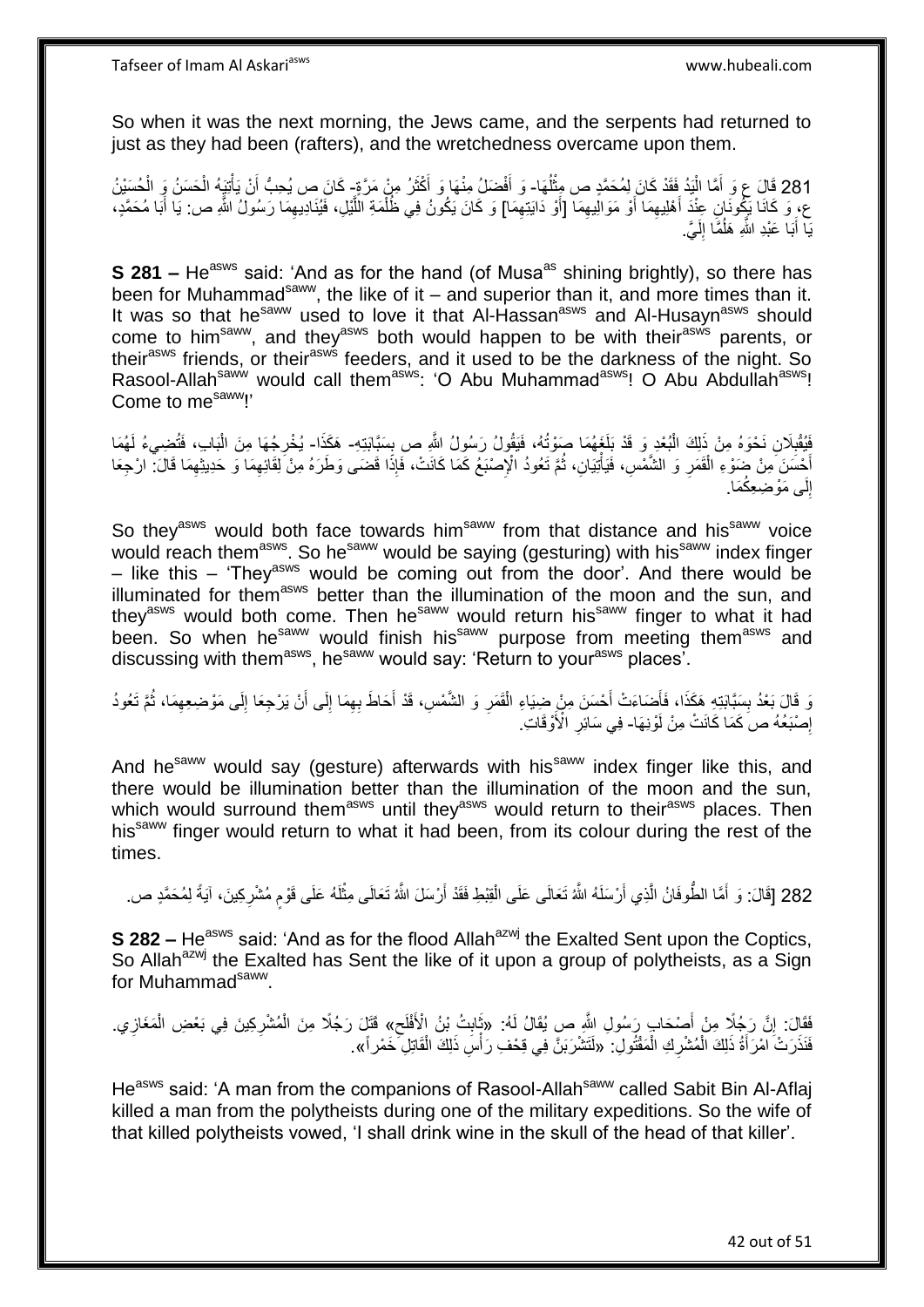فَلَقًا وَقَعَ بِالْمُسْلِمِينَ يَوْمَ أُحُدٍ مَا وَقَعَ- قُتِلَ «ثَابِتٌ» عَلَى رَبْوَةٍ مِنَ الْأَرْضِ فَانْصَرَفَ الْمُشْرِكُونَ، وَ اشْتَغَلَ رَسُولُ اللَّهِ ص وَ ا<br>أ ْ **∶ ِ** ِ ْ أَصْحَابُهُۖ بِدَفْنِ أَصْحَابِهِ ۖ **∶** َ **∣** َ

So when it transpired with the Muslims on the Day of (battle of) Ohad what transpired – Sabit was killed upon a hillock from the ground. So the polytheists left and Rasool-Allah<sup>saww</sup> and his<sup>saww</sup> companions were busy burying his<sup>saww</sup> (killed) companions.

فَجَاءَتِ الْمَرْأَةُ إِلَى أَبِي سُفْيَانَ تَسْأَلُهُ أَنْ يَبْعَثَ رَجُلًا مَعَ عَبْدٍ لَهَا- إِلَى مَكَانِ ذَلِكَ الْمَقْتُولِ، فَيَحُزَّ رَأْسَهُ فَيُوْتَى بِهِ لِتَفِيَ اُ ا<br>ا َ َ י<br>י َ ْ **∶** ْ ْ ا بَذْرِ هَا، فَتَشْرَبَ فِي قِحْفِهِ خَمْرٍ أَ، وَ قَدْ كَانَتِ الْبِشَارَةُ بِقَتْلِهِ ۖ أَتَاهَا بِهَا عَبْدًّ لَهَا، فَأَعْتَقَتْهُ وَ أَعْطَتْهُ جَارِيَةً لَهَا، ِ **ٔ ِ** لَ ِ َ َ ِ **∣** ِ ْ

So the wife (of the killed polytheist) came over to Abu Sufyan asking him to send a man with a servant of hers to that place of the killed one (Sabit), so he could cut off his head and shave it and come with it in order for her to fulfil her vow, and she can drink wine from his skull. And the good news of his killing had come to her by a slave of hers, so she freed him and gave him a maid of hers.

تُمَّ سَأَلَتْ أَبَا سُفْيَانَ، فَبَعَثَ إِلَى ذَلِكَ الْمَقْتُولِ مِائَتَيْنِ مِنْ أَصْبْحَابِهِ الْجَلْدِ فِي جَوْفِ اللَّيْلِ لِيَحُزُّوا رَأْسَهُ فَيَأْتُونَهَا بِهِ. فَذَهَبُوا، ْ ْ ِ َ ْ  $\frac{1}{2}$ َ َ ُ ِ ْ ْ ه فَجَاءَتْ رِيحٌ فَدَحْرَجَتِ الرَّجُلَ إِلَى حُدُورٍ فَتَبِعُوهُ لِيَقْطَعُوا رَأْسَهُ. :<br>ا ِ  $\frac{1}{2}$ ِ

Then she asked Abu Sufyan to send to that killed one (Sabit), two hundred from his strong companions in the middle of the night in order to cut off his head and come with it. So they went and there came a wind, and the (body of the) man (Sabit) rolled over to below, and they pursued it to cut off his head.

ْ فَجَاءَ مِنَ الْمَطَرِ وَابِلٌ عَظِيمٌ، فَغَرَّقَ الْمِائَنَيْنِ، وَ لَمْ يُوقَفْ لِذَلِكَ الْمَقْتُولِ وَ لَا لِوَاحِدِ مِنَ الْمِائَنَيْنِ- عَلَى عَيْنٍ وَ لَا أَثَرٍ، وَ مَنَعَ ِ **∶** ْ ْ َ َ اللَّهُ الْكَافِرَةَ مِمَّاً أَرَادَتْ. اُ ْ

And there came from the rains, a great torrent, and the two hundred drowned and they could not pause by that killed one (Sabit), and not even one of the two hundred had any witnesses nor any traces (remained, and Allah<sup>azwj</sup> Prevented the Kafirs from what they had intended.

> فَهَذَا أَعْظَمُ مِنَ الطَّوفَانِ آيَةً لِمُحَمَّدٍ ص. َ

Thus, this is greater than the flood, as a sign for Muhammad<sup>saww</sup>.

283 وَ أَمَّا الْجَرَادُ الْمُرْسَلُ عَلَى بَنِي إِسْرَائِيلَ، فَقَدْ فَعَلَ اللَّهُ أَعْظَمَ وَ أَعْجَبَ مِنْهُ بِأَعْدَاءِ مُحَمَّدٍ ص، فَإِنَّهُ أَرْسَلَ عَلَيْهِمْ جَرَاداً<br>وَبَقْدِ ص اً ه ا∣<br>ِ∘ِ َ **∶** َ َ ׀<br><u>:</u> ْ ْ َ أَكَلَهُمْ وَ لَمْ يَأْكُلْ جَرَادُ مُوسَى رِجَالَ الْقِبْطِ، وَ لَكِنَّهُ أَكَلَ زُرُوعَهُمْ. َ ْ َ ْ ِ

**S 283 –** And as for the locusts Sent upon the Children of Israel, so Allah<sup>azwj</sup> has Done a greater and more wondrous than it with the enemies of Muhammad<sup>saww</sup>, for He<sup>azwj</sup> Sent upon them locusts which ate them, and the locusts (at the time of) Musa<sup>as</sup> did not eat the Coptic men, but they ate their plantations.

وَ ذَلِكَ أَنَّ رَسُولَ اللَّهِ صِ كَانَ فِي بَعْضِ أَسْفَارِهِ إِلَى الشَّامِ، وَ قَدْ تَبِعَهُ مِائَتَانِ مِنْ يَهُودِهَا فِي خُرُوجِهِ عَنْهَا وَ إِقْبَالِهِ نَحْوَ .<br>ة ِ ِ **ٍ** َ ِ مَكَّة، يُرِيدُونَ قَتْلَهُ مَخَافَةَ أَنْ يُزِيلَ اللَّهُ دَوْلَةَ الْيَهُوَدِ عَلَى يَدِهِ، فَرَامُوا قَتْلَهُ، وَ كَانَ فِي الْقَافِلَةِ فَلَمْ يَجْسُرُوا عَلَيْهِ. لَ ْ **ٍ** لَ ِ ْ

And that is, that Rasool-Allah<sup>azwj</sup> was in one of his<sup>saww</sup> journeys to Syria, and there had pursued him<sup>as</sup>, two hundred from the Jews during his<sup>saww</sup> exit from it, and faced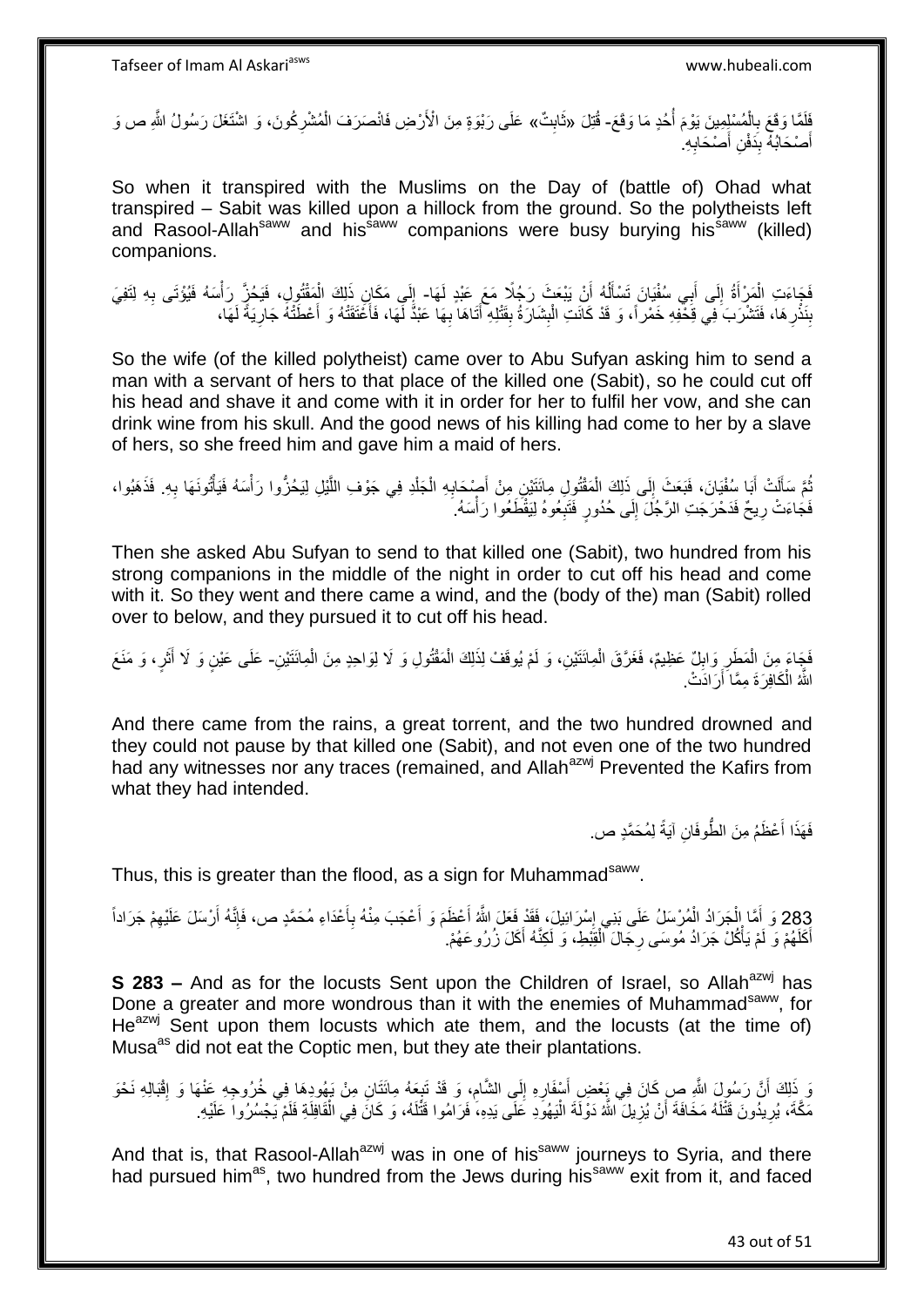him<sup>saww</sup> around Makkah intending to kill him<sup>saww</sup>, fearing that Allah<sup>azwj</sup> might Cause the decline the government of the Jews at his<sup>saww</sup> hands. So they wished to kill him<sup>saww</sup>, and he<sup>saww</sup> was among a caravan so they could not be audacious enough upon (killing) him<sup>saww</sup>.

َبَ وَبَانَ رَسُولُ اللَّهِ صِ إِذَا أَرَادَ حَاجَةً أَبْعَدَ- وَ اسْتَتَرَ بِأَشْجَارٍ مُلْتَقَّةٍ أَوْ بِخَرِبَةٍ بَعِيدَةٍ فَخَرَجَ ذَاتَ يَوْمٍ لِحَاجَتِهِ فَأَبْعَدَ وَ تَبِعُوهُ، وَ َ اُ ِ ِ َ ْ اُز ِ ِ َ ֖֖֖֖֦֦֦֧֦֧֦֧֦֧֚֚֚֚֩֘֝֝֝֓֝֝֓֝֬֜֝֓֟֓֟֓֟֓֝ أَجَاطُوا بِهِ وَ سَلُّوا سُيُوَفَهُمْ عَلَيْهِ، فَأَثَارَ اللَّهُ تَعَالَى مِنْ تَحْتَّ رِجْلِ مُخَمَّدٍ صَ مِنْ ذَلِكَ الرَّمْلِ جَرُّاداً، فَاخْتَرَشَتْهُمْ وَ جَعَلَتْ ِ َ ׇׇ֦֦֦֦֪֦֪֦֪֦֦֦֧֪֦֦֧֦֦֪֪֦֪֪֦֡֓֓֓֓֡֓֓֡֓֓֡֓֓֓֡֓֓֡֓֡֓֓֡֡֓֡֟֟֟֟֓֡֡֬֓֞֓֞֡֓֓֞֡֓֓֞֡֟ **∶** تَأْكُلُهُمْ، فَاَشْتَغَلُوا بِأَنْفُسِهِمْ عَنْهُ. ا<br>ا **ٔ** ِ َ **∶** 

And it was so that whenever Rasool-Allah<sup>saww</sup> wanted a need, he<sup>saww</sup> would go afar  $$ and would veil by the fold of the trees, or by ruins far off. So one day he<sup>saww</sup> out for his<sup>saww</sup> need, and went afar, and they pursued him<sup>saww</sup> and surrounded him<sup>saww</sup>, and they unsheathed their swords upon him<sup>saww</sup>. But, Allah<sup>azwj</sup> the Exalted Triggered locusts (to emerge) from that sand, so they swarmed them and went on to eat them, and they became too pre-occupied from it.

فَلَمَّا فَرَغَ رَسُولُ اللَّهِ ص مِنْ حَاجَتِهِ، وَ هُمْ يَأْكُلُهُمُ الْجَرَادُ، رَجَعَ صِ إِلَى أَهْلِ الْقَافِلَةِ، فَقَالُوا [لَهُ: يَا مُحَمَّدُ] مَا بَالُ الْجَمَاعَةِ ْ َ ِ ْ ُ **ٔ** ْ خَرَجُوا خَلْفَكَ وَ لَمْ يَرْجِعْ مِنْهُمْ أَحَدٌ فَقَالَ رَسُولُ اللَّهِ صِ. جَاءُوا يَقْتُلُونَنِي فَسَلَّطَ اللَّهُ عَلَيْهِمُ الْجَرَادَ فَجَاءُوا، فَنَظَرُوا إِلَيْهِمْ َ ْ ِ لَ ِ ْ فَبَعْضُهُمْ قَدْ مَاتَ، وَٰ بَعْضُهُمْ قَدْ كَادَ يَمُوتُ، وَ الْجَرَادُ يَأْكُلُهُمْ، فَمَا زَالُوا يَنْظُرُونَ إِلَيْهِمْ حَتَّى أَتَٰى الْجَرَادُ عَلَى أَعْيَانِهِمْ فَلَمْ تُبْقِ ا<br>ا **ٔ** ْ ِ َ ْ َ ِ لَ ِ . ُهْم َشْيئاً ِمنْ

So when Rasool-Allah<sup>saww</sup> was free from his<sup>saww</sup> need, and they were being eaten by the locusts, he<sup>saww</sup> returned to the people of the caravan. They said to him<sup>saww</sup>, 'What happened to the group which went out behind you<sup>saww</sup> and not one of them has returned?' Rasool-Allah<sup>saww</sup> said 'They came to kill me<sup>saww</sup>, but Allah<sup>azwj</sup> Caused the locusts to overcome them'. So they came to look at them, and some of them had died, and some of them were almost dead and the locusts were still eating them. So they did not cease to look at them until the locusts came upon their eyes, and there did not remain anything from them.

284 وَرَ أَمَّا الْقُمَّلُ- فَإِنَّ رَسُولَ اللَّهِ صِ لَمِّا ظَهَرَ بِالْمَدِينَةِ أَمْرُهُ، وَ عَلَا بِهَا شَأْنُهُ حَدَّثَ يَوْماً أَصْحَابَهُ عَنِ امْتِحَانِ اللَّهِ عَزَّ وَ ْ َ ِْ َ ْ ِ ِ َ جَلِّ لِلْأَنْبِيَاءِ عِ- وَ عَنْ صَبْرِهِمْ عَلَى الْأَذَى فِي طَاعَةِ اللَّهِ، فَقَالَ فِي حَدِيثِهِ: إِنَّ بَيْنَ الرُّكْنِ وَ الْمَقَامِ قُبُورَ سَبْعِينَ نَبِيّاً- مَا **!** ِ ِ ِ ْ ِ مَاتُوا إِلَّا بِضُلٍّ الْجُوعِ وَ الْقُمَّلِ. ْ ِ ْ ِ ِ

**S 284 –** And as for the lice – Rasool-Allah<sup>saww</sup>, when his<sup>saww</sup> matter appeared in Al-Medina, and his<sup>saww</sup> glory was lofty (widespread fame) due to it, one day his<sup>saww</sup> companions discussed about the Trials of Allah<sup>azwj</sup> Mighty and Majestic of His<sup>azwj</sup> Prophets<sup>as</sup>, and about their<sup>as</sup> patience upon the harm in the obedience of Allah<sup>azwj</sup>. So he<sup>saww</sup> said in his<sup>saww</sup> Hadeeth 'In between Al-Rukn (corner of the Kabah) and Al-Magam (standing place of Ibrahim<sup>as</sup>), there are graves of seventy Prophets<sup>as</sup>, who did not die except the harm of the hunger and lice.

فَسَمِعَ ذَلِكَ بَعْضُ الْمُنَافِقِينَ مِنَ الْيَهُودِ، وَ بَعْضُ مَرَدَةٍ كُفَّارٍ قُرَيْشٍ فَثَآمَرُوا بَيْنَهُمْ [وَ تَوَافَقُوا:] لَيُلْحِقُّنَّ مُحَمَّداً بِهِمْ، فَلَيَقْتُلْنَهُ ِ ْ ْ ُ ِ ْ بِسُيُوفِهِمْ حَتَّى لَا يَكْذِبَ. فَتَآمَرُوا بَيْنَهُمْ- وَ هُمْ مِانَتَانِ عَلَى الْإِحَاطَةِ بِهِ- يَوْمَ يَجِدُونَهُ مِنَ الْمَدِينَةِ [خَالِياً] خَارِجاً. ِ **ِ** ِ ْ

So some of that was heard by some of the hypocrites and some of the renegade Kafirs, and they colluded between them and agreed that they would gang up on Muhammad<sup>saww</sup> and kill him<sup>saww</sup> with their swords until he<sup>saww</sup> would not lie (any more). So they colluded between them, and they were two hundred who had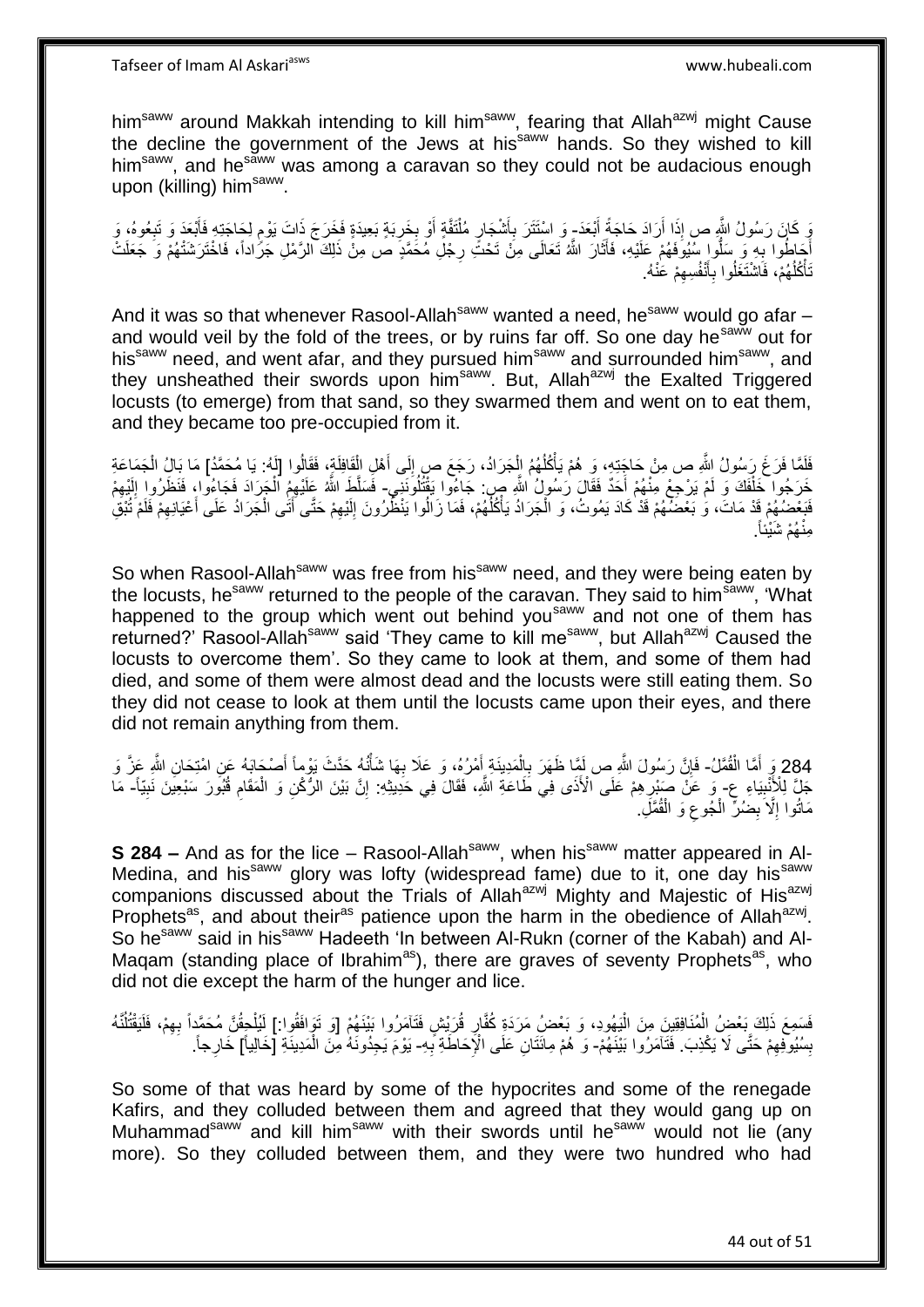surrounded him<sup>saww</sup> – on a day they found him<sup>saww</sup> to be going out alone from Al-Medina.

فَجَرَجَ رَسُولُ اللَّهِ صِ. يَوْماً خَالِياً، فَتَبِعَهُ الْقَوْمُ؛ فَنَظَرَ أَحَدُهُمْ إِلَى ثِيَابِ نَفْسِهِ وَ فِيهَا قُمَّلٌ، ثُمَّ جَعَلَ بَدَنَهُ وَ ظَهْرَهُ يَحُكُّ مِنَ ِ َ ْ ِ ُ الْقُطَّلِ، فَأَنِفَ مِنْهُ أَصْحَابُهُ، وَ اسْتَحْيَا فَانْسَلَّ عَٰنْهُمْ، فَأَبْصَرَ أَخَرُ ذَلِكَ مِنْ نَفْسِهِ فَانْسَلَّ- فَمَا زَالَ كَذَلِكَ حَتَّى وَجَدَ ذَلِكَ كُلُّ َ َ وَاحِدٍ مِنْ نَفْسِهِ فَرَجَعُوا.

So Rasool-Allah<sup>saww</sup> went out alone one day, and the group pursued him<sup>saww</sup>. But, one of them looked inside his own clothes and therein was lice (bugs). Then he went on scratching his body and his back from the lice, and his companions turned away from him, and he was embarrassed, so he slowly moved away from them, Then another one saw that from himself, and he moved away, and it did not cease to be like that until each one of them found that within himself, and they (all returned).

ُّمَّ زَادَ ذَلِكَ عَلَيْهِمْ حَتَّى اسْتَوْلَى عَلَيْهِمُ الْقُمَّلُ، وَ انْطَبَقَتْ حُلُوٍقُهُمْ فَلَمْ يَدْخُلْ فِيهَا طَعَامٌ وَ لَا شَرَابٌ، فَمَاتُوا كُلَّهُمْ فِي شَهْرَيْنِ، ْ ِ ُ ُّ يْنْهُمْ مَنْ مَاتَ فِي خَمْسَةٍ أَيَّامٍ، وَ مِنْهُمْ مَنْ مَاتَ فِي عَشَرَةِ أَيَّامٍ وَ أَقُلَّ وَ أَكْثَرَ، وَ لَمْ يَزِدْ عَلَى شَهْرَيْنِ حَتَّى مَاثُوا بِأَجْمَعِهِمْ-ِ َ َ َ ٍ ا<br>ا ֧֖֪֧֚֚֚֚֚֚֚֚֚֚֚֚֝֝֝֟֓֡֟֓֡֟֓֡֓֡֟֓֡֟֓֡֟֝֬֝֓ َ ِ َ ِ بِذَلِكَ الْقُمَّلِ وَ الْمُبَوعِ وَ الْعَطَشَ ِ ْ ِ ْ ْ

Then, that increased upon them until the lice were possessive upon them, and went into their throats, so neither could food enter it nor any drink. So they died, all of them, within two months – from them was one who died in five days, and from them was one who died in ten days, and less, and more, and it did not increased upon two months until they died in their entirety – due to those lice, and the hunger and the thirst.

> فَهَذَا الْقُمَّلُ الَّذِي أَرْسَلَهُ اللَّهُ- عَلَى أَعْدَاءِ مُحَمَّدٍ ص آيَةً لَهُ. َ ه :<br>ا َ

So these lice which Allah<sup>azwj</sup> Sent upon the enemies of Muhammad<sup>saww</sup>, is a Sign for him<sup>saww</sup>.

285 وَ أَمَّا الضَّفَادِعُ، فَقَدْ أَرْسَلَ اللَّهُ مِثْلَهَا عَلَى أَعْدَاءِ مُحَمَّدٍ صٍ لَمَّا قَصَدُوا قَتْلَهُ فَأَهْلَكِهُمُ اللَّهُ بِالْجُرَذِ، وَ ذَلِكَ أَنَّ مِائَتَيْنِ َ ْ **∶** َ َ َ َ بَعْضِهُمْ كُفَّارُ الْعَرَبِ وَ بَعْضُهُمْ يَهُودُ، وَ بَعْضُهُمْ أَخْلَاظٌ مِنَ النَّاسِ- اجْتَمَعُوا بِمَكَّةَ فِي أَيَّامِ الْمَوْسَمِ، وَ هَمُّوا أَنْفُسَهُمْ لَيَقْتُلُنَّ َ ْ ا<br>ا َ ِ ْ ِ َ ِ مُحَمَّداً ص

**S 285 –** And as for the frogs, so Allah<sup>azwj</sup> had Send the like of it upon the enemies of Muhammad<sup>saww</sup> due to their having aimed at killing him<sup>saww</sup>. So Allah<sup>azwj</sup> Destroyed them with the rats, and that is when two hundred – some of them being the Arab Kafirs, and some of them being Jews, and some of them a mixture of the people – gathered at Makkah during the days of the season (Hajj), and they planned themselves upon killing Muhammad<sup>saww</sup>.

فَخَرَجُوا نَحْوَ الْمَدِينَةِ، فَبَلَغُوا بَعْضَ تِلْكَ الْمَنَازِلِ، وَ إِذَا هُنَاكَ مَاءٌ فِي بِرْكَةٍ أَوْ حَوْضٍ أَطِْيَبُ مِنْ مَائِمِهُ الَّذِي كَانَ مَعَهُمْ، َ ِ ِ ْ ْ ْ ه فَصَبُّوا مَا كَانَ مَعَهُمْ، وَ مَلَٰثُوا رَوَايَاهُمْ وَ مَزَاوِدَهُمْ مِنْ ذَلِكَ الْمَاءٖ وَ َارْتَجَلُوا، فَبَلَغُوا أَرْضاً ذَاتَ جَرَذٍ كَثِيرَةٍ، فَحَطَّوا **∶** اُ ْ َ وَاحْلَهُمْ عِنْدَهَا فَسُلِّطَٰتْ عَلَى مَزَاوِّدِهِمْ وَ رَوَايَاهُمْ وَ سَطَانِحِهِمُ الْجُرَدُ- فَخَرَقَتْهَا وَ ثَقَبَتْهَا، وَ سَالَتْ مِيَاهُهَا فِي تِلْكَ الْحَرَّةِ فَلَّمْ ِ ِ ْ ْ َ يَشْعُرُوا إِلَّا وَ قَدْ عَطِشُوا وَ لَا مَاءَ مَعَهُمْ. ِ

So they went out around Al-Medina, and they reach those dwellings and over there was some water in a pond or a basin better than the water which was with them. So they poured out whatever was with them and they filled their water-skins and the container from that water, and they departed, and they reached a land which had a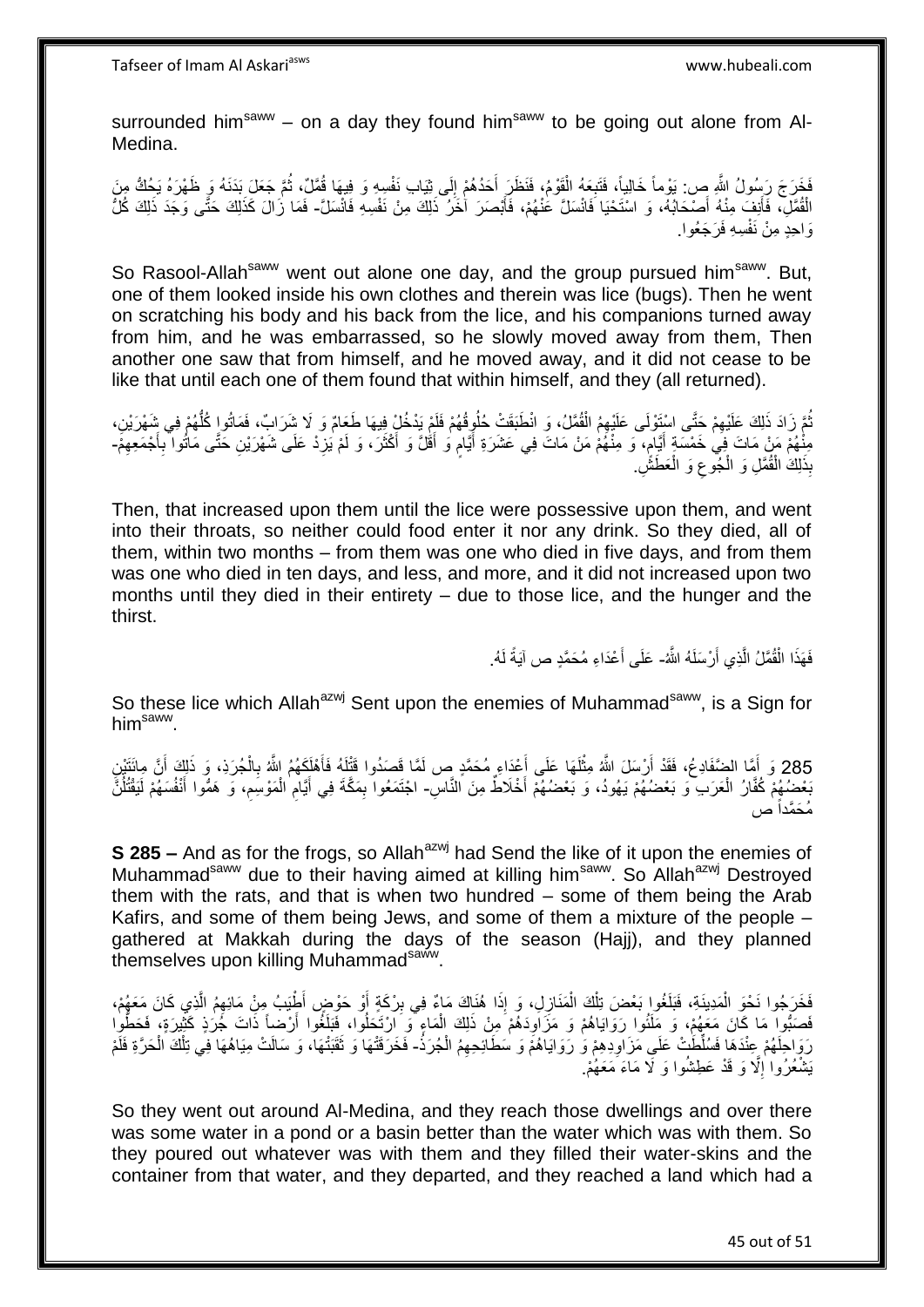lot of rats. So these (rats) surrounded their rides at it and the rats overcame upon their containers and their water skins and their bags and scratched them and pierced them, and that its waters flowed out freely. But they remain unaware, until they were thirsty, and (found that) there was no water with them.

فَرَجَعُوا الْقَهْقَرَى أَيْ تِلْكَ الْحِيَاضَ- الَّتِي كَانُوا تَزَوَّدُوا مِنْهَا تِلْكَ الْمِيَاهَ، وَ إِذَا الْجُرَذُ قَدْ سَبَقَتْهُمْ إِلَيْهَا، فَثَقَبَتْ أُصُولَهَا وَ سَالَتْ ْ ْ َ ْ ُ َ لَ ِ ْ ْ ْ ه فِي الْحَرَّةِ مِيَاهُهَا. ْ

So they returned to those water basins – which they had provided water from, and (they found that) the rats had preceded them to these, and they had pierced its bases and the water had flowed into the desert.

فَوَقَفُوا آيِسِينَ مِنَ الْمَاءِ وَ تَمَاوَتُوا، وَ لَمْ يَنْقَلِبْ مِنْهُمْ أَجَدٌ إِلَّا وَاحِدٌ- كَانَ لَا يَزَالُ يَكْتُبُ عَلَى لِسَانِهِ مُحَمَّداً وَ، عَلَى بَطْنِهِ **∶** ِ َ مُحَمَّداً، وَ يَقُولُ: «يَا رَبَّ مُحَمَّدٍ وَ آلِ مُحَمَّدٍ قَدْ تُبْتُ مِنْ أَذَىَ مُحَمَّدٍ، فَفَرِّجْ عَنِّي بِجَاهِ مُحَمَّدٍ وَ آلِ مُحَمَّدٍ». َ ِ

So they paused in despair from the water and they died, and none could return except for one – it was so that he had not ceased writing (speaking) 'Muhammad<sup>saww</sup>' upon his tongue, and had written 'Muhammad' upon his belly, and he was saying, 'O Lord<sup>azwj</sup> of Muhammad<sup>saww</sup> and the Progeny<sup>asws</sup> of Muhammad<sup>saww</sup>! I have repented from hurting Muhammadsaww, therefore Relieve from me, by the virtue of Muhammad<sup>saww</sup> and the Progeny<sup>asws</sup> of Muhammad<sup>saww</sup>!'

فَسَلِمَ، وَ كَفَّ اللَّهُ عَنْهُ الْعَطَشَ، فَوَرَدَتْ عَلَيْهِ قَافِلَةٌ، فَسَقَوْهُ وَ حَمَلُوهُ- وَ أَمْتِعَةَ الْقَوْمِ وِ جِمَالَهُمْ، وَ كَانَتِ [الْجِمَالُ] أَصْبَرُ عَلَى ُ ْ ْ ֧֧֚֚֝֩֩ ْ َ الْعَطَّشِ مِنْ رِجَالِهَا فَاَمَنَ بِرَسُولِ اللَّهِ ص، وَ جَعَلَ رَسُولُ اللَّهِ صِ تِلْكَ الْجِمَالَ وَ الْأَمْوَالَ لَهُ. ْ ْ **!** ِ

So he was safe, and Allah<sup>azwj</sup> Refrained the thirst from him, and a caravan came to him and quenched him, and carried him and the luggage of the (dead) people and their camels (took with them). And it was so that the camels were more patient upon the thirst than their men. So he believed in Rasool-Allah $a^{2}$ wj, and Rasool-Allah $a^{2}$ made those camels and the wealth to be for him.

286 قَالَ عِ وَ أَمَّا الدَّمُ فَإِنَّ رَسُولَ اللَّهِ ص احْتَجَمَ مَرَّةً، فَذَفَعَ الذَّمَ الْخَارِجَ مِنْهُ إِلَى أَبِي سَعِيدٍ الْخُدْرِيِّ وَ قَالَ لَهُ: غَيِّبْهِ.<br>نَزَيدَ ْ ِ َ ِ ْ ِ َ فَذَهَبَ، فَشَرِبَهُ. **∶** 

**S 286 –** He<sup>asws</sup> said 'And as for the blood – So Rasool-Allah<sup>saww</sup> got cupping done, and he<sup>saww</sup> handed over the blood which had come out from him<sup>saww</sup>, to Abu Saeed al-Khudry and said to him: 'Hide it (i.e., bury it)'. But, he went and drank it.

فَقَالَ لَهُ رَسُولُ اللَّهِ ص: مَا ذَا صَنَعْتَ بِهِ قَالَ: شَرِبْتُهُ يَا رَسُولٍ اللَّهِ. قَالَ: أَ وَ لَمْ أَقُلْ لَكَ غَيِّبْهُ فَقَالَ: قَدْ غَيَّبْتُهُ فِي وعَاءٍ حَرِيزٍ<br>تَفَقَالَ اللَّهُ رَسُولُ اللَّهِ ص: مَا ذَ ِ ِ ِ **∶** َ َ لَ **∶** فَقَالَ رَسُولُ اللَّهِ ص: إِيَّاكَ وَ أَنْ تَعُودَ لِمِثْلِ هَذَا، ثُمَّ اعْلَمْ أَنَّ اللَّهَ قَدْ حَرَّمَ عَلَى النَّارِ لَحْمَكَ وَ دَمَكَ- لِمَا اخْتَلَطَ بِلَحْمِي وَ دَمِيَ. َ ُ **ٔ** َ **֓**ׇ֚֓ لَ ِ

So Rasool-Allah<sup>saww</sup> said to him 'What is that which you did with it?' He said, 'I drank it, O Rasool-Allah<sup>saww</sup>'. He<sup>saww</sup> said: 'Or did I<sup>saww</sup> not say to you to hide it?' He said, 'I have hidden it in a safe container'. So Rasool-Allah<sup>saww</sup> said: 'Beware of repeating the likes of this! Then know, that Allah<sup>azwj</sup> has Prohibited your flesh and your blood upon the Fire – due to it having been mixed with my<sup>saww</sup> flesh and my<sup>saww</sup> blood'.

فَجَعَلَ أَرْبَعُونَ مِنَ الْمُنَافِقِينَ يَهْزَعُونَ بِرَسُولِ اللَّهِ ص وَ يَقُولُونَ: زَعَمَ أَنَّهُ قَدْ أَعْتَقَ «الْخُدْرِيَّ» مِنَ النَّارِ لِاخْتِلَاطِ دَمِهِ َ َ ِ ْ اً ِ ِ بِذَمِهِ، وَ مَا هُوَ إِلَّا كَذَّابٌ مُفْتَرٍ! أَمَّا نَحْنُ فَنَسْتَقْذِرُ دَمَهُ. َ ِ **∣**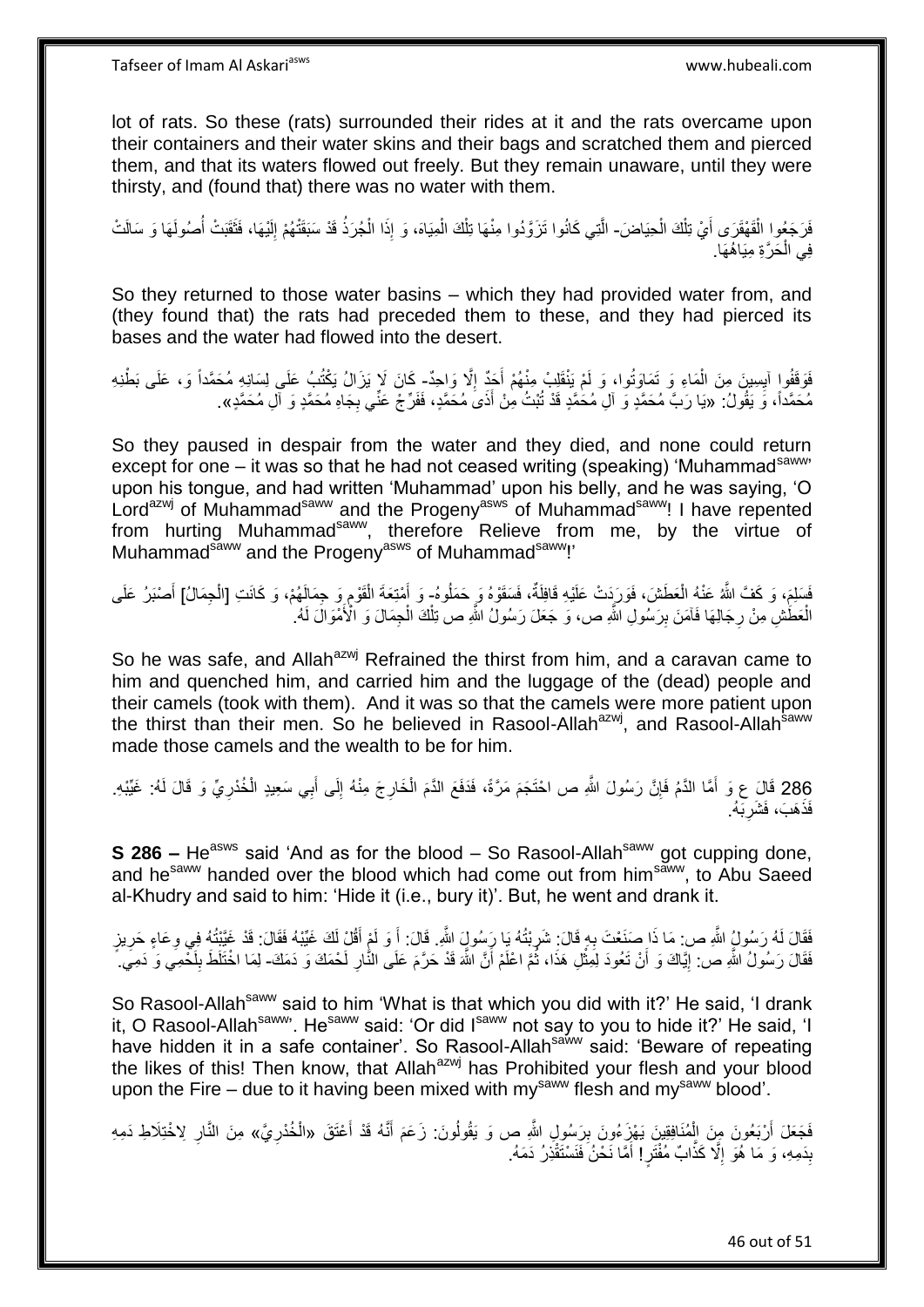So forty of the hypocrites went one mocking Rasool-Allah<sup>saww</sup>, and they were saying, 'He<sup>saww'</sup> alleges that he<sup>saww</sup> has liberated Al-Khudry from the Fire due to mixing of his<sup>saww</sup> blood with his blood, and he<sup>saww</sup> is not except for a liar, a forger! But we, so we will dirty his blood'.

> فَقَالَ رَسُولُ اللَّهِ ص: أَمَا إِنَّ اللَّهَ يُعَذِّبُهُمْ بِالذَّمِ وَ يُمِيتُهُمْ بِهِ، وَ إِنْ كَانَ لَمْ يَمُتِ الْقِبْطُ. ِ ِ ِ **∶** יֲ<br>י َ ْ

So Rasool-Allah<sup>saww</sup> said: 'But, Allah<sup>azwj</sup> will Punish them with the blood and they would be dying due to it, and even though the Coptics (at the time of Musa<sup>as</sup>) had not died (due to it)'.

فَلَمْ يَلْبَثُوا إِلَّا بِسِيراً حَتَّى لَحِقَهُمُ الرُّعَافُ الدَّائِمُ، وَ سَيَلَانُ دِمَاءٍ مِنْ أَصْرَاسِهِمْ فَكَانَ طَعَامُهُمْ وَ شَرَابُهُمْ يَخْتَلِطُ بِالدَّمِ فَيَأْكُلُونَهُ، ِ ُ :<br>ا ِ ِ َ لَ ِ اُ ْ فَبَقُوا كَذَلِكَ أَرْبَعِينَ صَبَاحاً مُعَذَّبِينَ ثُمَّ هَلَكُوا. ُ ِ َ

So they did not remain except for a little while until they faced nose-bleeds, and the blood flowed from their teeth, and it became such that their food used to get mixed with the blood while they were eating it. They remained like that for forty mornings, in Punishment, then they perished (died).

287 وَ أَمَّا السِّنِينُ وَ نَفْصٌ مِنَ الثَّمَرَاتِ- فَإِنَّ رَسُولَ اللَّهِ ص دَعَا عَلَى مُضَرَ فَقَالَ: «اللَّهُمَّ اشْدُدْ وَطْأَتَكَ عَلَى مُضَرَ، وَ َ ه ِ ه َ اجْعَلْهَا عَلَيْهِمْ سِنِينَ كَسِنِي يُوسُفَ». ِ ْ

**S 287 –** And as for the years and the lack of fruits (harvest) – so Rasool-Allah<sup>saww</sup> supplicated against (the clan of) Muzar, and he<sup>saww</sup> said: 'O Allah<sup>azwj</sup>! Intensify Yourazw<sup>j</sup> Trampling upon (the clan of) Muzar and Make it to be upon them the years like the years of Yusuf<sup>as</sup>.

**∶** فَابْتَلَاهُمُ اللَّهُ بِالْقَحْطِ وَ الْجُوعِ، فَكَانَ الطَّعَامُ يُجْلَبُ اِلَيْهِمْ مِنْ كُلِّ نَاحِيَةٍ، فَإِذَا اشْتَرَوْهُ وَ قَبَضُوهُ لَمْ يَصِلُوا بِهِ إِلَى بُيُوتِهِمْ- حَتَّى ِ لَ ِ ِ ْ ِ ِ ِ يَتَسَوَّسَ وَ يُنْتَِنَ وَ يَفْسُدَ،

So Allah<sup>azwj</sup> Afflicted them with the drought and the hunger, and it became such that the foodstuff would be brought to them from every area, and when they bought it and would take possession of it, they could not arrive with it to their houses – until it would rot, and stink, and spoil.

َفَيَذْهَبَ أَمْوَالُهُمْ، وَ ِلَا يُجِعَلُ لَهُمْ فِي الطَّعَامِ نَفْعٌ حَتَّى أَضَرَّ بِهِمُ اِلْإِزْمُ وَ الْجُوعُ الشَّدِيدُ الْعَظِيمُ حَتَّى أَكَلُوا الْكِلَابَ الْمَيْتَةَ، وَ ٔ<br>ا َ **ٔ** َ ِ ْ ْ َ ْ ْ **∶** أَحْرَقُوا عِظَامَ الْمَوْتَى فَأَكَلُوهَا، وَ حَتَّى نَبَشُوَا عَنْ قُبُورِ الْمَوْتَىَ فَأَكَلُوهُمْ، وَ حَتَّى رُبَّمَا أَكَلَتِ الْمَرْأَةُ طِفْلَهَا، َ ْ َ لَ َ ْ َ َ ْ

So their wealth was gone, and there did not happen to be any benefit for them in the foodstuff until they were harmed in the crisis, and the hunger became severe, great, to the extent that they were eating the dead dogs, and they would burn the bones of the deceased and eat them, and to the extent that they would exhume the dead ones from their graves and eat them, and to the extent that sometimes the woman ate her child.

إِلَى أَنْ مَشَى جَمَاعَةٌ مِنْ رُؤَسَاءِ قُرَيْشٍ إِلَى رَسُولِ اللَّهِ ص فَقَالُوا: يَا مُحَمَّدُ هَبْكَ عَادَيْتَ الرِّجَالَ، فَمَا بَالُ النِّسَاءِ وَ الصِّبْيَانِ ِ ُ ∣∣<br>∶ َ ِ رَ الْبَهَائِم :<br>ا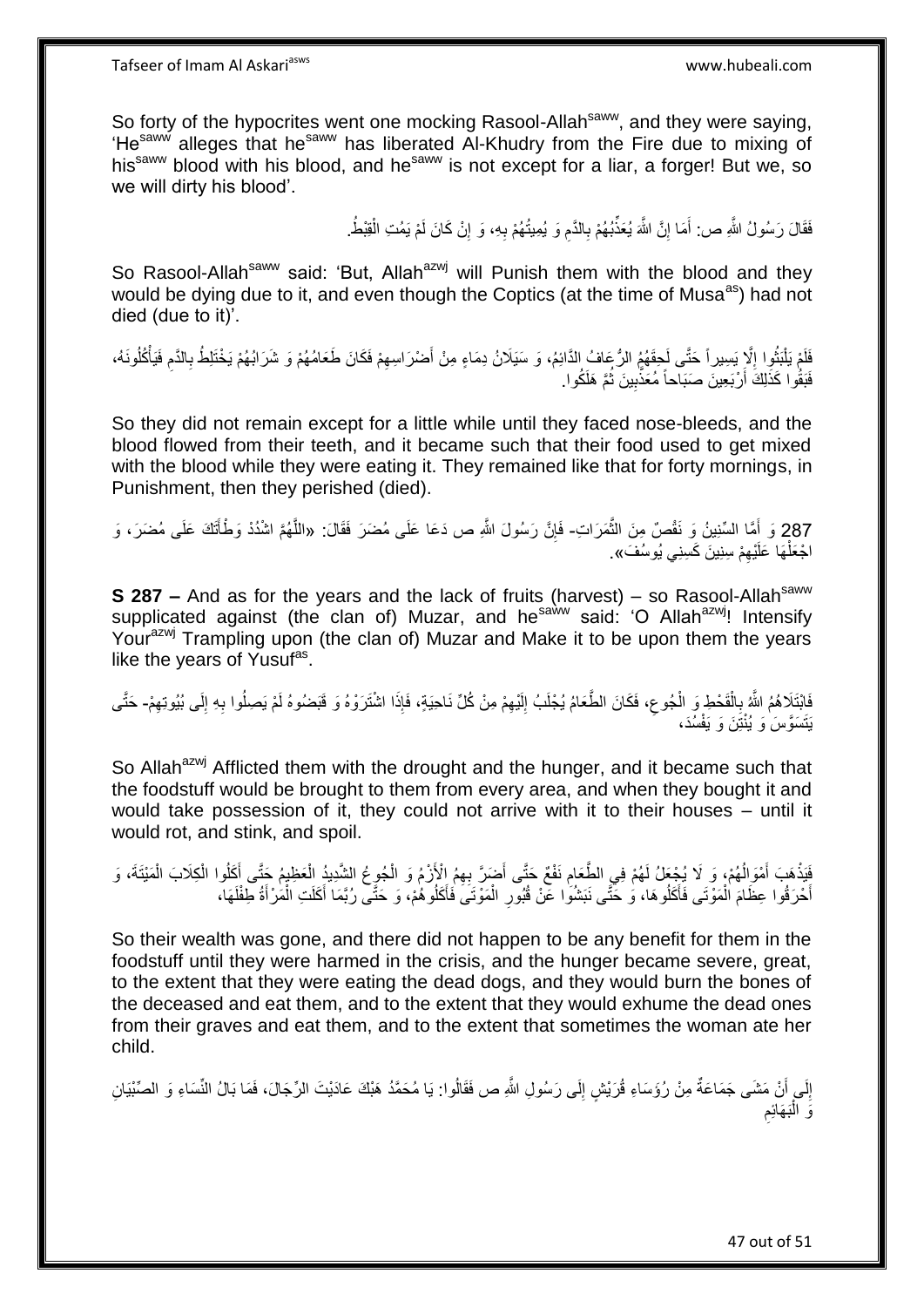(It went on like this) until a group of the chiefs of Quraysh walked over to Rasool-Allah<sup>saww</sup> and they said, 'We concur that the men are your<sup>saww</sup> enemies, but what is the case (fault) of the women, and the children, and the animals?'

فَقَالَ رَسُولُ اللَّهِ ص: أَنْتُمْ بِهَذَا مُعَاقَبُونَ، وَ أَطْفَالُكُمْ وَ حَيَوَانَاتُكُمْ [بِهَذَا] غَيْرُ مُعَاقَبَةٍ بَلْ هِيَ مُعَوَّضَةٌ بِجَمِيعِ الْمَنَافِعِ- حِينَ **∶** َ ِ ْ ِ ِ ِ َيْشَاءُ رَبُّنَا فِي الدُّنْيَا وَ الْأَخِرَةِ، وَ سَوْفَ يُعَوِّضُهَا اللَّهُ تَعَالَى عَمَّا أَصَاَبَهُمْ. َ

So Rasool-Allah<sup>saww</sup> said: 'You (men) are being Punished with this, and your children and your animals are not being Punished with this, but it is instead (offset) with the entirety of the benefits – wherever our Lord<sup>azwj</sup> so Desires, in the world and the Hereafter, and soon Allah<sup>azwj</sup> the Exalted would Offset it from what has hit them'.

> نُّمَّ عَفَا عَنْ مُضَرَ وَ قَالَ: «اللَّهُمَّ افْرِجْ عَنْهُمْ» فَعَادَ إِلَيْهِمُ الْخِصْبُ وَ الدَّعَةُ وَ الرَّفَاهِيَةُ: **∶** ْ لَ ِ

Then he<sup>saww</sup> pardoned (the clan of) Muzar and said 'O Allah<sup>azwj</sup>! Relieve them!' So there returned unto them, the fertility (productivity of the land), and the well-being, and the prosperity.

فَذَلِكَ قَوْلُهُ عَزَّ وَ جَلَّ فِيهِمْ يُعَدِّدُ (عَلَيْهِمْ نِعَمَهُ): فَلْيَعْبُدُوا رَبَّ هذَا الْبَيْتِ. الَّذِي أَطْعَمَهُمْ مِنْ جُوعٍ وَ آمَنَهُمْ مِنْ خَوْفٍ. ه ْ ْ ِ ِ ُ ٍ

And that is in the Words of the Mighty and Majestic, Recounting His<sup>azwj</sup> Bounties upon them: *So let them worship the Lord of this House (Kabah) [106:3] Who Feeds them from the hunger and Secures them from the fear [106:4]*'.

288 وَ قَالَ أَمِيرُ الْمُؤْمِنِينَ عِ وَ أَمَّا الطَّمْسُ لِأَمْوَالٍ قَوْمٍ فِرْعَوْنَ فَقَدْ كَانَ مِثْلُهُ آيَةً لِمُحَمَّدٍ ص وَ عَلِيٍّ عِ، وَ ذَلِكَ أَنَّ شَيْخاً<br>وَجَمَعَتْ مَنْ الْمَوْزِرِ الْمَوْضِينَ عَلَى النَ َ ً  $\overline{a}$ ْ َ َ تِبِيراً جَاءَ بِابْنِهِ إِلَى رَسُولِ اللَّهِ صِ وَ الشَّيْخُ يَبْكِي وَ يَقُولُ بِهَا رَسُولَ اللَّهِ ابْنِي هَذَا غَذِّوْتُهُ صَغِيراً، وَ صَنْتُهُ طِفْلًا عَزِيزِاً، وَ  $\frac{1}{2}$ **∶ !** ِ أَعَنْتُهُ بِمَالِيَ كَثِيراً حَتَّـيِ [إِذَا] اشْتَدَّ أَزْرِدُهُ وَ فَمْوِيَ ظَهْرُدُهُ، وَ كَثُرَ مَالُهُ وَ فَنِيَتْ قُوَّتِي، وَ ذَهَبَ مَالِي عَلَيْهِ وَ صِرْتُ مِنَ الضَّعْفِ َ ُ ان<br>سال ِ َ ِ إِلَى مَا َتَرَىّ قَعَدَ بِي، فَلَا َيُوَاسِينِي بِالْقُوتِ الْمُمْسِكِ لِرَمَقِي. ْ ْ **∶** ِ

**S 288 –** And Amir Al-Momineen<sup>asws</sup> said: 'And as for the effacement of the wealth of the people of Pharaoh<sup>la</sup>, so there has been like it a Sign for Muhammad<sup>saww</sup> and Ali<sup>asws</sup>, and that is that an elderly man came with his son to Rasool-Allah<sup>saww</sup>, and the old man was crying and saying, 'O Rasool-Allah<sup>saww</sup>! This son of mine, I provided for him when he was small and dealt with him like a dear child, and I gave to him a lot of my wealth, to the extent that when his bones hardened, and his back strengthened, and his wealth became a lot, while my strength has declined and my wealth has gone upon him, and I have become from the weak ones to what you<sup>saww</sup> can see sitting with me. But he does not console me with the sustenance so I can breathe'.

فَقَالَ رَسُولُ اللَّهِ ص لِلشَّابِّ: مَا ذَا تَقُولُ قَالَ: يَا رَسُولَ اللَّهِ لَا فَضْلَ مَعِي عَنْ قُوتِي وَ قُوتِ عِيَالِي

So Rasool-Allah<sup>saww</sup> said to the youth: 'What is that which you are saying?' He said, 'O Rasool-Allah<sup>saww</sup>! There is no excess from my own subsistence and the subsistence of my dependants'.

فَقَالَ رَسُولُ اللَّهِ صِ لِلْوَالِدِ: مَا ذَا تَقُولُ قَالَ: يَا رَسُولَ اللَّهِ إِنَّ لَهُ أَنَابِيرَ حِنْطَةٍ وَ شَعِيرٍ وَ تَمْرٍ وَ زَبِيبٍ، وَ [بِدَرَ] الدَّرَاهِمِ وَ ِ َ ِ ر<br>ا ِ ِ ِ الدَّنَانِيرِ وَ هُوَ غَنِيٌّ. **∶**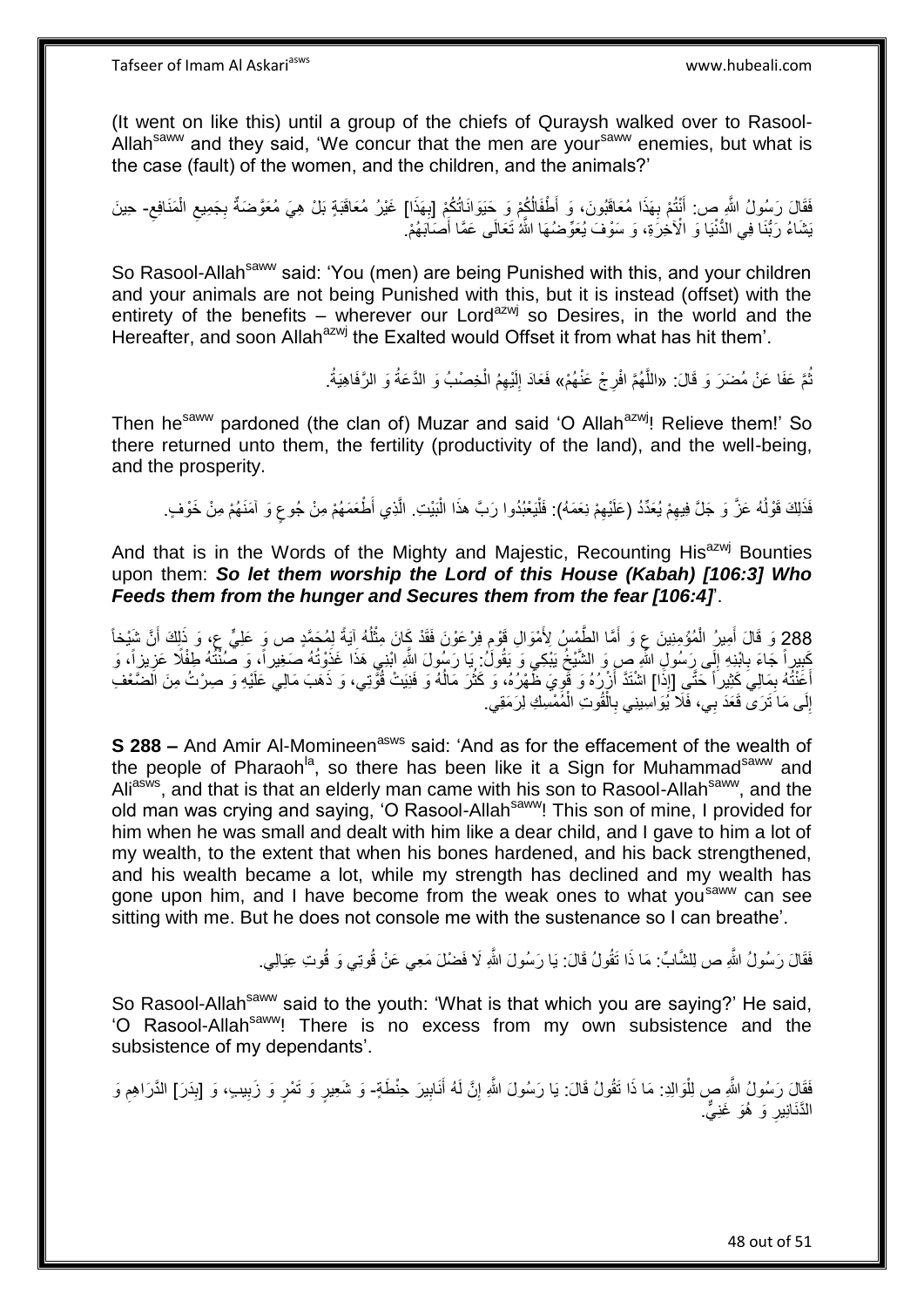So Rasool-Allah<sup>saww</sup> said to the father: 'What is that which you are saying?' He said, 'O Rasool-Allah<sup>saww</sup>! For him there are stockpiles of wheat, and barley, and dates, and raisins, and (as well as) bags of Dirhams and Dinars, and he is rich'.

فَقَالَ رَسُولُ اللَّهِ ص لِلِالنِنِ: مَا نَقُولُ قَالَ الِابْنُ: يَا رَسُولَ اللَّهِ مَا لِي شَيْءٌ مِمَّا قَالَ.

So Rasool-Allah<sup>saww</sup> said to the son: 'What are you saying?' He said, 'O Rasool-Allah<sup>saww</sup>! There is nothing for me, from what he is saying'.

> قَالَ رَسُولُ اللَّهِ ص: اتَّقِ اللَّهَ يَا فَتَى، وَ أَحْسِنْ إِلَى وَالِدِكَ الْمُحْسِنِ إِلَيْكَ يُحْسِنِ اللَّهُ إِلَيْكَ. قَالَ: لَا شَيْءَ لِي لَ ِ ْ  $\frac{1}{2}$ َ لَ ِ

Rasool-Allah<sup>saww</sup> said: 'Fear Allah<sup>azwj</sup>, O youth, and be good to your father, the one who was good to you, (and) Allah<sup>azwj</sup> will be Good to you'. He said, 'There is nothing for me'.

قَالَ رَسُولُ اللَّهِ ص: فَنَحْنُ نُعْطِيهِ عَنْكَ فِي هَذَا الشَّهْرِ، فَأَعْطِهِ أَنْتَ فِيمَا بَعْدَهُ وَ قَالَ لِأُسَامَةَ: أَعْطِ الشَّيْخَ مِائَةَ دِرْهَمِ نَفَقَةَ **ื** َ َ َ **∶** ثَمَهْرٍ- لِنَفْسِهِ وَ عِيَالِهِ. فَفَعَلَ.

Rasool-Allah<sup>saww</sup> said: 'We<sup>saww</sup> shall give him, on your behalf, (expense monies) regarding this month, and you give him regarding what is after it. And he sall to Asama: 'Give the old man one hundred Dirhams, as expense money for a month – for himself and his dependants'. So he did,

فَلَمَّا كَانَ رَأْسُ الشَّهْرِ جَاءَ الشَّيْخُ وَ الْغُلَامُ؛ فَقَالَ الْغُلَامُ: لَا شَيْءَ لِي فَقَالَ رَسُولُ اللَّهِ ص: لَكَ مَالٌ كَثِيرٌ، وَ لَكِنَّكَ تُمْسِي ِ **ٔ** ْ الْبَوْمَ وَ أَنْتَ فَقِيرٌ وَقِيرٌ ، أَفْقَرُ مِنْ أَبِيكَ هَذَا، لَا شَيْءَ لَكَ ٰ ِ َ َ َ :<br>ا

So when it was the beginning of the (next) month, the old man and the boy came over, and the boy said, 'There is nothing for me (to give to my father)'. So Rasool-Allah<sup>saww</sup> said: 'For you there is a lot of wealth, but you will come to the evening of today and you would be poor, destitute, poorer that this father of yours. There would be nothing for you'.

فَانْصِرَفَ الشَّابُّ، فَإِذَا جِيرَانُ أَنَابِيرِهِ قَدِ اجْتَمَعُوا عَلَيْهِ يَقُولُونَ. حَوِّلْ هَذِهِ الْأَنَابِيرَ عَنَّا. فَجَاءَ إِلَى أَنَابِيرِهِ، فَإِذَا الْحِنْطَةُ وَ ِ **∶ !** َ ْ ِ ِ َ ِ الشَّعِيرُ وَ النَّشِرُ وَ الزَّبِيبُ قَدْ نَتُنَ جَمِيعُهُ، وَ فَسَدَ وَ هَلَكَ، وَ أَخَذُوهُ بِتَحْوِيلِ ذَلِكَ عَلْ جِوَارِهِمْ، فَأَكْثَرَى أُجَّرَاءَ بِأَمْوَالٍ كَثِيرَةٍ ِ ُ ِ ِ **∣** َ **!** َ فَحَوَّلُوهَا وَ أَخْرَجُوهَا بَعِيداً عَنِ الْمَدِينَةِ. ْ َ

So the youth left, and in the vicinity of his granaries (people) had gathered and they were saying, 'Transfer these stockpiles away from us!' So he went to his granaries, and the wheat, and the barley, and the dates, and the raisins had rotted in their entirety, and spoilt, and destroyed. He transferred that from their vicinity and hired employees with a lot of money, and they transferred these and took them out far from Al-Medina.

ُمَّ ذَهَبَ لِيُخْرٍجَ إِلَيْهِمُ الْكِرَاءَ مِنْ أَكْيَاسِهِ- الَّتِي فِيهَا دَرَاهِمُهُ وَ دَنَانِيرُهُ- فَإِذَا هِيَ [قَدْ] طُمِسَتْ وَ مُسِخَتْ حِجَارَةً، وَ أَخَذَهُ ْ لَ ِ ⊥<br>≀ ُ َ الْحَمَّالُونَ بِالْأَجْرَةِ، فَمَاعَ مَا كَانَ لَهُ مِنْ كِسْوَةٍ وَ فُرُشٍ وَ دَارٍ وَ أَعْطَاهَا فِي الْكِرَاءِ، وَ خَرَجَ مِنْ ذَلِكَ كُلِّهِ صَفْراً، ثُمَّ بَقِيَ ْ َ ِ المناسبة<br>المناسبة ِّ فَقِيراً وَقِيراً لَا يَهْتَدِي إِلَّى قُوتِ يَوْمِهِ، فَسَقُمَ لِذَلِكَ جَسَدُهُ وَ ضَنَيَّىَ.  $\frac{1}{2}$ 

Then he went to extract (money) to (pay) the hired movers from his bags in which were his Dirhams and his Dinars – and these had been wiped out and transformed into stones, and the carriers seized him for the hire charges. So he sold whatever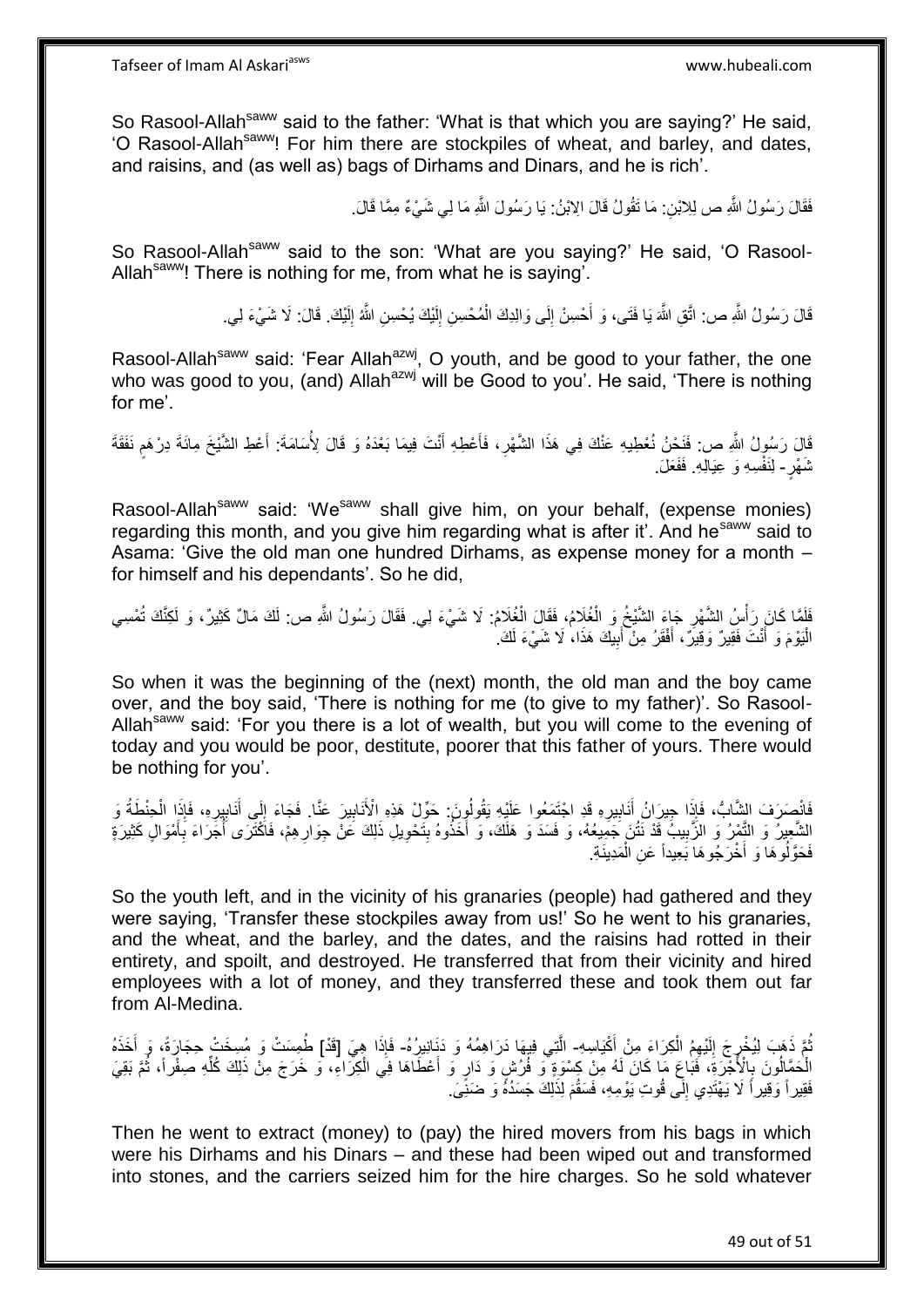there was for him, from the clothes, and the carpets, and house, and gave it to them regarding the hire charges, and he came out from that, all of it, with zero. Then he remained as poor, destitute, there being no subsistence for his day. So his body became sick and wasted due to that.

فَقَالَ رَسُولُ اللَّهِ ص: يَا أَيُّهَا الْعَاقُونَ لِلْآبَاءِ وَ الْأُمَّهَاتِ اعْتَبِرُوا، وَ اعْلَمُوا أَنَّهُ كَمَا طُمِسَ فِي الدُّنْيَا عَلَى أَمْوَالِهِ- فَكَذَلِكَ جُعِلَ َ **!** ْ َ َ بَدَلَ مَا كَانَ أُعِدَّ لَهُ فِي الْجَنَّةِ مِنَ الذَّرَجَاتِ مُعَدِّاً لَهُ فِي النَّارِ مِنَ الذَّرَكَاتِ. ِ لَ ْ ا<br>أ

So Rasool-Allah<sup>saww</sup> said: 'O you disloyal ones to the fathers and the mothers, learn a lesson, and know that just as there has been effacement upon his wealth in the world – similar to that it would be changed what was prepared for him in the levels of the Paradise, to the levels prepared for him in the Fire!'

نُّمَّ قَالَ رَسُولُ اللَّهِ ص: إِنَّ اللَّهَ تَعَالَى ذَمَّ الْيَهُودَ بِعِبَادَةِ الْعِجْلِ مِنْ دُونِ اللَّهِ بَعْدَ رُؤْيَتِهِمْ لِتِلْكَ إِلاَّيَاتِ، فَإِيَّاكُمْ وَ أَنْ تُضَاهُوهُمْ ْ ِ :<br>ا ِ َ اן<br>′ ْ ِ فِي ذَلِكَ وَ قَالُوا وَ كَيْفَ نُضَاهِيهِمْ يَا رَسُولَ اللَّهِ قَالَ: بِأَنْ تُطِيعُوا مَخْلُوقاً فِي مَعْصَلِيَةِ اللَّهِ وَ تَتَوَكَّلُوا عَلَيْهِ مِنْ دُونِ اللَّهِ، َ **∶** ِ فَتَكُونُوا قَدْ ضَاهَيْتُمُو هُمْ.

Then Rasool-Allah<sup>saww</sup> said: 'Allah<sup>azwj</sup> the Exalted Condemned the Jews for worshipping the calf besides Allah<sup>azwj</sup> after having Shown them those Signs, therefore beware of copying them regarding that'. And they said, 'And how would be copy them, O Rasool-Allah<sup>saww</sup>?' He<sup>saww</sup> said: 'By obeying a person in the disobedience of Allah<sup>azwj</sup> and relying upon him besides Allah<sup>azwj</sup>, so you would happen to be copying them'.

289 قَالَ الْإِمَامُ عِ وَ أَمَّا نَظِيرُهُ لِعَلِيٍّ بْنِ أَبِي طَالِبٍ فَإِنَّ رَجُلًا مِنْ مُحِبِّدِهِ كَتَبَ إِلَيْهِ مِنَ الشَّامِ. يَا أَمِيرَ الْمُؤْمِنِينَ أَنَا بِعِيَالِي<br>فَيَنَاهُ مَنْ أَيْرَهُ مَنْ أَوْمَ الْم َ آ ِ ِ َ ِ َ ْ مُثْقَلٌ وَ عَلَيْهِمُ إِنْ خَرَّجْتُ خَانِفٌ وَ بِأَمْوَالِيَ الَّتِي- أُخَلِّفُهَا إِنْ خَرَجْتُ- ضَنِينٌ، وَ أُحِبُّ اللَّحَاقَ بِكَ، وَ الْكَوْنَ فِي جُمْلَتِكَ، وَ ه َ ِ ِ ِ יֲ<br>י ِّ ْ ِ ه ا<br>ا الْحُفُوفَ فِي خُذْمَتِكَ، فَجُدْ لِي يَا أَمِيرَ الْمُؤْمِنِّينَ ْ ْ َ

**S 289 –** And as for its match for Ali<sup>asws</sup> Bin Abu Talib<sup>asws</sup> – so a man from the ones who loved him<sup>asws</sup> wrote to him<sup>asws</sup> from Syria, 'O Amir Al-Momineen<sup>asws</sup>! I am heavily weighted down with my dependants and I fear going out and leaving my wealth upon them – which I would be leaving behind when I do go out - and I would love to meet you<sup>asws</sup>, and the universe is in your<sup>asws</sup> words, and the life is in your<sup>asws</sup> service, therefore take me seriously,  $O$  Amir Al-Momineen<sup>asws</sup>.

فَبَعَثَ إِلَيْهِ عَلِيٌّ ع: اجْمَعْ أَهْلَكَ وَ عِيَالَكَ- وَ حَصِّلْ عِنْدَهُمْ مَالِكَ، وَ صَلِّ عَلَى ذَلِكَ كُلِّهِ عَلَى مُحَمَّدٍ وَ آلِهِ الطَّيِّبِينَ، ثُمَّ قُلِ: َ لَ ِ ا<br>المقام ِ ِّ «اللَّهُمَّ هَذِهِ كُلُّهَا وَّدَائِعِي حِنْدَكَ- بِأَمْرِ عَبْدِكَ وَ وَلِيِّكَ عَلِيِّ بْنِ أَبِي طَالِبٍ» ثُمَّ قُمْ وَ انْهَضْ إِلَيَّ. لَ ِ ْ ا دیکھیے ِ َ َ ِ ُّ ه

So Ali<sup>asws</sup> sent him a message: 'Gather your family and dependants – and secure your wealth with them, and upon all that, send Salawat upon Muhammad<sup>saww</sup> and his<sup>saww</sup> goodly Progeny<sup>asws</sup>, then say, 'O Allah<sup>azwj</sup>! All of this is an entrustment with You<sup>azwj</sup>, by the instructions of Your<sup>azwj</sup> servant and Your<sup>azwj</sup> Guardian<sup>asws</sup>, Ali<sup>asws</sup> Bin Abu Talib<sup>asws</sup>'. Then arise and come over to me<sup>asws</sup>'.

فَفَعَلَ الرَّجُلُ ذَلِكَ، وَ أُخْبِرَ مُعَاوِيَةُ بِهَرَبِهِ إِلَى عَلِيٍّ بْنِ أَبِي طَالِبٍ ع فَأَمَرَ مُعَاوِيَةُ أَنْ يُبشَبى عِيَالُهُ وَ يُسْتَرَقُّوا، وَ أَنْ يُنْهَبَ ِ َ َ  $\frac{1}{2}$ ِ **∶** ِ ِ ا<br>ا َ ُ َ ُه. َمال ا<br>ا

So the man did that, and Muawiya got the news of his fleeing to Aliasws Bin Abu Talib<sup>asws</sup>, and Muawiya<sup>la</sup> ordered with the imprisoning of his dependants and the plundering and confiscation of his wealth.

50 out of 51